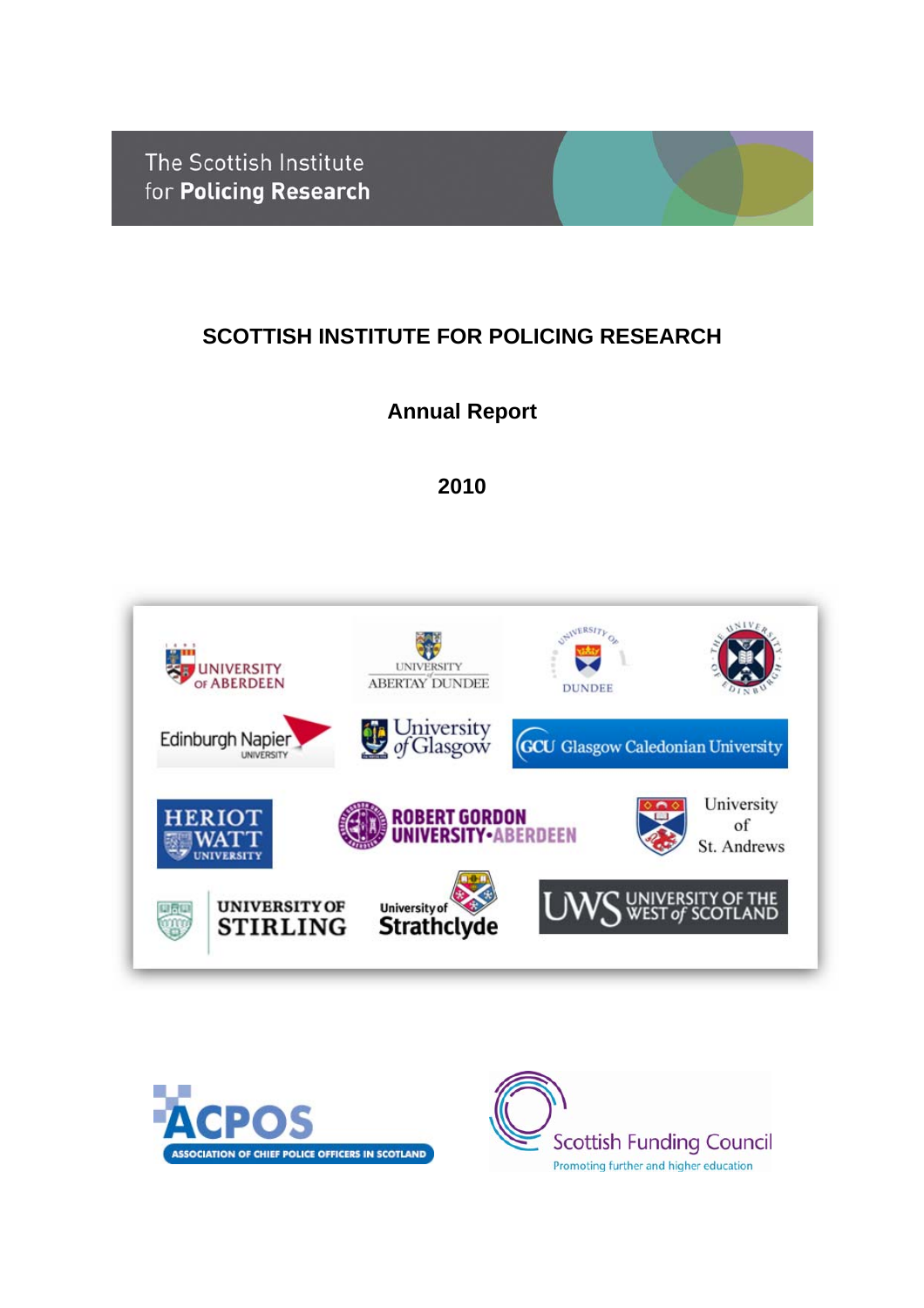**© Scottish Institute for Policing Research, January 2011**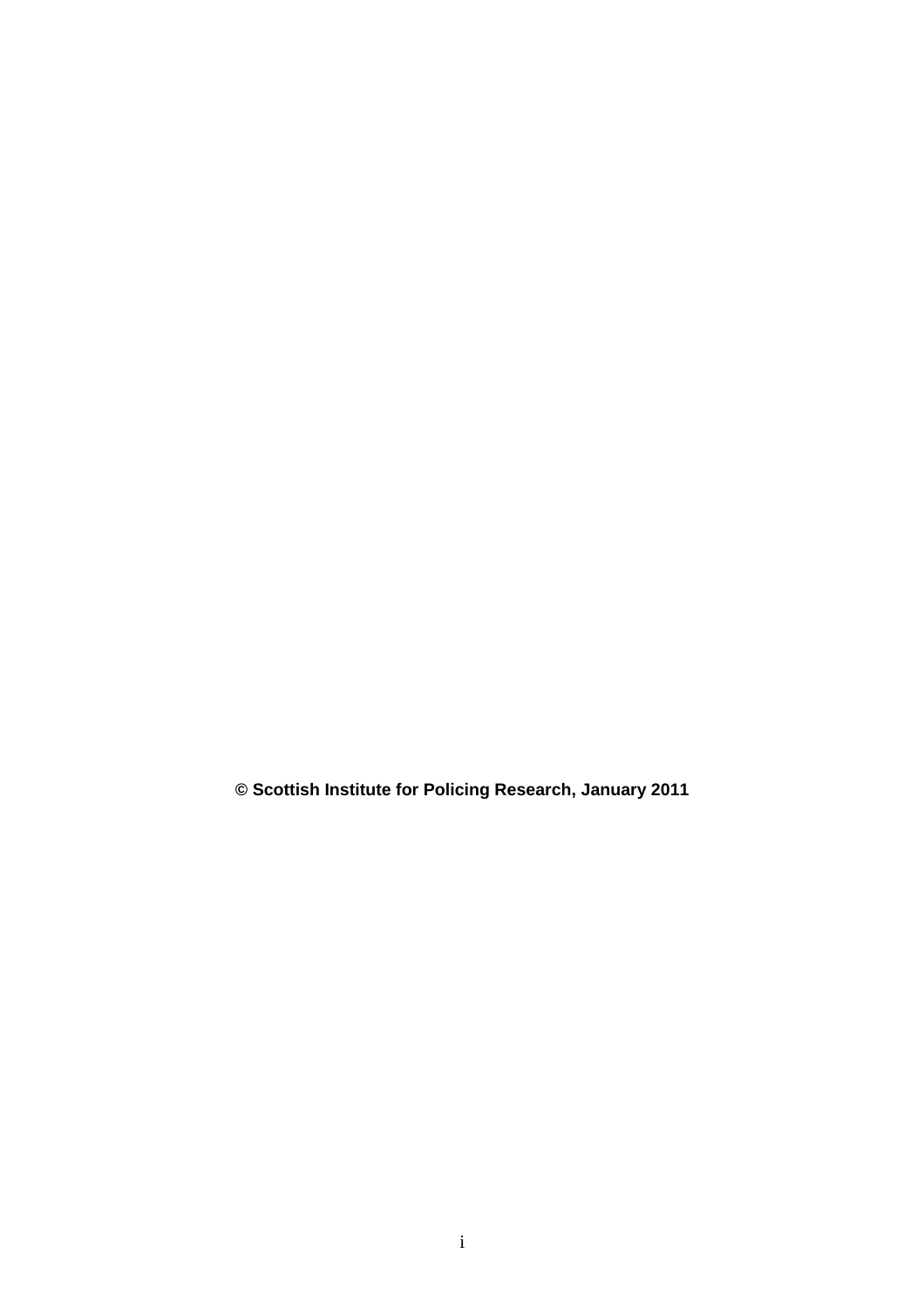#### **Contents**

| Foreword                         |                                                  |                                                                                                           | ΪİΙ |  |
|----------------------------------|--------------------------------------------------|-----------------------------------------------------------------------------------------------------------|-----|--|
| 1                                |                                                  | Introduction                                                                                              | 1   |  |
| 2                                |                                                  | Leadership, Management and Governance                                                                     | 1   |  |
| 3                                |                                                  | <b>Capacity Building</b>                                                                                  | 3   |  |
| 4                                |                                                  | Research Projects and Initiatives                                                                         | 11  |  |
| 5                                |                                                  | Knowledge Exchange and Impact                                                                             | 18  |  |
| 6                                | Financial summary and future investment strategy |                                                                                                           |     |  |
| 7                                |                                                  | Concluding comments                                                                                       | 25  |  |
|                                  |                                                  | SIPR: A year in pictures. Pictures © SIPR, except where shown                                             | 27  |  |
| <b>Appendices</b>                |                                                  |                                                                                                           |     |  |
| Appendix 1                       |                                                  | Management and Governance structure                                                                       | 29  |  |
| Appendix 2                       |                                                  | <b>SIPR International Advisory Committee Report</b>                                                       | 30  |  |
| Appendix 3                       |                                                  | Research Summaries of SIPR Lecturers, PDRA Projects<br>and PhD Studentships                               | 33  |  |
| Appendix 4                       |                                                  | <b>SIPR Practitioner Fellowships</b>                                                                      | 42  |  |
| Appendix 5                       |                                                  | <b>Small Grant Awards 2010</b>                                                                            | 47  |  |
| Appendix 6                       |                                                  | <b>Research Publications and Conference Presentations 2010</b>                                            | 49  |  |
| Appendix 7                       |                                                  | Strategic Plan 2010-2015 (Executive Summary)                                                              | 62  |  |
| Appendix 8                       |                                                  | Programme for the Fourth SIPR Annual Conference,<br>SIPR / SPSA Conference and Fourth SIPR Annual Lecture | 66  |  |
| Appendix 9                       |                                                  | Programme of Network Seminars and Full Day Events 2010                                                    | 68  |  |
| Appendix 10                      |                                                  | Summary of Aims, Achievements and Future Priorities                                                       | 73  |  |
|                                  |                                                  | <b>SIPR Committee Membership</b>                                                                          |     |  |
|                                  |                                                  | <b>Executive Committee</b>                                                                                | 76  |  |
|                                  |                                                  | <b>International Advisory Committee</b>                                                                   | 76  |  |
|                                  |                                                  | <b>Network Steering Group</b>                                                                             | 77  |  |
|                                  |                                                  | SIPR Appointments as at 31 December 2010                                                                  |     |  |
| Director and Associate Directors |                                                  |                                                                                                           | 78  |  |
|                                  |                                                  | Research & KT Manager                                                                                     | 78  |  |
|                                  | Lecturers                                        |                                                                                                           | 78  |  |
|                                  |                                                  | <b>Post-Doctoral Research Assistants</b>                                                                  | 78  |  |
|                                  |                                                  | <b>PhD Students</b>                                                                                       | 78  |  |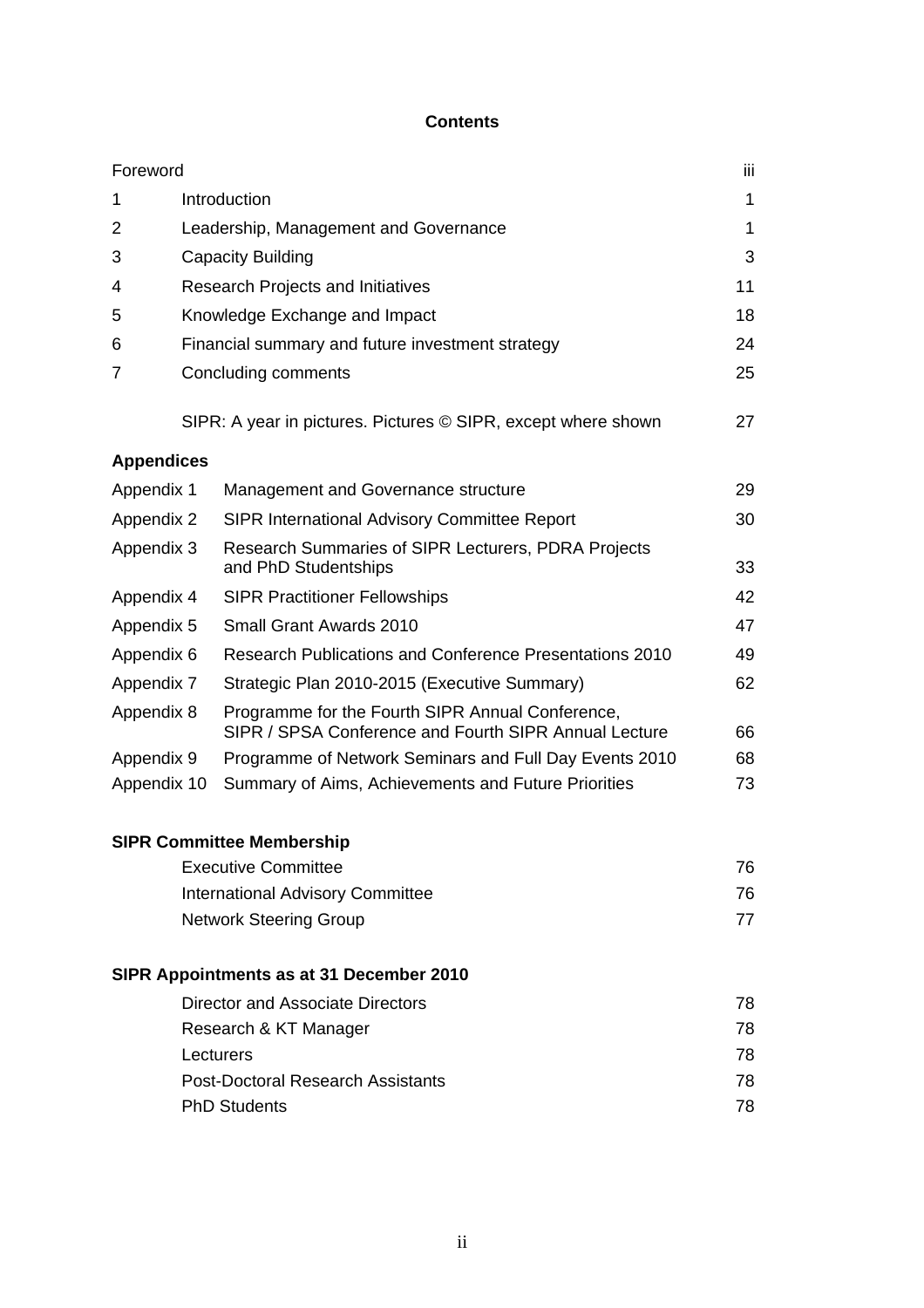#### **Foreword**

Building on the achievements of the last 3 years, SIPR continues to play a vital role in investing in and supporting policing research in Scotland, facilitating knowledge exchange, building research capacity, and developing national and international networks of researchers and practitioners. This Annual Report documents significant achievements in all these areas during 2010, including:

- Continued investment in major programmes of research developed in collaboration with the Scottish police service as well as supporting researchers in bids for external research funding, which in 2010 exceeded £1.4M;
- A Scottish Government Policing Award for the Continuous Professional Development programme SIPR runs in partnership with the Scottish Police College;
- The establishment of Scotland's first practitioner-focused, distance learning postgraduate programme in policing;
- The expansion of the SIPR Practitioner Fellowship programme and, in partnership with the Scottish Centre for Crime and Justice Research, support for a community of almost 40 PhD students researching policing topics;
- Hosting the European Police Research Institutes Collaboration annual meeting and running SIPR's first overseas knowledge exchange event at the FBI's International Law Enforcement Academy in Budapest.

Supporting such activity has never been more important. For the police service in Scotland, which is faced with significant reductions in budgets and pressures for fundamental reform, the value of SIPR lies in providing access to knowledge, evidence and ideas about how to tackle different types of crime, how to engage effectively with communities and how to find cost-effective ways of meeting complex and growing demands. The commitment from ACPOS during 2010 to further investment in SIPR underlines the benefits SIPR can deliver for policing. For universities, under pressure to demonstrate their public value in terms of 'impact' and to maximise their competitiveness in bidding for external research funding, SIPR's role in developing national and international networks of engagement between researchers and practitioners, and its support for collaborative, inter-disciplinary research, all contribute to the wider strategic goals of higher education institutions.

All of SIPR's achievements have depended on the strength of the partnership between Scotland's universities and its police service. Without this shared commitment of researchers and practitioners to the value of collaborative research and knowledge exchange, it would not have been possible to have achieved so much in a short period of time. As Director I continue to be enormously grateful to all those who support SIPR and share its vision of creating, sharing and using knowledge to improve the delivery of policing and deepen our understanding of the complex challenges facing police organisations. I would therefore like to thank all those who contribute to SIPR and to thank three individuals who made important contributions to the Institute's development but who moved on to other roles during 2010: Associate Director of the Police-Community Relations Network Dr Pat Cronin; Her Majesty's Inspector of Constabulary, Bill Skelly; and Deputy Director of the Scottish Police College, Bruce Milne.

## **Professor Nicholas Fyfe, Director**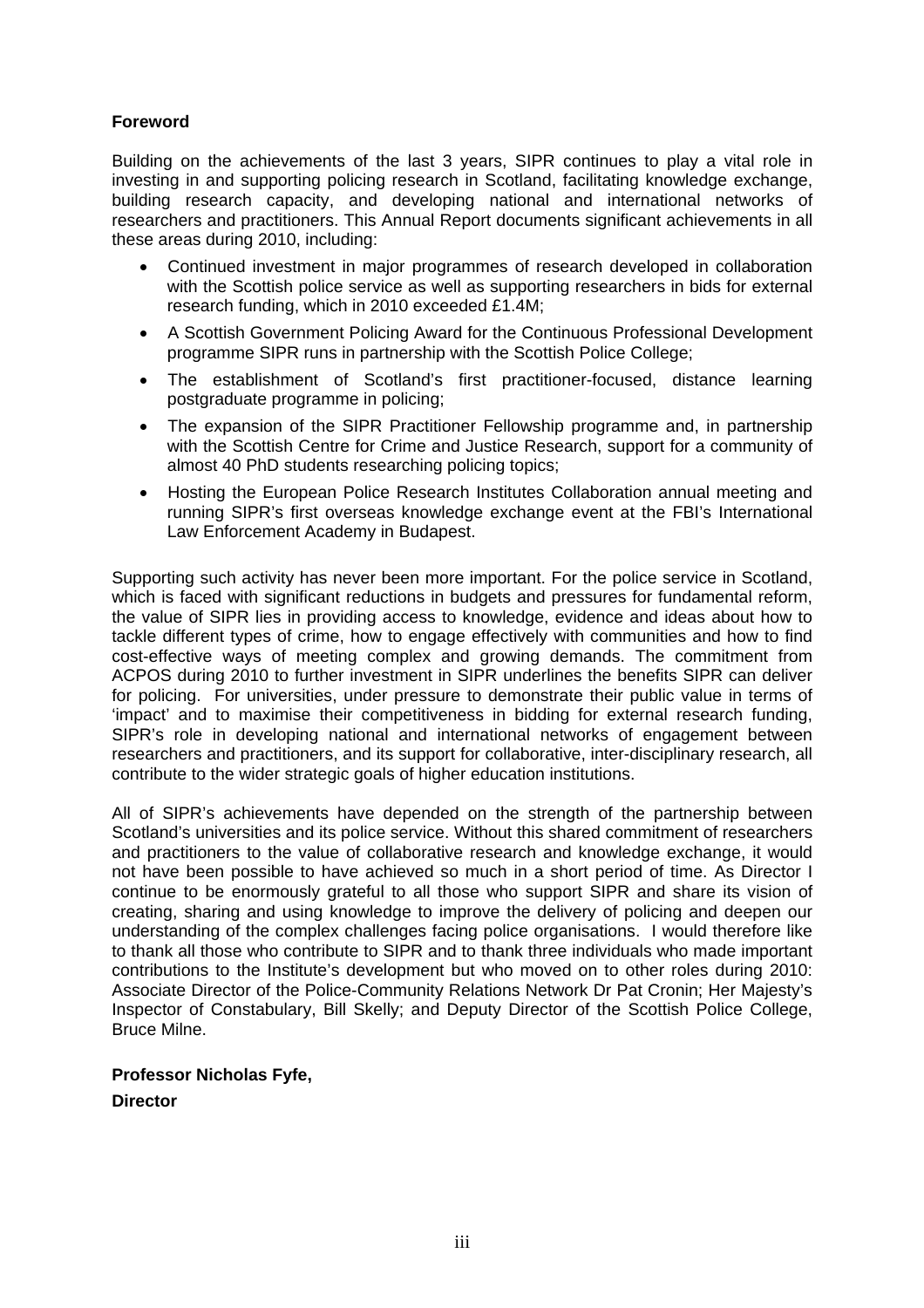#### **1 Introduction**

In the four years since it was established, SIPR has significantly reshaped the landscape of policing research in Scotland. This has been achieved through the unique partnership between Scotland's universities and the Scottish police service which has yielded:

- A step-change in policing **research, knowledge exchange activity and capacity building** using investment from ACPOS, SFC and universities;
- Over £4 million of **additional investment** in research, KE and capacity building from other sources, including UK research councils, government and European research funding;
- An **inclusive** pooling initiative in which all participating universities have benefited from SIPR's investment in research and knowledge exchange and its capacity to facilitate research access to police organisations at national and international levels;
- Significant **innovation** including Scotland's first practitioner-focused, crossinstitutional, distance-learning postgraduate policing programme, an award-winning joint CPD programme with the Scottish Police College and a Practitioner Fellowship programme;
- Increased **inter-disciplinarity and international visibility** for policing research in Scotland with **new opportunities for collaborative and comparative policing research** via new European policing networks of researchers and practitioners;
- Significant **impacts** for the police service by developing the evidence-base for policy and practice and providing an efficient gateway to the knowledge-base and research community; and for universities by developing critical mass and cross-institutional collaborations within Scotland and strong engagement with national and international networks of researchers, practitioners and the policy community (including Scottish Government and the Scottish Parliament);

This Annual Report documents the key activities of the Institute over 2010 and, as in previous years, is structured around five strategic themes: leadership, management and governance, capacity building, research, knowledge exchange and impact, and sustainability.

#### **2 Leadership, Management and Governance**

- 2.1 The leadership, management and governance arrangements established in 2007 (see Appendix 1) continue to provide an effective framework within which SIPR operates. The Research Networks provide a focus for both researchers and practitioners when developing projects and communicating findings; the Executive Committee provides the main forum at which the strategic direction and priorities of SIPR are discussed; an International Advisory Committee provides specialist expert advice from senior researchers, practitioners and members of the policy community; and the Board of Governance provides an opportunity for senior representatives of the consortium universities, ACPOS and Her Majesty's Inspectorate of Constabulary to scrutinise the contribution SIPR is making to Scotland's research environment and the development of Scottish policing.
- 2.2 Independent endorsement of the effectiveness of these arrangements has come from a research project on 'Leadership, management and governance in university collaborations', conducted by RAND Europe for the Leadership Foundation for Higher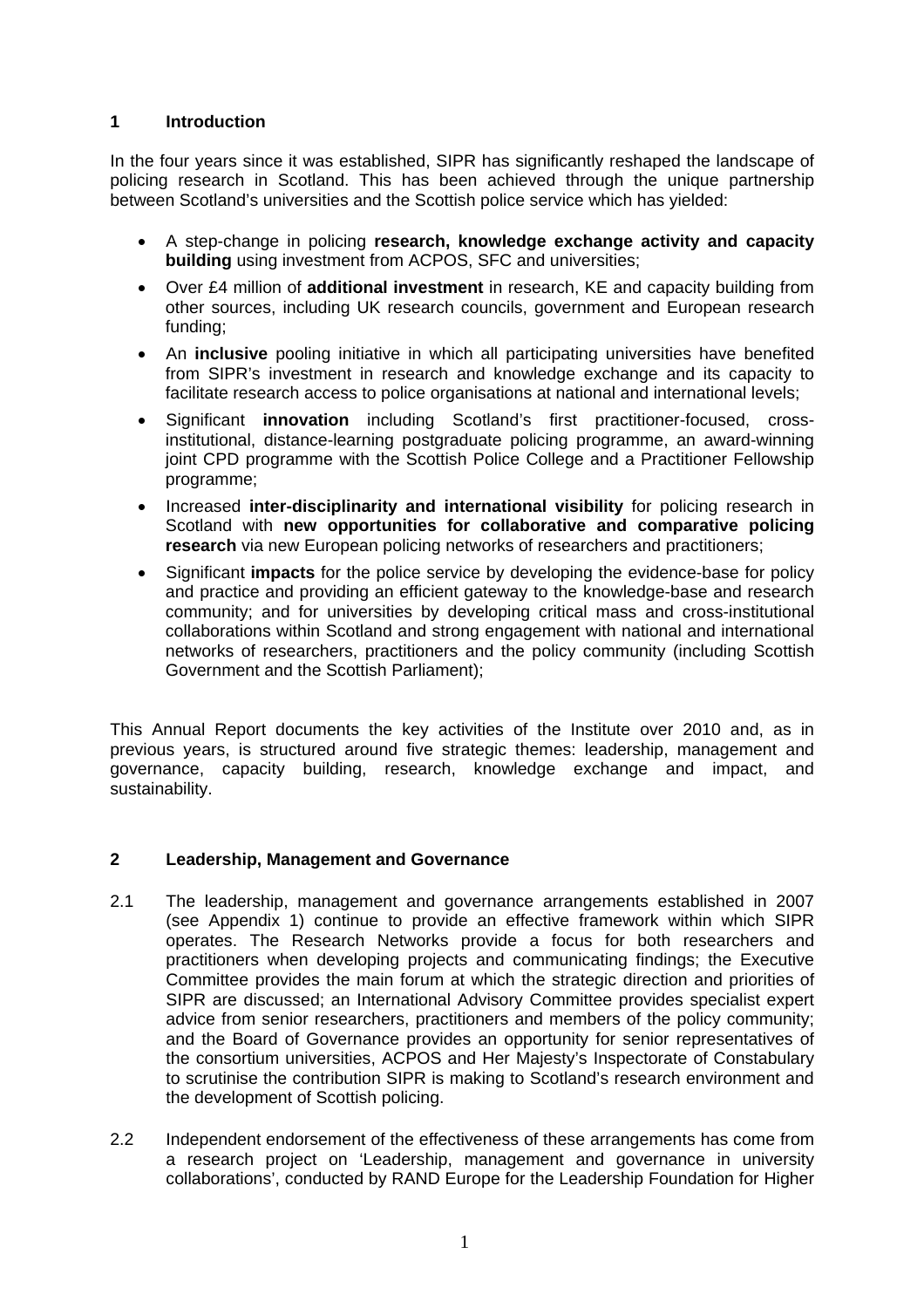Education in 2010. SIPR was viewed by RAND Europe as an exemplar of a successful collaboration between universities and external organisations. Using interviews with representatives of SFC, ACPOS and universities, the report concluded that while 'Pooling initiatives and collaborations across sectors are not necessarily effective or sustainable', SIPR, has demonstrated that 'a combination of individual leadership, flexible and accessible management structures, and senior management guidance have been important to obtaining continued buy in and support from different stakeholders'<sup>1</sup>.

- 2.3 During 2010, an important focus for the leadership of SIPR has been on strengthening networks of researchers and practitioners at Scottish, UK and international levels. This is vital to enhancing opportunities for inter-disciplinary and collaborative research, knowledge exchange and impact. Within Scotland, this has involved continuing to work closely with the Scottish Centre for Crime and Justice Research (SCCJR) in joint bids for research and KE funding; ACPOS in terms of developing a Strategic Research Agenda; and the Scottish Police College, focusing on opportunities to develop evidence-based approaches to CPD and training. At a UK level, there continues to be close collaborations with researchers at both individual and institutional levels, and with the National Policing Improvement Agency (NPIA) focused on strategies of knowledge management in policing. At a European level, SIPR is leading and participating in several networks including EPIC (European Police research Institutes Collaboration), the Policing Working Group of the European Society of Criminology, the Research and Science Working Group of CEPOL (European Police College) and the FBI's National Academy of Associates. The products of these collaborations are discussed in later sections of the report.
- 2.4 SIPR's Executive Committee meets quarterly and has focused its attention on several key issues, including the process for developing a Strategic Research Agenda in collaboration with ACPOS, drafting an investment strategy for Phase II of SIPR, the development of a collaborative bid with SCCJR for Scottish Funding Council (SFC) knowledge exchange funding, and overseeing a second small grants competition. During 2010 the Executive Committee was joined by Dr Alistair Henry (Edinburgh) as the new Associate Director for the Police-Community Relations Network. Alistair brings extensive experience of policing research in Scotland, with specific interests in community engagement, partnership working and community policing. He recently completed an ESRC funded project on 'Building Safer Communities' and, with Simon Mackenzie (Glasgow), is currently working on a 3 year AHRC Knowledge Transfer project with Lothian & Borders Police on community policing. With Nick Fyfe (Dundee) he also co-chairs the Policing Working Group of the European Society of Criminology.
- 2.5 With respect to other elements of SIPR's governance, the Board of Governance met in January 2010 and considered the 2009 Annual Report, received a report from the Chair of the Advisory Committee, and endorsed SIPR's Strategic Plan for 2010-2015. Although the international Advisory Committee didn't meet formally during 2010, the Chair of the Advisory Committee (Peter Wilson), along with the Director and Associate Directors, has held a series of bi-lateral discussions with members of this group during the year. The Chair's report on these discussions is included as Appendix 2 which highlights strong support for SIPR's activities and recognition of its high profile at UK and international levels.

 $\overline{a}$ 

<sup>&</sup>lt;sup>1</sup> RAND Europe (2011) *Leadership, Management and Governance in University Collaborations* (Report for Leadership Foundation for Higher Education).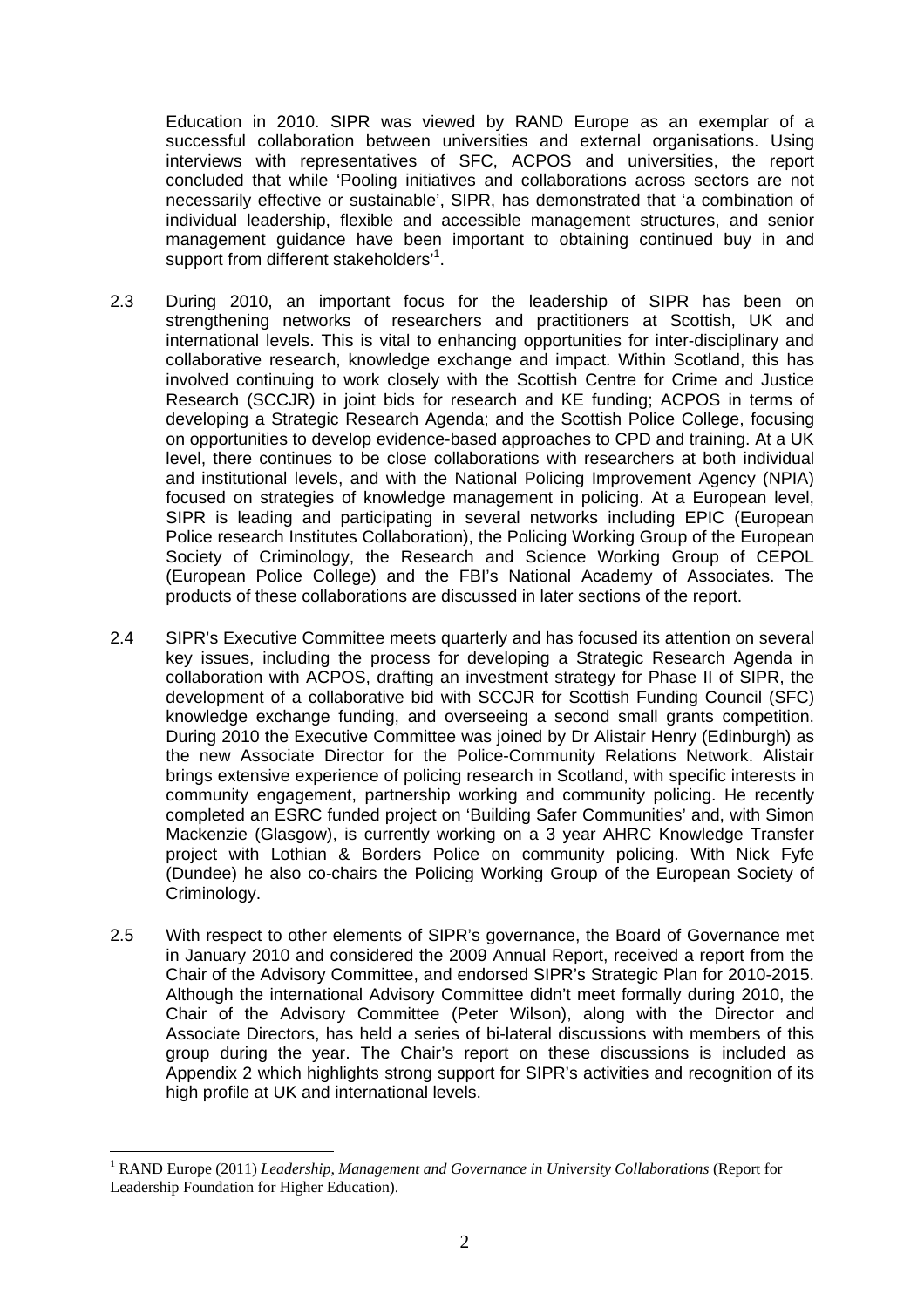2.6 Finally, it is a great pleasure to welcome Andrew Laing (Her Majesty's Chief Inspector of Constabulary for Scotland) to the Board of Governance. We also offer our warmest congratulations to Deputy Chief Constable Neil Richardson (Strathclyde Police and member of the Executive Committee and the Police-Community Relations Steering Group) who was awarded the Queen's Police Medal in the New Year's Honours List.

#### **3 Capacity Building**

- 3.1 As previous reports have highlighted, SIPR has been instrumental in bringing about a step-change in policing research capacity. This has occurred through the appointment of new academic staff and support for early career researchers within universities but also through developing the skills and capabilities of the police work force. SIPR has invested in seven new lectureships in policing related fields, Post Doctoral Research Assistants (PDRA) in each network working on projects developed in collaboration with police forces, and nine PhD studentships also working on projects developed in partnership with the police service (see Appendix 3). In 2010, there has been further expansion of the postgraduate community of researchers supported by funding from external sources, the establishment of the SIPR Diploma/MSc in Policing Studies (creating the capacity to deliver practitioner-focused postgraduate education policing nationally and internationally), and the development of Scottish, UK and international partnerships so as to significantly increase the opportunities of researchers in Scotland to engage in inter-disciplinary and international comparative research.
- 3.2 A complete list of the **PhD studentships and Post-Doctoral Research Assistants (PDRAs)** supported by funding from SIPR and the universities is provided in Table  $3.1.$

#### **Table 3.1 SIPR supported PDRAs and PhD studentships**

#### **PDRAs**

| Researcher and<br>topic                                            | <b>Network</b>              | <b>HEIs</b>                     | <b>Additional</b><br>investigators   | <b>Start date</b> |
|--------------------------------------------------------------------|-----------------------------|---------------------------------|--------------------------------------|-------------------|
| Dr Catriona Havard<br>Obtaining best<br>evidence from young        | Evidence &<br>Investigation | Aberdeen<br>Abertay<br>(London) | Memon<br>Gabbert<br>Clifford<br>Finn | October 07        |
| evewitnesses                                                       |                             |                                 |                                      |                   |
| Dr Elizabeth Aston                                                 | Police<br>Organization      | West of<br>Scotland             | Scott<br>Smith                       | November 08       |
| Local policing in<br>Scotland                                      |                             | Robert Gordon                   |                                      |                   |
| Dr Leda Blackwood                                                  | Police-<br>Community        | <b>St Andrews</b><br>Dundee     | Eller<br>Reicher                     | January 09        |
| Collective<br>radicalization and<br>police-community<br>encounters | <b>Relations</b>            | Abertay                         | <b>Hopkins</b><br>Cronin             |                   |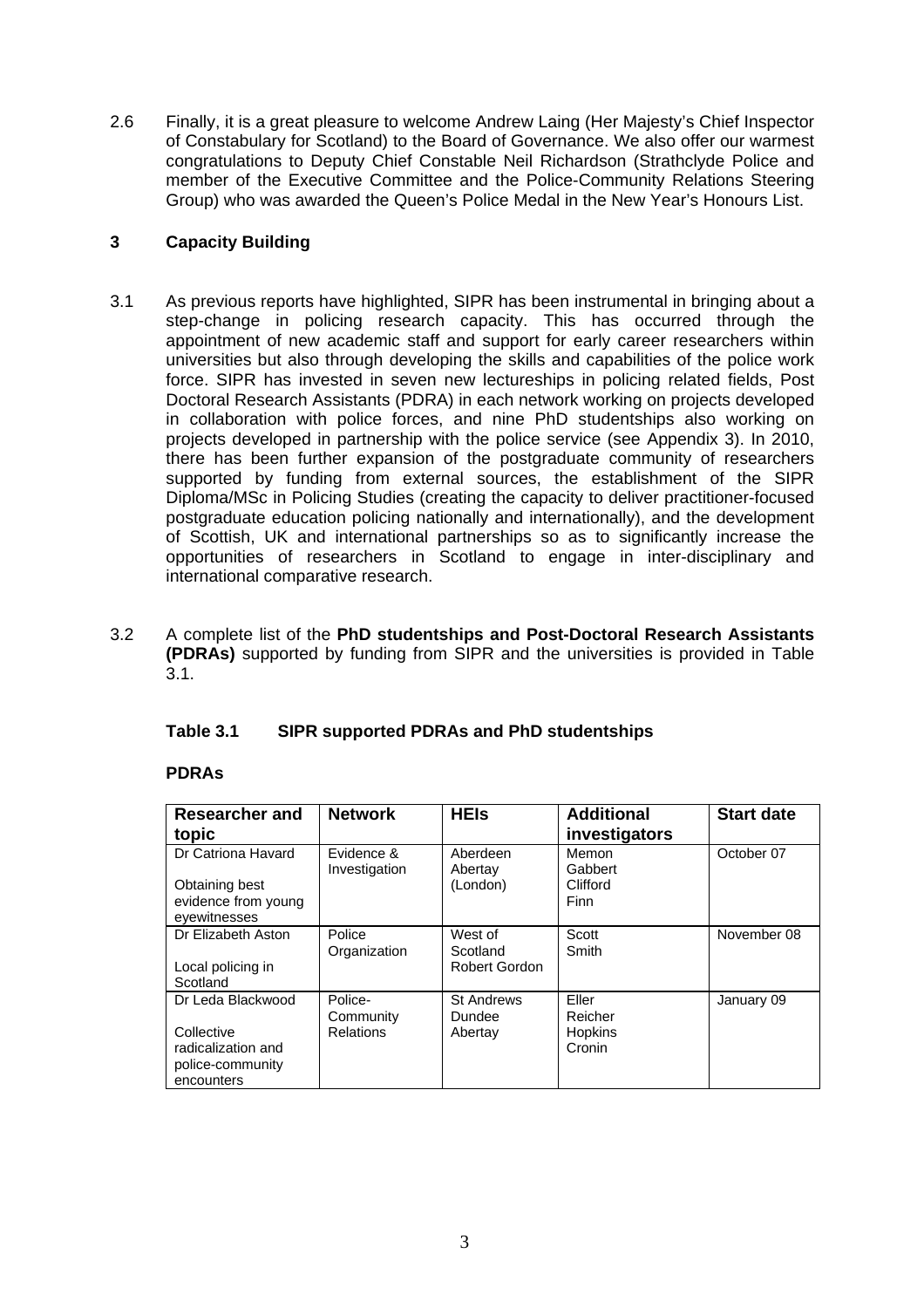# **PhDs (successfully completed PhD's in italics)**

| Researcher and                                                                                                               | <b>Network</b>                           | <b>HEI</b>            | <b>Supervisors</b>                    | <b>Start date</b>               |
|------------------------------------------------------------------------------------------------------------------------------|------------------------------------------|-----------------------|---------------------------------------|---------------------------------|
| <b>Topic</b>                                                                                                                 |                                          |                       |                                       |                                 |
| Julie Gawrylowicz                                                                                                            | Evidence &<br>Investigation              | Abertay               | Carson<br>Gabbert                     | September 07                    |
| People with a<br>learning disability and<br>the construction of<br>facial composites                                         |                                          |                       |                                       | PhD awarded<br>December<br>2010 |
| Neil Davidson                                                                                                                | Police-<br>Community                     | Dundee                | Fyfe<br>Elvins                        | October 07                      |
| Policing the night-<br>time economy in<br>Scotland                                                                           | <b>Relations</b>                         |                       |                                       |                                 |
| Anika Ludwig                                                                                                                 | Evidence &<br>Investigation              | Strathclyde           | Fraser                                | May 08                          |
| The integration of<br>investigation and<br>forensic science in<br>volume crime                                               |                                          | West of<br>Scotland   | Scott                                 |                                 |
| Fiona McGrath<br>Policing and                                                                                                | Police-<br>Community<br><b>Relations</b> | Edinburgh             | Aitchison                             | September 08                    |
| democracy in<br>Scotland and<br>Northern Ireland                                                                             |                                          |                       |                                       |                                 |
| Mwenda Kailemia<br>Policing and racial                                                                                       | Police-<br>Community<br><b>Relations</b> | Glasgow<br>Caledonian | Frondigoun<br>Robertson<br>Nottingham | October 08                      |
| and ethnic diversity<br>Omair Uthmani                                                                                        | Evidence &<br>Investigation              | Napier                | Buchanan                              | October 08                      |
| Intelligence interface<br>between the Scottish<br>police and community<br>partners                                           |                                          |                       |                                       |                                 |
| Midj Falconer                                                                                                                | Police<br>Organisation                   | Robert Gordon         | Alexander<br>Klein                    | December 08                     |
| Resilience and well-<br>being in a Scottish<br>Police force                                                                  |                                          |                       |                                       |                                 |
| Maureen Egan                                                                                                                 | Police<br>Organisation                   | Abertay               | O'Neill                               | February 09                     |
| Scottish-based anti-<br>money laundering<br>operations                                                                       |                                          | West of<br>Scotland   | Scott                                 |                                 |
| Amy Goulding<br>The Inverclyde<br>Initiative evaluation -<br>situating policing<br>policy in a community<br>planning context | Police-<br>Community<br><b>Relations</b> | Glasgow<br>Caledonian | Frondigoun<br>Robertson<br>McMillan   | October 09                      |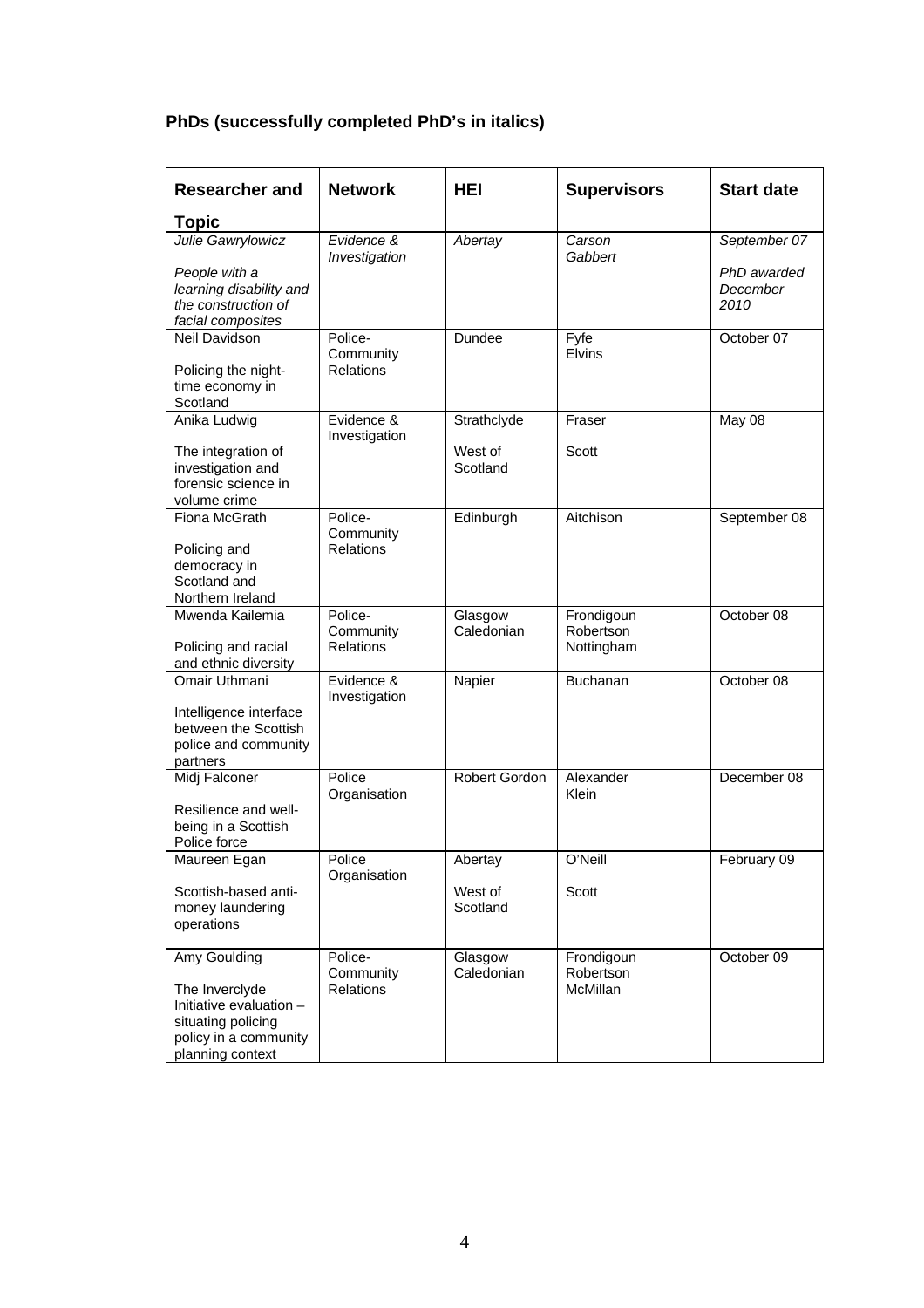3.3 During 2010, members of SIPR have also been successful in recruiting other PhD students, funded from a range of sources, including research councils, university awards and self-funding. A list of current, externally-supported policing related PhDs is provided in Table 3.2 with those beginning in 2010 highlighted in bold. It is also very encouraging to note that several of those currently undertaking PhD are members of the Scottish police service and during 2010 Inspector Steve Ritchie (Grampian Police) was awarded his PhD on 'Organisational Learning in UK Police Force' by Robert Gordon University.

#### **Table 3.2 PhD Studentships on policing related topics supported by HEIs, research councils and other sources (projects beginning in 2010 in bold)**

| <b>Researcher and</b>                                                                    | <b>Network</b>                           | <b>Funder</b>                             | <b>HEI</b>                          | <b>Supervisors</b>                |
|------------------------------------------------------------------------------------------|------------------------------------------|-------------------------------------------|-------------------------------------|-----------------------------------|
| <b>Topic</b>                                                                             |                                          |                                           |                                     |                                   |
| <b>Ellie Bates</b><br>Dynamics of                                                        | Evidence and<br>Investigation            |                                           | Edinburgh                           | <b>Mackaness</b><br>McVie         |
| vandalism                                                                                |                                          |                                           |                                     |                                   |
| Jarrett Blaustein                                                                        | Police-<br>Community<br><b>Relations</b> | Edinburgh<br>University                   | Edinburgh                           | Aitchson<br>Henry                 |
| Community policing<br>in Bosnia and<br>Herzegovina                                       |                                          |                                           |                                     |                                   |
| Stefano Bonino                                                                           | Police-<br>Community                     |                                           | Edinburgh                           | Henry<br><b>McVie</b>             |
| Multidimensional<br>Approach to<br>Understanding<br><b>Cultural Conflicts</b>            | <b>Relations</b>                         |                                           |                                     |                                   |
| Katriona Cameron<br>Problem-oriented                                                     | <b>SCCJR/SIPR</b>                        | Self-funded                               | Glasgow<br>(SCCJR)<br><b>Dundee</b> | <b>Burman</b><br>Fyfe             |
| policing                                                                                 |                                          |                                           |                                     |                                   |
| <b>Catherine</b>                                                                         | <b>Police</b>                            | <b>ESRC</b>                               | <b>Stirling</b>                     | <b>Rummery</b>                    |
| <b>Davidones</b>                                                                         | Organization                             |                                           |                                     | Ferguson                          |
| <b>Multi-agency</b><br>partnerships                                                      |                                          |                                           |                                     |                                   |
| <b>Phil Etherson</b><br>The role of police<br>boards in the<br>governance of<br>policing | Police<br>Organisation                   | <b>ESRC</b> and<br>Scottish<br>Government | Strathclyde<br>Dundee               | Wisnieski<br>Fyfe                 |
| Joanna Fraser<br>Recovery of DNA<br>from fingerprints on<br>fabric                       | Evidence and<br>Investigation            | Abertay<br>University                     | Abertay                             | <b>Bremner</b><br><b>Sturrock</b> |
| <b>Ruth Friskney</b><br>Linguistic study of<br>police apologies                          | <b>Police</b><br>Organization            | <b>AHRC</b>                               | Edinburgh                           | Joseph                            |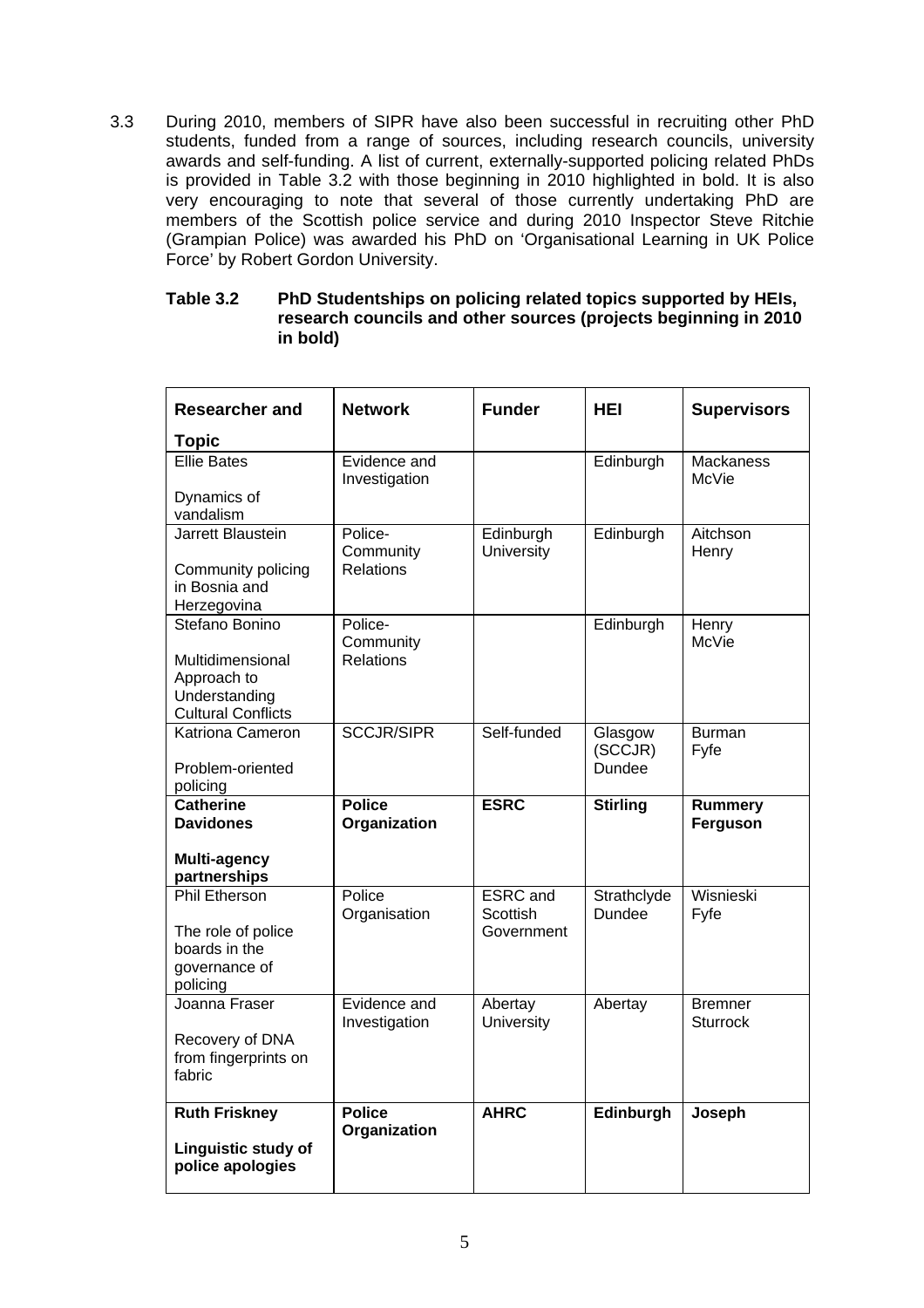| Stephanie Fohring<br>Victims, including<br>reporting of crime to<br>police                | Police-<br>Community<br><b>Relations</b> | ESRC/<br>Scottish<br>Government                  | Edinburgh   | McVie<br>Sparks                               |
|-------------------------------------------------------------------------------------------|------------------------------------------|--------------------------------------------------|-------------|-----------------------------------------------|
| Ron Fyfe<br>Police leadership                                                             | Police<br>Organisation                   | Scottish<br>Police<br>College and<br>self-funded | Strathclyde |                                               |
| <b>Eddie Goodwin</b><br>Scottish policing in<br>the Second World<br>War                   | Police<br>organization                   | Self-funded                                      | Edinburgh   | Jackson<br>Rodger                             |
| Lucina Hackman<br>Age assessment in<br>the living                                         | Evidence and<br>Investigation            | Dundee<br><b>University</b>                      | Dundee      | <b>Black</b>                                  |
| <b>Sarah Halpin</b><br>Well-being of<br>offenders with<br>intellectual<br>disability      | <b>Evidence and</b><br>Investigation     | <b>Private</b><br><b>Donation</b>                | Abertay     | Carson                                        |
| <b>Diarmid Harkin</b><br><b>Community-based</b><br>policing                               | Police-<br>community<br><b>Relations</b> | <b>ESRC</b>                                      | Edinburgh   | <b>Aitchison</b><br>Henry                     |
| Lucy Hill<br>Fingerprint and shoe<br>mark enhancement<br>technology                       | Evidence and<br>Investigation            | <b>HOSDB</b>                                     | Strathclyde | Fraser<br>NicDaeid                            |
| <b>Heather Horsburgh</b><br>Police and the<br>media in Scotland                           | <b>Police</b><br>organization            | <b>UWS</b>                                       | <b>UWS</b>  | <b>Scott</b><br><b>Boyce</b><br><b>Hughes</b> |
| Kat Jamieson<br>Memory conformity<br>between<br>eyewitnesses                              | Evidence and<br>Investigation            | Self-funded                                      | Abertay     | Gabbert<br>Carson                             |
| <b>Lambros Kaoullas</b><br>Police, army and<br>state formation in<br><b>Cyprus</b>        | <b>Police</b><br>Organisation            | <b>Research</b><br>Foundation,<br><b>Cyprus</b>  | Edinburgh   | <b>Aitchison</b><br>Henry                     |
| Zbigniew Kwecka<br>Policing of e-fraud                                                    | Evidence and<br>Investigation            | Financial<br><b>Services</b><br>Authority        | Napier      | <b>Buchanan</b>                               |
| <b>Ashleigh McGregor</b><br><b>Effects of repeated</b><br>retrieval on memory<br>accuracy | <b>Evidence and</b><br>Investigation     | Self-funded                                      | Abertay     | <b>Gabbert</b><br>La Rooy                     |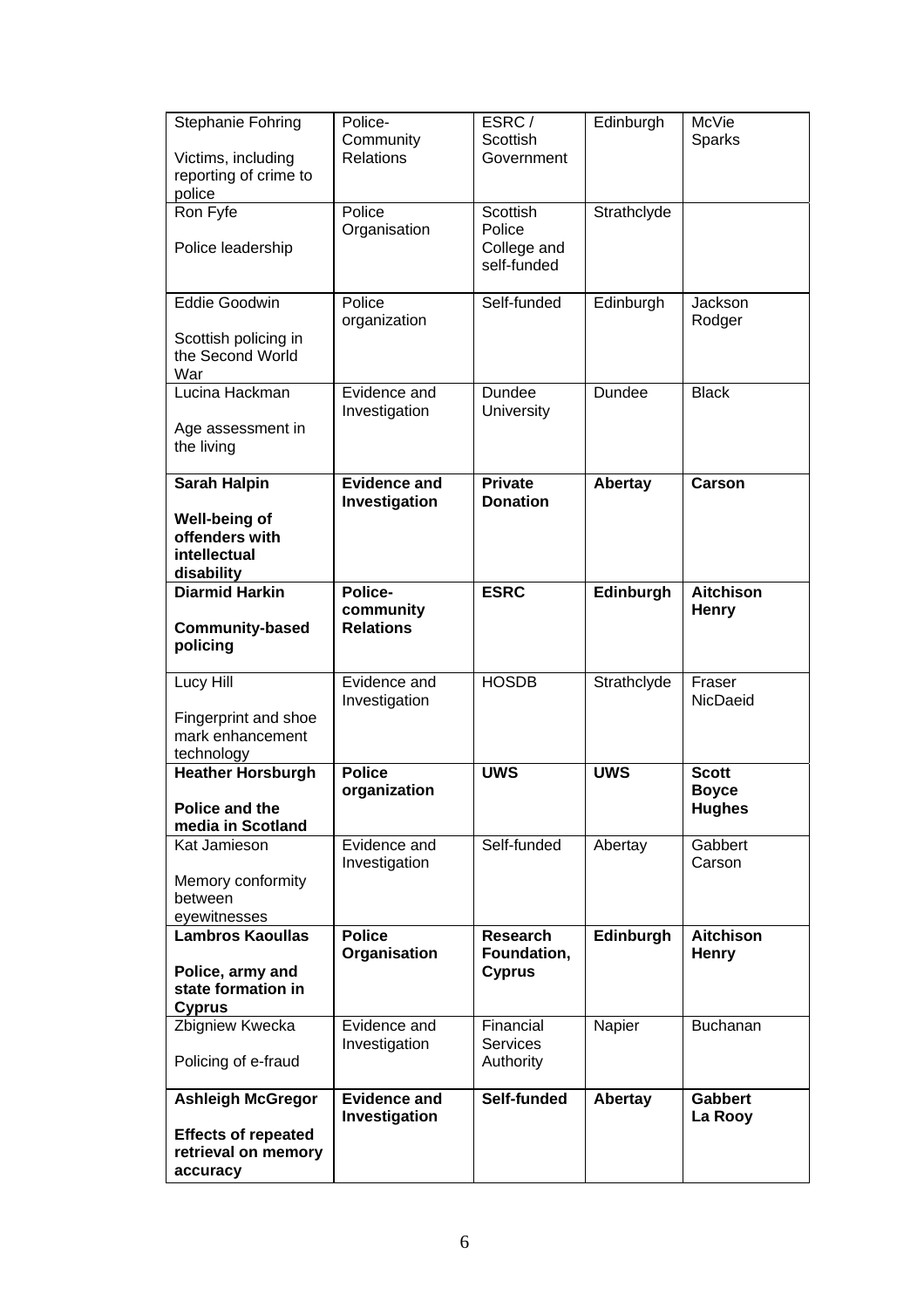| Lisa McGeehan                           | <b>Evidence and</b><br>Investigation | Self-funded       | Abertay    | La Rooy<br><b>Gabbert</b>      |
|-----------------------------------------|--------------------------------------|-------------------|------------|--------------------------------|
| <b>Training for child</b>               |                                      |                   |            |                                |
| forensic interviews                     |                                      |                   |            |                                |
| Kath Murray                             | Police-                              | <b>ESRC</b> and   | Edinburgh  | McVie                          |
|                                         | Community                            | <b>Scottish</b>   |            | Fyfe                           |
| Police public relations                 | <b>Relations</b>                     | Government        |            |                                |
| <b>Annabelle Nicol</b>                  | <b>Evidence and</b>                  | Self-funded       | Abertay    | La Rooy<br><b>Gabbert</b>      |
| <b>Effects of asking</b>                | Investigation                        |                   |            |                                |
| direct questions in                     |                                      |                   |            |                                |
| forensic interviews                     |                                      |                   |            |                                |
| with children                           |                                      |                   |            |                                |
| <b>Matt Richards</b>                    | <b>Police</b>                        | Lothian &         | Edinburgh  | <b>Power</b>                   |
|                                         | Organization                         | <b>Borders</b>    |            |                                |
| <b>Post-critical</b><br>incident stress |                                      | <b>Police</b>     |            |                                |
| Georgia Scott-Brien                     | Police                               | Glasgow           | Glasgow    | <b>McMillan</b>                |
|                                         | Organisation                         | Caledonian        | Caledonian | Tombs                          |
| Policing rape in                        |                                      | <b>University</b> |            |                                |
| Scotland                                |                                      |                   |            |                                |
|                                         |                                      |                   |            |                                |
| <b>Louise Settle</b>                    | <b>Police</b>                        |                   | Edinburgh  | <b>Davis</b><br><b>Jackson</b> |
| <b>Regulation of</b>                    | Organization                         |                   |            |                                |
| prostitution                            |                                      |                   |            |                                |
| Ailsa Strathie                          | Evidence and                         | <b>ESRC</b>       | Glasgow    | <b>McNeill</b>                 |
|                                         | Investigation                        |                   | Caledonian |                                |
| Improving the                           |                                      |                   |            |                                |
| reliability of                          |                                      |                   |            |                                |
| eyewitness<br>identification            |                                      |                   |            |                                |
| Ashley Varghese                         | Evidence and                         |                   | Edinburgh  | Sparks                         |
|                                         | Investigation                        |                   |            |                                |
| Human-trafficking                       |                                      |                   |            |                                |
| Andrew Woof                             | Police-                              | <b>ESRC</b>       | Dundee     | Fyfe                           |
|                                         | Community                            |                   |            | <b>Brown</b>                   |
| Antisocial behaviour                    | <b>Relations</b>                     |                   |            |                                |
| and policing in rural                   |                                      |                   |            |                                |
| Scotland                                | Police-                              | <b>ESRC</b>       |            | Malloch                        |
| Suzanne Young                           | Community                            |                   | Stirling   | Punch                          |
| Policing Young                          | <b>Relations</b>                     |                   |            |                                |
| Women                                   |                                      |                   |            |                                |

3.4 To provide continuing support for this growing postgraduate community, SIPR works with SCCJR to deliver joint research training events for PhD students working in the policing and criminal justice fields. As was recognised last year, future research training for social science research students working on policing and related crime and criminal justice topics will clearly be affected by the decision of the Economic and Social Research Council (ESRC) to reconfigure its support for research studentships via the creation of Doctoral Training Centres (DTCs). SCCJR, in consultation with SIPR, drafted a 'Crime and Justice Pathway' within the context of a pan-Scottish DTC which builds on and develops our existing joint working in this field. This pathway along with the Scottish DTC has now been approved by ESRC.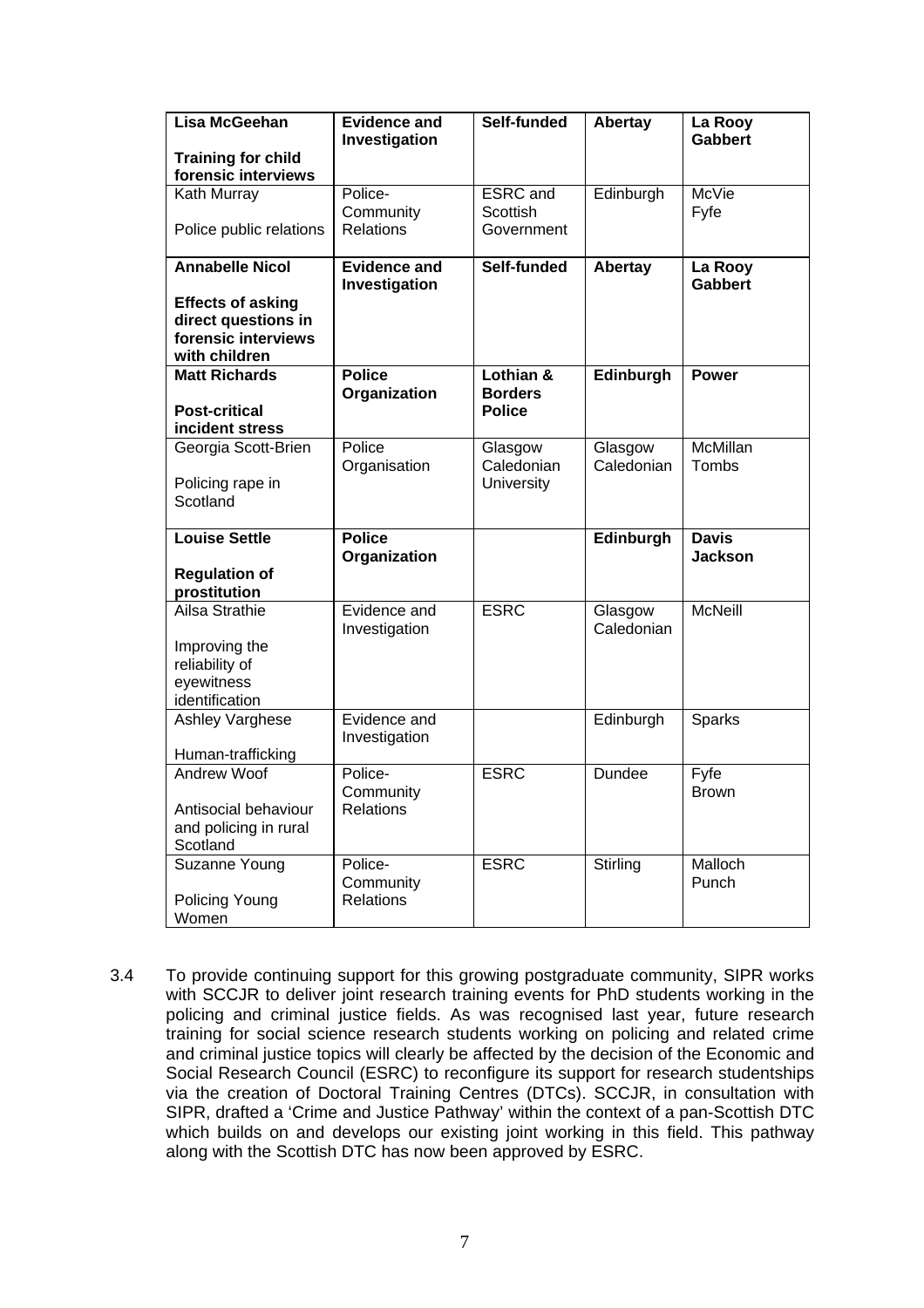3.5 The establishment of the **SIPR Diploma/MSc in Policing Studies** in 2010 significantly enhances the capacity of Scotland to deliver practitioner-focused, postgraduate education in policing both nationally and internationally. Supported by investment from the Scottish Funding Council and the Scottish Police Services Authority this multi-institutional distance learning programme will be administered by the University of Dundee. The Programme Director, Lynn Kelly, based in Dundee's School of Education, Social Work and Community Education, brings extensive experience of running distance learning programmes for practitioners (including police officers) in Applied Professional Studies in the fields of Child Care and Protection and Adult Care and Protection. The programme will also benefit from the appointment of a highly experienced external examiner (and member of SIPR International Advisory Group) Professor Thomas Feltes. Professor Feltes is Professor of Criminology and Police Science at the Ruhr University of Bochum, where in 2005 he established Germany's only Masters Programme in Criminology and Police Science. More recently, and with colleagues at the University of Ghent, he has created a new postgraduate programme in Criminology, Governance and Police Science.

The first intake for the Postgraduate Diploma/MSc will be in September 2011. The 30 credit modules available to students will include 'Theories, concepts and models of policing' (provided by West of Scotland), 'Management and leadership in policing organisations' (Robert Gordon), 'Managing and controlling crime' (Glasgow), 'Anxiety, threat and security in communities' (St Andrews), and 'Education and social research' (Dundee). Once the Programme is established, the module choice will be expanded to allow consortium universities to offer additional modules so that students will have choice and flexibility in the pathways that they follow. It is very encouraging to report that several universities have already expressed interest in offering new modules.

- 3.6 The SIPR Postgraduate Programme is a significant initiative which will make a substantial contribution to the professional development of policing in Scotland. It is founded on the strong partnership between SIPR and the Scottish police service which will ensure that the programme reflects practitioner needs and will meet the demand that exists within police organisations in the UK and internationally for advanced level knowledge and analytical skills. Moreover, the opportunities the programme presents for those in the police service to undertake relevant research for their dissertations will, over-time, contribute to developing an extensive evidence base for policy and practice. The programme also exploits the unique interdisciplinary character of SIPR, providing a strong competitive advantage over existing programmes in this field. The scope of the programme to bring together cohorts of students that are a mix of police officers and police staff with others involved with policing from a range of backgrounds in the criminal justice and community safety fields is also very exciting. In addition, there are opportunities to forge links with other policing postgraduate programmes offered by universities and police academies in Europe which will facilitate both the exchange of modules and student mobility.
- 3.7 By helping develop research skills among practitioners, the postgraduate programme clearly has an important role in enhancing research capacity within the police service. In addition, SIPR is involved in other initiatives which are helping to develop the research skills and the research environment within Scottish policing. SIPR continues to work closely with **crime, community and performance analysts** based in police forces. Three specific initiatives have been developed during 2010 which will be taken forward in 2011:
	- SIPR will run a Professional Development Workshop for police analysts from across Scotland in May 2011;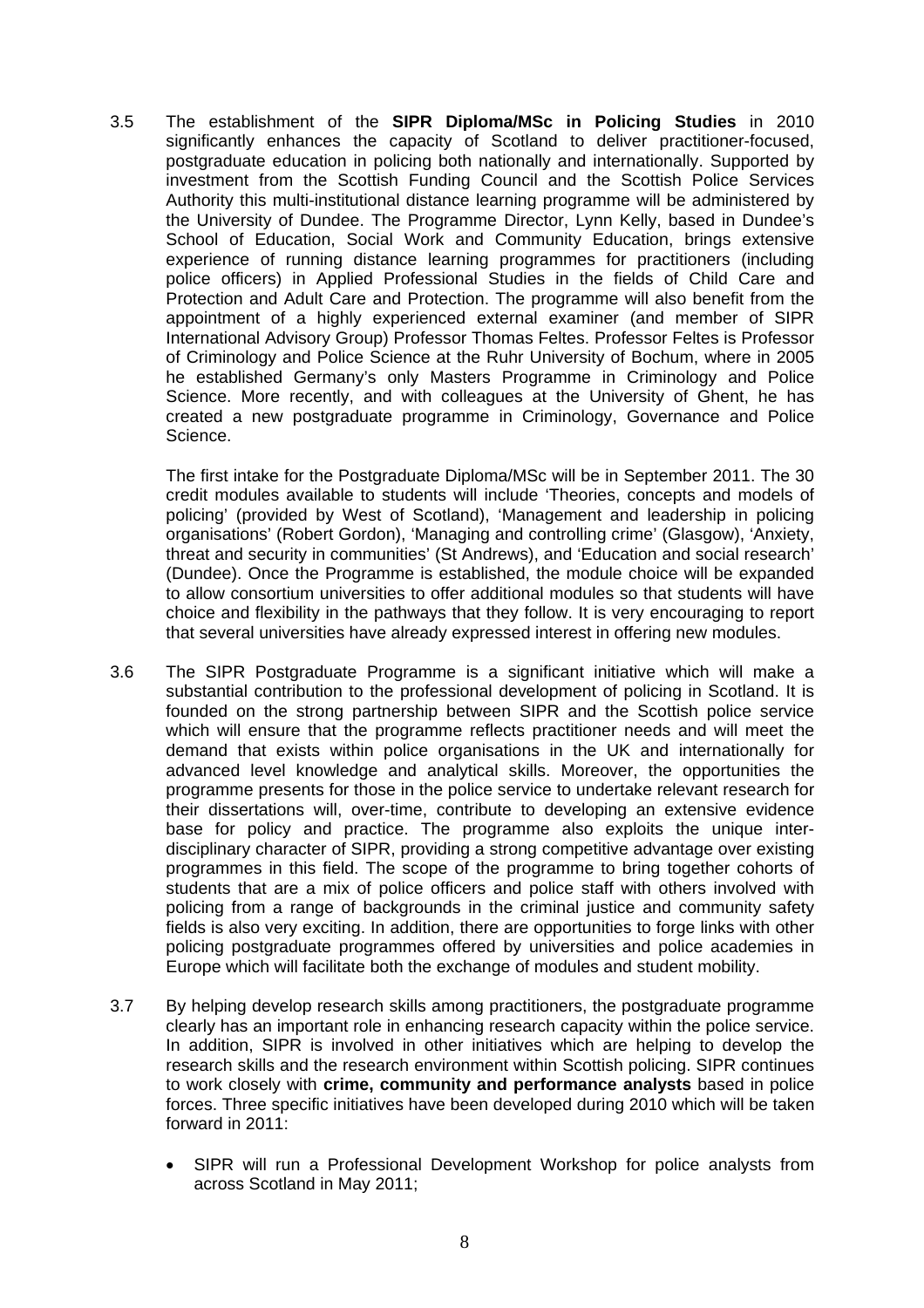- Supported by funding from SIPR and Scottish Government, a project involving researchers from Dundee, Edinburgh, Glasgow and Stirling Universities working with analysts in Strathclyde Police will begin in 2011 to pilot a methodology for gathering community intelligence developed by the Universities Police Science Institute in Cardiff;
- Supported by a Knowledge Exchange grant from the University of Edinburgh, AQMeN (the Applied Quantitative Methods Network) and SIPR will run a training session for analysts within Fife Constabulary focused on the use of Excel and GIS software. The intention is to use this event as a model that could be offered to other Scottish police forces.
- 3.8 A further area of capacity building in relation to the Scottish police service mentioned in last year's Annual Report and taken forward in 2010 is **SIPR's Practitioner Fellowship programme**. This programme offers important opportunities for those in, or who work with, police organisations to receive support with specific pieces of research relevant to their role and responsibilities. Reports from Practitioner Fellows once they have concluded their projects show that such work is having immediate impacts on policy and practice within their organisations. Table 3.3 shows Practitioner Fellows supported by SIPR in 2010. See Also Appendix 4.

| <b>Name</b>        | Organisation                                                         | <b>Topic</b>                                                                                                    |
|--------------------|----------------------------------------------------------------------|-----------------------------------------------------------------------------------------------------------------|
| Yvonne             | West Lothian Council                                                 | Domestic abuse service team                                                                                     |
| Beresford          |                                                                      |                                                                                                                 |
| Tony Bone          | <b>Strathclyde Police</b>                                            | The development of a Territorial Policing<br>Doctrine                                                           |
| Andy Brown         | Leadership & Professional<br>Development, Scottish<br>Police College | The effectiveness of police negotiator<br>training                                                              |
| <b>Willie Caie</b> | <b>Glasgow City Council</b>                                          | Communication platform between<br>the<br>public and private sector to aid policing of<br>the night-time economy |
| Kevin Chase        | <b>Central Scotland Police</b>                                       | Housebreaking offences in the Stirling<br>area                                                                  |
| Frank Gibson       | Fife Council                                                         | Community safety tasking                                                                                        |
| Karen              | Perth & Kinross Women's                                              | Human trafficking                                                                                               |
| MacMillan          | Aid                                                                  |                                                                                                                 |
| Craig Menzies      | <b>Grampian Police</b>                                               | Police-protestor liaison                                                                                        |
| Jim Royan          | Lothian & Borders Police                                             | An analysis of the Safer Neighbourhood<br>Team pilot scheme                                                     |
| <b>Brian Smith</b> | <b>Angus Council Trading</b><br><b>Standards</b>                     | No Cold Calling Zones                                                                                           |

| Table 3.3 | <b>Practitioner Fellows supported by SIPR in 2010</b> |  |
|-----------|-------------------------------------------------------|--|
|           |                                                       |  |

- 3.9 SIPR also continues to provide support for members of the Scottish police service interested in the **US/UK Fulbright Commission Police Awards Scheme** (administered by the Senior Careers Development Service within ACPOS). We are delighted to report that one of SIPR's Practitioner Fellows, Chief Inspector Andrew Brown (Northern Constabulary/Scottish Police College) was successful and will be heading to the US in 2011 as a Fulbright Scholar based at John Jay College in New York City working on developing evidence-based training for hostage negotiators.
- 3.10 A final crucial area of capacity building is SIPR's involvement in the development of **Scottish, UK and international partnerships** in order to increase the opportunities for researchers in Scotland to engage in inter-disciplinary and international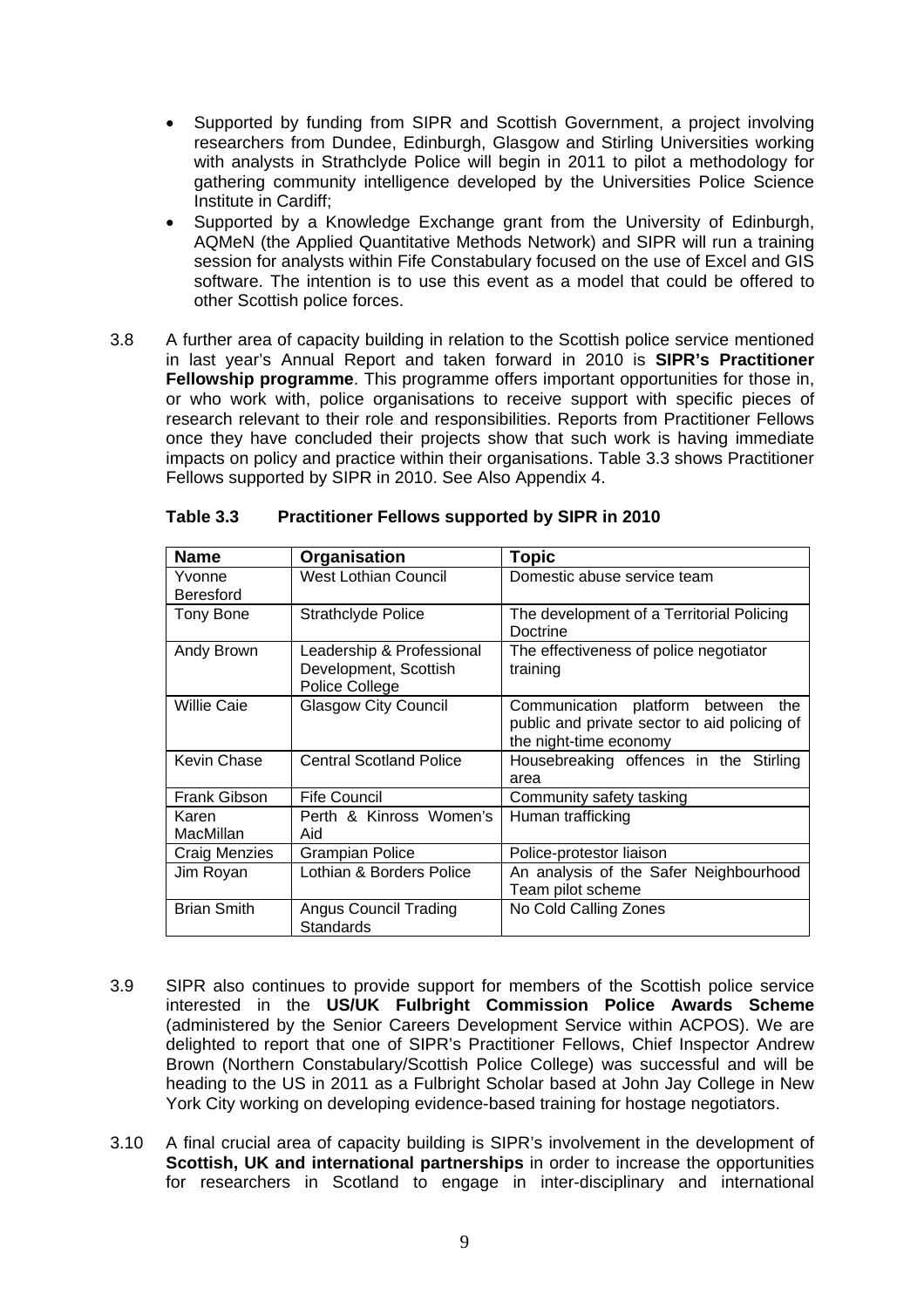comparative research. At a Scottish level this is already exemplified by joint supervision of PhD studentships and PDRA projects involving supervisors with different disciplinary backgrounds, collaboration with researchers from SCCJR, and the involvement of practitioners from different parts of the criminal justice system via the SIPR Practitioner Fellowship Programme. At a UK level, SIPR is also involved in significant joint activities. Its work with the National Policing Improvement Agency (NPIA) has been instrumental in facilitating access for researchers in Scotland to police forces and police data sets in England and in establishing a strong Scottish connection with the Research and Science Working Group of CEPOL (the European Police College). In addition, as indicated above, links with the Universities Police Science Institute (based at Cardiff University) have created the opportunity for joint research.

It is at an international level, however, that SIPR has forged some of the most significant collaborations, partnerships and networks. SIPR is a founder member of EPIC (the European Police research Institutes Collaboration) which also includes the Dutch Police Academy, Norwegian Police University College, the Belgium Centre for Police Studies, the Universities Police Science Institute (Cardiff), University of Uppsala (Sweden) and the Finnish Police College. Established in June 2009 (and originally known as the North Sea Collaboration), this partnership is focused on facilitating comparative research and knowledge exchange and in encouraging the mobility of researchers and practitioners among EPIC members. SIPR hosted the second EPIC annual meeting in Edinburgh in June 2010 (see also Section 5) and SIPR's Director is a member of the EPIC Management Committee. Three major comparative research initiatives are already underway:

- In an initiative led by Jeffrey Murer (SIPR lecturer, St Andrews), a group of researchers and practitioners from within EPIC are working on a book project focused on the challenges of contemporary community policing in Europe;
- A second project, led by the Norwegian Police University College, is a comparative research project examining police recruitment, training and careers across twelve European countries. Scotland's involvement is being led by SIPR Associate Director Kenneth Scott (West of Scotland) with the full support and cooperation of ACPOS Personnel and Training Business Area and the Scottish Police College;
- A third project, led by the Dutch Police Academy, is focused on identifying effective mechanisms for knowledge mobilization in policing. An application to support a network of participating countries (including Scotland) to examine knowledge exchange in this area has been made to the European Union COST Programme.

EPIC also provides a mechanism for facilitating international exchanges and knowledge transfer work. Two officers completing degrees with the Dutch Police Academy were able to secure a visit to Lothian and Borders A Division, to look at anti-social behaviour issues and community policing, through EPIC contacts. They visited Edinburgh in January 2011 and are writing up a report that will be fed back to Lothian and Borders. It is hoped that this will be the first of many such productive visits that might be facilitated through EPIC.

SIPR has led the development of three other significant European policing networks that bring together researchers and practitioners. The Policing Working Group of the European Society of Criminology was established and is co-chaired by Nick Fyfe (Dundee) and Alistair Henry (Edinburgh); the Research and Knowledge Exchange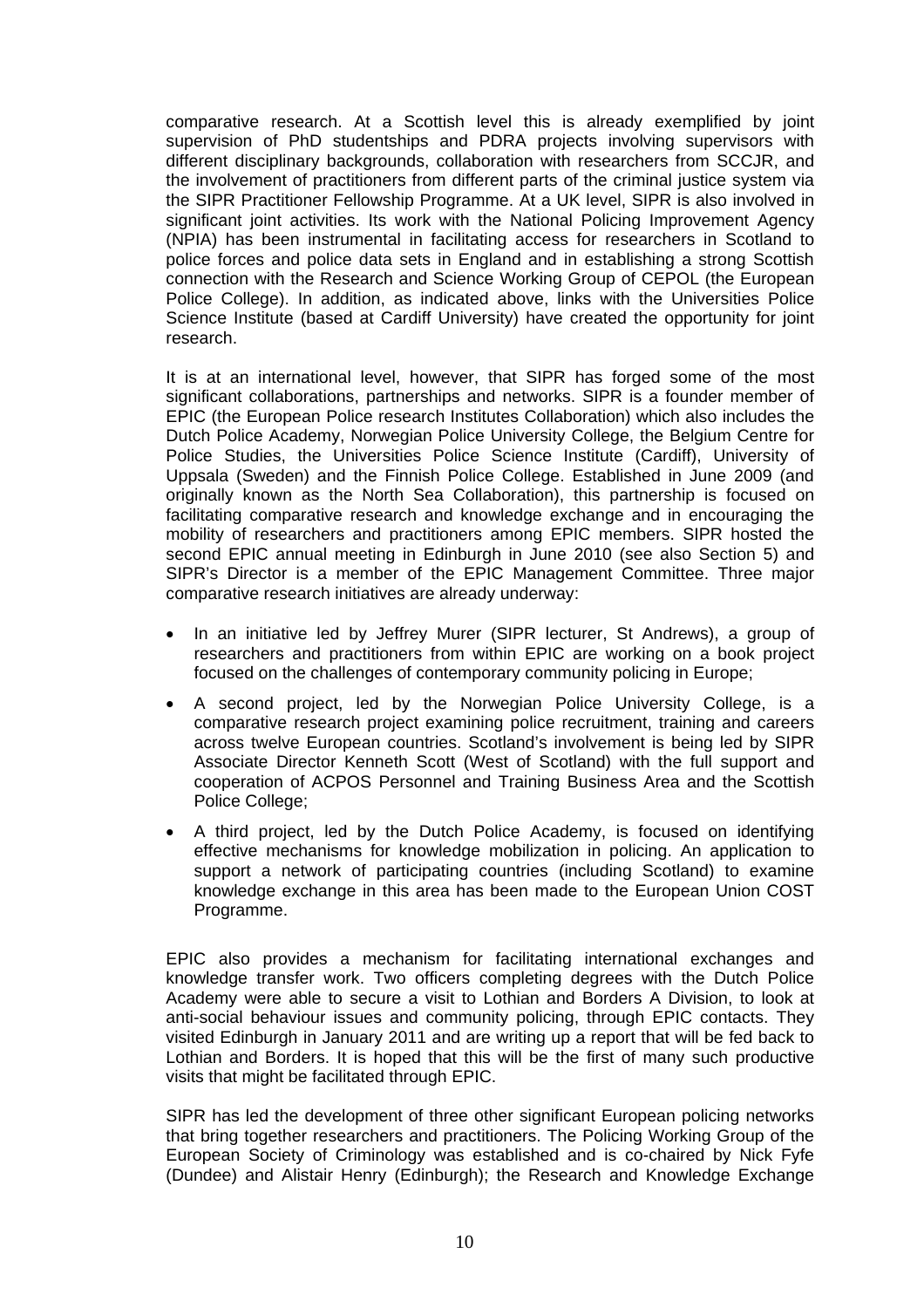Group of the European Chapter of the FBI's National Academy of Associates has been established by Peter Wilson (Dundee); and the Policing and European Studies Collaborative Research Network is led by Maria O'Neill (Abertay) and located within the University Association of Contemporary European Studies (UACES). All these groups involve active engagement between policing scholars and practitioners and all organised knowledge exchange events in 2010 (see Section 5), significantly increasing SIPR's profile at a European level. Through the networks created by these initiatives, along with those within EPIC, Scotland's opportunities to participate in major European research and knowledge exchange activities is greatly enhanced.

#### **4 Research projects and initiatives**

4.1 Through a combination of SIPR's direct investment in research (via support for PDRAs, PhD studentships, research-led lectureships, the SIPR Small Grants Competition and the SIPR Practitioner Fellowship Programme) and its key role in supporting bids for external funding for research by facilitating access to the police service and networks of researchers and practitioners, SIPR continues to have a significant impact on research activity and the research environment in Scotland, the UK and internationally. Table 4.1 show **external research grants** awarded to members of SIPR in 2010 on policing related topics. The total value of these grants is £1.4M, which when combined with income from grants awarded from when SIPR was established in 2007, gives a total of over £4M income generated by SIPR researchers over the last 4 years.

| <b>Topic</b>                                                          | <b>Network</b>              | <b>Funder</b>                                                                 | <b>Value</b> | <b>HEIs</b>   | <b>Investigators</b>  |
|-----------------------------------------------------------------------|-----------------------------|-------------------------------------------------------------------------------|--------------|---------------|-----------------------|
| Subjective well being<br>of offenders with<br>intellectual disability | Evidence &<br>Investigation | Private<br>Donation / UAD                                                     | £60,000      | Abertay       | Lindsay<br>Carson     |
| Immediate recall<br>tests and eyewitness<br>suggestibility            | Evidence &<br>Investigation | Research<br><b>Bursary</b><br>Scheme                                          | £800         | Abertay       | Gabbert               |
| Brain imaging and<br>the law                                          | Evidence &<br>Investigation | Institute for<br>Advanced<br>studies                                          | £25,000      | Edinburgh     | Schafer               |
| Redesign of ballistic<br>vests                                        | Evidence &<br>Investigation | J D Wilkie                                                                    | £5,000       | <b>Dundee</b> | <b>Steed</b>          |
| Surveillance<br>techniques                                            | Evidence &<br>Investigation |                                                                               | £50,000      | Abertay       | Scott-Brown           |
| Explosive detector<br>feasibility study                               | Evidence &<br>Investigation | <b>ITI Techmedia</b>                                                          | £30,000      | Heriot-Watt   | Shu                   |
| Investigative use of<br>forensic science and<br>data interpretation   | Evidence &<br>Investigation | <b>EPSRC</b> sandpit                                                          | £25,000      | Strathclyde   | NicDaeid<br>Fraser    |
| Analysing post-<br>mortem stability of<br>mRNA molecules              | Evidence &<br>Investigation | Strathclyde<br><b>University</b>                                              | £10,000      | Strathclyde   | Vennemenn             |
| <b>Obtaining Human</b><br><b>DNA From Animal</b><br>Carcasses         | Evidence &<br>Investigation | SNS, Deer<br>Commission<br>Scotland,<br><b>BASC, British</b><br>Deer Society. | £10,000      | Strathclyde   | Welsh<br>Govan (SPSA) |

#### **Table 4.1 External research grants awarded in 2010**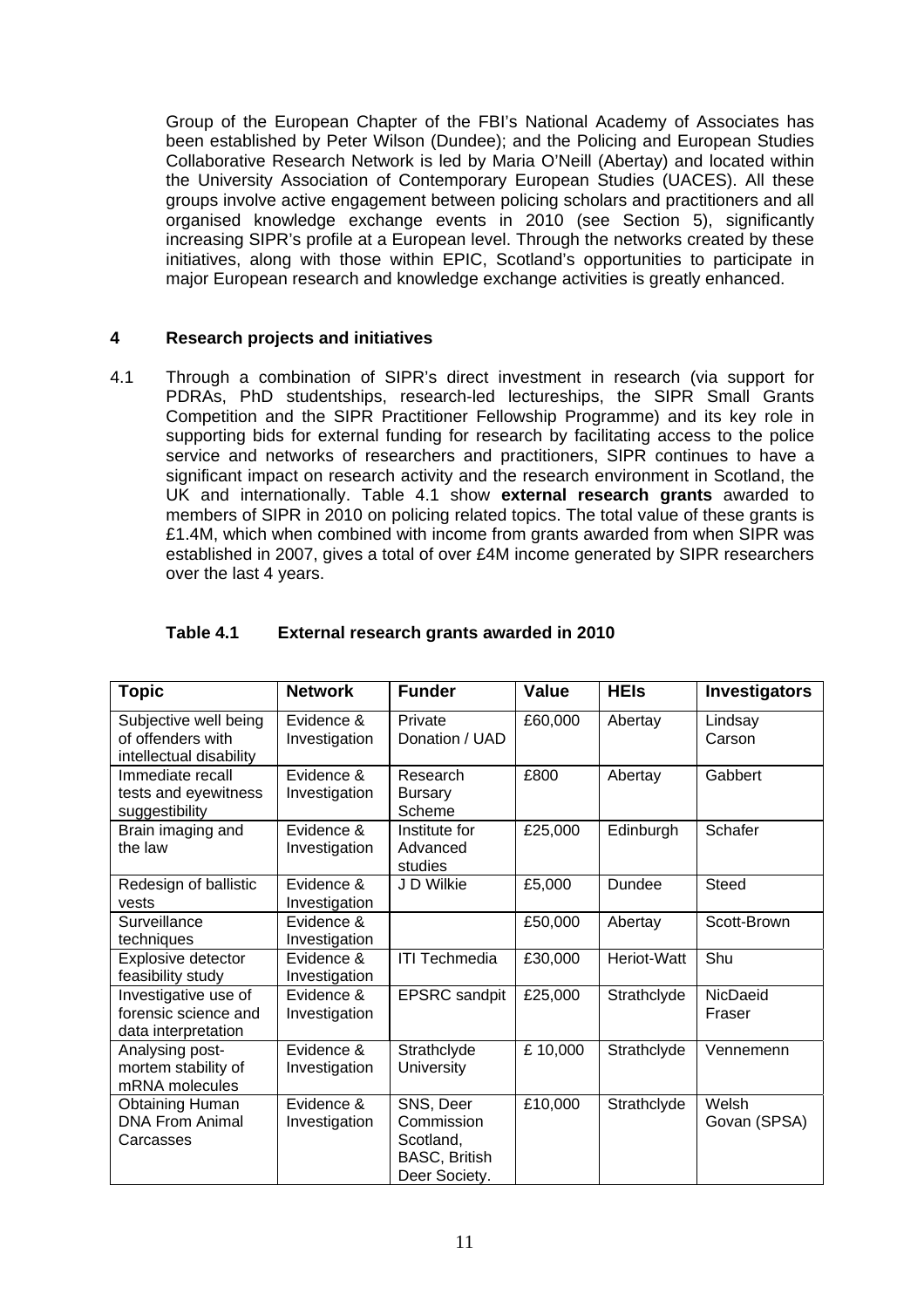| Explosive detection                                                 | Evidence &<br>Investigation              | Cascade                                              | £30,000  | Strathclyde                   | Nic Daeid                                                                    |
|---------------------------------------------------------------------|------------------------------------------|------------------------------------------------------|----------|-------------------------------|------------------------------------------------------------------------------|
| Drugs analysis                                                      | Evidence &<br>Investigation              | Forensic<br>Science<br>Society                       | £3,000   | Strathclyde                   | Strathclyde                                                                  |
| Explosive and drug<br>detection                                     | Evidence &<br>Investigation              | <b>Nuffield Council</b>                              | £1,200   | Strathclyde                   | Strathclyde                                                                  |
| Drugs analysis                                                      | Evidence &<br>Investigation              | Strathclyde                                          | £3,500   | Strathclyde                   | Strathclyde                                                                  |
| Custody visiting in<br>Scotland                                     | Police<br>Organization                   | <b>ICVA</b>                                          | £17,018  | Dundee                        | Fyfe<br><b>Elvins</b>                                                        |
| <b>British social attitudes</b><br>towards<br>contemporary conflict | Police<br>Organization                   | <b>ESRC</b>                                          | £344,197 | <b>RGU</b>                    | Klein<br>Alexander                                                           |
| <b>Evaluation of a Taser</b><br>Pilot in Strathclyde<br>Police      | Police<br>Organization                   | Strathclyde<br>Police                                | £10,000  | <b>UWS</b>                    | Scott                                                                        |
| <b>Ethical Policing:</b><br>workshop                                | Police<br>Organization                   | <b>British</b><br>Academy                            | £6,000   | <b>UWS</b><br>Keele           | Scott                                                                        |
| <b>KE Training with Fife</b><br>Constabulary                        | Police<br>Organization                   | Edinburgh<br>University                              | £3,000   | Edinburgh<br><b>Dundee</b>    | McVie                                                                        |
| Multi-agency<br>partnerships                                        | Police<br>Organization                   | <b>ESRC 1+3</b><br>Studentship                       | £70,000  | Stirling                      | Rummery<br>Ferguson                                                          |
| Rural policing                                                      | Police<br>Organization                   | Carnegie                                             | £1,800   | Stirling                      | Fenwick<br>Dockrell                                                          |
| <b>Evaluation of 'Plus-</b><br>One Mentoring'<br>Scheme             | Police-<br>Community<br><b>Relations</b> | Violence<br>Reduction Unit,<br>Strathclyde<br>Police | £22,000  | Dundee                        | <b>Brown</b><br>Smith<br>van Blerk                                           |
| Geographies of<br>missing people                                    | Police-<br>Community<br>Relations        | <b>ESRC</b>                                          | £424,917 | Glasgow<br>Dundee             | Parr<br>Fyfe<br>Woolnough                                                    |
| Community<br>Intelligence                                           | Police-<br>Community<br><b>Relations</b> | Scottish<br>Government                               | £10,000  | Dundee<br>Stirling<br>Glasgow | Fyfe<br>Hamilton-Smith<br>Mackenzie                                          |
| Evaluation of the<br>Dispersal Zone in the<br>east end of Glasgow   | Police-<br>Community<br><b>Relations</b> | Violence<br><b>Reduction Unit</b>                    | £3,000   | Glasgow<br>Caledonian         | Robertson<br><b>McMillan</b>                                                 |
| Community well-<br>being                                            | Police-<br>Community<br><b>Relations</b> | Scottish<br>Government                               | £10,000  | Glasgow<br>Caledonian         | Frondigoun<br><b>McKendrick</b>                                              |
| Evaluation of<br>'Turnaround                                        | Police-<br>Community<br><b>Relations</b> | Scottish<br>Government                               | £29,500  | Glasgow<br>Caledonian         | Frondigoun<br><b>Morrison</b><br>Dorrer                                      |
| The governance of<br>security for G2014                             | SCCJR /<br><b>SIPR</b>                   | European<br>Commission<br>FP7: Security              | £190,000 | Glasgow<br>Dundee<br>Stirling | <b>Burman</b><br>Fyfe<br>Johnson<br>Mackenzie<br>Hamilton-Smith<br>McConnell |
| International KT<br>Seminar, Budapest                               | <b>SIPR</b>                              | <b>FBINAA</b>                                        | £4,838   | Dundee                        | Wilson<br>Fyfe                                                               |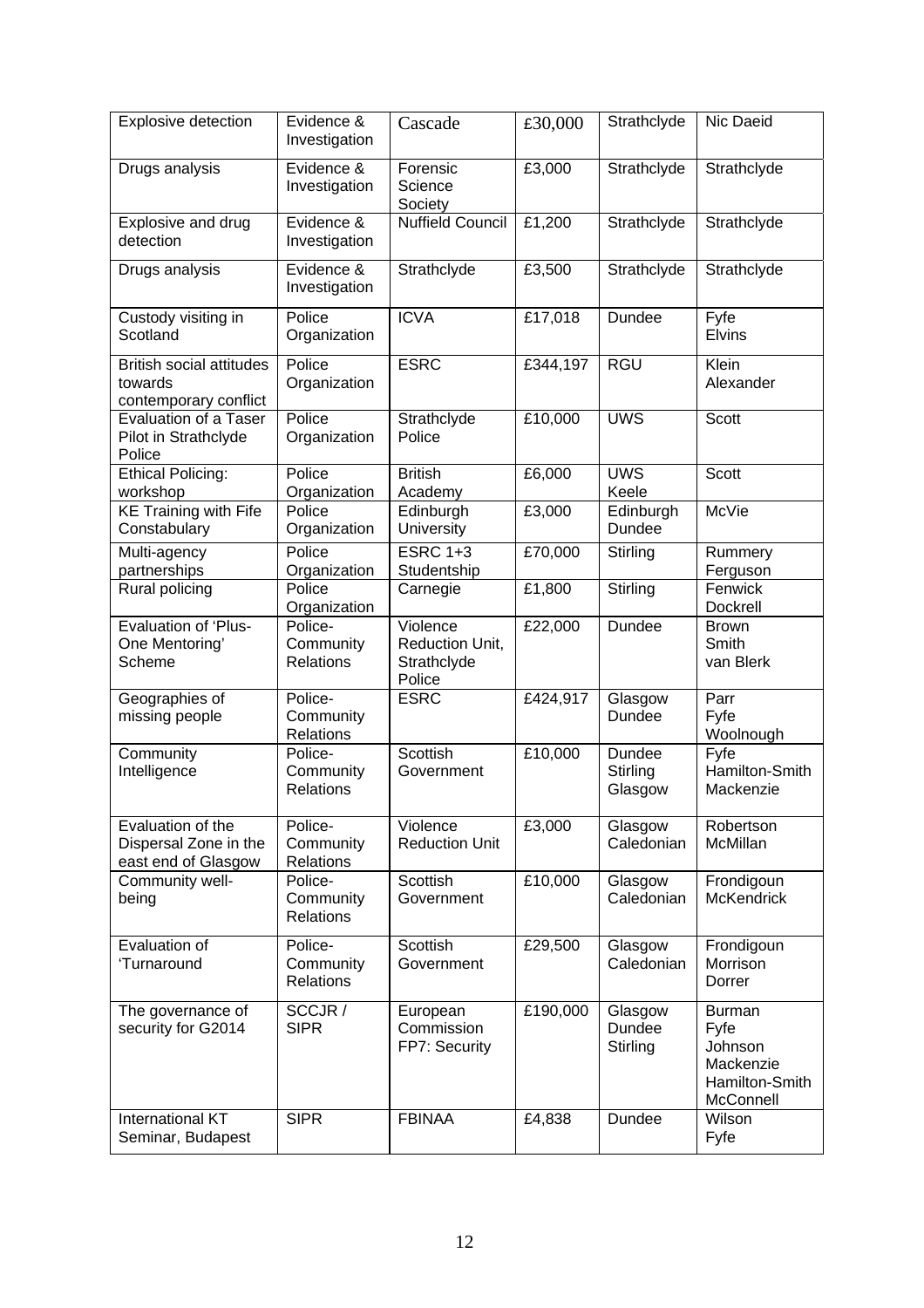- 4.2 To further support research activity in Scotland, the SIPR Executive Committee agreed that an under-spend on 'Development Costs' in 2008-09 be used to fund a second **SIPR Small Grants Competition** open to researchers and practitioners within SIPR. As with the previous competition, bids of up to £3000 were invited for projects which contributed to one or more of the following:
	- Research that is relevant for policing in Scotland;
	- Knowledge exchange involving academic, practitioner and policy communities;
	- Enhancing the UK and/or internationall visibility of SIPR;
	- Development of SIPR's research capacity and capability

Eighteen applications were received, resulting in six awards (see Table 4.2 and Appendix 5).

| <b>Topic</b>                                                                                                         | <b>Network</b>                           | Value  | Organisation          | Investigators         |
|----------------------------------------------------------------------------------------------------------------------|------------------------------------------|--------|-----------------------|-----------------------|
| Assessing the quality of<br>interviews with children<br>alleging sexual abuse in<br>Scotland                         | Evidence &<br>Investigation              | £3,000 | Abertay               | La Rooy<br>Gabbert    |
| Evaluation of a Dispersal<br>Zone in the East End of<br>Glasgow                                                      | Evidence &<br>Investigation              | £3,000 | Glasgow<br>Caledonian | McMillan<br>Robertson |
| Community Policing and<br>the development of Safer<br>Neighbourhood Teams in<br><b>Lothian and Borders</b>           | Police-<br>Community<br>Relations        | £3,000 | Edinburgh<br>Glasgow  | Henry<br>Mackenzie    |
| Validation of a method for<br>the detection of<br>Mephedrone                                                         | Evidence &<br>Investigation              | £3,000 | <b>SPSA</b>           | Kerr<br>De Korompay   |
| A public health approach to<br>the evaluation of the<br><b>Glasgow Community</b><br>Initiative to Reduce<br>Violence | Police-<br>Community<br><b>Relations</b> | £2,743 | <b>St Andrews</b>     | Donnelly              |
| An analysis of Grampian<br>Police missing person<br>'closure-interview' forms                                        | Police-<br>Community<br><b>Relations</b> | £2,000 | Grampian<br>Police    | Woolnough             |

#### **Table 4.2 SIPR Small Research Grants awarded in 2010**

- 4.3 The combination of SIPR funded and SIPR facilitated research is creating 'critical mass' in specific areas of policing research within each of the networks. Within the **Police Community Relations Network**, there continues to be significant investment in research on community policing and community engagement in Scotland, an area of key strategic and political importance. Several overlapping projects were underway in 2010, making a significant contribution to the evidence-base in this area:
	- SIPR PDRA Leda Blackwood (St Andrews) is examining the nature of encounters between police (and others in authority) and communities under pressure (particularly Muslims and working-class youth) and assessing how such encounters lead to feeling of collective alienation and withdrawal of support for the police;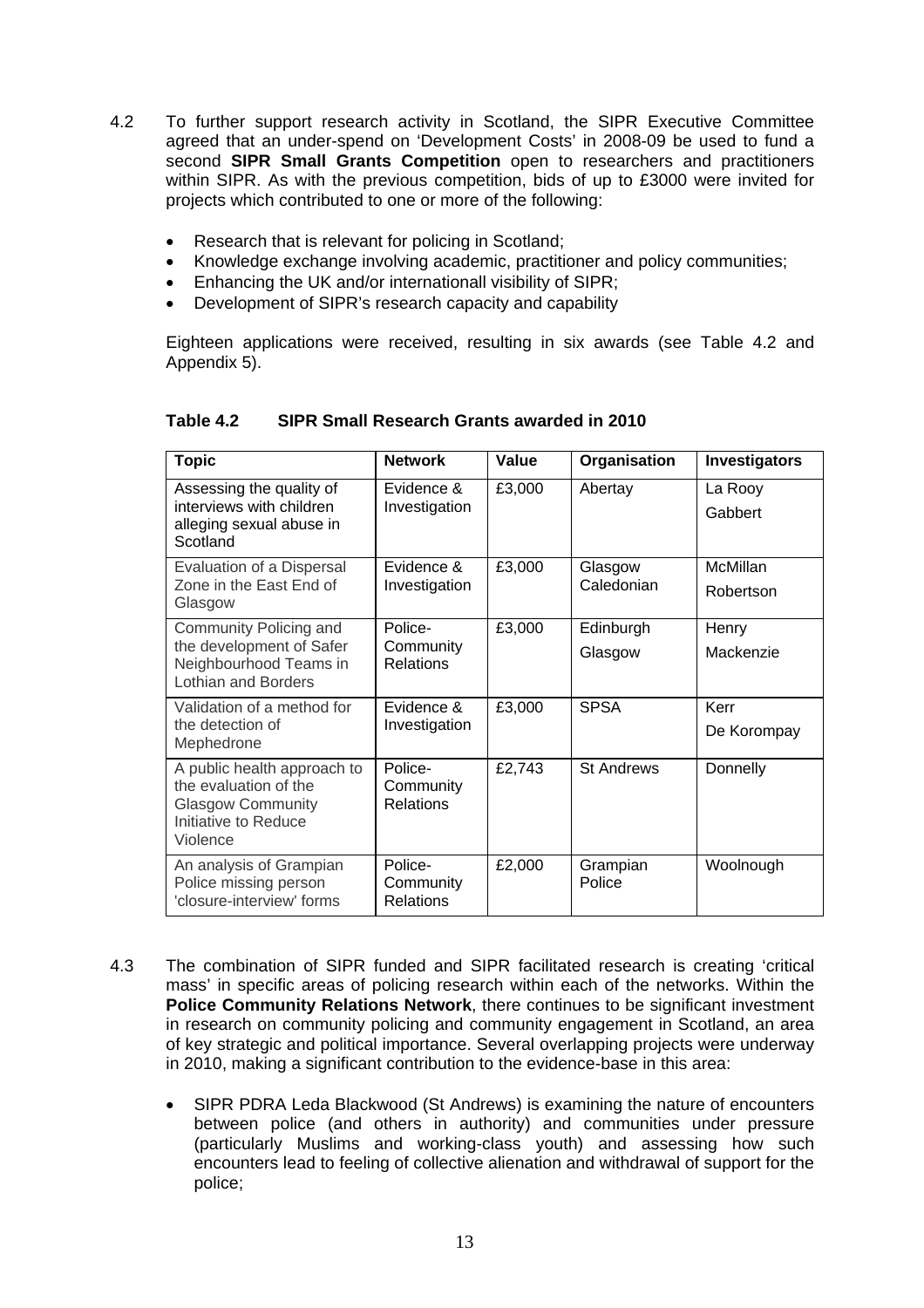- SIPR lecturer Donna Brown (Dundee) is examining the interface between community policing and community wardens in Tayside and comparing the role of wardens in Scotland with that of Police Community Support Officers in England and Wales;
- A SIPR Small Grant Award to Henry (Edinburgh) and Mackenzie (Glasgow) is focusing on community policing and the development of Safer Neighbourhood Teams in Lothian & Borders. In addition McKenzie (Glasgow) and Henry (Edinburgh) have been funded by the Arts and Humanities Research Council, to examine community policing in Lothian & Borders. The project aims to provide officers with access to the empirical and theoretical research literature and to facilitate the documentation of officers' own experiences and perceptions of their role as community police officers;
- A SIPR Small Grant Award to Lesley McMillan and Annette Roberston (Glasgow Caledonian) is focusing on the evaluation of a 'dispersal zone' in the East End of Glasgow as part of a strategy for tackling anti-social behaviour, while another SIPR Small Grant Award to Peter Donnelly (St Andrews) is focused on a public health approach to the evaluation of the Glasgow Community Initiative to Reduce Violence (CIRV).
- Janine Hunter (Dundee) is working on a SIPR funded evaluation of the Fife Community Engagement Model;
- Tara Fenwick (Stirling) and Richard Dockrell (Stirling) are working on a joint SIPR, Stirling Institute of Education and Carnegie Trust funded project on rural policing in Northern Constabulary which includes examining the challenges of community engagement in sparsely populated, remote rural environments.
- Jon Bannister (Glasgow), Nick Fyfe (Dundee) and Alistair Henry (Edinburgh) have been funded by the Economic and Social Research Council (ESRC) to enhance the processes of knowledge exchange in the field of community safety by engaging with practitioners in developing their evaluation skills and knowledge of 'what works' from the research literature. This project has involved several Practitioner Fellowships working on issues of community engagement including Frank Gibson (Fife Council) on the Fife Community Safety Partnership model; Jim Royan (Lothian & Borders Police) on Safer Neighbourhood Teams and Kevin Chase (Central Scotland Police) on tackling housebreaking.
- Several PhD studentships are also focused on issues of community policing and community engagement in Scotland including Amy Goulding (Glasgow Caledonian – SIPR studentship) on community planning and policing; Diarmid Harkin (Edinburgh) on community policing in Edinburgh; Mwenda Kailemia (Glasgow Caledonian – SIPR funded studentship) on policing racial and ethnic diversity; Kath Murray (Edinburgh - joint ESRC-Scottish Government studentship) examining police-public relations in Scotland, drawing on data from the Scottish Crime and Victim surveys; and Andrew Woof (Dundee – ESRC studentship) on policing anti-social behaviour in rural areas;
- At a broader international level, Jeffrey Murer (St Andrews) is leading the Policing the Global Neighbourhood Working Group of EPIC which is analysing community policing and community engagement strategies into a comparative European perspective; while Jarrett Blaustein (Edinburgh) is working on a PhD focused on community policing in Bosnia Herzegovina.

A further important area of work within this network is that focused on public order policing and political protest. Hugo Gorringe and Michael Rosie (Edinburgh) have carried out research on the Climate Camp in Edinburgh (in partnership with Lothian & Borders Police) and the Papal Visit (in partnership with Strathclyde Police).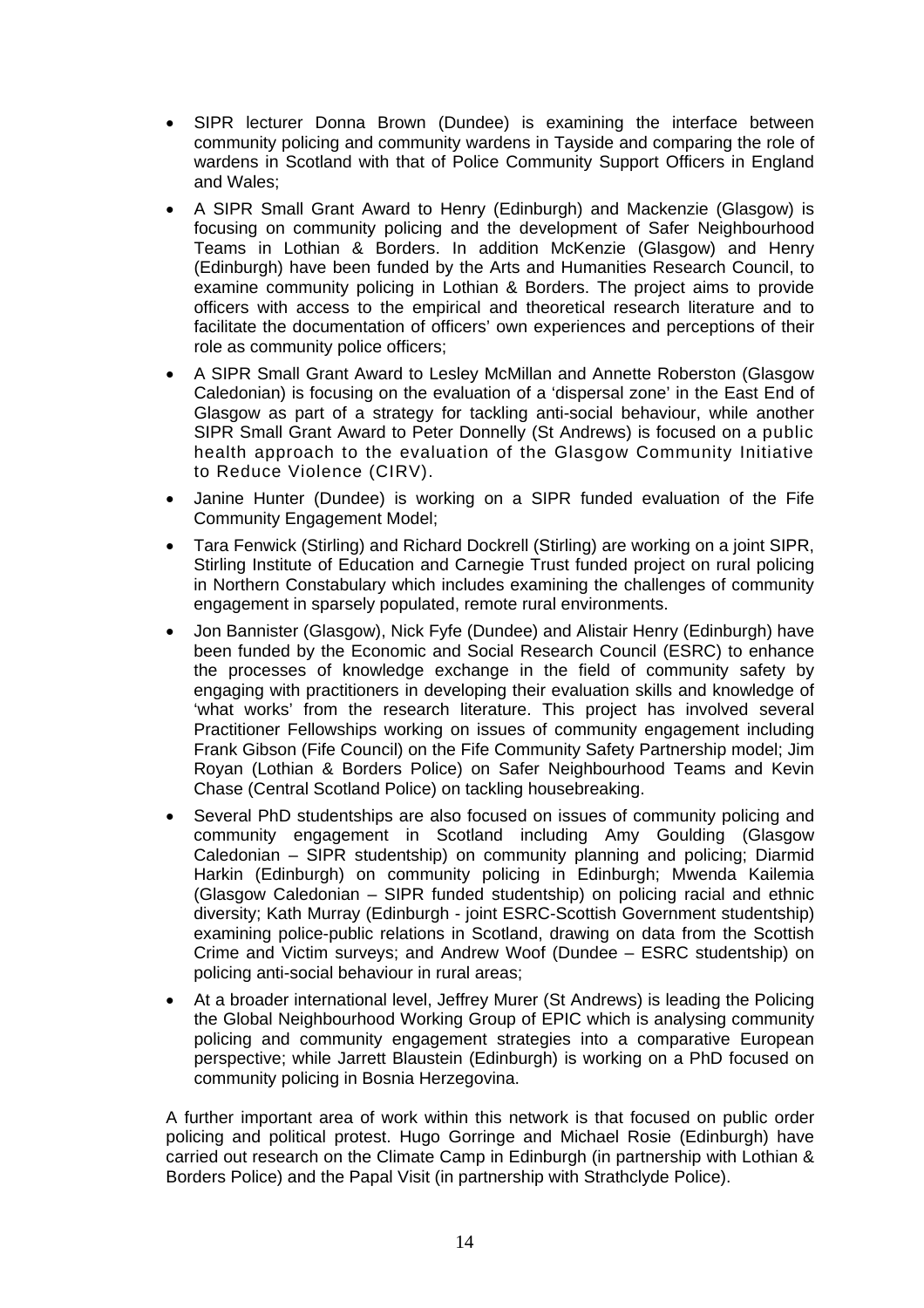- 4.5 Within the **Evidence and Investigation Network**, there are now significant programmes of work around issues of eye witness testimony, investigative interviewing, developing understanding of the investigative use of forensic science in volume and major crime, and the investigation of missing persons:
	- An EPSRC funded 'sandpit' was convened by the University of Strathclyde involving a number of international researchers and senior personnel from the Scottish police service and SPSA
	- SIPR PDRA Catriona Havard (Aberdeen), with Fiona Gabbert (Abertay), Brian Clifford (East London), and Amina Memon (Royal Holloway College, University of London) are investigating obtaining best evidence from young eyewitnesses;
	- Fiona Gabbert (Abertay), in partnership with researchers in the UK and US, has also developed a recall tool (the Self-Administered Interview or SAI) used to illicit statements from eye witnesses which is being used in England and is soon to be trialled in Scotland and Norway. Along with Derek Carson (Abertay) and David LaRooy (Abertay) Fiona also has two PhD students working on memory conformity between eyewitnesses and the effects of repeated retrieval on memory accuracy.
	- SIPR PhD student Julie Gawrylowicz (Abertay) has completed her research on witnesses with a learning disability and the construction of facial composites;
	- A SIPR Small Grant Award to David La Rooy (Abertay)and Fiona Gabbert (Abertay) is supporting a project assessing the quality of interviews with children alleging sexual abuse in Scotland, and La Rooy and Gabbert are also supervising a PhD student on the effects of asking direct questions on forensic interviews with children;
	- University of Strathclyde/SPSA funded student Isobel Hamilton has completed her MPhil research on the scientific basis of fingerprints and the perceptions of fingerprints examiners and others in the criminal justice system on this issue;
	- SIPR funded PhD studentship (Anika Ludwig, Strathclyde) is already yielding significant findings in relation to the integration of investigation and forensic science in volume crime; PhD student Joanna Fraser (Abertay) is examining the recovery of DNA from fingerprints on fabric;
	- A SIPR Small Grant Award to Penny Woolnough (Grampian Police and SIPR Practitioner Fellow) is supporting an analysis of Grampian Police missing person 'closure-interview' forms, while a major three year ESRC funded project involving Hester Parr (Glasgow), Nick Fyfe (Dundee) and Penny Woolnough (Grampian Police) is focusing on police-decision making in missing persons investigations. Further work on missing persons is being carried out by researchers led by Sue Black (Dundee) at the Centre for Anatomy and Human Identification who are collaborating with European partners, including INTERPOL, on a project foused on international disaster victim identification and funded by the European Union.

In addition to these research projects, Bill Buchanan (Napier and member of the Evidence and Investigation Network Steering Group) is leading a major initiative to establish a Centre for Excellence in Security and Cybercrime with funding from SFC. This Centre would involve a collaboration between universities and key stakeholders in the private and public sectors to integrate research, teaching and knowledge transfer in the areas of security, digital forensics and cybercrime from around Scotland.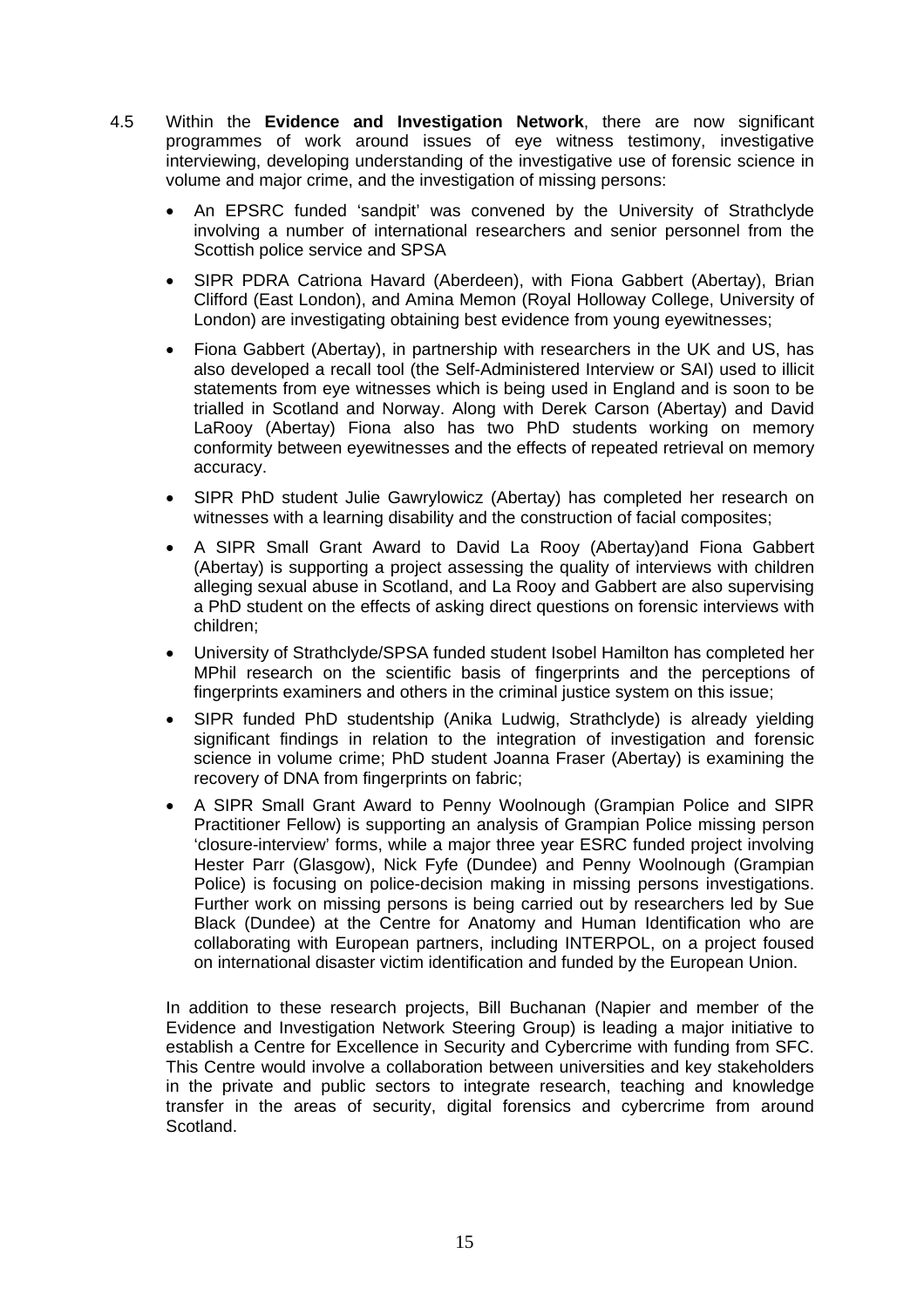- 4.6 Within the **Police Organisation Network**, researchers have, at the invitation of ACPOS, individual police forces, and other policing organisations, played an important role in the evaluation of new policing practices and initiatives across Scotland. Examples of research projects that were undertaken in 2010 include:
	- A follow-on evaluation of the Enhanced Policing Plan in the east end of Glasgow carried out by Liz Frondigoun (Glasgow Caledonian) for Strathclyde Police.
	- An evaluation of the extended deployment of Tasers Pilot in Strathclyde Police undertaken by Kenneth Scott (West of Scotland) and funded by the Force.
	- An evaluation of nursing interventions within Tayside Police holding cell environments, carried out by Martin Elvins and researchers from the School of Nursing and Midwifery (Dundee) funded by ACPOS and the Scottish Government.
	- An evaluation of Independent Custody Visiting Schemes in Scotland funded by the Independent Custody Visiting Association (ICVA) carried out by Janine Hunter, Nick Fyfe and Martin Elvins (Dundee).
	- New approaches to local policing are being evaluated by SIPR PDRA, Liz Aston (West of Scotland) as part of a wider study in three forces (Dumfries & Galloway, Grampian and Strathclyde).
	- A SIPR PhD studentship (Midj Falconer, Robert Gordon) on resilience and wellbeing in Scottish police forces and an ESRC-Scottish Government PhD studentship (Phil Etherson, Strathclyde) on the role of police boards in the governance of policing in Scotland.
	- A SIPR Practitioner Fellowship held by Andrew Brown (Northern/Scottish Police College) is examining the effectiveness of police negotiator training and another SIPR Practitioner Fellow, Tony Bone (Strathclyde Police), is investigating territorial policing doctrine.
	- The Scottish end of a major 12-nation longitudinal study of police recruitment, training and careers is being led by Kenneth Scott (West of Scotland).
	- The design for a pilot project to improve the efficient management of persistent complaints against the police was carried out by David Best (West of Scotland) on behalf of the Police Complaints Commissioner for Scotland and is now being taken forward by Grampian Police and the School of Forensic Mental Health at Carstairs State Hospital.
	- A comparative study of police complaints handling was undertaken by Paul Spicker and Robert Smith (Robert Gordon University) for the Police Complaints Commissioner for Scotland.
- 4.7 This wide-ranging research activity clearly generates significant outputs and details of publications and conference presentations for 2010 are contained in Appendix 6. This research also feeds into the knowledge exchange activities discussed in Section 5. In terms of publications, however, it is important to highlight that 2010 saw the publication of the second edition of *Policing Scotland*, co-edited by Daniel Donnelly and Kenneth Scott (West of Scotland). The book was first published in 2005 (before SIPR was established) and this second edition includes both updated and new material covering a wide range of aspects of Scottish policing, with contributions from both academics and police practitioners.

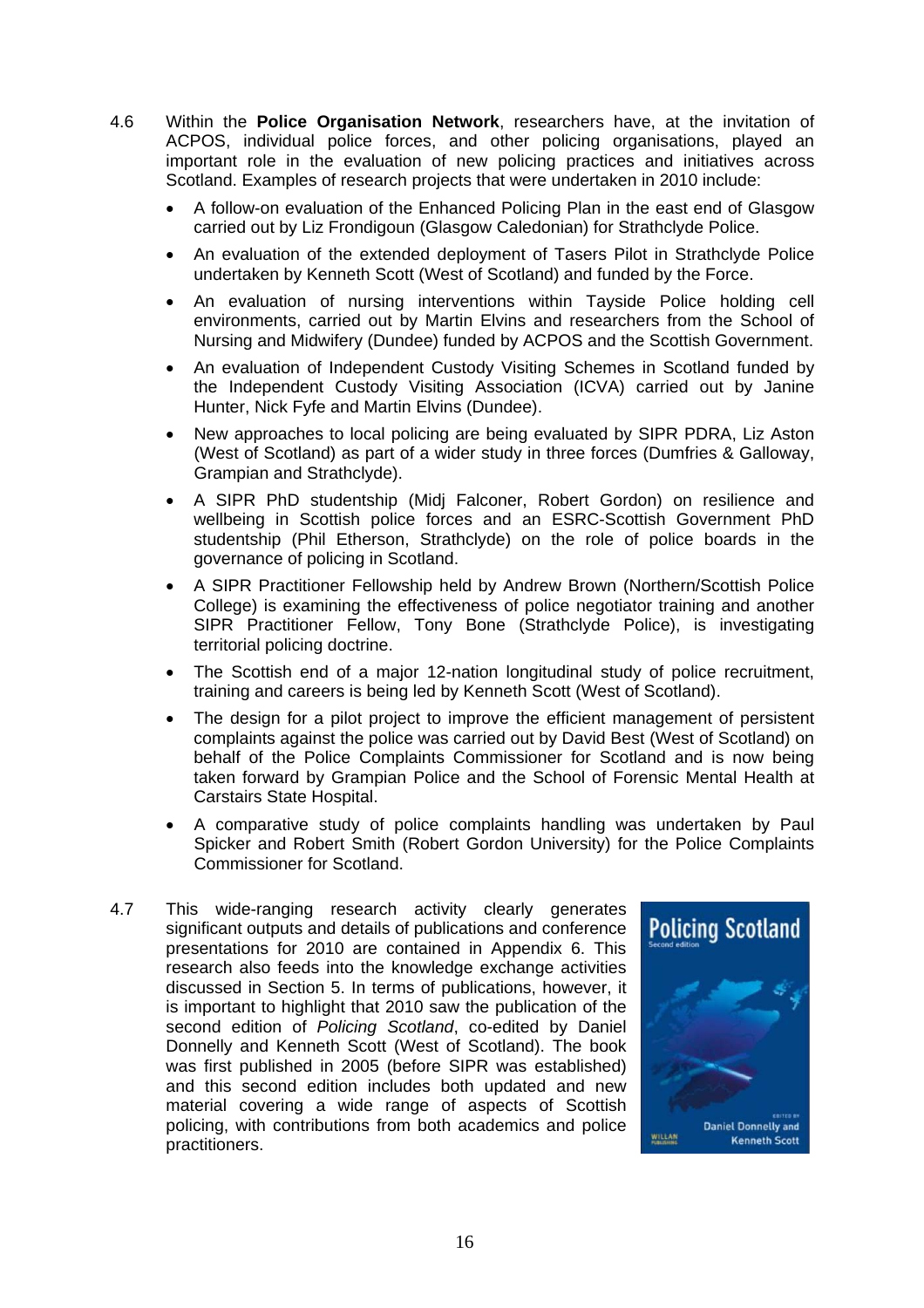4.8 At a **European level**, mention has already been made of SIPR's involvement with EPIC and how this has already led to three significant comparative research initiatives in which SIPR is actively involved: a study of recruitment, education and careers in the police service, a comparative European analysis of community policing and community engagement in ethnically diverse neighbourhoods, and knowledge mobilization and policing

In addition to EPIC, however, there have been other significant developments in relation to SIPR's involvement in policing research at the European level.

- SIPR Lecturer Jeffrey Murer (St Andrews) is Principal Investigator on a £175K British Council project on European Youth Radicalisation;
- A successful joint bid with the Scottish Centre for Crime and Justice Research and supported by Strathclyde Police, has been made under the European Commission's Prevention of and Fight Against Crime Research Programme. This 30 month, £190K project, which will begin in January 2011, focuses on the **Governance of Security and the Analysis of Risk for Sporting Mega-Events** and aims to 'construct a living legacy for Europe' from an analysis of security planning for the Glasgow Commonwealth Games (G2014).
- SIPR is part of a European FP7 bid led by SIPR lecturer Jeffrey Murer (St Andrews) on **Exiting Lives of Violence and Integrating into Society (ELVIS)** Located under the FP7 call for proposals on the Security and Society topic 'Signs of Early Warning' and the Security Research Coordination and Structuring topic 'Assessing Threats', Project ELVIS aims to enhance understanding of the process of identity formation and motivating factors among young people entering and exiting politically or socially radical or extremists groups. If successful, the project will bring together partners from Universities in Scotland (St Andrews, Edinburgh and Dundee), England (Birmingham, Exeter), together with partners from Slovakia, Finland, Sweden. Belgium, the Netherlands, USA, Cape Town and Jamaica. All of the partners are interested in reducing community tensions, building more resilient and less violent societies, and promoting active political and social engagement.
- SIPR has been invited to be a partner in a bid for an FP7 project on **Policing the Public: providing security and safety for citizens by different partners** led by Professor Thomas Feltes at Ruhr-University Bochum.
- 4.9 In terms of future priorities for research activity, SIPR's Strategy 2010-2015 (Appendix 7) identifies key areas to take forward including:
	- Developing a Strategic Research Agenda in collaboration with ACPOS to inform and focus relevant programmes of research within each network;
	- Maximising the competitiveness of SIPR researchers in bidding for external research funding at UK and European levels through participation in interdisciplinary and international networks of researchers and practitioners.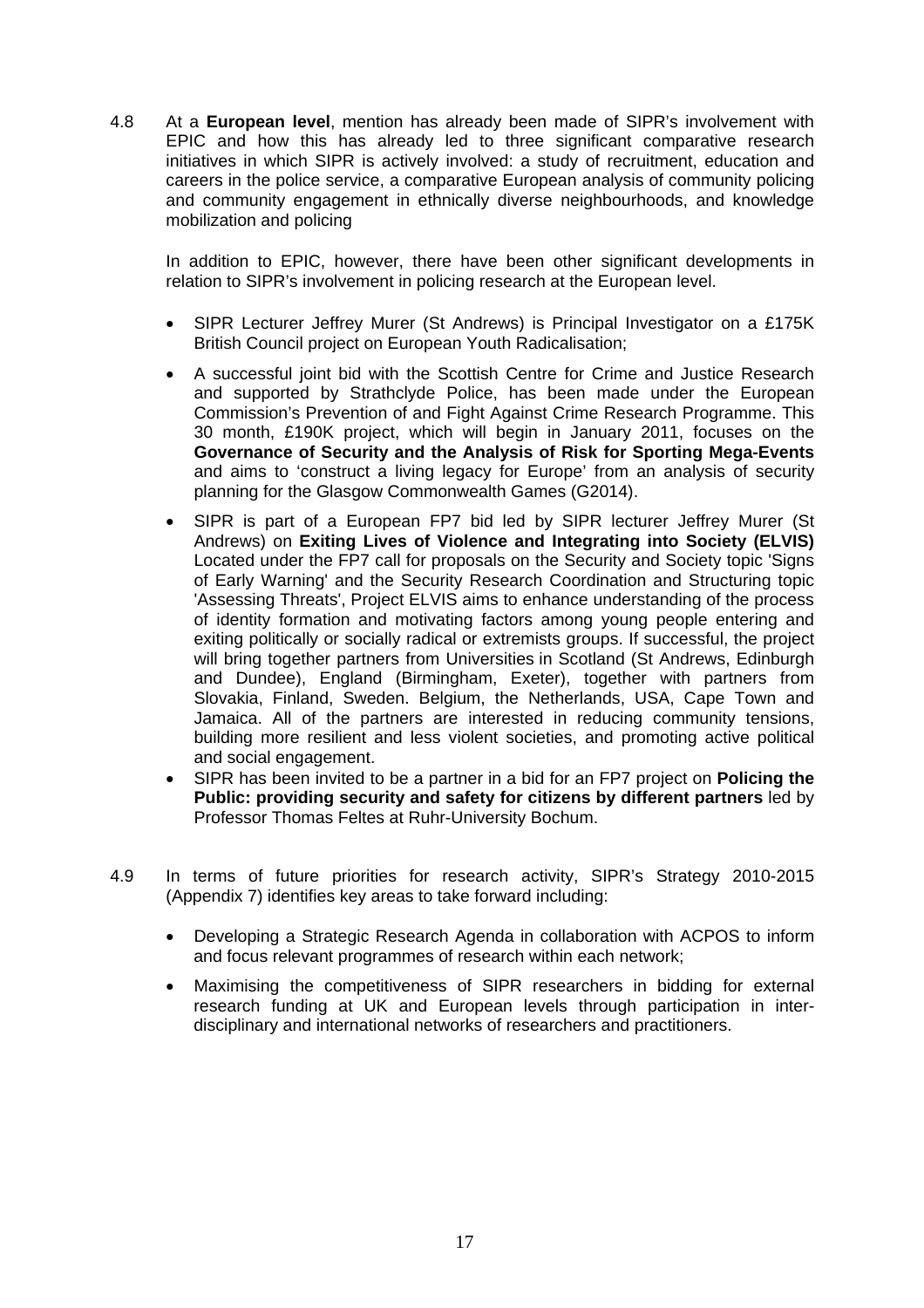#### **5 Knowledge Exchange and Impact**

- 5.1 As previous annual reports have highlighted, complementing SIPR's role in 'knowledge creation' via investment in and support for new research on policing, is the process of 'knowledge sharing', making sure that new and existing knowledge is exchanged between academics, practitioners and the policy community. Indeed, pivotal to SIPR's successful and sustainable development is the role that it plays in promoting and facilitating knowledge exchange, making the role of SIPR's Knowledge Transfer Manager (Tim Heilbronn) a vital one within the Institute. In 2010, SIPR has continued to deliver a very well-attended programme of KE events within Scotland but it also took its model of researcher-practitioner engagement into Europe by running a seminar at the FBI International Law Enforcement Academy in Budapest. In addition, SIPR's partnership with the Scottish Police College around delivery of their Continuous Professional Development (CPD) programme was recognised by a Scottish Policing Award.
- 5.2 Table 5.1 shows **SIPR's programme of seminars/workshops** as well as the 'flagship' events of an annual conference and annual lecture (see too Appendix 8 and 9) which attracted over 800 people from 108 organisations. Since its first event in April 2007, SIPR has organised 50 events, attended by more than 3,000 delegates.

| <b>Topic</b>                                                                                     | Sponsor/<br>collaborator                                         | Location    | Approximate<br><b>Numbers</b><br><b>Registered</b> |
|--------------------------------------------------------------------------------------------------|------------------------------------------------------------------|-------------|----------------------------------------------------|
| Mixed economy policing and<br>workforce modernisation                                            | SIPR / Central Scotland<br>Police                                | Stirling    | 55                                                 |
| Unspoken language in investigative<br>interviews                                                 | SIPR / Scottish Police<br>College                                | <b>SPC</b>  | 42                                                 |
| Public order policing in comparative<br>perspective                                              | SIPR / Edinburgh<br>University / Public<br><b>Policy Network</b> | Edinburgh   | 58                                                 |
| Crime and Policing: Past and<br>Present                                                          | SIPR / University of<br>Dundee                                   | Dundee      | 56                                                 |
| Inter-agency collaboration in child<br>protection                                                | SIPR / Scottish Police<br>College                                | <b>SPC</b>  | 45                                                 |
| Child abuse inquiries and<br>constructive practice                                               | <b>SIPR / Scottish Police</b><br>College                         | <b>SPC</b>  | 24                                                 |
| Understanding the science and<br>provenance of human identification                              | SIPR / FBI NAA                                                   | Edinburgh   | 31                                                 |
| European Police Research<br><b>Institutes Collaboration Annual</b><br>Conference                 | SIPR/EPIC                                                        | Edinburgh   | 38                                                 |
| Child protection awareness                                                                       | SIPR / Scottish Police<br>College                                | <b>SPC</b>  | 31                                                 |
| Geographic Information Systems for<br>police managers                                            | <b>SIPR / Scottish Police</b><br>College                         | <b>SPC</b>  | 26                                                 |
| Policing in an age of austerity / New<br>developments in forensic science<br>(Annual Conference) | SIPR / SPSA                                                      | Dundee      | 132                                                |
| Discipline and discretion (Annual<br>Lecture)                                                    | <b>SIPR</b>                                                      | Strathclyde | 72                                                 |

#### **Table 5.1 SIPR seminar and conference programme 2010**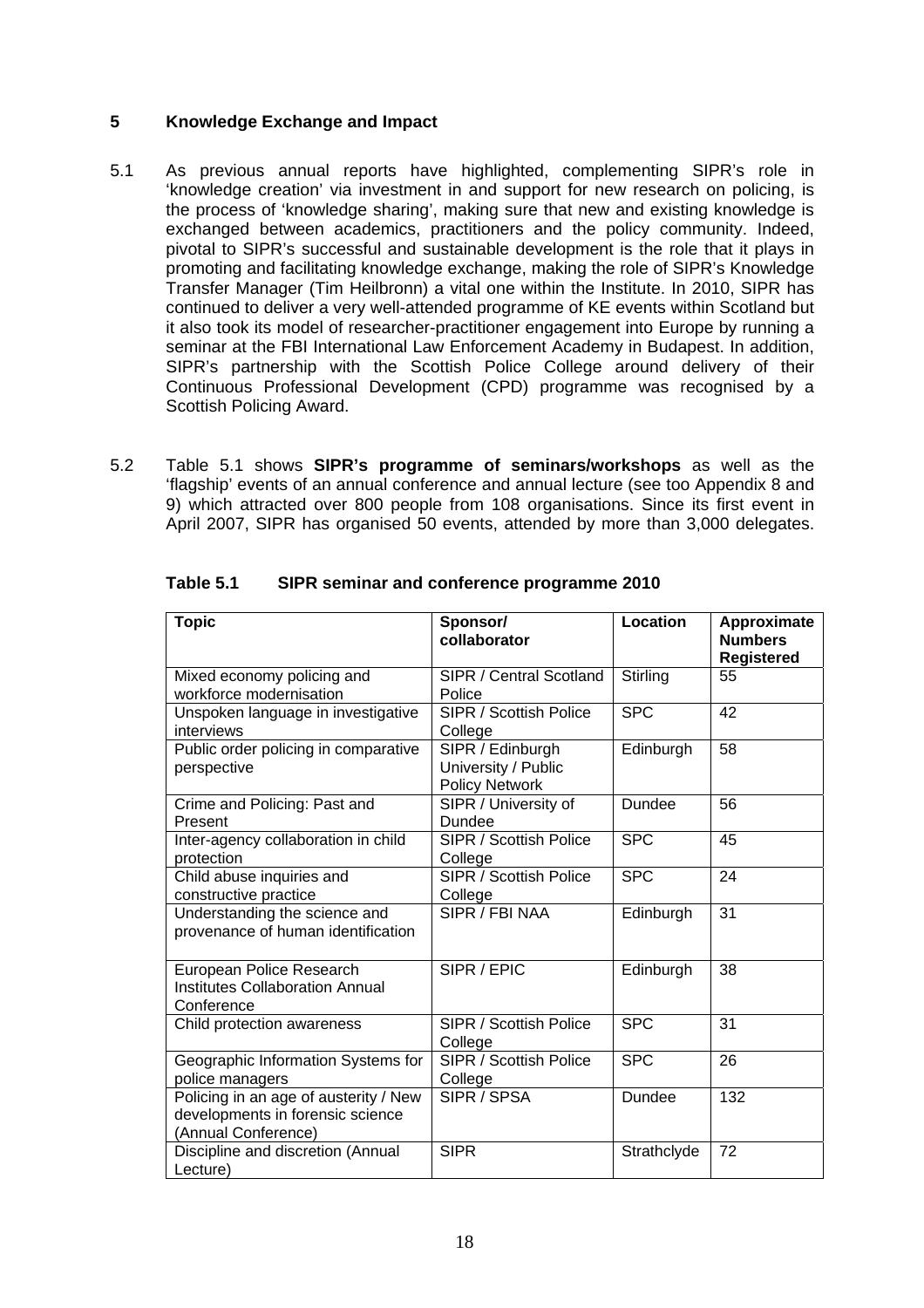| International Knowledge Transfer     | SIPR / FBI NAA / ILEA<br><b>Budapest</b> |            | 30 |
|--------------------------------------|------------------------------------------|------------|----|
| Public confidence in policing - what | SCCJR / SIPR /                           | Edinburgh  | 35 |
| counts and does it matter?           | University of Edinburgh                  |            |    |
| In fear and anger? Public            | SCCJR / SIPR /                           | Edinburgh  | 30 |
| responses to crime.                  | University of Edinburgh                  |            |    |
| Disorder and anti-social behaviour - | SCCJR / SIPR /                           | Edinburgh  | 33 |
| perception, policy and practice      | University of Edinburgh                  |            |    |
| <b>Ethical Policing Workshop</b>     | British Academy / Keele                  | Keele      | 35 |
|                                      | University / SIPR                        |            |    |
| Working collaboratively within       | Ross Deuchar, UWS /                      | <b>SPC</b> | 40 |
| partnerships                         | SIPR / Scottish Police                   |            |    |
|                                      | College                                  |            |    |
| Understanding trauma and             | SIPR / Scottish Police                   | <b>SPC</b> | 35 |
| secondary traumatic stress in police | College                                  |            |    |
| officers                             |                                          |            |    |

5.3 Held in Dundee, the **Fourth SIPR Annual Research Conference** took as its theme 'Policing in an Age of Austerity'. Public spending cuts mean that police leaders and those responsible for policing in local and central government face some of the most significant challenges for a generation. The conference provided an opportunity to reflect on these issues and in particular assess the evidence-base around 'what works' and 'what's cost-effective'. Speakers included Pat Shearer (President of ACPOS), Professor Martin Innes (Director of the Universities' Police Science Institute, Cardiff University), Dr Wynsen Faber (Police Academy of the Netherlands), Alan Dobie (Director of the Scottish Business Crime Centre) and Dr Ben Bradford (London School of Economics).

 The Annual Conference also provided an opportunity to showcase the growing amount of police practitioner research, Two of SIPR's Practitioner Fellows spoke - Andrew Brown (Northern Constabulary/Scottish Police College) on the deployment of police negotiators and Dr Penny Woolnough (Grampian Police) on missing persons – and a panel discussion was led by Tony Beveridge (Tayside Police) on learning from practitioners research experience.

 In conjunction with the Annual Conference, SIPR and the Scottish Police Services Authority also held a very successful conference on 'New Developments in Forensic Science' which included an opportunity to visit SPSA's new forensic laboratory in Dundee, where a civic reception was held by Lord Provost John Letford. This one and a half day meeting (see Appendix 8) explored the potential of new scientific technologies to contribute to investigations and the challenges that such technologies create. It included a keynote address by Professor Christophe Champod (University of Lausanne) and presentations from Stan Brown (Chief Executive, Forensic Science Northern Ireland), Sue Black (University of Dundee) and Niamh NicDaeid (University of Strathclyde), as well as contributions from representatives of the major forensic science companies. On the second day, a 'forensic showcase' of 27 exhibits and poster presentations included contributions from university-based researchers and staff from the SPSA.

5.4 The **Fourth SIPR Annual Lecture** was delivered by Professor Nick Tilley OBE and focused on 'Discretion and Discipline in Policing'. Nick is a professor in the Department of Security and Crime Science at University College London and has very distinguished record of research and publication on policing, crime prevention and programme evaluation methodology. He was awarded an OBE for services to policing and crime reduction in 2005 and elected to the Academy of Social Sciences in 2009.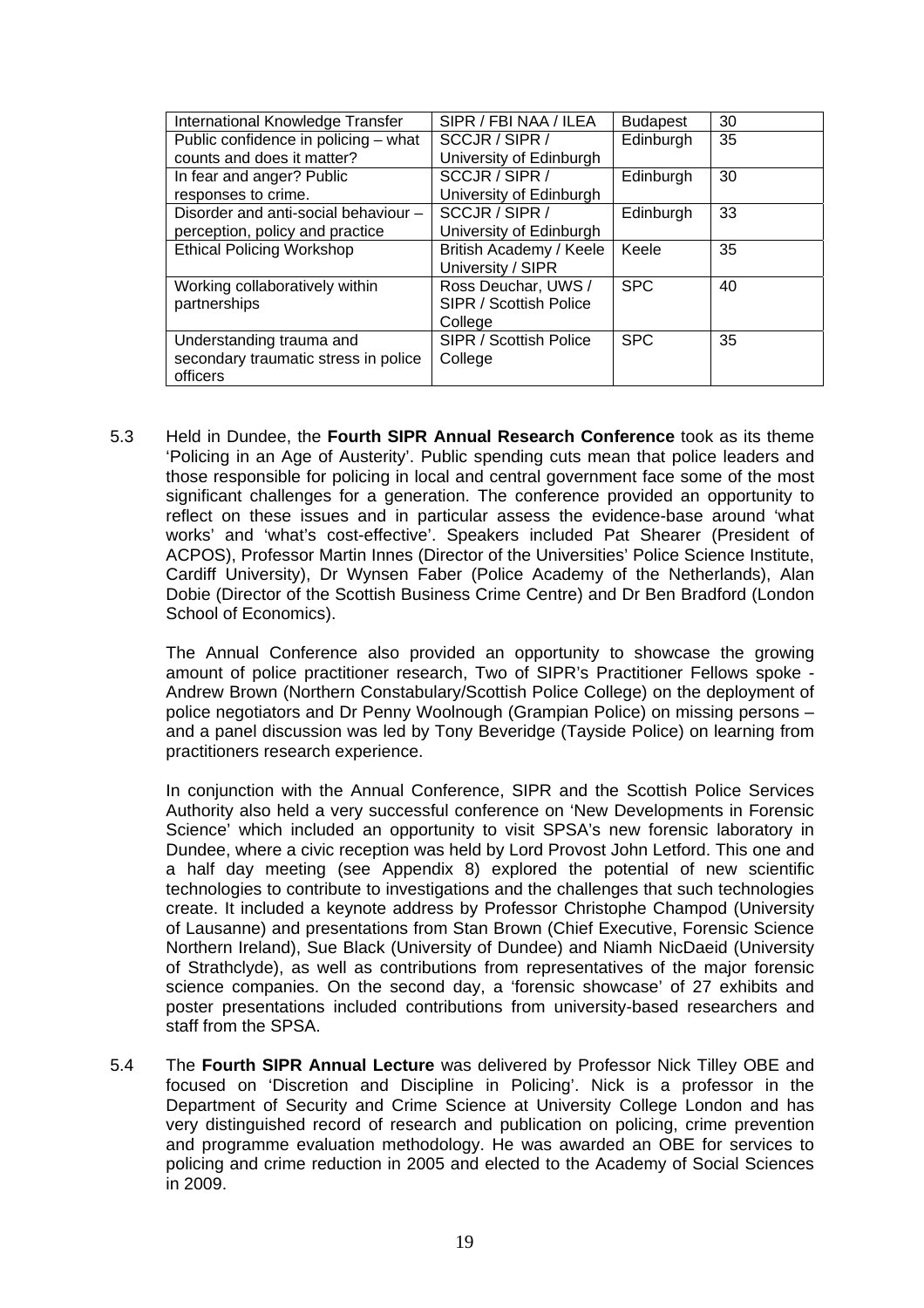- 5.5 In addition to its annual research conference and annual lecture, SIPR has also delivered a wide-ranging seminar and continuing professional development programme during 2010 (see Table 5.1 and Appendix 9). As in previous years, SIPR has been keen to collaborate with other organisations in the delivery of its seminars and notable examples of this in 2010 include:
	- **Continuing Professional Development (CPD) Programme at the Scottish Police College**. The 2010/11 Programme included eight inputs delivered by members of SIPR (see Table 5.1) and the value of this partnership was recognised by receiving a 'Commended' award in the 'Working More Efficiently' category at the 2010 Scottish Policing Awards presented by the Cabinet Secretary for Justice. The final input by Heather Morgan (Aberdeen), on Gender Bias – CCTV and surveillance, will be given in February. Planning for the 2011/2012 CPD Programme is underway with several contributions by members of SIPR already agreed. These include Scottish Policing in a European and International Context (Peter Wilson, Dundee); Victims of Sexual Crime (Lesley McMillan, Glasgow Caledonian); Witness Protection (Nick Fyfe, Dundee); Geographic Information Systems for Police Managers (Alistair Geddes, Dundee & Donald Houston, St Andrews); Youth Violence (Susan McVie, Edinburgh); Forensic Science (Jim Fraser, Strathclyde); and Gang Violence (Ross Deuchar, West of Scotland).
	- **The EPIC Second Annual Meeting**: SIPR hosted the second annual meeting of EPIC, bringing together researchers and practitioners from northern Europe, Scandinavia and the UK. The meeting allowed the EPIC working groups established in 2009 to progress their research plans and for a detailed discussion of the opportunities for European research funding. An EPIC bid for EU COST funding to support a network focused around knowledge mobilization and policing will be submitted in 2011 and two FP7 project areas were also identified as providing scope to mobilize international research teams through EPIC.
	- **International Law Enforcement Academy Seminar:** In an initiative led by Peter Wilson (Dundee), SIPR held its first overseas knowledge transfer event in partnership with the European Chapter of the FBI National Academy of Associates and the International Law Enforcement Academy (ILEA). Held at ILEA's facilities in Budapest the seminar involved presentations on three different topics - international police co-operation and leadership (Thomas Feltes, Bochum), understanding processes of radicalisation (Jeffrey Murer, St Andrews), and the challenges of policing major football events (Otto Adang, Dutch Police Academy) – and the audience comprised senior police practitioners from Hungary, Poland, Slovakia, Germany, Scotland, N. Ireland, Romania, Switzerland, Canada, and the US. The very positive feedback from this event means that planning for a second seminar to be held at the Scottish Police College is already underway.

 These and SIPR's other seminars have all generated considerable positive feedback from the mix of researchers, practitioners and members of the policy community who have attended these events. Figure 5.1 captures some of the comments included on the evaluation forms that are distributed at the end of each event.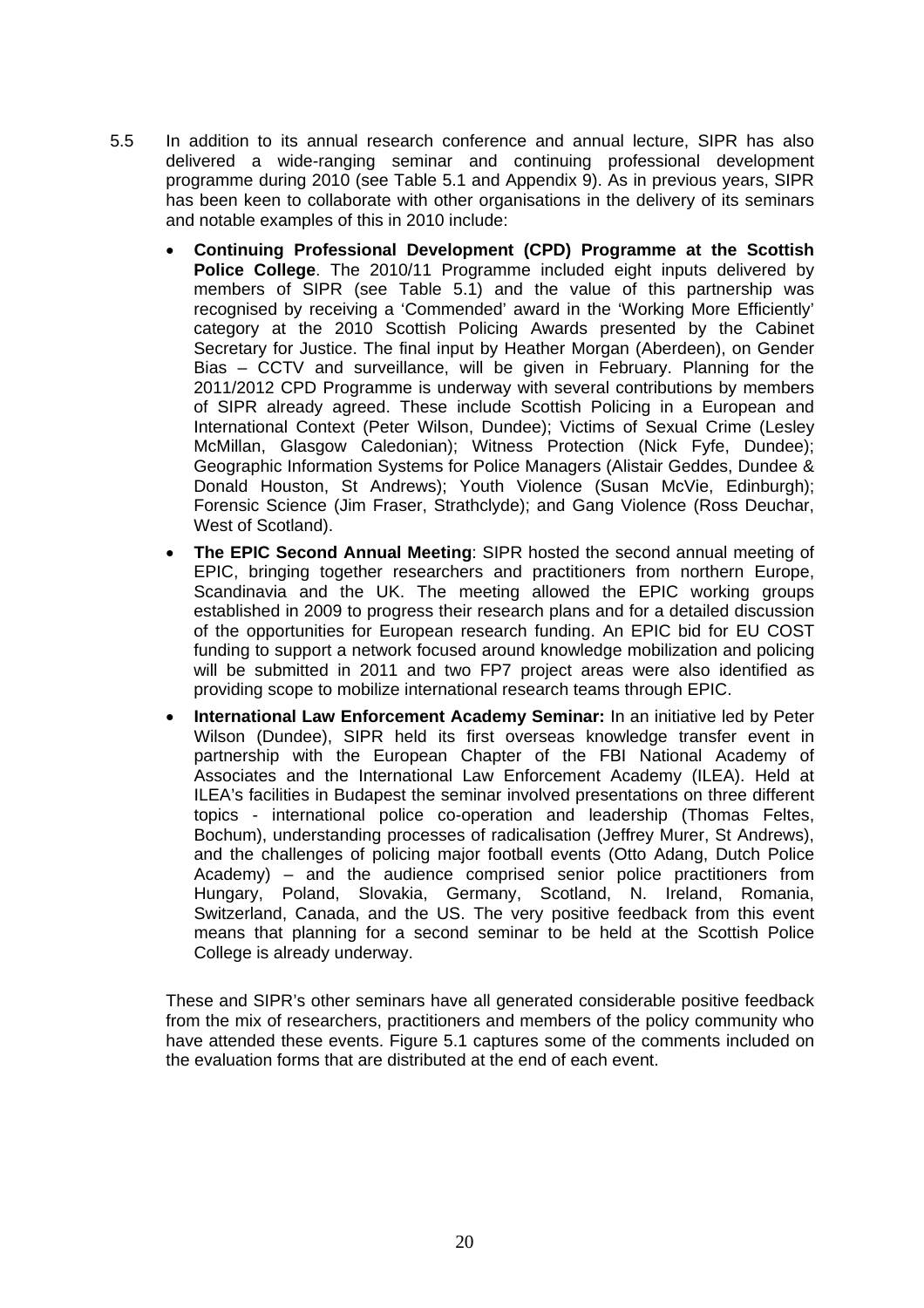#### **Figure 5.1 Examples of Feedback from Delegates at SIPR seminars**

- A wonderful opportunity for academics and practitioners to share ideas, experience and information. Hopefully this collaboration will continue (Police Practitioner on 'Public order policing in comparative perspective')
- Outstanding  $-$  it was, by far, the best one day conference I have ever attended (Police Practitioner on 'Crime and policing: past and present')
- I found the day very beneficial and I enjoyed meeting the group members. I have already made use of contacts I met on the day. (Academic on Understanding the science and provenance of human identification')
- Excellent summation of the challenges ahead and possible outcomes (Police Practitioner on the Annual Conference, 'Policing in an age of austerity')
- More events like this which bring together practitioners and advise them of new and developing techniques are needed and cannot be rated highly enough! (Forensics Co-ordinator, SCDEA, on 'Developments in Forensic Science')
- 5.6 Aware that many researchers and practitioners will be unable to attend these events, SIPR continues to develop its website to provide podcasts of conference and copies of presentations. The website also provides researcher profiles and access to a range of publications, including the SIPR Briefing Paper and Research Summaries series to which the following were added in 2010: *An evaluation of the Priority Crime Unit in Central Scotland Police*. (Ken Scott and Peter Sproat, UWS) and *Developing the role of the Early Intervention Officer* (Rob Smith, Robert Gordon). A regular electronic notice board distributes information about SIPR events and activities to an international database of over 1500 individuals from universities, practitioner and policy communities.
- 5.7 Involvement in CPD and other KE activities clearly provides scope for individual researchers to influence **police practice**. In terms of the broader impacts of SIPR's research and KE activities, there is, as previous Annual Reports have shown, also strong evidence that academic researchers are now closely engaged with **processes of policy development** within policing at national and international levels. A range of examples from 2010 can be used to illustrate this at structural, project and individual levels. At a structural level, new groups of researchers and practitioners have been established across Scotland to facilitate greater local engagement with policy and practice. Complementing national level engagement between SIPR and ACPOS, these local initiatives include:
	- The **Edinburgh Police Research and Practice Group** which is a collaborative initiative by Lothian & Borders Police A-division (John Hawkins), SCCJR (Simon Mackenzie) and SIPR (Alistair Henry), supported by funding from the Arts & Humanities Research Council Knowledge Transfer Fellowship Scheme. Its aim is to develop a forum through which research evidence can be disseminated but also, in the long term, produced through collaborations forged in the group and facilitated by SIPR. An interactive seminar series is running in early 2011 to raise the profile of the group and to encourage practitioner participation in it;
	- The **Quad-Force Police Research and Knowledge Exchange Group**, involving senior officers from Central Scotland, Fife, Lothian & Borders and Tayside police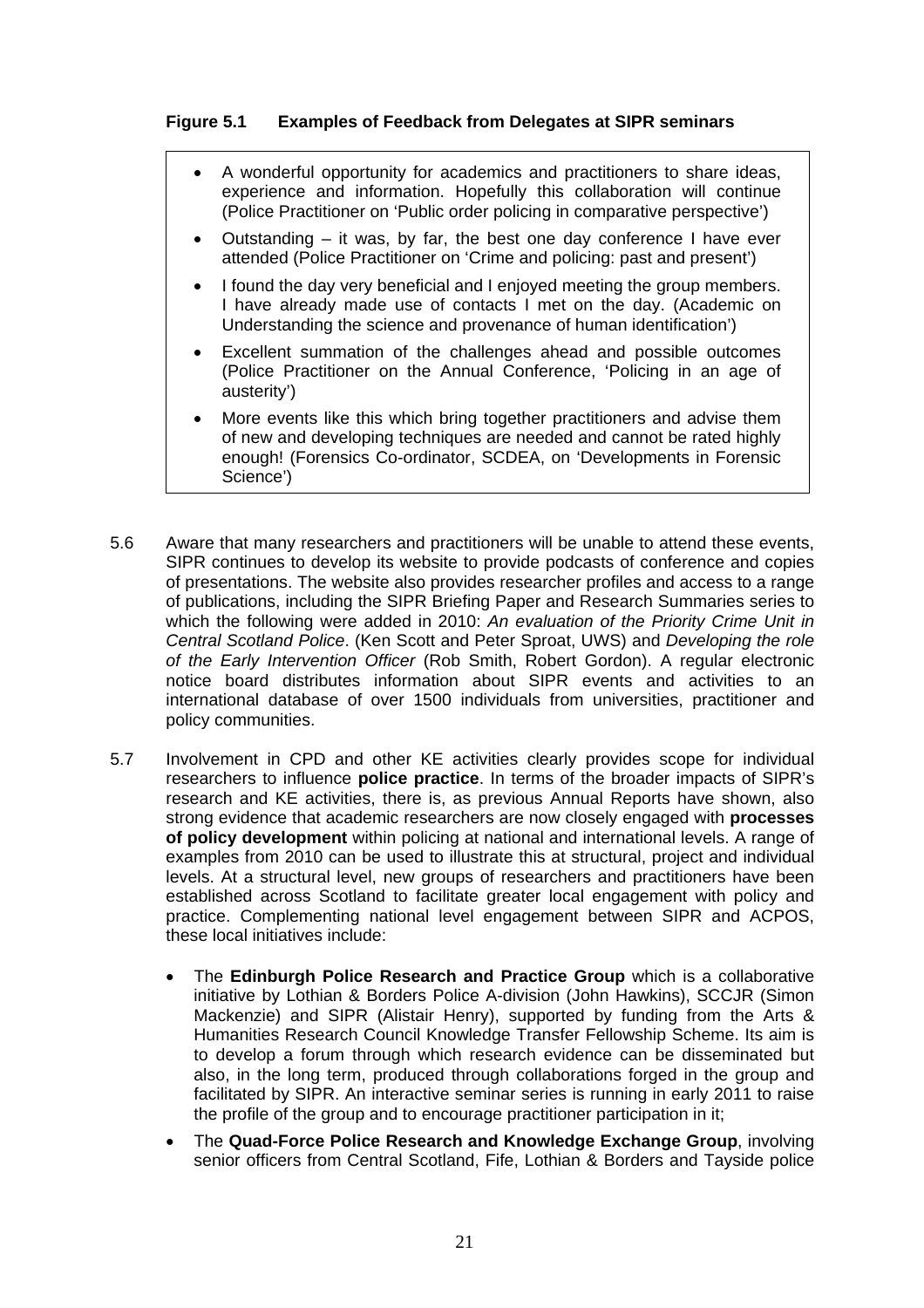forces and researchers from Abertay, Dundee, Edinburgh, Stirling and St Andrews Universities;

- The **Police (Special Operations) Research Group** established at Robert Gordon University led by David Alexander and involving officers from Grampian Police and Northern Constabulary working on projects related to firearms, counter-terrorism, hostage negotiation and public protest. Members of this Group were invited to the Home Office to present findings from their work to the Office for Security and Counter-Terrorism;
- The **Memorandum of Understanding between Tayside Police and University of Abertay** focused on developing closer engagement between researchers and police officers and staff.
- 5.8 At the level of individual research projects, there are a growing number of examples of how research findings are informing processes of policy development. These include :
	- **The Priority Crime Unit in Central Scotland Police:** Associate Director Kenneth Scott and SIPR Lecturer Peter Sproat (UWS) undertook an evaluation of the Priority Crime Unit established by Central Scotland Police, Scotland's first example of a mixed economy policing initiative focused on investigating volume crime. The evaluation indicated important strengths of the PCU and identified areas for further development, for example in relation to the effective use of released time by frontline officers. The evaluation's findings contributed to the project receiving a COSLA Excellence Award for modernising its workforce and to the decision by the Chief Constable to roll out the model at a force level.
	- **Community wardens and community policing in Dundee:** SIPR Lecturer Donna Brown's (Dundee) research on community wardens led to the production of two practitioner reports: 'Dundee's community wardens: lessons from the field' and 'An evaluation of Dundee's Community Warden Scheme' which have informed the vision for wardens in Dundee put forward in bids for further funding; and highlighted the improvement in police-community relations that can result from the wardens approach to community policing. Through her involvement in the Policy Impact Knowledge Exchange Network Donna has been able to present her research directly to policy makers in Scottish Government.
	- **The Self-Administered Interview and child interviewing:** Statements made by witnesses to the police often provide major lead in investigations and reliable eyewitness testimony plays a compelling role in court. Research has recognised the time-critical nature of eye-witness testimony and the problems faced by investigators in the delay between individuals witnessing a crime event and providing their statement. In response to this problem, Fiona Gabbert (Abertay) and colleagues from England and the US have developed a recall tool called the Self-Administered Interview (SAI) to elicit initial statements from witnesses at the scene of a crime. Greater Manchester Police and British Transport Police are already using the SAI, Tayside Police have now approved involvement in SAI trials, and there is also strong international interest from Norway, Germany and the Netherlands. Research on ways to improve child interviewing by SIPR Lecturer David La Rooy (Abertay) and colleagues in England has also generated much practitioner interest, with police trainers in Grampian, Strathclyde and Tayside all making changes to the way they deliver training to address issues raised in the research.
	- **Public Order Policing and Political Protest:** Hugo Gorringe and Michael Rosie (Edinburgh) have undertaken a range of empirical projects in relation to the policing of political protest in Scotland and elsewhere. This work has underlined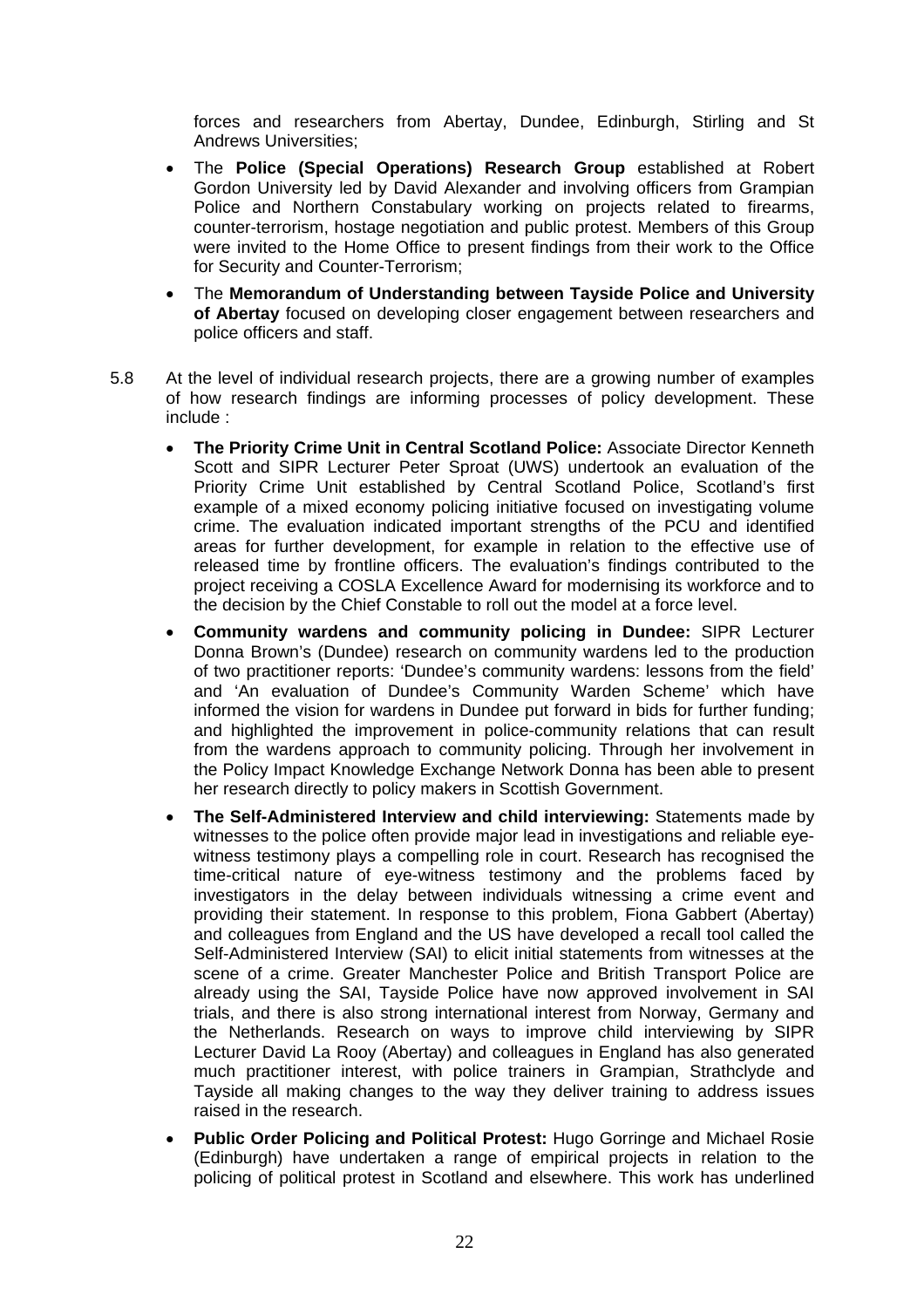the ways in which police strategies play a key role in crowd dynamics, and that tactics significantly impact on how an event pans out. Findings from the research have been presented to academic and practitioner audiences, including a SIPR seminar where Scottish police forces, the Scottish Police College and the British Transport Police were represented. In July 2010 Gorringe and Rosie were asked to speak to police officers about Dialogue Policing ahead of the Climate Camp in Edinburgh and on October produced a report for Strathclyde Police on policing of the Papal Visit.

- **European Youth Radicalisation;** Police practitioners from across Europe have been closely involved with a study led by SIPR Lecturer Jeffrey Murer (St Andrews). The study included three expert panels in Scandinavia, bringing together nearly 100 researchers, local authority representatives, government officials, community and NGO workers, police practitioners, and members of the intelligence and security communities. Panels discussing the best practices to approach problems of radicalisation and community integration have included the Danish and Swedish security services (PET and SÄPO), representatives of the Danish, Swedish and Finnish Ministries of Integration, Justice, and Interior, as well as local police services, the prison services, and health services. Preliminary findings were also presented to the European Chapter of the FBI National Associates Alumni at the International Law Enforcement Academy in Budapest, Hungary.
- 5.9 At an individual level, members of SIPR continue to be involved in policy development at national and international levels. The Director has been appointed to the Scottish Government mandated project group examining the options for restructuring Scottish policing, the project board for the ACPOS National Equality and Diversity Training, Education and Development Programme, and the Academic Advisory Group for Scotland's Violence Reduction Unit located within Strathclyde Police. During 2010 he was also invited to be on the panel at the Stockholm Criminology Symposium to advise the Swedish Minister of Justice about the value of policing research and gave invited keynote presentations at the CEPOL seminar 'Policing the Global Neighbourhood' held at the Garda Police College in Ireland and at a Portuguese Ministry of the Interior seminar on community policing.

Simon Mackenzie and Associate Director Alistair Henry (Police-Community Relations), through their AHRC Knowledge Transfer Fellowship, have been working with Lothian and Borders A division throughout 2010 while they rolled out a new model of community policing (Safe Neighbourhood Teams). They have coordinated and supervised two small-scale evaluations of the model's prototype (Inspector Jim Royan's study of the community engagement model and Diarmaid Harkin's study of performance management and community policing, the former an ESRC funded Practitioner Fellowship and the latter a SIPR and SCCJR funded small project) before it was rolled out throughout A division in September 2010. Mackenzie and Henry have since been invited to give presentations on community policing in Stockholm to the Swedish police, and to study their community policing practices. This visit is scheduled for April 2011. Associate Director Kenneth Scott (UWS) was appointed to the Audit and Accountability Committee of the Police Complaints Commissioner for Scotland.

Associate Director Jim Fraser (Evidence & Investigation) continues to be involved in the Scottish Government Committee that was set up following his review of DNA and Fingerprint data acquisition and retention in Scotland. He has also led an international team of specialists in a high profile review of DNA use in the State of Victoria in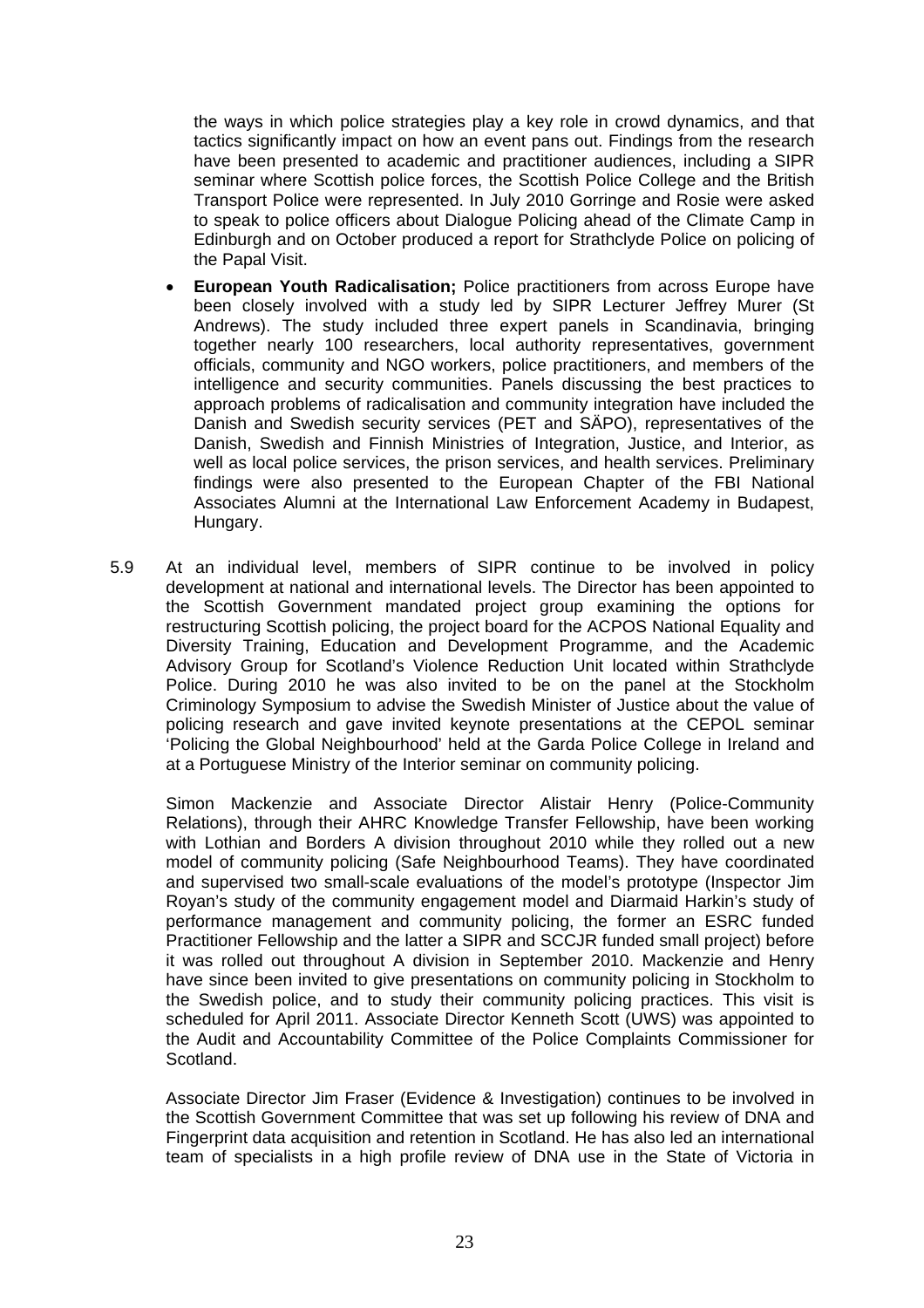Australia. An interim report was tabled in April 2010 and a final report is being prepared.

- 5.10 Wider international recognition of SIPR's model of collaboration between the police service and universities and its commitment to knowledge exchange is exemplified by invitations to deliver presentations about SIPR's structure and activities to a range of different audiences, including the Stockholm Criminology Conference (where the role of SIPR research in the development of policy and practice was featured in a special panel, with presentations by Donna Brown (Dundee), Liz Frondigoun (Glasgow Caledonian), and Kenneth Scott (UWS)), and at the International Police Executive Symposium meeting in Malta. As a result of the latter, Nick Fyfe and Peter Wilson (Dundee) have been invited to edit a Special Issue of the *International Police Practice and Research* journal on police-university collaborations.
- 5.11 This cumulative evidence of SIPR's contribution to police practice and policy development and the strong networks of engagement between researchers and practitioners mean that researchers from participating universities are well positioned to develop 'impact' narratives as part of Research Excellence Framework (REF) submissions.

#### **6 Financial summary and future investment strategy**

6.1 Appointments to all the new posts (lectureships, PDRAs and PhD studentships) contained within SIPR's original budget were completed in 2009. In terms of 'hub' expenditure on research initiatives, knowledge exchange and network development, the spend in 09/10 was broadly in line with the previous year (see Table 6.1).

|                                          | 2006-07 | 2007-08 | 2008-09 | 2009-10 |
|------------------------------------------|---------|---------|---------|---------|
|                                          |         |         |         |         |
| <b>SIPR</b><br>Lectureships,<br>Director | 32,458  | 208,343 | 348,094 | 303,105 |
| Associate Director 'buy-outs'            |         |         |         |         |
| SIPR KT Manager / Administrator          | 7,365   | 34,820  | 40.208  | 43,722  |
| SIPR PhD studentships & PDRA's           |         | 55,486  | 150,988 | 199,903 |
| SIPR research initiatives                | O       | 6.351   | 25,795  | 26,648  |
| Start-up costs and recruitment           | 9,899   | 3,367   | 1,851   |         |
| &<br><b>SIPR</b><br>Network development  | 368     | 6,665   | 9,696   | 8,310   |
| <b>Executive Committee activities</b>    |         |         |         |         |
| <b>KE</b> events                         | 2,420   | 17,006  | 28,569  | 24,553  |
| expenditure (consumables,<br>Other       | 229     | 4,490   | 16,005  | 8,092   |
| travel, equipment etc.)                  |         |         |         |         |
| <b>Total</b>                             | 52,739  | 336,528 | 621,206 | 614,333 |

#### **Table 6.1 Expenditure**

- 6.2 In terms of 'Hub' income this remains at a modest level, with the surplus from the Annual Conference and income from the Scottish Police College CPD seminars totalling c. £10K. This income is reinvested in KE and research activities.
- 6.3 With the initial investment in SIPR by SFC, ACPOS and the universities coming to an end in 2011, attention has focused in 2010 on developing an investment strategy and draft business plan for 'SIPR II' covering the period 2011-12 to 2014-15. Meeting the ambitious objectives set out in SIPR's Strategic Plan (see Appendix 7) at a time of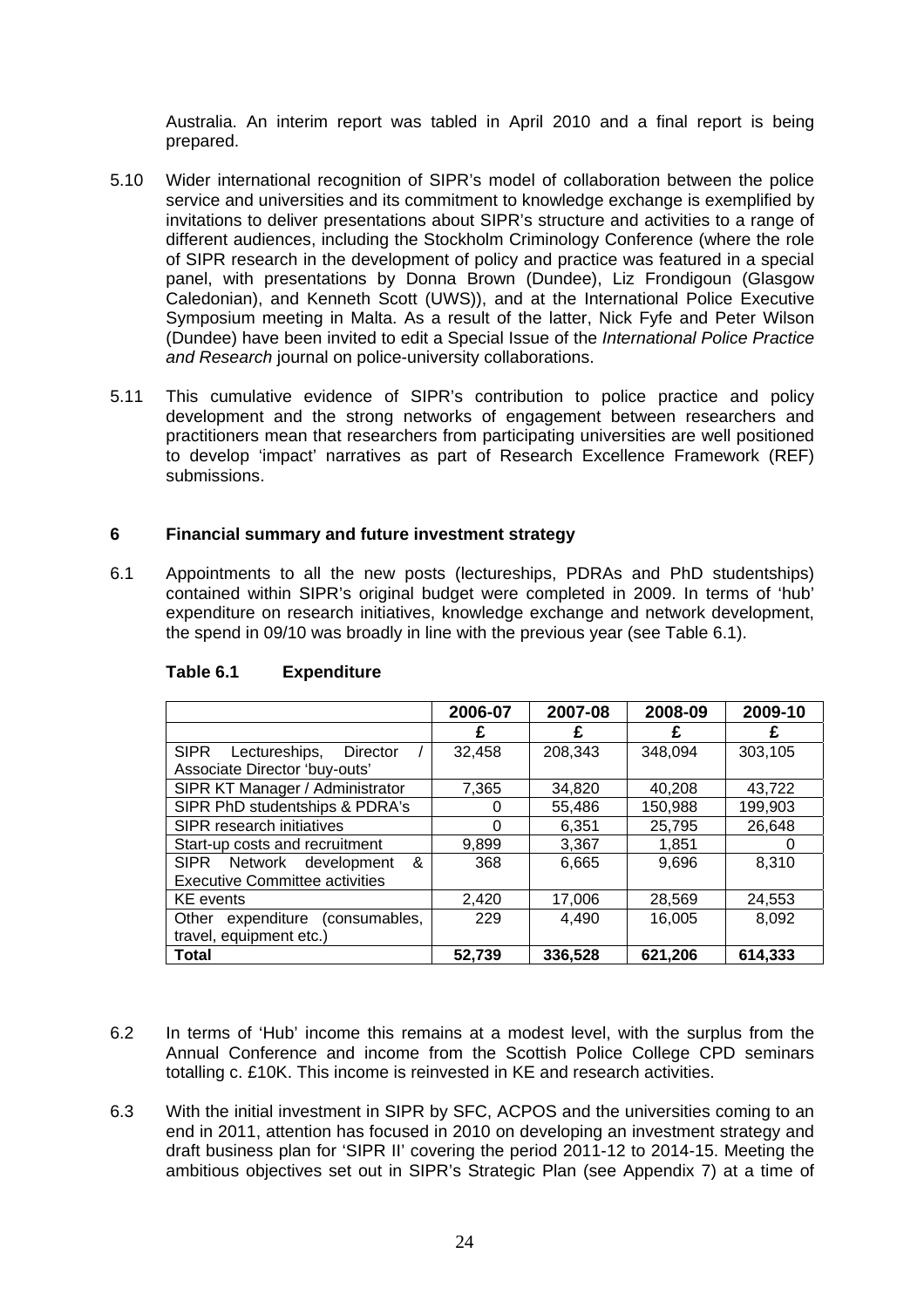significant reductions in public spending will be challenging but there are significant opportunities to build on what has already been achieved:

- ACPOS has made a commitment to a further 4 years of investment in SIPR which provides the opportunity to support high quality, relevant research and KE activities. This investment will be focused on projects aligned with a Strategic Research Agenda (SRA) developed in collaboration with ACPOS and members of the SIPR networks. As with the distribution of resources in Phase I, SIPR's Executive Committee will take responsibility for implementing a mechanism for inviting and assessing bids from researchers within SIPR for the funding of projects linked to the SRA.
- The close working relationships between academic researchers and practitioners and the inter-disciplinary and international networks that have been developed over the last 4 years, place Scotland's academic research community in a very strong position when bidding for research and KE funding at national and international levels at a time when competition for limited resources will be intense. The value of such research has grown steadily from £800K in 2007 to £1.3M in 2010. There is strong evidence from those applying for research funding that membership of SIPR can contribute significant 'added value' to funding applications because of the inter-disciplinary character of the research networks and SIPR's strong links with practitioners and the policy community.
- 6.4 To make the most of these opportunities, it is vital that SIPR maintains a 'hub' which provides academic leadership and strategic direction on behalf of the collaboration between Scotland's universities and police service. As the last 4 years have demonstrated, the wide-ranging inter-disciplinary character of SIPR's research and KE activities and the different scales of interaction with researchers and practitioners across Scotland, the UK and internationally mean that a robust 'hub' is critical to providing efficient and effective communication between all stakeholders. A business case has therefore been developed which seeks investment by universities to support the 'hub' of the Institute alongside their continuing support for existing academic staff involved with SIPR.
- 6.5 The Business Plan also indicates additional income streams that will further help support research and KE. These include income from the joint CPD programme with the Scottish Police College and any surpluses generated by KE activities, such as the SIPR Annual Conference. SFC funding to support KE activity will also be sought in partnership with SCCJR. In the longer term, consideration is currently being given to an initiative to market the expertise and intellectual property of 'Scottish policing' internationally via a collaboration between the Scottish Police College, Scottish Business Crime Centre and SIPR. Although at an early stage of discussion, the aim of this initiative (branded as Scottish Policing International) is to take a more strategic approach to marketing evidence-based training and professional development programmes to police organisations at an international level and for the income generated to be fed back to the collaborating partners.

#### **7 Concluding comments**

7.1 In 2005 SFC commissioned a review by Professor Carol Hedderman of policing research capacity within Scottish universities.<sup>2</sup> This review highlighted a range of high quality, police-focused and police-related research, but also raised several concerns. Research was fragmented and scattered across Scottish HEIs; relations

 2 Hedderman, C. (2005) *Applied Policing Research: existing capacity within Scottish HEIs*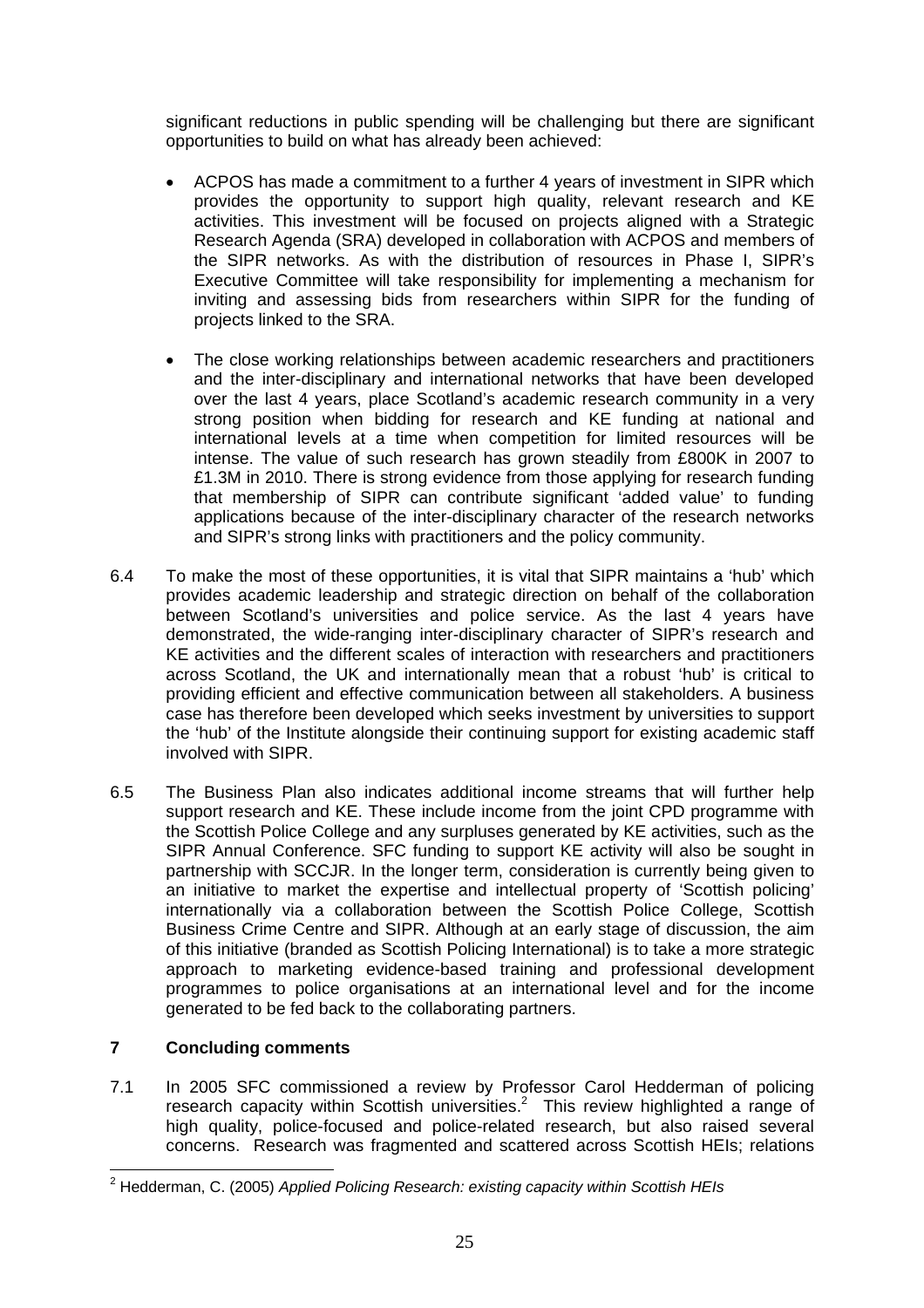between the academic community and Scottish police forces were 'ad hoc and infrequent'; and the extent to which 'research results were being fed directly into practice by its originators was negligible'.

Five years on, as this report exemplifies, the landscape is very different. There has been a step-change in research activity and research capacity in policing and there is a strong culture of engagement between researchers and practitioners which is the envy of other jurisdictions. Furthermore, Scotland now has a significant presence at an international level in terms of policing research and knowledge exchange. As one of the members of SIPR's International Advisory Group observed 'Within very short time, SIPR has become one of the most important institutions (if not the most important) for policing and police science within Europe'. These achievements (summarised in Appendix 10 – Aims, Achievements and Future Priorities) have relied both on the contributions of individual policing scholars and police practitioners, and on the collective effort of SIPR to invest and innovate, to build national and international networks, and to create opportunities for 'impact'. With policing in Scotland on the verge of the most fundamental reforms for a generation, the need for SIPR has never been greater. As we enter a period of far reaching structural change, there are significant opportunities for SIPR to play a pivotal role in informing the debate about what kind of police service Scotland has in the 21<sup>st</sup> century and for providing insights into how the process of change is impacting on the relationships between police, communities and partner agencies. Underpinned by its commitments to research excellence, relevance, impact and collaborative working, SIPR is in a unique position to play a role in shaping the future of policing in Scotland and to create opportunities for researchers to assist practitioners and the policy community to make sense of the impacts and implications of a new policing landscape.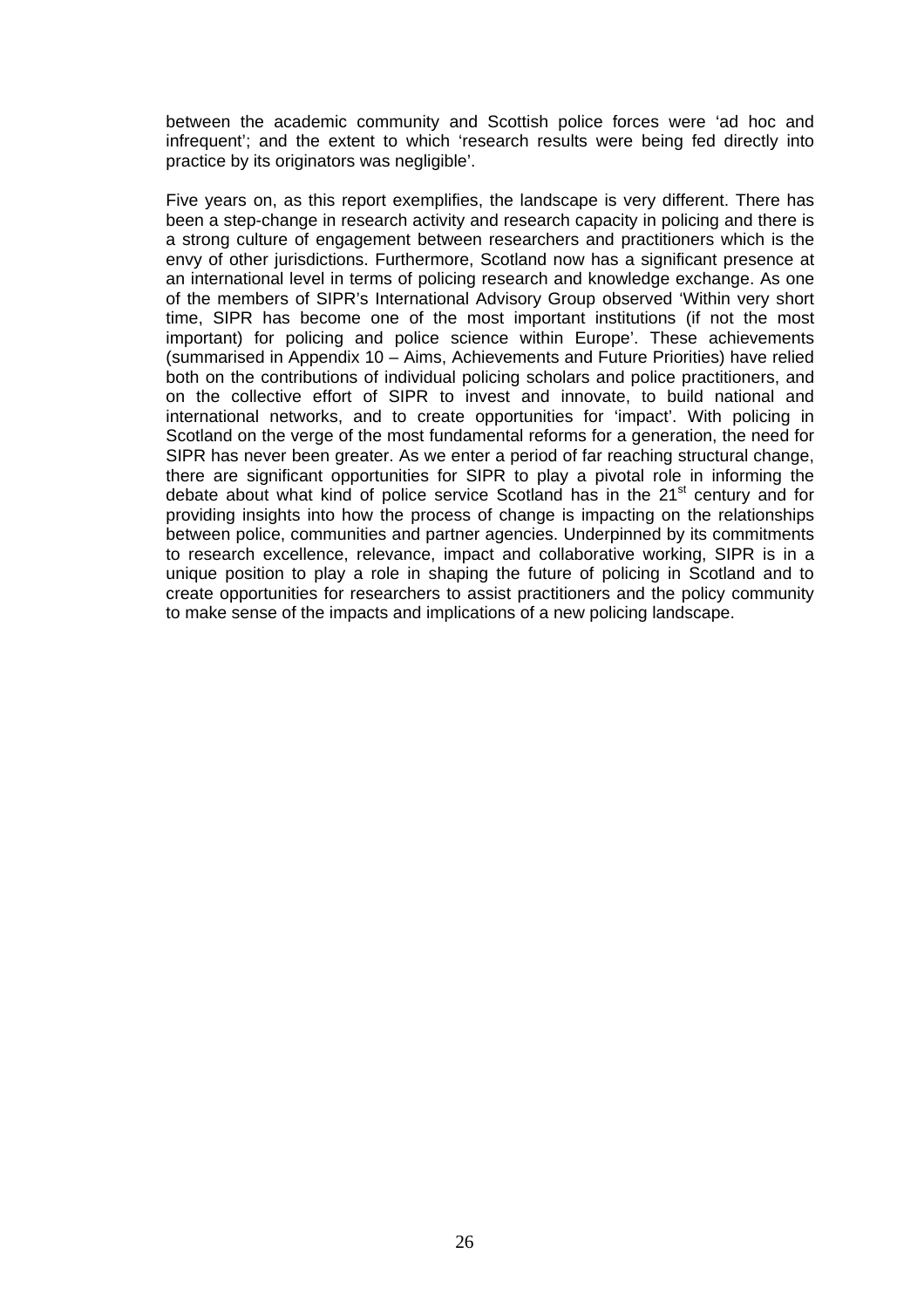

'Away Day' for Associate Directors, SIPR-funded Lecturers, PDRA's, and Steering Group Members, West Park Conference Centre, Dundee, 1 February 2010. (l to r) Katy Savage, Derek Carson, David La Rooy, Jim Fraser, Maria O'Neill, Nick Fyfe, Jeffrey Murer, Pat Cronin, Rob Smith, Donna Marie Brown, Leda Blackwood, Susan McVie, Alistair Henry, Liz Aston and Peter Sproat.



© Pernille Tofte. The 2010 Stockholm Criminology Symposium, 14-16 June 2010. Minister for Justice, Beatrice Ask (centre) and two police cadets put questions to Professor Nick Fyfe Director, SIPR; Professor Gloria Laycock, Director, UCL Jill Dando Institute of Crime (2<sup>nd</sup> from right); and Professor David Weisburd, Director, Institute of Criminology, Hebrew University, Israel (extreme right).



Above: SIPR hosts the second annual meeting of the European Policing research Institutes Collaboration at the University of Edinburgh, 24 – 25 June 2010.

Below: SIPR/SPSA Conference, 14-15 September 2010. Civic Reception with Lord Provost John Letford, SPSA Forensic Laboratory, Dundee.

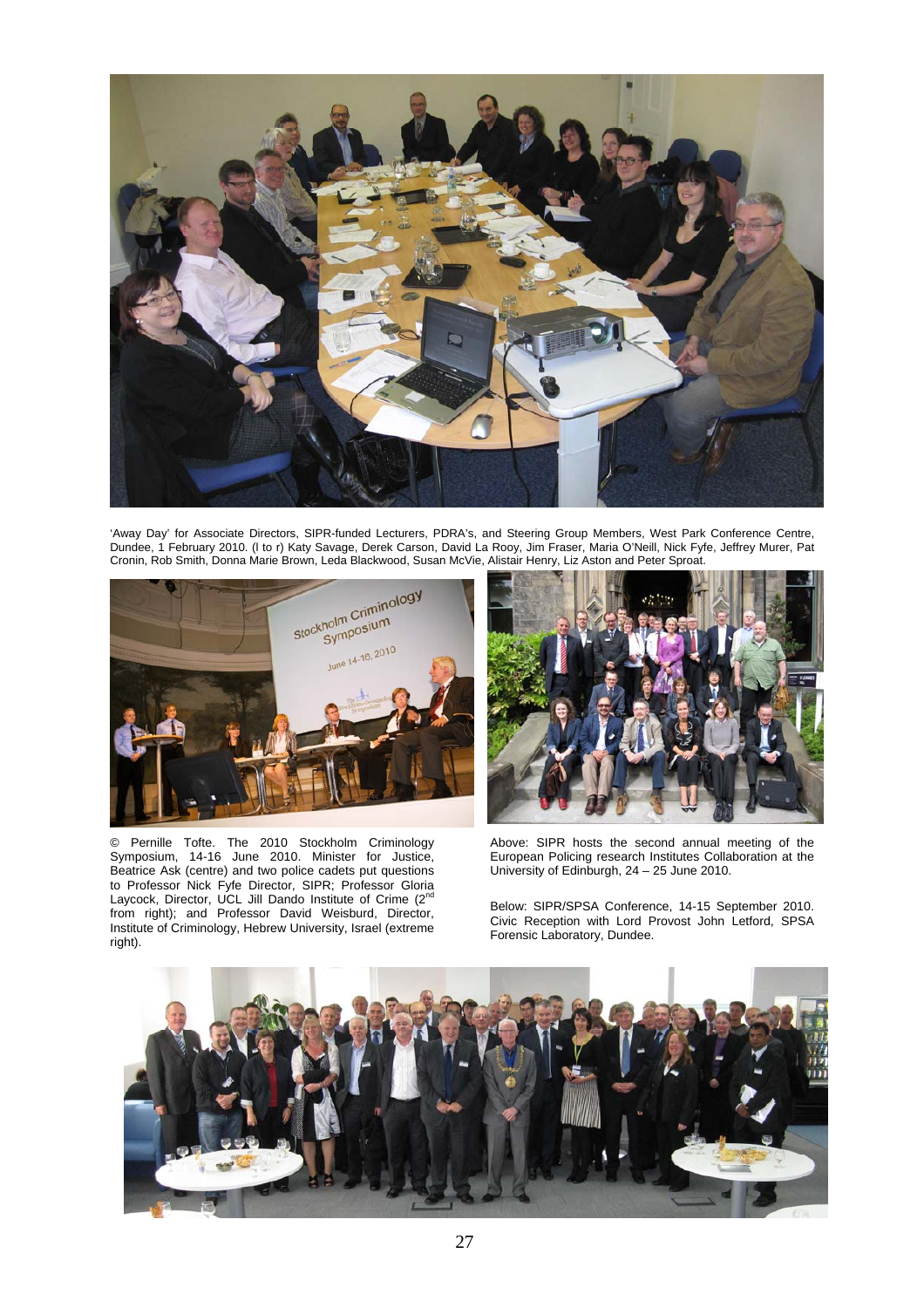

 $\odot$  ILEA. International Law Enforcement Academy Symposium, Budapest, organised by Peter Wilson (front row, 2<sup>nd</sup> from left) and Prof. Nick Fyfe (front row, extreme right) in collaboration with the FBI NAA, with speakers Dr Jeffrey Murer, University of St<br>Andrews (front row, 3<sup>rd</sup> from right) and Prof. Otto Adang (Police Academy of the Netherlan



© Scottish Police College. Iain Whyte, Convenor of Lothian & Borders Police Board (centre) presents a Scottish Policing Award to Prof. Nick Fyfe and Supt Andy Tatnell (Head of Management & Leadership Division, SPC).

Below left: Delegates attending 'Understanding the science<br>and provenance of human identification', 21<sup>st</sup> June 2010, Houston House Hotel, Edinburgh.



'Mixed economy policing and workforce modernisation', 21 January 2010. (l to r) Robbie McGregor & Gavin Buist (Central Scotland Police); Derek Mann (NPIA); Prof. Nick Fyfe (Director, SIPR)

Below right: Professor Nick Tilley gives the Annual Lecture 'Discipline and Discretion', 30 September 2010, University of **Strathclyde** 

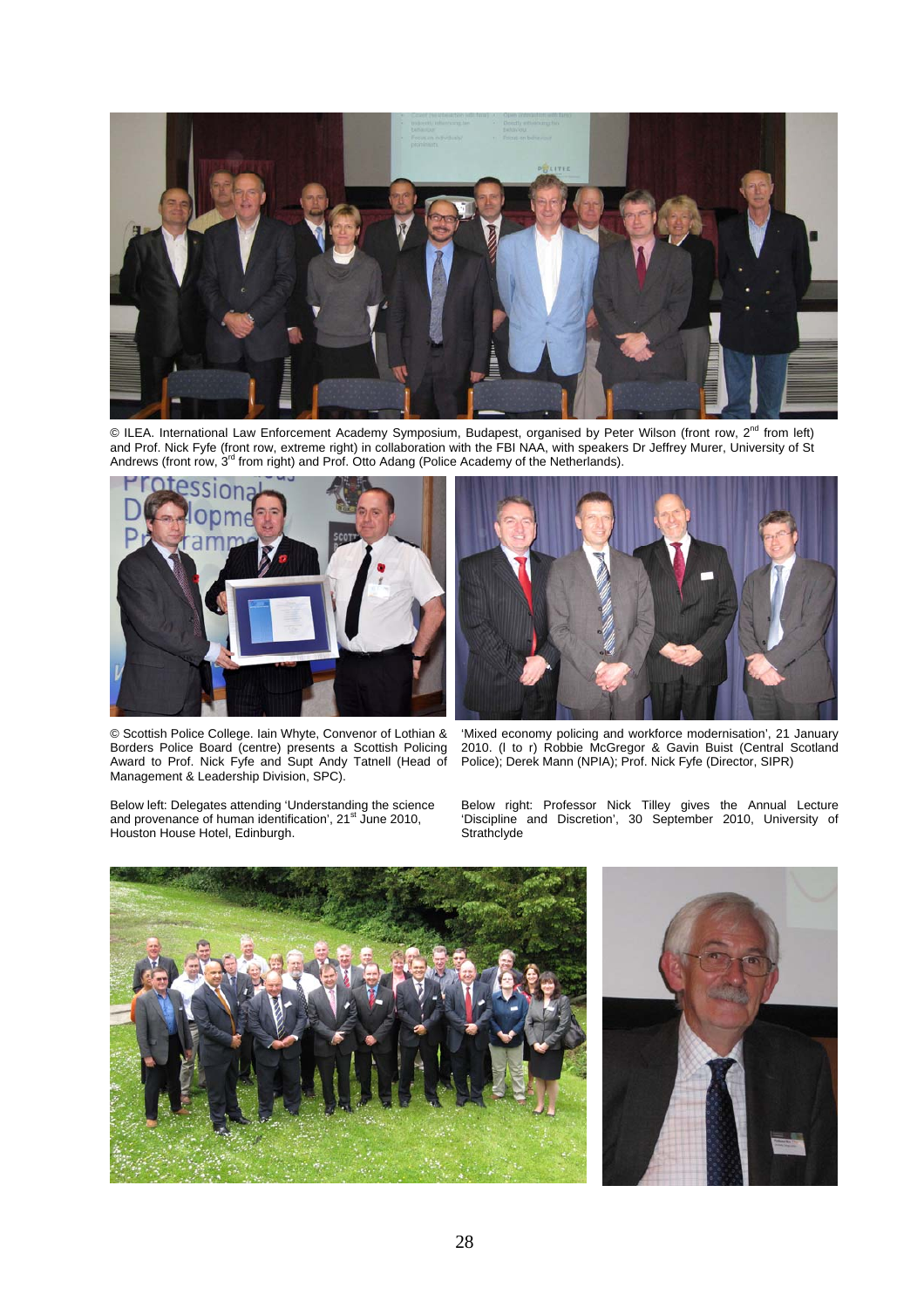### **Appendix 1**

**The Scottish Institute for Policing Research** 

# **Management and Governance Structure**

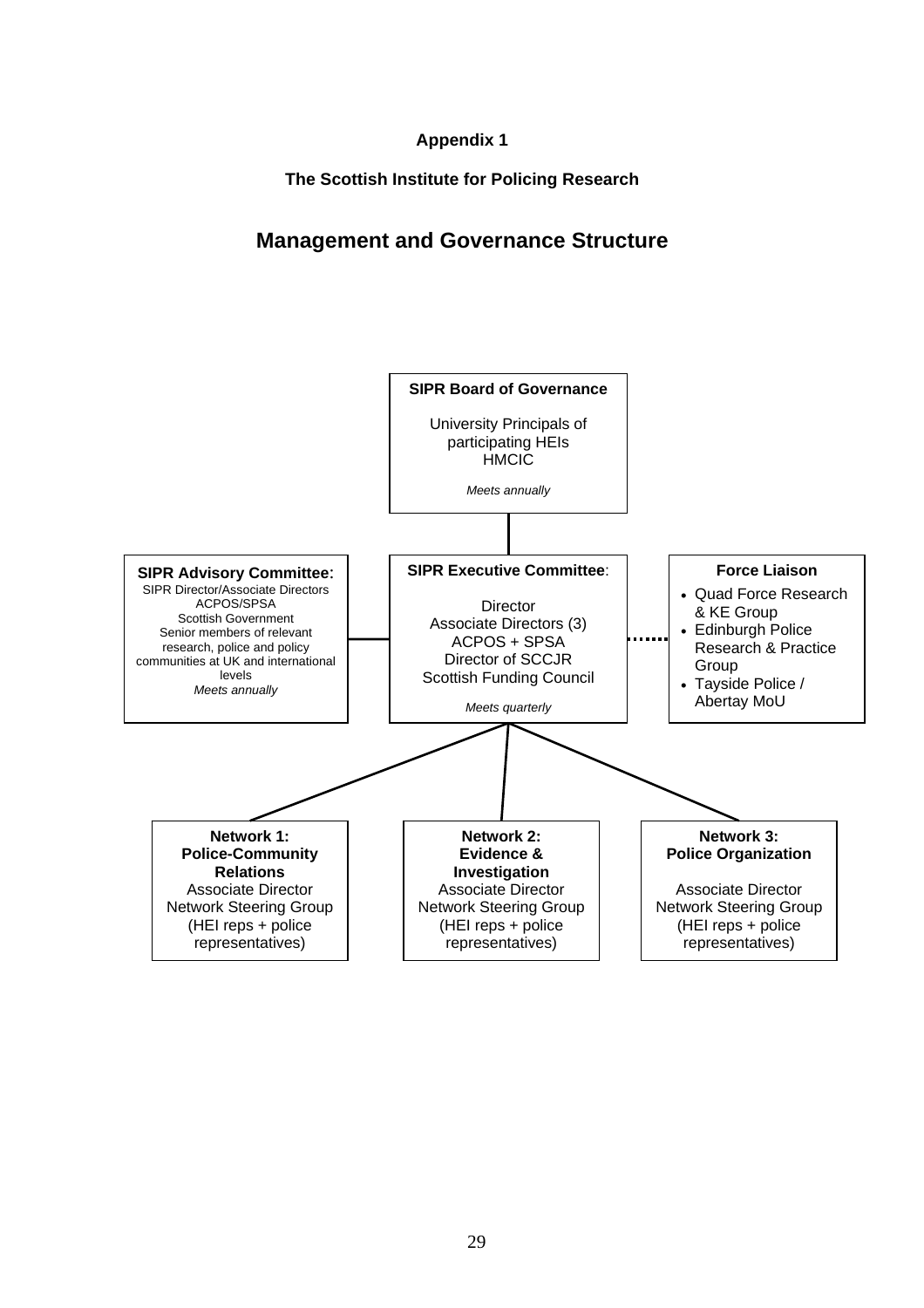### **Appendix 2**

#### **The Scottish Institute for Policing Research**

## **SIPR International Advisory Committee Report**

The Advisory Committee was established as part of the oversight structure for SIPR, to ensure that the activities of the Institute were recognised as achieving an international standing . The current membership is listed at the end of this report (page 77), and as Chair I am grateful for the continuing critical interest which the members offer.

In the report for 2009 I reflected the favourable comments made, particularly by international Advisory Group members, on the development, and positioning of SIPR, and its potential in the field of research in policing. Particular comment at that time referred to the advantage of SIPR being involved in *blue skies* thinking about policing, while another respondee spoke of the need to create a *thematic profile.* There was also comment about SIPR organising seminars outwith Scotland, and to develop a European study programme. As can be seen from the Report of the Director for the current year, these messages have been taken on board.

As in 2009, it was not possible to convene a personal meeting of the Advisory Committee during 2010, but instead I have had to rely on comments made by individual members, in response to a series of questions which I posed of them. I am grateful to them for the time they have taken to offer considered responses.

I have restated the questions below, with a sample of the responses *shown in italics*.

1 To what extent (in your opinion), does SIPR demonstrate research and collaborative activity that evidences meaningful international interaction? Examples would be helpful.

*SIPR staff have been very active in facilitating and supporting international interactions. This is particularly evident in the strong leadership and support they have provided to the EPIC initiative.* 

*The international seminars, the website, the available video lectures on the website – all these activities are both innovative and on a high academic level. The same is true for the*  research activities and the seminars. What is perhaps missing is a broader way of getting all *the material distributed – by means of WEB 2.0 (e.g. using Facebook or Twitter) or a newsletter (like the German "Police-Newsletter"). At the moment, some very important material is "sleeping" on the website and need to be discovered by users.*

*There are international educational efforts (e.g. with Bochum and Gent), an occasional international conference, and a couple of international research projects. My comments are that a) although these are promising initiatives, b) they don't immediately jump at you when you search the website; c) that it is unclear to what extent SIPR participates in these events and which academic or training institution in Scotland is primarily responsible; d) and that it is not clear how many have participated in these programmes and what the result has been. More can be done, depending on how much capacity and funding is available of course.*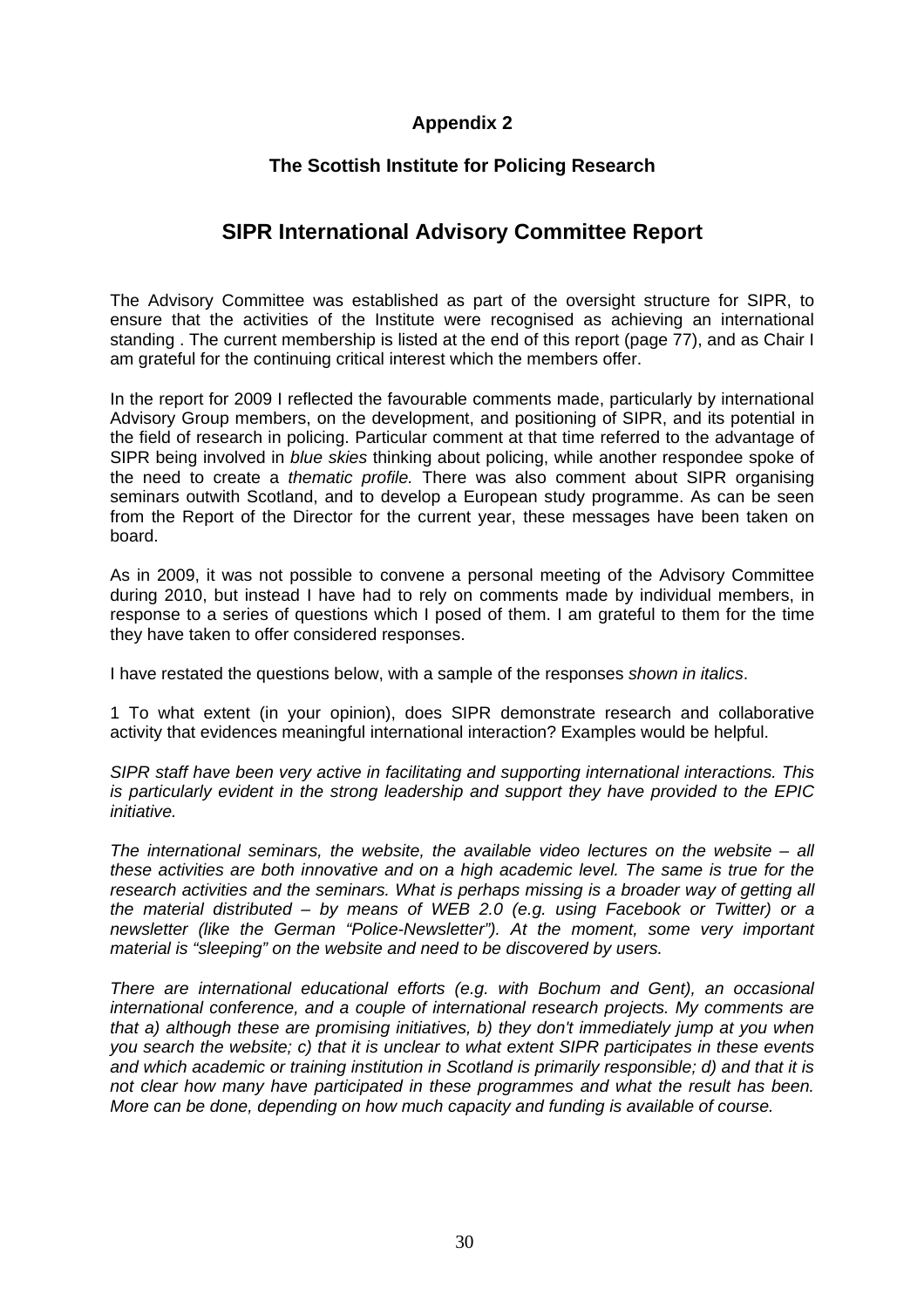2 What other areas should SIPR address to demonstrate active engagement at an appropriate level with international peers?

*SIPR is extremely active and can evidence a strong international presence. One area that could be developed though is in relation to turning the research into outputs that are suitable*  for enhancing the international knowledge base about policing. There is a lot of work with an *explicit Scottish focus and it may warrant re-framing sometimes to clarify how this speaks to issues relevant to other jurisdictions. Relatedly, publishing in leading academic outlets is another way of achieving the same goal.* 

*The exchange of both opinions and experiences (in ways of collecting and commenting "best practices") is and should be in the future one of the most important activities of SIPR. For me it is important to have an independent, scientific routed and academically based institution*  like SIPR to develop new strategies of policing, to evaluate such activities, and to provide an *antipode to very often politically motivated and not rational based activities in policing.* 

*The fact that you bring in European police researchers as a reference group for SIPR is quite unusual and very positive. Although I do not always feel that I fulfill my role with giving feedback, it has nevertheless made Scottish police researchers among the first that come to my mind when I consider international partners.* 

*Engagement of international peers happens primarily through a) innovative concepts of policing (cross-fertilisation); b) international comparative research; and c) working together on a European agenda of police research (e.g. EU Stockholm Programme). Quite a few projects are (understandably) primarily oriented towards local and regional concepts of policing in Scotland. I can imagine larger themes which could pull countries together. For instance, Norwegian researchers are currently trying to organize an international consortium*  for a joint FP 7 proposal in the field of investigating cybercrime. Binding themes include: the *economic crisis and budgetary implications for policing; surveillance; ethics and accountability; legitimacy and police authority; interoperability of police information systems; diversity in police organisations* 

3 What areas of research should SIPR develop to keep its contribution at the highest standard?

*The obvious issue is that of how to re-shape policing in the light of current funding cuts. This seems to me to be the critical area for the next five years or so.* 

*The relation between public and police is one important point, because this relation is a crucial aspect for detection and clearance of crimes. But it is also of great importance for prevention and for "staying calm" in times of (suggested or real) terrorist threats.* 

*The education of police is another important aspect: The education of police within Europe is quite different, and an independent institution for evaluation of police education and police management is still missing (because CEPOL, Europol and others are either politically influenced or badly equipped, to avoid not wanted results).* 

*SIPR could become more active, either as a driver, as a supporter, or active performer within an FP7 project.* 

One of the UK members of the Committee offered the following comment which provides a helpful balance to the main attention of the Advisory Committee of ensuring the maintenance of an international standing.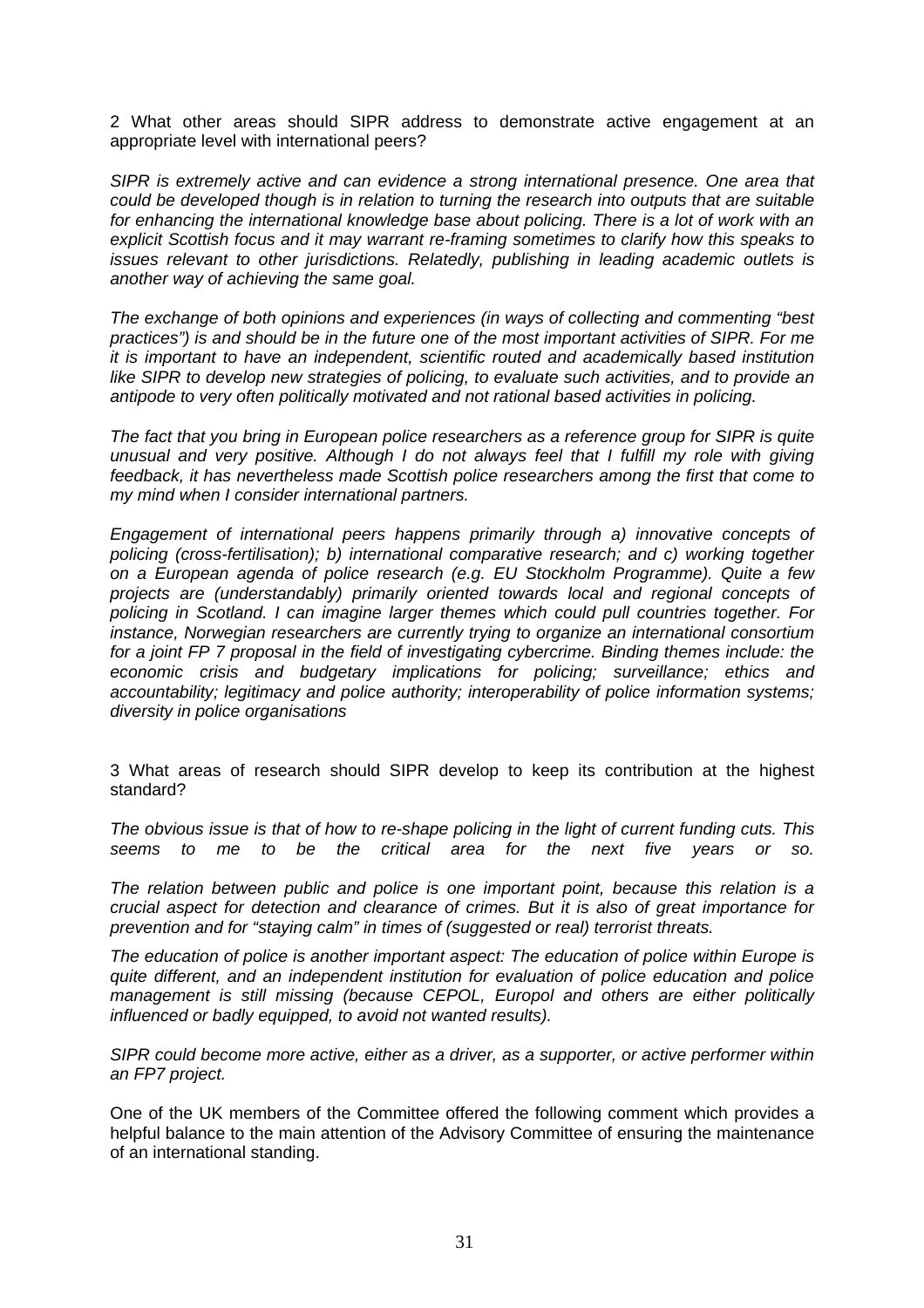*With a more domestic focus, I would also encourage SIPR's continuing attention on knowledge transfer, aimed specifically at delivering research outputs and learning to the Scottish Police Service. Knowledge transfer to practitioner communities is an ongoing and continuing challenge for all across academia; for SIPR it is to ensure that its work is visible, accessible, understandable and usable for a range of police audiences. There are now many SIPR events focused on specific policing issues that seem to attract a good police audience from people working in those areas. I do wonder whether more could be done to tailor events to a more strategic level, to the needs of chief officers and their executive teams.* 

In my view this comment provides a powerful reminder of the original purpose behind the establishment of a research resource relating to policing in Scotland – the need to analyse and share an independent assessment of policing activity, so that practice can be evidence based, and knowledge effectively disseminated*.* 

In summary, the comments of the Advisory Committee provide reassurance and challenge to SIPR. It is clear that there continues to be a high regard for our relatively new institution, but there is also an expectation that SIPR can utilise its strengths to become a more effective contributor to the development of policing research, and policing practice at an international level.

I conclude this report with a final comment from a respondee, which contains a number of valuable messages.

*Congratulations to SIPR and all those, who are working for SIPR. Within very short time, SIPR became one of the most important (if not the most important) institutions for policing* and police science within Europe. I hope that SIPR can keep the quality of work, the *independence and the cooperation with practitioners in the future – and will have a sound financial basis to do so.*

Peter M Wilson QPM Honorary Professor Chair of Advisory Committee 19<sup>th</sup> January 2011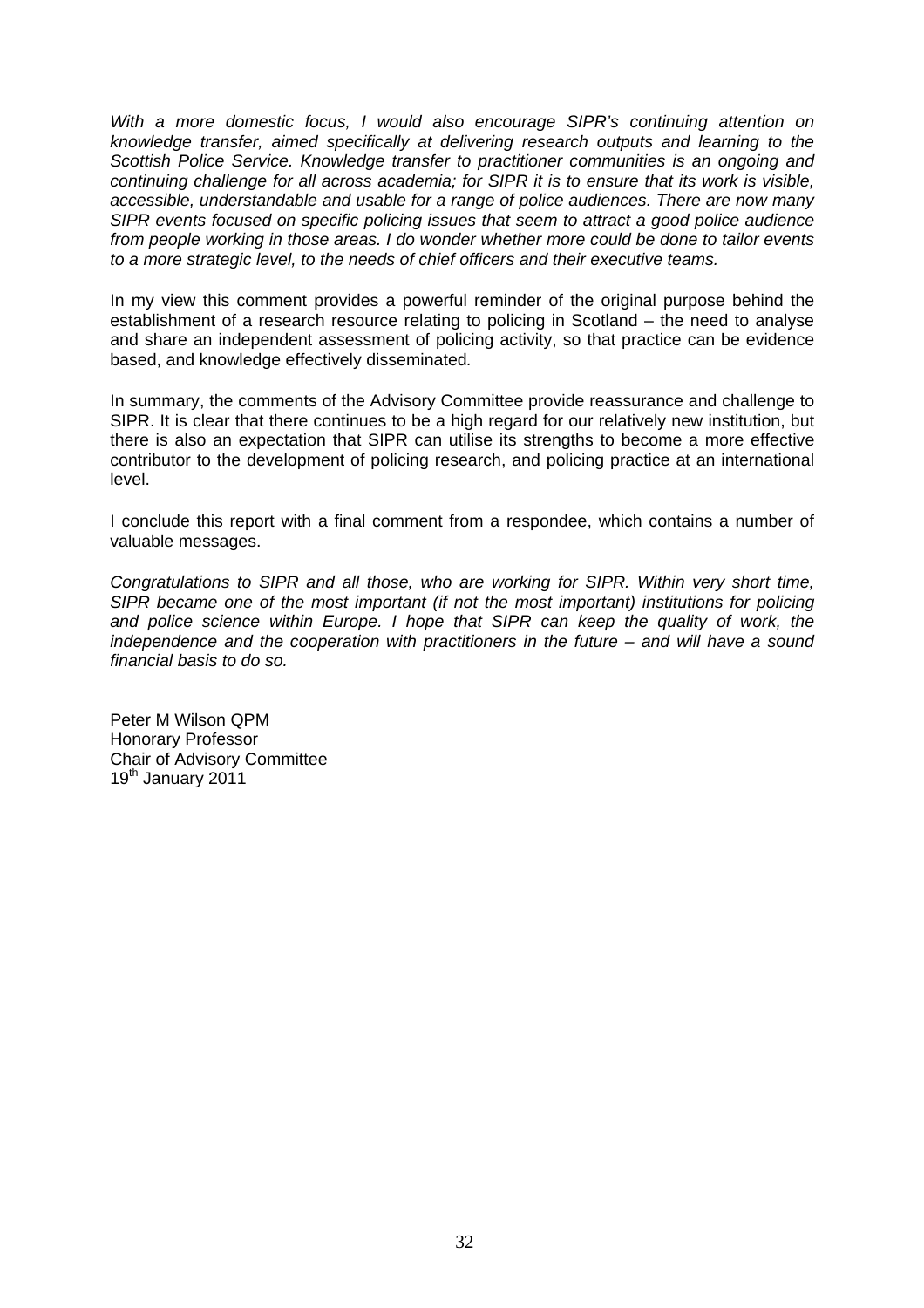# **Appendix 3**

# **The Scottish Institute for Policing Research**

# **Research Summaries of SIPR Lecturers, PDRA Projects and PhD Studentships**

### **Policing young people in the contemporary urban realm: Dundee's Community Warden Scheme**

Dr Donna Marie Brown, *SIPR Lecturer*, *University of Dundee*

This research project aims to evaluate the different ways that young people are policed in the contemporary urban realm. In particular it focuses on the influence of Dundee's Community Warden Scheme on young people's ability to establish relationships with the local people and places that constituted their residential community. The primary research for the project involved engagement with a range of stakeholders within Dundee's community policing programme, including: Community Wardens, Police Officers, Social Workers, Youth Leaders, Young People, Community Members and Local Authority employees. Over 50 participants were interviewed for the research, and over 100 hours of ethnographic 'walk-outs with the Community Wardens were completed.

#### **Findings**

- Dundee's Community Warden Scheme provided a highly valuable and alternative form of policing that complimented, as opposed to contradicted, the aims and ambitions of Police Officers involved in community policing initiatives.
- Dundee's Community Wardens worked very closely with the police (and a range of other agents and institutions involved in community policing) and the joined-up partnership approach, based upon intelligence sharing and open communication, provided a highly effective model for targeting low-level crimes and incivilities.
- Dundee's Community Wardens were generally viewed very positively by the communities in which they patrolled, not least because of their dedication in responding to pressing local problems and their ability to establish longer-term relationships with community members.
- The visibility and regular presence of the Community Wardens was considered as highly significant in reducing crime and the fear of crime by the Community Wardens and the community members alike.
- Whilst the Wardens were provided with a range of general and site specific training, the importance of their personality - in terms of how approachable and friendly they are - was considered as more significant by the young people involved in the project. This was carefully considered in the recruitment process.
- When the Community Wardens came in to contact with 'problematic young people', they were well positioned to target the causes rather than the symptoms of their behaviour – be that through personal intervention or the referral of the young person to a relevant professional. This goes some way in reducing social problems as opposed to simply displacing them.
- Relationships between young people and Community Wardens took time to develop as the young people were initially suspicious about the role of the Wardens.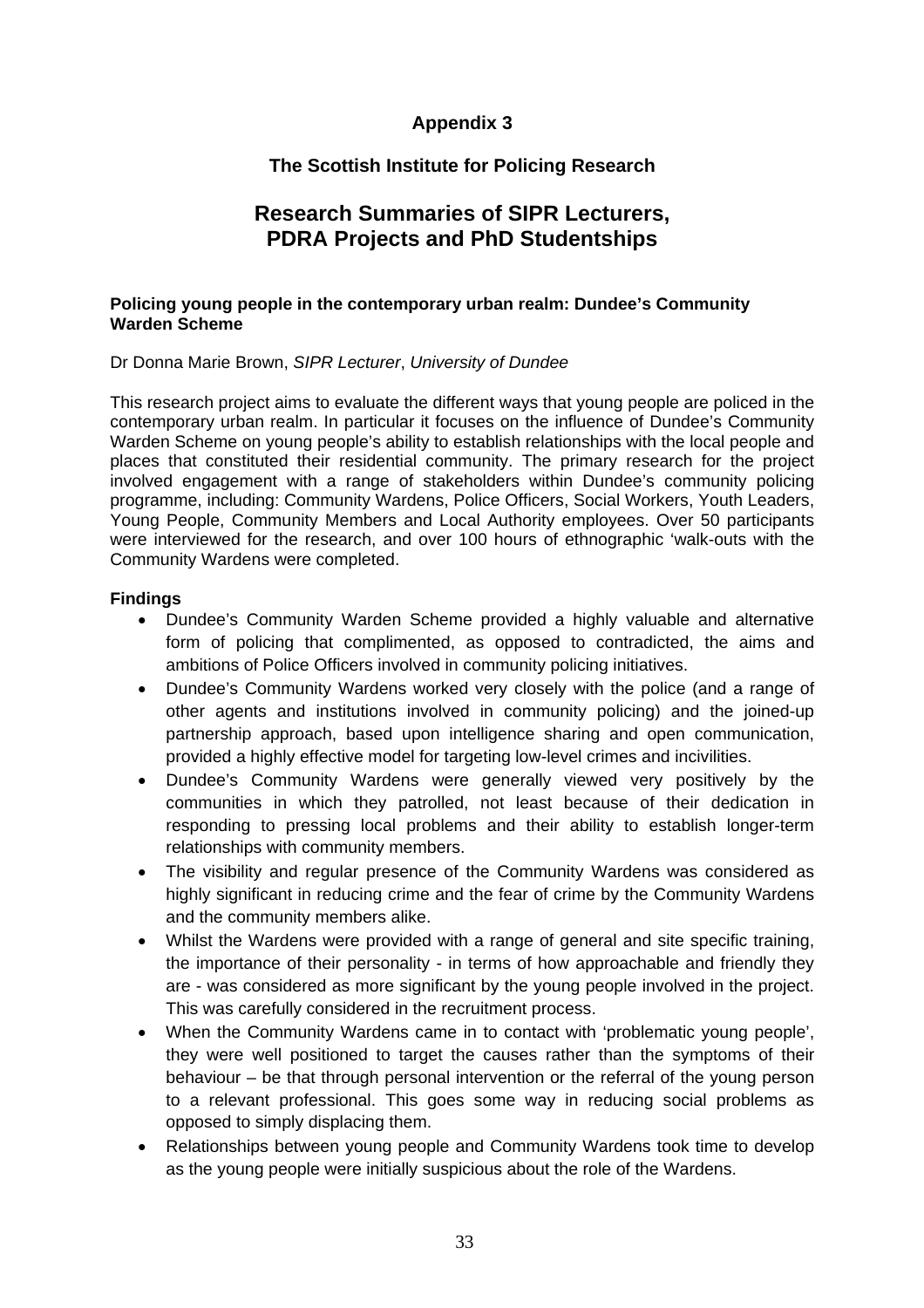• It was generally believed that it would be detrimental to increase the powers of the Community Wardens as this would negatively influence their relationship with the local communities they work with.

## **Impact**

The findings of the research have been delivered to a range of academic, policy and practitioner audiences and therefore have had theoretical and practical impacts:

- In the first instance, the research had made an impact on the practitioners involved in the project through the dissemination of the key findings of the research in a practitioner based report 'Dundee's Community Wardens: Lessons from the field' (Brown, 2010). The Senior Community Wardens engaged with the practitioner based report and will take on board the research findings when setting out the new vision and approach of the Warden's scheme in the next round of investment. This will include making the case for no increase in the powers of the Community Wardens.
- A report produced for Dundee City Council -'An evaluation of Dundee's Community Warden Scheme' (Brown, 2010) - was used as an evidence-base to make the case for the ongoing funding of the Community Warden Scheme. The research carefully highlighted the pronounced improvement in 'police-community' relations that could be developed through the Wardens approach to community policing
- The findings have been presented to the National Community Warden Co-Ordinator for Scotland and will provide part of the evidence-base for the National Review of Community Wardens.
- The research findings have also been presented to representatives of the Scottish Government, to international participants at the Stockholm Criminology Symposium Conference and the SIPR annual conference, and to national participants at the Royal Geographical Society Annual Conference. Alongside my involvement in the European Policing Institute's Collaboration, this has generated a lot of interest from both academics and practitioners within Norway, Belgium and Sweden about how the Community Warden modelled could be applied in these contexts.

For further details see: www.dundee.ac.uk/geography/staff/brown

## **Improving the quality of interviews with children**

Dr David La Rooy, *SIPR Lecturer*, *University of Abertay Dundee* 

Researchers at the Abertay University have been looking at ways to improve policing practices by contributing to a research evidence-base designed to promote the improvements in the policy and practice of policing and criminal justice. Relationships have been formed with police forces throughout the UK and a constructive relationship between Tayside Police and Abertay University has been recently formalised in a memorandum of understanding. Current research includes an examination of the way police conduct forensic interviews with children who have witnessed or been the victims of crime.

A concern about interviews conduced with children surrounds the quality of the interviews that are conducted and whether or not children are being provided with the appropriate opportunity to communicate what happened. David La Rooy (University of Abertay, Dundee) in collaboration with Prof. Michael Lamb (University of Cambridge) has been examining actual forensic interviews conducted with children by police and social workers. The research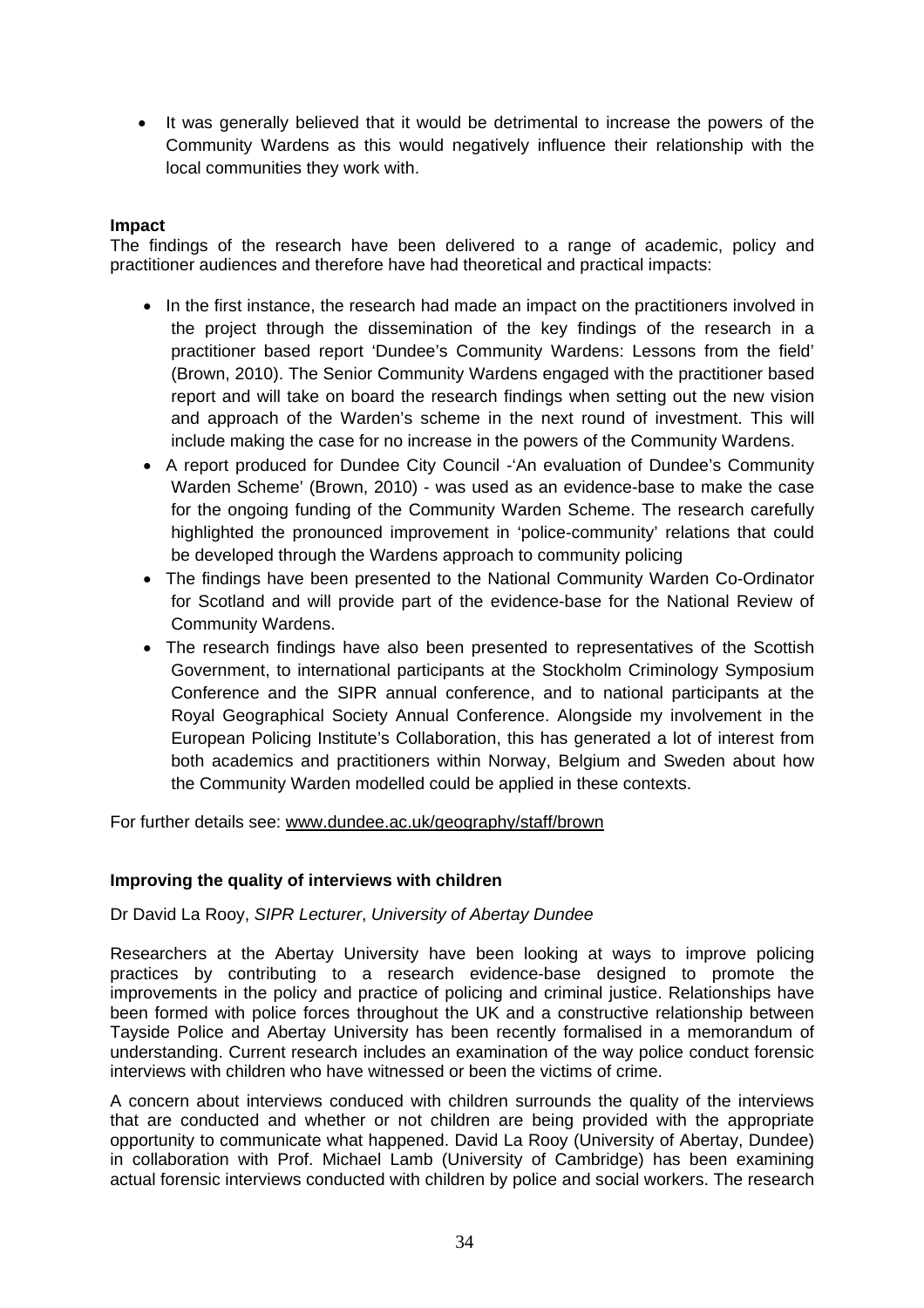programme has provided insights into issues to do with repeated interviewing, the effects of repeating questions, intellectual disabilities, and the overall quality of interviews that are conducted. Research sights have thus far included the USA, England & Wales, and Sweden and Scotland. The greatest challenge faced in this area concerns how well interviewers follow recommended best-practice guidelines. A recent survey of police interviewers throughout Scotland has revealed that, by their own admission, they do not follow all the recommended best practice guidelines. These findings serve to inform Police Training methods and develop new lines of research in collaboration with the police.

### **Impact of the research**

The research conducted on child interviewing has led to a number of positive outcomes.

- Police Trainers in the Grampian, Tayside, and Strathclyde jurisdictions in Scotland have made changes to the way they deliver training to address some of the concerns raised by researchers.
- At a Scottish government level, changes have also been made to interviewing guidelines currently being signed off by the Scottish Crown Office that emphasise an important yet neglected aspect of interviewing.
- The researchers have also developed Continual Professional Development training courses in collaboration with Tayside Police designed to raise standards and awareness. These courses, unlike existing courses that police take to learn about interviewing, include a pass/fail element and interviewer achievement is benchmarked to learning outcomes. These training programs are themselves becoming the focus of research intended to further validate their effectiveness for use.

## **European Study of Youth Mobilisation**

#### Dr Jeffrey Stevenson Murer, *SIPR Lecturer in Collective Violence*, *The School of International Relations and Psychology, University of St Andrews*

SIPR has facilitated the collaboration between myself and the British Council, culminating in the European Study of Youth Mobilisation (ESYM). Data collection for the study ended in 2010, and the published report for British Council will be available in early 2011. This study has already yielded a great impact on police practitioners and local authorities. The study included three expert panels in Scandinavia, bringing together nearly 100 researchers, local authority representatives, government officials, community and NGO workers, police practitioners, and members of the intelligence and security communities. Panels discussing the best practices to approach problems of radicalisation and community integration have included the Danish and Swedish security services (PET and SÄPO), representatives of the Danish, Swedish and Finnish Ministries of Integration, Justice, and Interior, as well as local police services, the prison services, and health services. Preliminary findings were presented to the European Chapter of the FBI National Associates Alumni at the International Law Enforcement Academy in Budapest, Hungary. That October meeting brought together policing practitioners and academics from Canada, Czech Republic, Germany, Hungary, the Netherlands, Poland, Romania, Slovakia, the UK and the United States. This has been a pan-European project, with European-wide impact, as well as impact on local Scottish constabularies. Also some of the preliminary findings were presented at the Edinburgh Festival of Politics, Youth Day. The ESYM results were used to engage young people and interest them in political action and social activism. Youth outreach by using youth research creates a strong initial connection, and brings young people in discussions they might otherwise feel distant from them.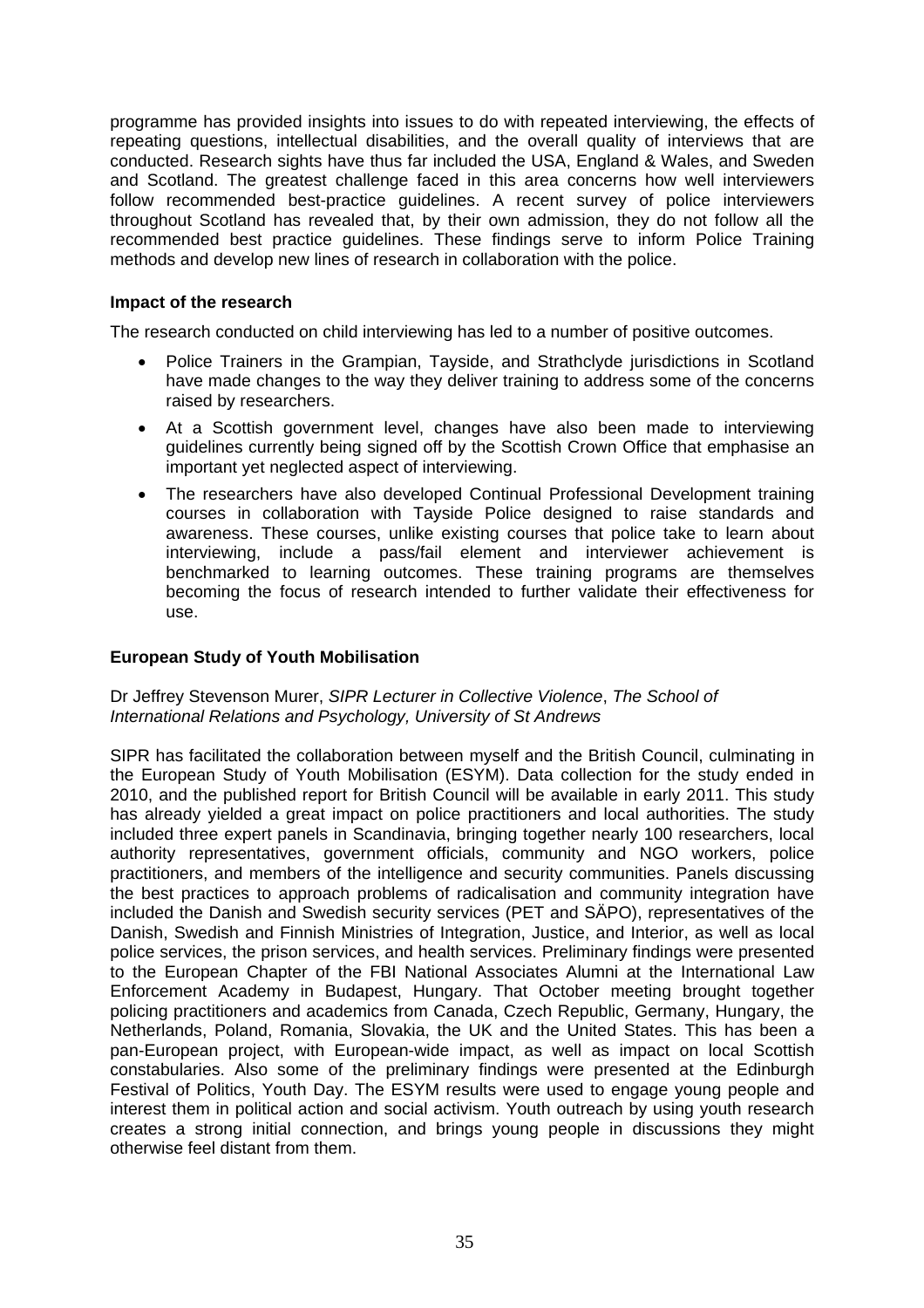#### **Entrepreneurship and Leadership**

Dr Robert Smith, *Reader in Entrepreneurship and SIPR Lecturer in Leadership, Aberdeen Business School, Robert Gordon University* 

During the year Dr Smith ran an MBA Leadership Course over the summer and was successful in his application for a Readership in relation to his combined entrepreneurship and policing output. He also completed his PGHelt Teacher Training Qualification.

He is engaged in ongoing research collaboration with Dr Liz Frondigoun from Glasgow Caledonian University relating to encouraging officers to write up practice notes, and has also joined the North of Scotland Public Service Mentoring Scheme through which he is mentoring a member of Grampian Fire Brigade in academic writing and portfolio / CPD work.

During this year the impact of research conducted in 2009 came to fruition. There was considerable interest in the 2009 SIPR Briefing note with Nick Parker on Lean methodology. This interest came from the Home office and individual police officers. This has resulted in plans for a SIPR seminar / CPD event in 2011.

The 2009 article "Understanding entrepreneurial behaviour in organised criminals" in Journal of Enterprising Communities, People and Places in the Global Community won an Emerald Publishing Award for the most scholarly article published in the journal in 2009.

#### **Transnational crime, money laundering and asset recovery**

#### Dr Peter Sproat, *SIPR Lecturer in Policing, University of the West of Scotland*

This years teaching has focused upon policing in the UK; criminal justice traditions and systems around the world, transnational crime and criminal justice beyond the nation state; and money laundering and asset recovery.

In the last year, academic research has resulted in the presentation of a paper on the use of counter-terrorist finance in the UK at the International Studies Association conference in New Orleans and an article in an academic journal. A paper on the official estimates of women trafficked for sexual purposes in the UK and a paper comparing the work of the Serious and Organised Crime Agency to that of its predecessor the National Crime Squad are currently in press.

A number of papers on money laundering and asset recovery within the UK are currently in preparation.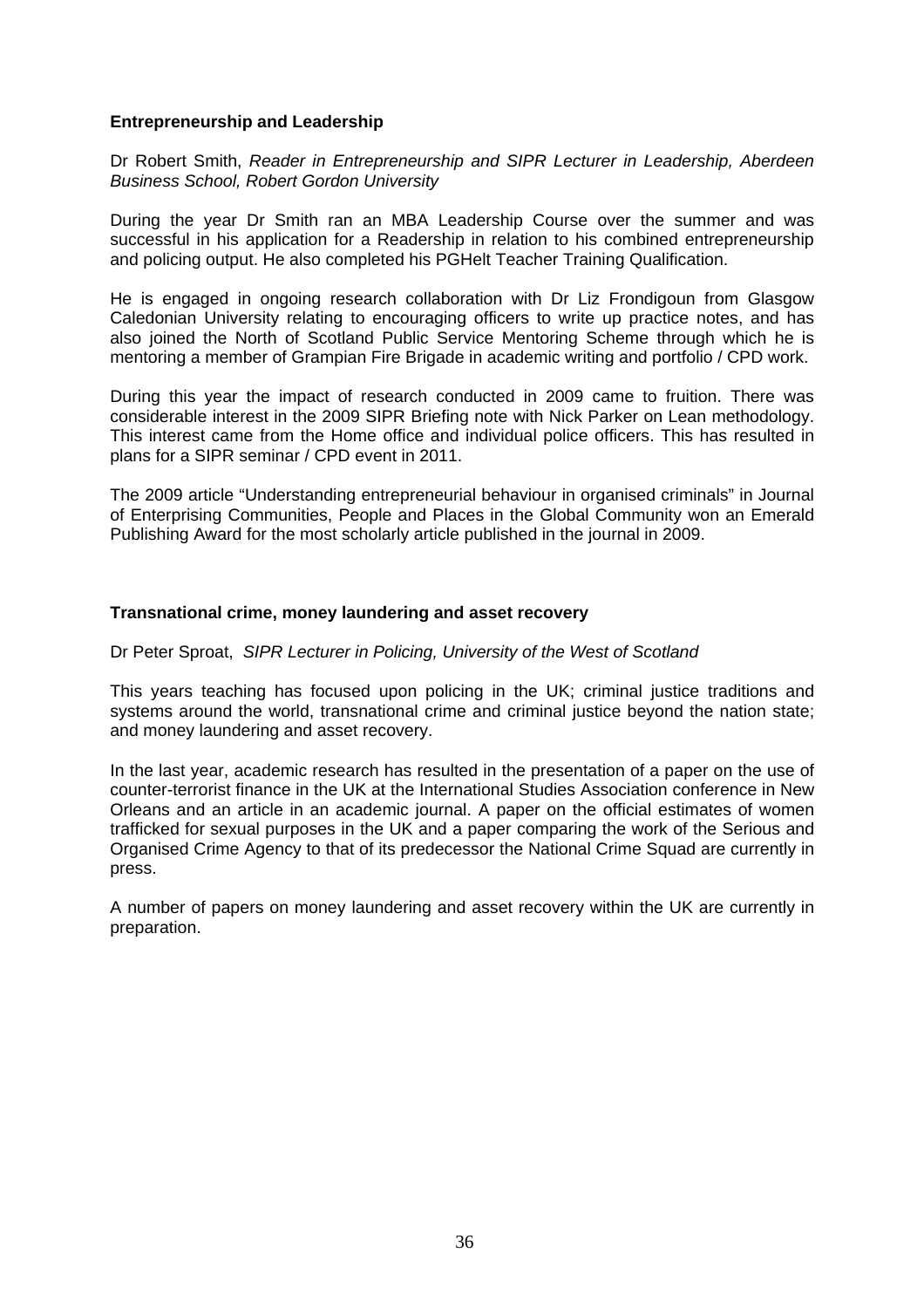### **PDRA PROJECTS**

### **Obtaining best evidence from young witnesses; investigating changes in practice following the Vulnerable Witnesses (Scotland) Bill**

#### Catriona Havard, *University of Aberdeen* & Amina Memon, Royal Holloway College

Dr Catriona Havard has a background in face recognition and she was employed as the post doctoral research fellow on the project, which is led by Professor Amina Memon who has been involved in eyewitness research for a number of years with funding from the Economic and Social Research Council, the European Union, the Leverhume Trust and the British Academy. She has published numerous academic papers and her expert opinion has been sought in several cases in England and Scotland.

#### **Key Findings**

Under the provisions of the Vulnerable Witness Act (2004) Scotland, any child under the age of 16 years who witnesses crime where identification is an issue will be subject to a video parade. However, no research to date had investigated how well children and adolescents could identify a suspect from a video parade. The aim of the project was to investigate the use of video parades in Scotland using a two pronged approach. This has entailed carrying out experimental studies in schools examining children's, and adolescent's ability to identify a stranger from a video parade and also a survey of video parade operators in Scotland, recording the behaviour of witnesses making an identification.

One of the findings from the experimental research is that children (aged 7-9 years) adolescents (aged 13-15 years) can correctly identify a culprit (target) from a parade when the target is present as accurately from a video parade, as compared to a static photographic parade. However, when a target is absent form a parade and the correct decision is to say 'the person is not there' then video parades can reduce false identifications as compared to photographic parades, but only for adolescent witnesses (Havard, Memon, Clifford & Gabbert, 2010).

The field study data had responses of 1718 real witnesses and victims who attempted to make identifications from video parades in Scotland in 2008. On average the suspect was identified 44 percent of the time, a figure comparable to the rate reported in other field studies conducted in the UK. Age was a factor that was found to influence identification from a parade. Child witnesses were also more likely than adults (over 26 years of age) to identify a suspect, whereas middle aged adults (41-60 years of age) were more likely to identify a suspect compared to older adults (over 61 years of age). The delay between witnessing an event and seeing a parade also influenced identification and witnesses who saw a video parade less than month after witnessing the event were more likely to identify the suspect that those who saw the parade over 2 months after witnessing an event (Memon, Havard, Clifford & Gabbert, 2010).

#### **Impact**

The findings from this study have been published in academic peer reviewed journals and presented at a number of conferences including the Scottish Institute of policing Research (SIPR) Evidence & Investigation Network Seminar, Scottish Institute of Policing Research (SIPR) Annual Conference and the European Association of Psychology and Law, all of these receive a wide audience of academics and law practitioners.

To view the publications from the project please visit: http://www.pc.rhul.ac.uk/sites/rheg/publications.html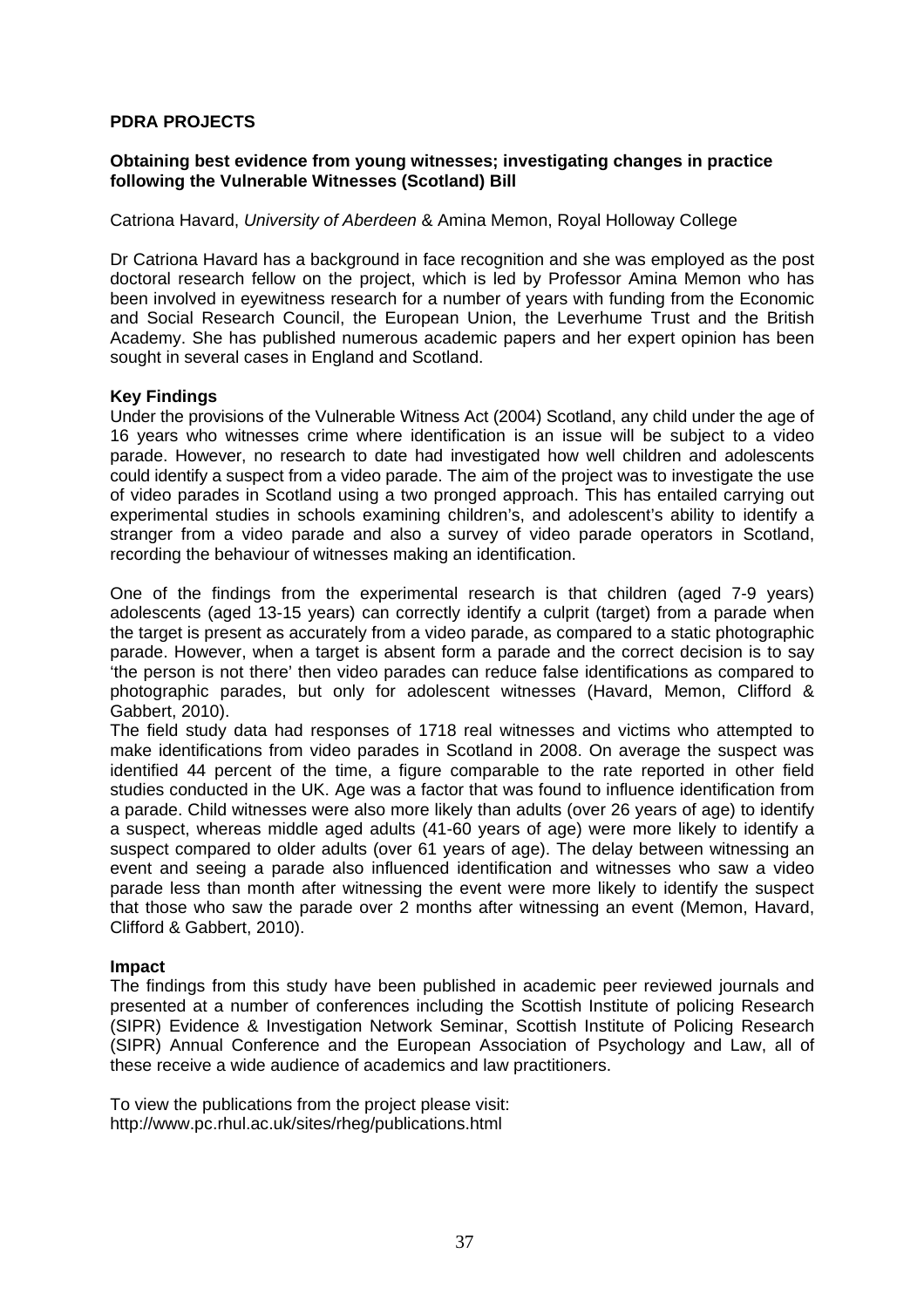#### **Local policing in Scotland**

Dr Elizabeth Aston, *University of the West of Scotland*

The 'Local Policing in Scotland' (LPS) project began in December 2008 with the aim of studying policing activity at the most local levels. Case study areas were chosen within three Scottish forces - Dumfries and Galloway Constabulary, Grampian Police and Strathclyde Police – and the project focuses on a number of key elements: the nature of local policing activities as reported by police officers, the determination of policing priorities by police managers, and the role played by public expectations of policing in local communities.

During 2010 fieldwork was carried out in all three areas. Data collection took place in two sub-divisions, one in Dumfries and Galloway and one in Grampian. This included semistructured interviews with local community and response officers as well as meetings with a wide range of police managers from sergeants to divisional commanders. In addition a number of focus groups were held with community representatives in order to identify their views on the delivery of local policing in these areas. Over the summer a return visit was made to Strathclyde to do a follow-up review on those aspects of the study concerned with the implementation of the force's Community Policing Model.

Preliminary feedback has been provided to all three forces on the initial review of the data and during 2011 further, more extensive analysis of this material will be undertaken in depth. The study is already beginning to identify significant themes, processes and models that can contribute to effective policing in local communities, and plans for the publication and dissemination of its findings within SIPR, to local forces and more widely in the national and international literature will also be put in place.

#### **Authorities' encounters with Muslims and young people**

#### Dr Leda Blackwood, *University of St Andrews*

This project is concerned with how police and other authorities' routine encounters with communities can encourage (or discourage) trust in and cooperation with those authorities. In 2010 we have used preliminary findings from our research conducted with Muslims and working class youth, to focus our research in areas which these groups themselves identify as problematic.

Analysis of our interviews conducted with Muslims in 2009 identified airports as a particular site of concern. In early 2010 we conducted additional interviews and focus group discussions focussed primarily on airports, with members of Glasgow and Edinburgh's Muslim communities. In our interviews people described an experience of humiliation: of having their sense of self-worth as members of the community and their expectations of being treated fairly and with dignity violated. Although all those we interviewed expressed a deep commitment to Britain and to its security, even those who reported relatively benign experiences at airports held doubts about the safety of interacting with authorities particularly in high security contexts.

There are several dimensions to people's accounts of experiencing humiliation which we think are important, and which are the focus of our current analysis and future reporting. The very public way in which people are often pulled aside and questioned in front of other passengers is often referred to as a particular source of distress. Also, the sense of powerlessness in the face of petty discourtesies such as not being given information about the process, being kept waiting for prolonged periods of time; and thoughtlessness about waiting family. Finally, the questions themselves are perceived as ill-conceived for identifying security threats, as well as being ill-informed and disrespectful of Islam. These are just some of the themes which we will continue to explore over the next year. We are also interested in working with airport authorities to look at possible measures to improve community relations around airport security practice.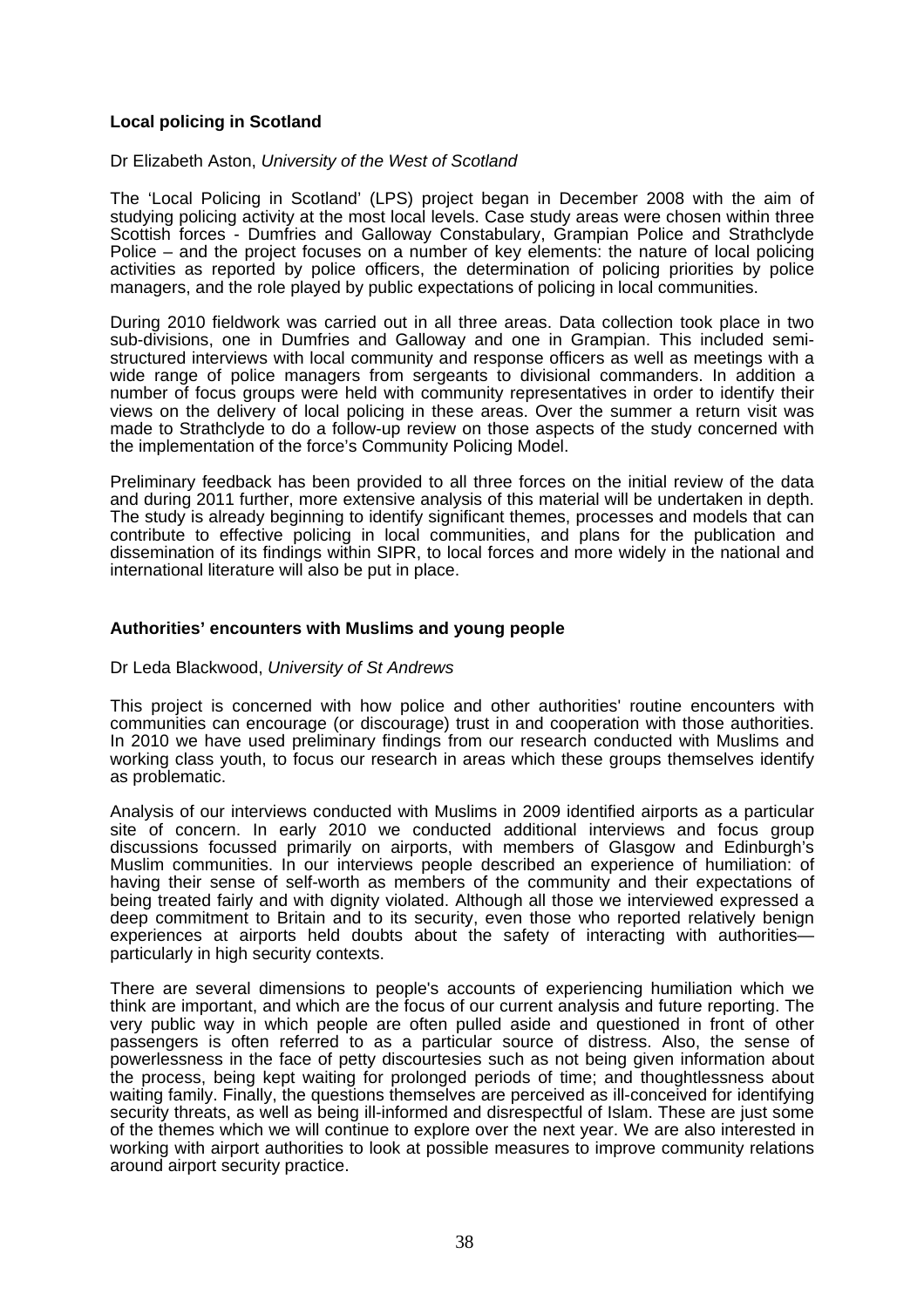In relation to young people, preliminary analysis of interviews conducted in 2009 identified the policing of drinking in public places and the perception that police were less concerned about violence towards young people as particular sources of grievance. Research developed with Tayside police, which allows us to examine actual encounters between youth and police in Dundee city, is currently in the field. This research involves accompanying police on patrols in Dundee city, interviewing parties to encounters observed, and conducting follow-up interviews and focus group discussions. Findings from this research will be reported in 2011.

## **PhD STUDENTSHIPS**

## **Policing the night-time economy in Scottish towns and cities**

Neil Davidson, *University of Dundee* 

Growing popularity of the night-time leisure industry in the UK as a result of changing social, cultural and economic patterns has created a situation where excessive alcohol consumption and public disorder and violence are commonplace. A growing body of research has examined these issues at length, however, this research focuses on the role of policing. This project is concerned primarily with the issues of control, regulation and public order in three separate case study areas and how those seeking to regulate and control the night-time economy, specifically the police, have responded.

### **Scottish based anti-money laundering operations: police inter-agency co-operation across jurisdictions**

Maureen Egan, *University of Abertay*

In light of the SCDEA developing their money laundering unit as a centre of EU excellence, Europol developing a European Criminal Assets Bureau, and the third EC money laundering directive about to come into force across the EC, this research is being developed around three focal points. Taking into consideration the distinctive nature of policing in Scotland, the devolved government structure under the Scotland Act 1998, and separate legal system within which it operates, this research is looking at the anti-money laundering institutional overlaps, gaps and conflicts within Scotland; the interaction between Scottish law enforcement agencies and that of the rest of the UK; and across the EC/EU are also being examined critically, taking as our perspective the impact of European Union laws and structures on police practice in Scotland. This will include the process of evidence gathering and mechanisms for the freezing and recovery of assets, to include the use of letters of request and rogatory letters in cross jurisdictional investigations.

## **Resilience and well-being in a Scottish Police force**

Midj Falconer, *Robert Gordon University*

This unique two year research project funded by The Scottish Institute for Policing Research (SIPR) and The Robert Gordon University (RGU) aims to identify factors which are associated with the resilience and well-being of police officers and their ability to cope with the demands of contemporary policing.

Research with the UK police service has predominantly focused on detrimental outcomes of exposure to potentially traumatic situations and incidents, including its impact on health, absenteeism, and early retirement. As an alternative approach, this project seeks to identify factors associated with the resilience of officers who encounter the challenges of dealing with a critical incident during operational duties.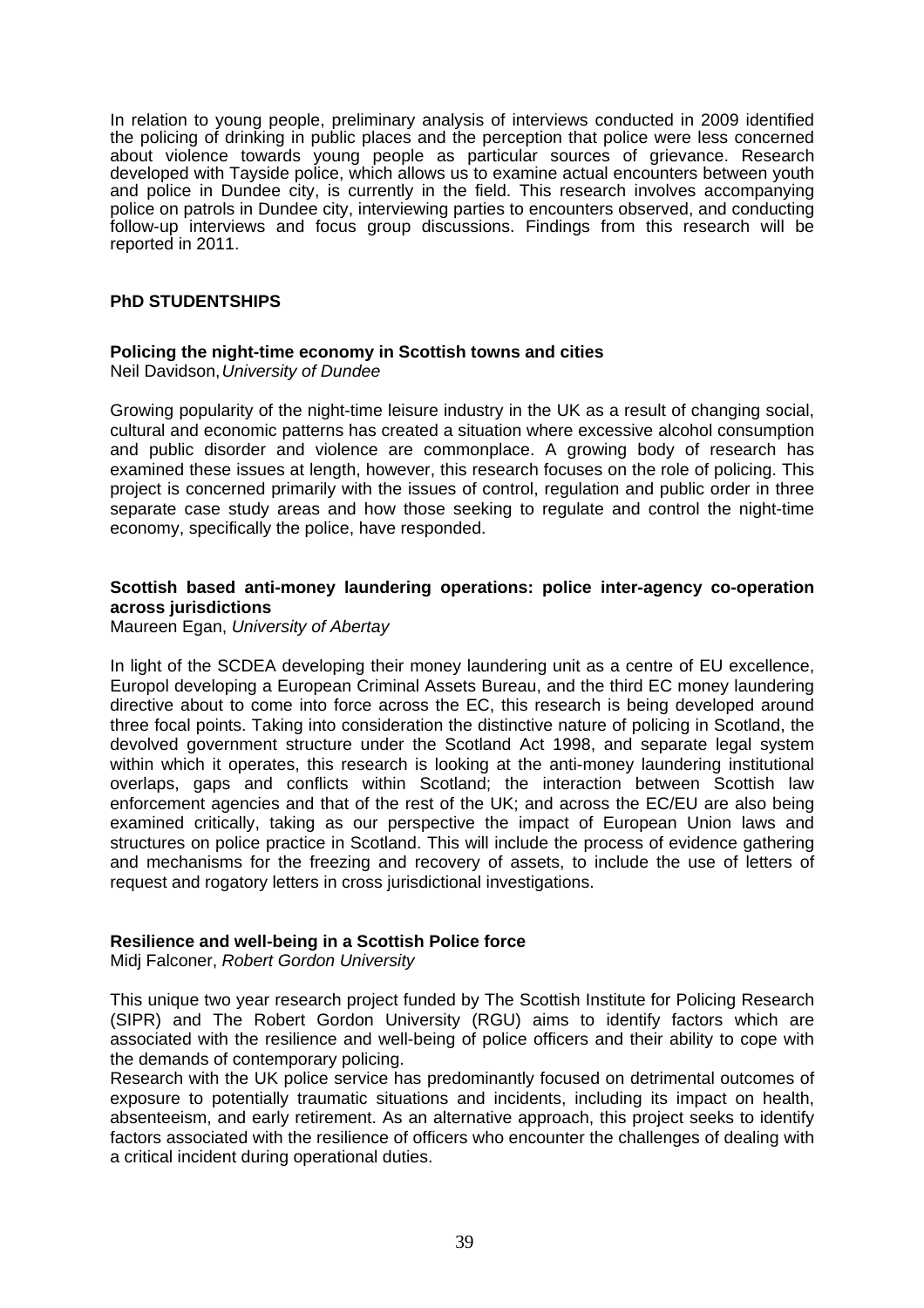## **People with a mild learning disability and the construction of facial composites**

Julie Gawrylowicz, *University of Abertay*

Victims of crime and witnesses to crimes where the perpetrator is unknown are often required to provide a facial description of the perpetrator's face to the police. The quality of this description can play a crucial role in the criminal investigation procedure. Individuals with a mild learning disability (mLD) often have limited verbal abilities (Emerson, 2001), which might act as a barrier to them providing reliable evidence. This research project investigates the ability of witnesses with mLD to recognize and describe faces, and to use existing and newly developed facial composite systems such as E-fit (Electronic Facial Identification Technique) and Evofit (Evolutionary Facial Identification Technique).

## **The Inverclyde Initiative Evaluation - Situating Policing Policy in a Community Planning Context**

Amy Goulding, *Glasgow Caledonian University*

The groundbreaking Inverclyde Initiative has been hailed as a model for reducing such youth crime. It was run by the Inverclyde Sub-division in the Greenock area, identified as having significant on-street disorder problems including under-age drinking, gang activity and a knife-carrying culture. It constitutes an innovative approach to policing, focusing on addressing the problems of youths deemed to be 'at risk' and associated issues of 'child protection' by aiming to raise parents' awareness of the activities their children are involved in; challenge youths' behaviour patterns; educate them about the dangers they are placing themselves and others in; provide them with information and opportunities to encourage positive life choices; and inform them about community opportunities to reduce the likelihood of re-offending.

A an in-depth analysis of the process of developing this concept, along with an analysis of the outcomes of the Inverclyde Initiative is timely as there is currently little research in this area, specifically in relation to policing. It will also examine the efficacy of the policy in addressing youth crime, particularly that of anti-social behaviour and knife crime. The research will identify examples of good policing practice, policy development and partnership working. It will therefore inform Government policy on the efficacy of SOAs in the community planning process and contribute to the development of future policy and also highlight the success and barriers at the local level of partnership working towards SOAs.

## **Policing and racial and ethnic diversity: a local case study**

Mwenda Kailemia, *Glasgow Caledonian University*

Issues surrounding ethnic diversity are a key part of Scottish Government policy and of the Police-Community thematic Network of SIPR. It is widely acknowledged that in comparison to other jurisdictions, there is a scarcity of research in Scotland on this issue in general, its relevance to policing policy and, and research which takes account of the rapidly changing context of policing in such areas. This research project centres on one area, Govanhill, in the south side of Glasgow, identified by key informants, including the police, as an area characterised by identifiable groups of new migrants (particularly Poles, Romanis and Czechs) along with a pre-existing and well-established minority ethnic Pakistani community. It has also been subject to sensationalised media attention.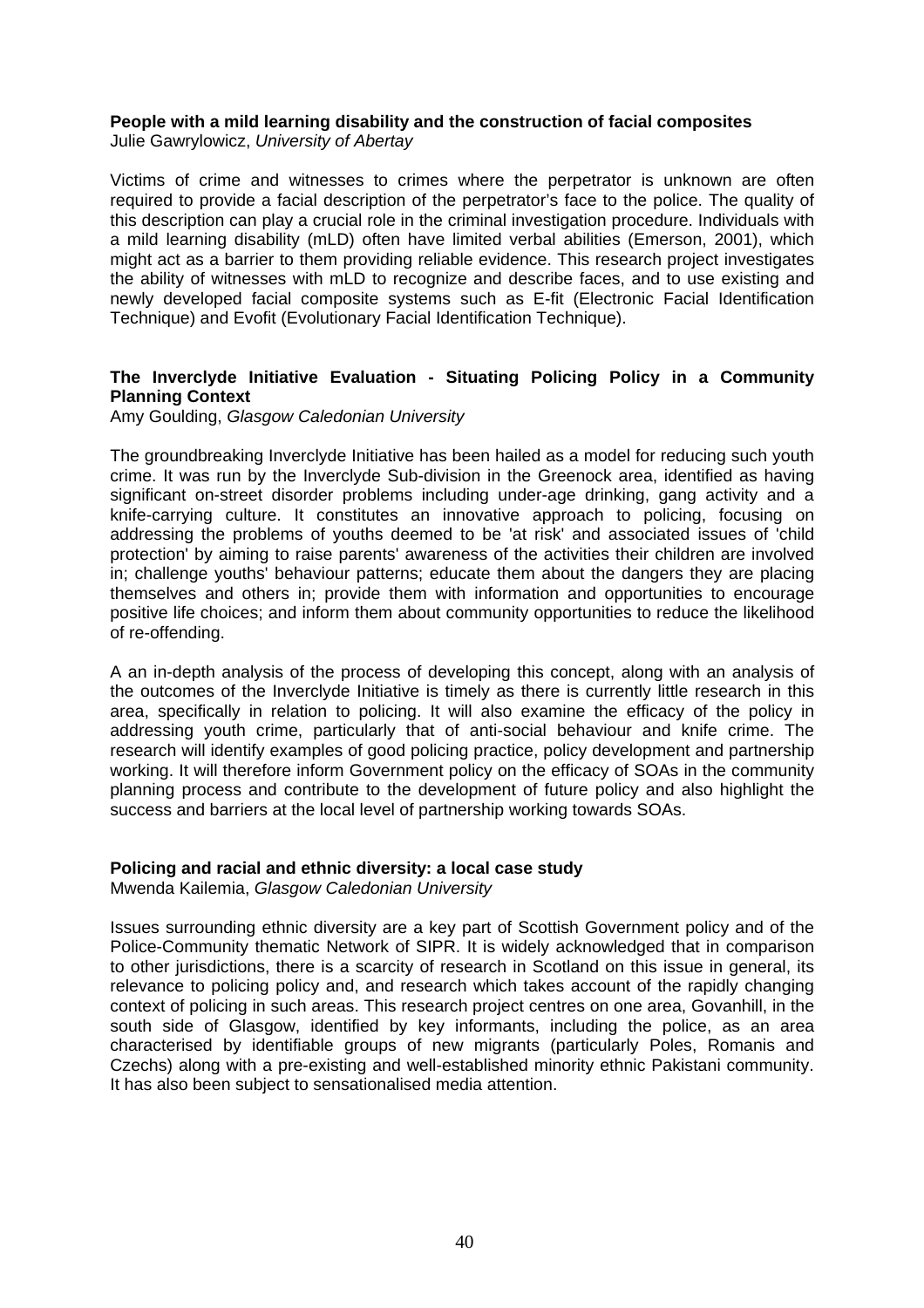## **The Integration of Investigation and Forensic Science in Volume Crime**

Anika Ludwig, *University of Strathclyde*

The contribution of forensic science to criminal investigations has grown significantly in recent decades to encompass the investigation of every crime – serious and volume in nature – investigated by the police.

By predominantly focusing on 'volume crime' offences - which in Scotland encompasses: theft, housebreaking (HB), attempted HB, theft of a motor vehicle, theft by opening-lockfastplace; and in England & Wales includes: robbery, burglary dwelling, burglary non-dwelling, taking without owners consent and theft of a motor vehicle, this project aims to identify underlying barriers hindering the efficient exploitation or maximisation of resources available. Understanding and evaluating current staffing procedures and managerial processes such as quality control will also be examined in order to determine areas for improvement.

## **Policing and Democracy in Scotland and Northern Ireland**

Fiona McGrath, *University of Edinburgh*

The last ten years have seen significant changes in structures of government and police institutions in the UK: devolution in Scotland and Wales and the revival of the Stormont Assembly have seen power shift downwards from central UK government, while increased intergovernmental cooperation on justice and home affairs has been facilitated by the EU.

The project aims to map out existing mechanisms for democratic accountability of public policing bodies in Northern Ireland and Scotland. This mapping exercise will be used as a basis to compare the different ways in which the two police jurisdictions provide opportunities for public participation in, and oversight of, the setting of police priorities and objectives; the extent to which the public can participate as informed actors in priority setting; and other aspects of democratic policing such as opportunities for redress in cases of perceived injustice. The research can be summed up in one primary question: To what extent and in what ways do the current structures and institutions of public police forces in Northern Ireland and Scotland provide for 'democratic' policing?

#### **Enhanced, Verifiable and Auditable Intelligence Interface between the Scottish Police and Community Partners with Time Critical Intelligence Information**  Omair Uthmani, *Napier University*

Several types of crime require time-critical intelligence information, where information should be acted-upon within a given time limit, and this research aims to understand the type of intelligence that requires to be passed in these cases, and the work practices of these involved.

At its core is the development of an IT framework/model which will support the two-way passing of intelligence for time-critical intelligence information between the police and their community partners, such as for Health, Fire, and Welfare in a verifiable and auditable way. The main aim of the research is to define and implement the formal procedures and the information that would flow between the police and their partners, especially in targeted areas such as child protection and community safety.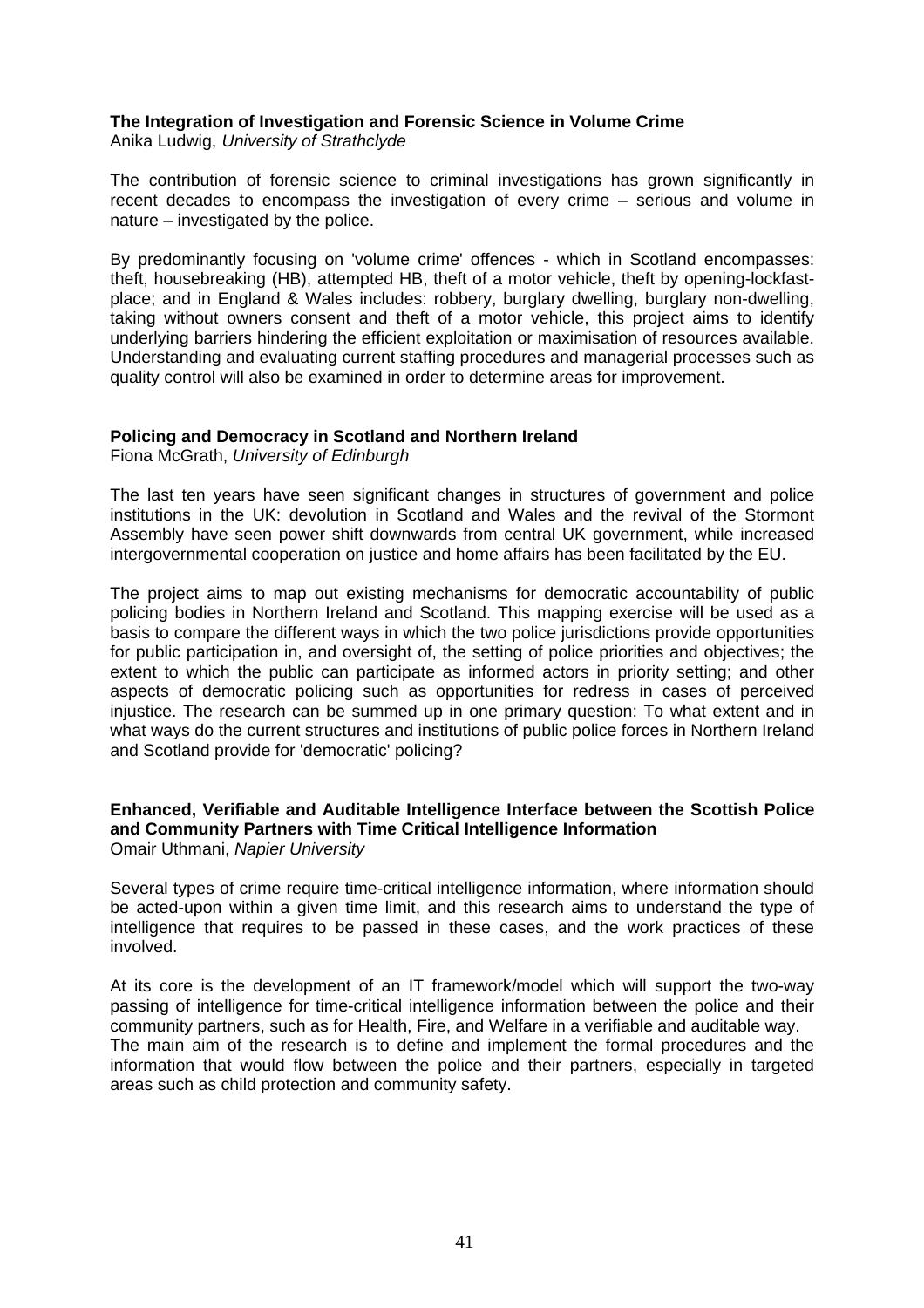# **Appendix 4**

## **The Scottish Institute for Policing Research**

# **SIPR Practitioner Fellowships**

### **No Cold Calling Zones**

Brian Smith, *Angus Council Trading Standards* & Professor Nick Fyfe, *University of Dundee*

## **Introduction**

Doorstep crime is an increasingly prevalent issue within neighbourhoods around the UK (Doorstoppers, 2009). There were 12,612 cases of distraction theft in 2005, but crimes committed by cold callers are hard to quantify because 9 out of 10 go unreported due to the intimidation and embarrassment associated with being the victim of a doorstep fraud (Croall, 2009).

Angus trading standards and the police introduced no cold calling zones (henceforth NCCZs) in 2007 as a way of combating increasing numbers of cold callers. These zones aim to give power to the residents that live within them to say 'no' to cold callers, police their communities and report suspicious persons. However, the introduction of NCCZs has also raised questions about the changes to rural policing, perceptions of vulnerability, governance of crime and the broader community safety agenda - particularly because NCCZs in Angus were introduced using the existing neighbourhood watch framework. Using a qualitative methodology, primarily focus groups and questionnaires, this project investigated the impact and implications of NCCZs on two communities in Angus.

## **Key Findings of the Research**

- The project led to an MSc dissertation project, carried out by Andrew Woof, University of Dundee.
- NCCZs are spatially ambiguous, with different agencies and communities constructing 'cold calling' in different ways. This means that the agencies and communities involved in enforcing NCCZs have different expectations and standards in relation to who should or should not cold call.
- The spatially ambiguous nature of NCCZs is particularly apparent in relation to charities calling door-to-door, with residents split on whether they should or should not be allowed to cold call. The police and trading standards also provided different opinions on whether charities should cold call or not.
- NCCZs have been successful at deterring cold callers.
- NCCZs appear to reduce the vulnerability experienced by the residents, yet by increasing their awareness of the serious nature of some cold calling, the police and trading standards inadvertently increase resident's fear of crime.
- NCCZs did appear to increase the empowerment felt by those living within them.
- NCCZs helped increase the multiagency interaction between the police, trading standards and other allied health professionals.
- Many legitimate doorstep sellers believe NCCZs deter legitimate business.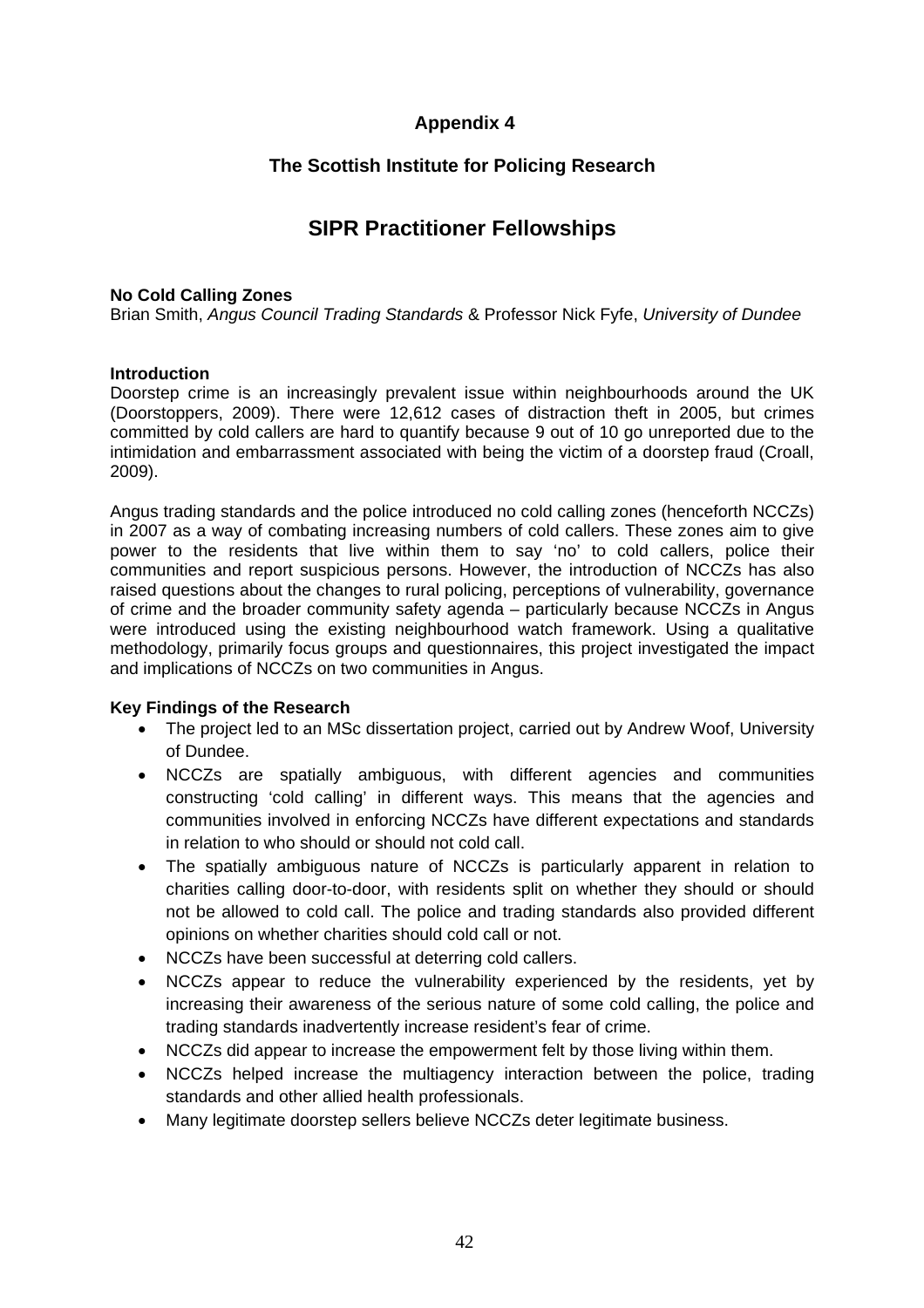## **Impact**

- In addition to thinking about different ways of communicating with residents of NCCZs, trading standards have revisited all neighbourhood watch executives to inform them of the position on charities cold calling.
- In an attempt to reduce fear of crime trading standards and community police officers have spoken to all neighbourhood watch executives in order to emphasise the relative safety of Angus.
- This research has highlighted the need to consider other ways of introducing NCCZs into neighbourhoods which do not have a neighbourhood watch, as these are the neighbourhoods which are often most vulnerable to cold calling.
- SIPR has provided an opportunity to facilitate knowledge transfer between Dundee University, Angus trading standards, Tayside police and Angus neighbourhood watches.
- SIPR and Dundee University benefited from the opportunity to apply a rigorous academic process of investigation to a policy relevant situation.
- Angus trading standards benefited from having academically rigorous research applied to their project, research which otherwise would not have occurred because of a lack of knowledge, resources and time. Although a statistical analysis of questionnaire responses had been undertaken as part of the evaluation process by trading standards it was beyond their ability to undertake an evaluation using qualitative research techniques.
- The results being independently generated added integrity and authority to the evidence. This collaborative approach has therefore been able to influence the development of policy and practice within this developing area of community safety.

## **The development of a Territorial Policing Doctrine**

Inspector Tony Bone, *Strathclyde Police* & Dr Ken Scott, University of the West of Scotland

Territorial Policing has evolved in response to a demand for modern policing methods to tackle the issues which are uppermost in the minds of the public. Although a structure already exists which identifies policing priorities and which informs the deployment of police resources, there is still a general lack of understanding about how priorities should be set and disseminated.

There is a growing belief that we need to re-assess our business and organisational structures to ensure the best methods are used and that front-line personnel are crystal clear about what is expected of them. Therefore, it is my intention to re-assess the top-down approach to setting priorities and instead look at a system of capturing information that can truly make a positive impact on operational policing.

The Territorial Policing Doctrine is a means of encapsulating the innovation that exists within this area of policing business in Strathclyde to ensure that the current methods are documented and shared with other interested criminal justice partners. The intended outcome is an enhanced awareness of how intelligent policing methods can be deployed on a wider scale by capturing the best ideas and community-based tactics available. These methods have clear tangible benefits that aim to influence offender behaviour, providing valid interventions and options to offenders, and ultimately improving the conditions within those communities that suffer the most.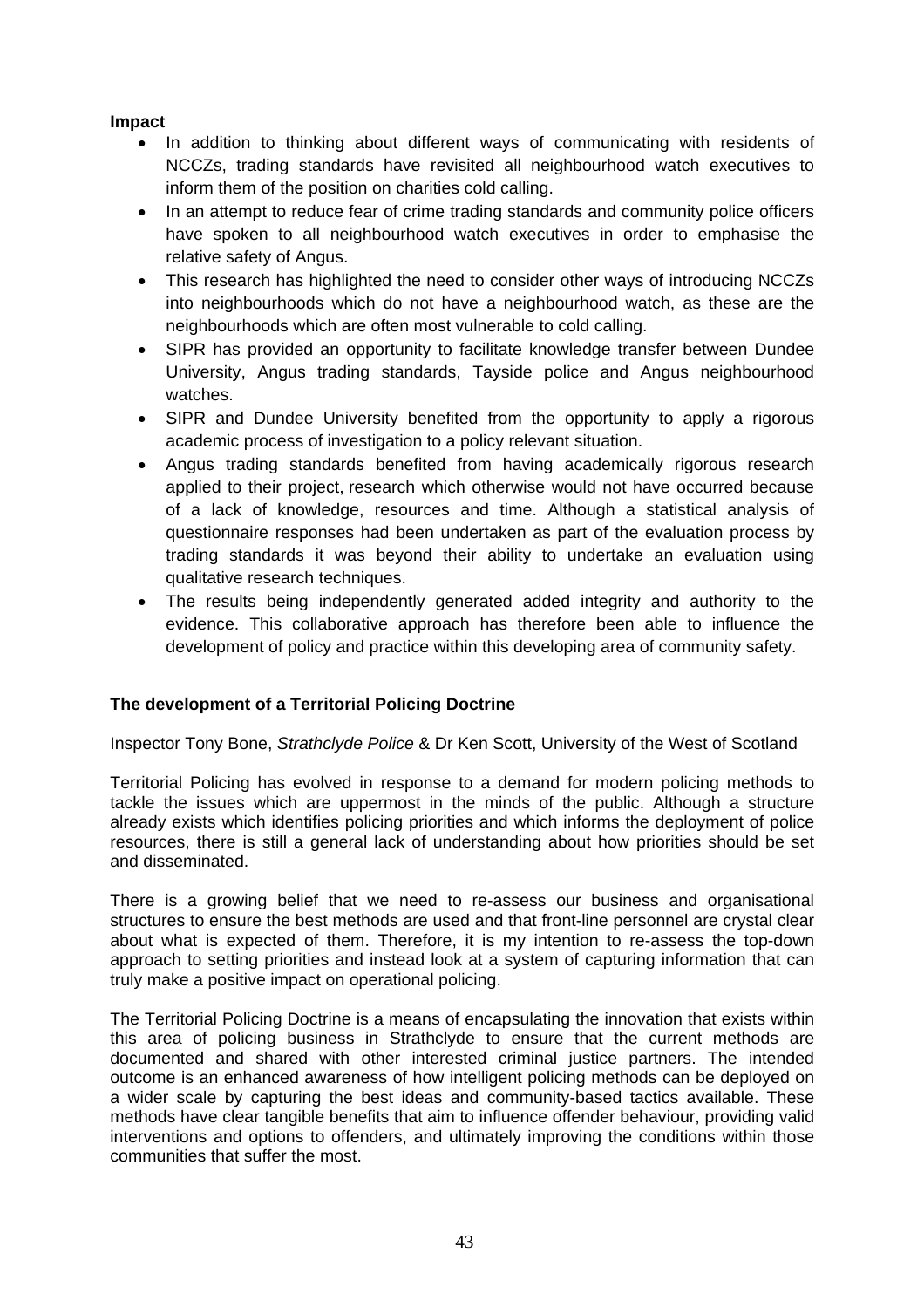### **The effectiveness of police negotiator training**

Chief Inspector Andy Brown, *Deputy Head of Leadership & Professional Development, Scottish Police College &* Professor David Alexander*, Robert Gordon University* 

The aim of this Practitioner Fellowship is to look at the effectiveness of police negotiator training currently carried out within Scotland. It will focus on three main areas: a systematic literature review on the effectiveness of police negotiator training and their operational deployment; research, analysis and evaluation of the perceived effectiveness of the national Police Hostage/Crisis Negotiator Training at the Scottish Police College; and research, analysis and evaluation of the perceived effects of operational deployment of trained Police Negotiators to incidents of attempted suicide/self harm with the subjects of such action.

#### **Police-protestor liaison**

Inspector Craig Menzies, *Grampian Police &* Professor David Alexander*, Robert Gordon University*

For his Practitioner Fellowship Inspector Menzies will be carrying out a review of the literature on liaison by police officers with protest groups and relevant operational deployments. He will also examine the history and development of police protester liaison, and research, analyse and evaluate current international operational and training models, and specific operations where it has been utilised, and will evaluate the lessons learned form international experience in this field and highlight the opportunities for Scottish policing. The aim is to provide a report to the ACPOS Business Area of Operational Policing and Personnel & Training.

## **SCCJR / SIPR Practitioner Fellows – ESRC Building Safer Communities Project**

#### **Safer Neighbourhood Teams**

Jim Royan, *Lothian & Borders Police* & Dr Alistair Henry*, University of Edinburgh* 

Safer Neighbourhood Teams (SNTs) were established in Edinburgh in early 2010. SNTs are made up of all comprising all community orientated police officers. An 8-stage Community Engagement Model has been put in place to provide a framework for community-based policing activities. This has led to the successful implementation of several bespoke interventions such as Operation Density which targets antisocial behaviour amongst young people.

This report represents the findings of a small scale qualitative study into the establishment of Safer Neighbourhood Teams within the south and east Neighbourhood Partnership areas of Edinburgh. In addition it examines the impact of the eight-stage community engagement model on community policing and safety. The findings represent a diversity of views from a variety of perspectives, including police officers, council staff, members of the public and elected representatives.

#### **Safer Streets Domestic Abuse Initiative**

Yvonne Beresford, *West Lothian Council* & Dr Alistair Henry*, University of Edinburgh*

The Safer Streets Domestic Abuse initiative contacted the majority of women within 24hrs. This made a difference to the safety of women and children by providing them with support and advice soon after a time of crisis. Referrals to partner organisations were made to meet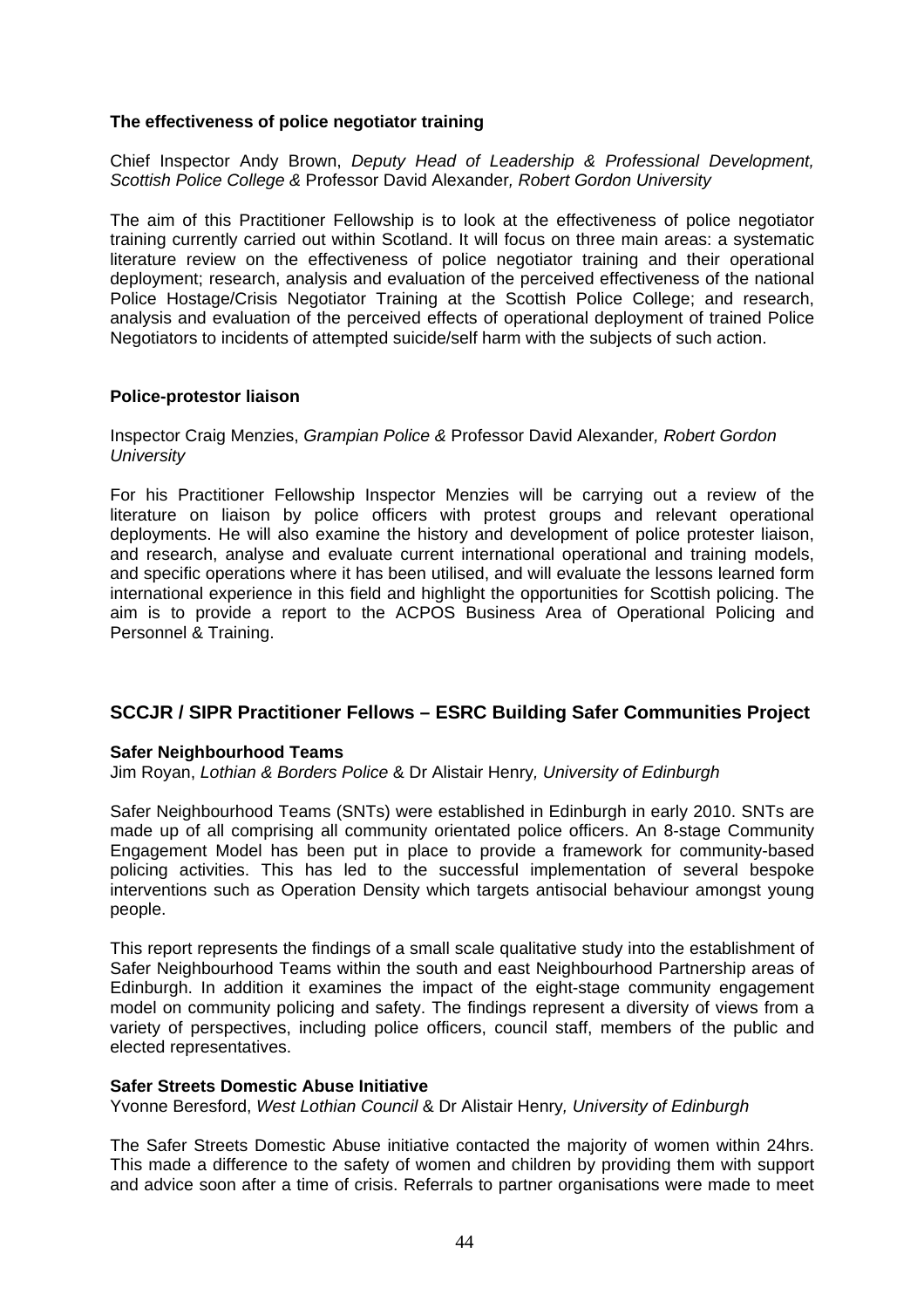the various needs of the women at this time. This enabled them to be aware of choices and support available to them and empowering several women to take control of the situation. In many cases, repeat victimisation was prevented.

The report critically reviews the Safer Streets Domestic Abuse initiative which has taken place in West Lothian and to use the outcomes of a review of some academic literature, to look closely at the initiatives' own monitoring. To carry out qualitative interviews with key players of the initiative to explore implementation issues therefore providing the basis for a constructive critique of the initiative with a view to making some recommendations that could be considered when planning future initiatives.

### **Glasgow Night Radio Network**

Willie Caie, *Glasgow City Council* & Dr Jon Bannister, *University of Glasgow*

The Night Radio Network was implemented in 2005 to provide a communication channel between door stewards within Glasgow's city centre and the police. This communication platform allowed for the quick dissemination of information ensuring rapid response to potential troublespots, before violence has escalated. The project involves representatives from Glasgow City Council, Strathclyde Police, NHS Board, Transport Providers and the city centre's Licensed Trade. The project possibly contributed to a significant reduction in violent incidents in Glasgow's city centre in 2009/2010 and has subsequently been mainstreamed.

The report documents the development, and future implementation, of Glasgow's night radio network linking the licensed trade (private sector) and agencies involved in the management of the night time economy (public sector). The report illustrates clear links between the consumption of alcohol and increased levels of violence, arguing that the majority of violent incidents within the night time economy are not premeditated but equally are not truly spontaneous, developing through various increasing levels before actual violence occurs. Moreover, the report suggests that there is a strong business case for using resources already involved with the night time economy working for the private sector in support of public agencies to provide potential early interventions which can make significant social and financial impacts on the effects of violence to society

#### **Human Trafficking: Making the Links**

Karen McMillan, *Perth & Kinross Women's Aid* & Professor Nick Fyfe*, University of Dundee*

The report provides an introduction to the issue of human trafficking for the purpose of commercial sexual exploitation. The report is aimed at all individuals both professional and community based who wish to develop an understanding of human trafficking for the purpose of commercial sexual exploitation. The report highlights the links between human trafficking and prostitution and places human trafficking for commercial sexual exploitation within the context of violence against women and as an abuse of human rights. It also aims to highlight and link the demand for commercial exploitation as the major contributing factor. The report has been developed as an on-line resource providing links to relevant information sources and websites.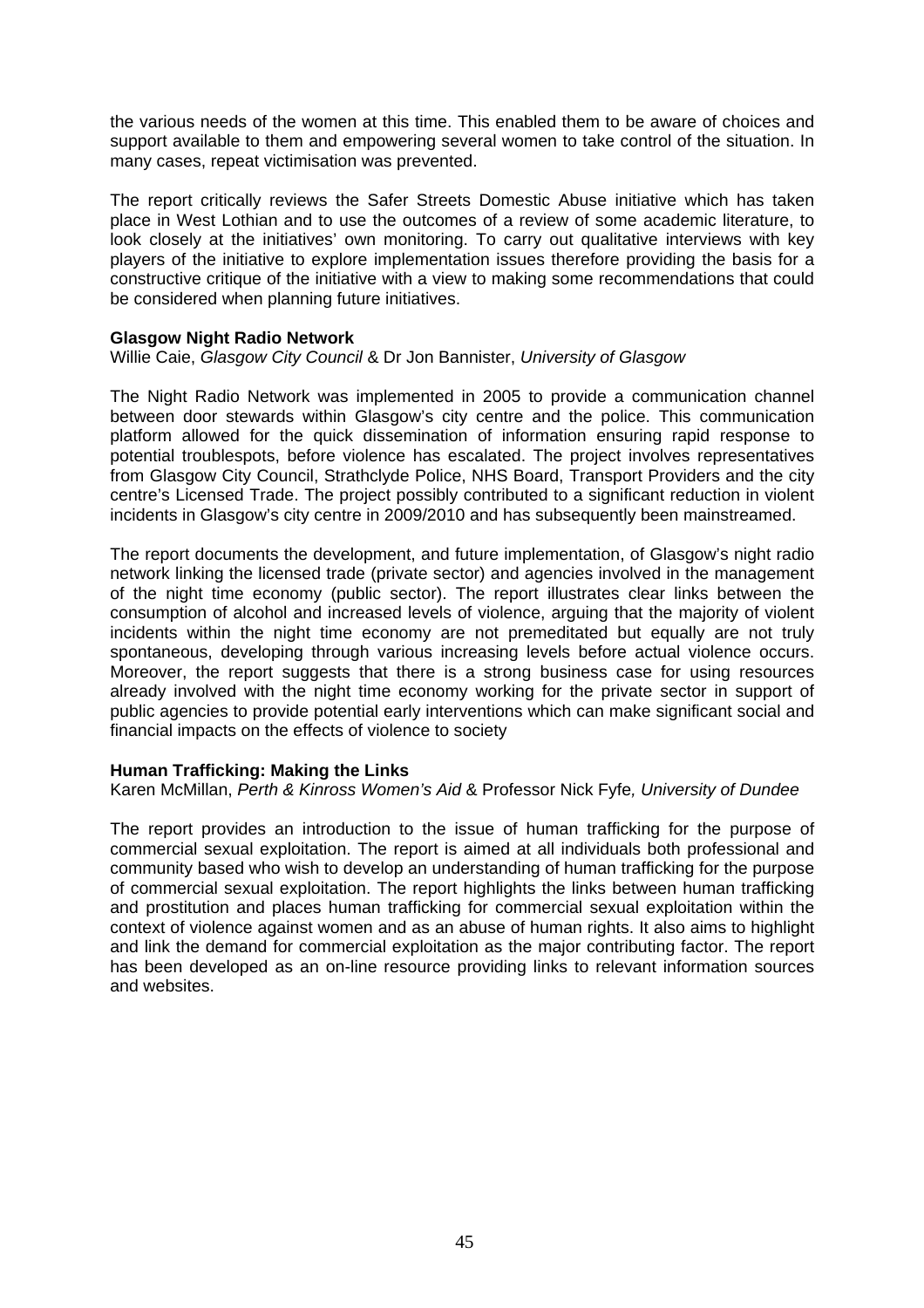#### **Operation Alaric**

Kevin Chase, *Central Scotland Police* & Dr Jon Bannister, *University of Glasgow*

Operation Alaric was created to consider measures to specifically tackle housebreaking offences in the Stirling area. The main focus for the operation centres on the delivery of crime prevention surveys and the take-up rate of the recommendations by the crime prevention officer. The project is led by the Interventions Unit at Stirling.

The report provides a literature review that investigates alternative means of reducing theft by housebreaking. The report considers which solution would be the most appropriate to prevent and reduce the crime in the Stirling area.

#### **Community Safety Tasking**

Frank Gibson, *Fife Council* & Professor Nick Fyfe*, University of Dundee* 

This study examines the experience of practitioners engaging in the new tasking methodology, which supports the Fife Area Community Safety Coordinating Groups (ACSCG's). These groups were established to take forward the community safety business of the seven area committees which are local groups devolved from central Fife wide governance. They are based upon recognised groupings of new ward geographies, reinforcing the Council's commitment to localised decision-making in addressing the differing needs of Fifes' communities.

The report analyses interviews conducted with practitioners directly engaged with the ACSCG's for Kirkcaldy, Levenmouth and Cowdenbeath. These interviews were designed to look at the experience of these practitioners in the, often problematic, areas of information sharing, power issues, effective service representation and accountability.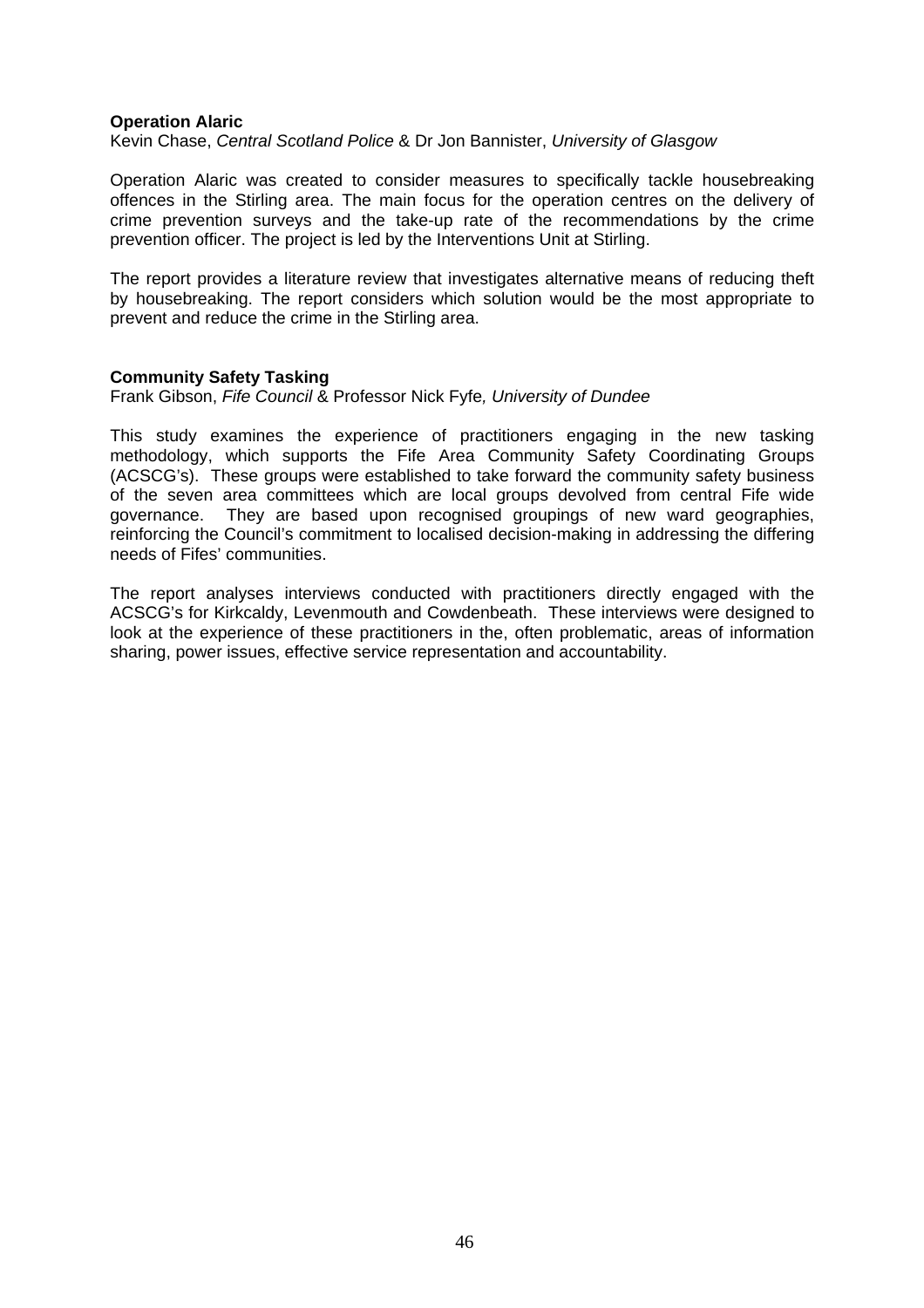# **Appendix 5**

## **The Scottish Institute for Policing Research**

# **Small Grant Awards 2010**

#### **Evaluation of a Dispersal Zone in the East End of Glasgow**

Dr Lesley McMillan & Dr Annette Robertson Policing & Justice Theme, *Institute for Society & Social Justice, Glasgow Caledonian University* 

The aim of this project is to evaluate the East End Dispersal Zone, which was in operation from 12th September to 13th December 2009, and subsequently extended to 5th January 2010. A preliminary analysis of police data indicates that there was a significant reduction in anti-social behaviour in the area during the period the dispersal zone was in operation. Moreover, anecdotal information suggests that the initiative led to other positive results, including lower levels of fear of crime, better partnership working, and higher levels of youth engagement in more 'socially-acceptable' activities. However, further research is required in order to provide a valid and reliable evidence base on which to draw lessons from using this particular policing-led, but nonetheless multi-agency approach, to tackle a specific problem in this case gang-related violence.

### **Community Policing and the development of Safer Neighbourhood Teams in Lothian and Borders**

Dr Alistair Henry, *University of Edinburgh;* Dr Simon Mackenzie *University of Glasgow / SCCJR;* CI Tony Beveridge, *Lothian and Borders Police* 

The Scottish Government published a set of 'community policing engagement principles' in April 2009, following the extensive review of community policing in Scotland that had been carried out by the Justice Committee the previous year. Police forces around the country are in the process of reviewing their community policing and engagement activities in the light of this publication. The primary aim of the exercise is to document the reform process and provide some assessment of how the strategic objectives have been implemented.

## **Validation of a method for the detection of Mephedrone**

Karen Kerr and Alanna de Korompay, *Forensic Scientists (Toxicology), SPSA*

In the last few years there has been an emergence of UK internet sites trading in substances referred to as 'legal highs', which are perhaps better described as new psychoactive substances. One such drug, Mephedrone, has been termed the 'ecstasy alternative' and 'UK's favourite new drug' and has been the focus of much media attention. On April 16 2010 it was categorised as a Class B drug under the Misuse of Drugs Act 1971.

The overall aim of this project is to gain knowledge regarding the prevalence and effects of mephedrone in cases submitted to SPSA Forensic Services (Edinburgh) and to validate methods of detection. Successful preliminary development work has been carried out at the laboratory and further research will enable a robust method to be developed.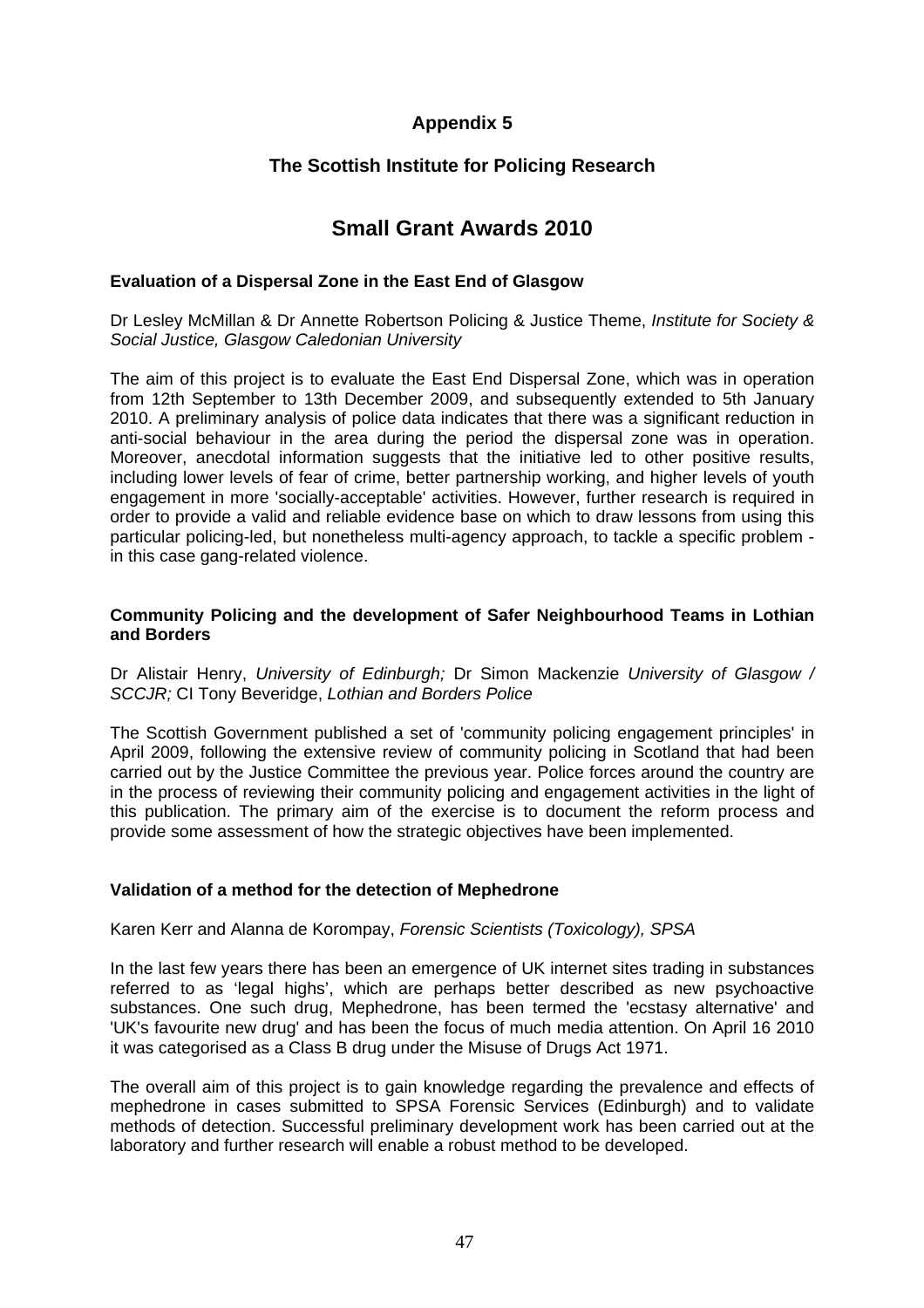## **Assessing the quality of interviews with children alleging sexual abuse in Scotland**

#### Dr David La Rooy and Dr Fiona Gabbert, *University of Abertay Dundee*

The Scottish Executive (2003) good-practice guidelines developed by Prof. Amina Memon for use by Social Workers and Police embody what is internationally considered to be the best way to interview children. However, there has been no systematic and detailed evaluation of the quality of interviews that are being conducted with children in Scotland to ensure that they adhere to good practice guidelines and are being conducted appropriately. This project will undertake such an evaluation and the findings will have important implications for assessing the effectiveness and value of current training; identifying areas in which more training should be focused; and will provide a baseline with which to measure the impact of future training initiatives.

#### **A public health approach to the evaluation of the Glasgow Community Initiative to Reduce Violence**

#### Professor Peter D. Donnelly, *University of St Andrews*

Strathclyde Police and the Scottish Violence Reduction Unit have drawn on lessons learned from world-recognised best practice developed in the US, and adopted an enlightened public health approach to tackling youth/gang violence in Glasgow, known as the Community Initiative to Reduce Violence (CIRV). In spite of the success of the US initiatives, given the subtle but important differences in gang violence between the US and UK/Europe it is necessary to evaluate the initiative to identify if it works as a whole but also what bits work best, so as to most effectively tailor the approach to the needs of Scotland.

#### **Tell us what happened? An analysis of Grampian Police missing person 'closureinterview' forms**

#### Dr Penny Woolnough, *Senior Research Officer, Grampian Police*

In 2004, Grampian Police reviewed the Force Missing Person Standard Operating Procedure and introduced a structured cancellation 'interview' form to capture better intelligence and information from missing people when they are located. Introduction of this unique form was subsequently recognised by HMIC as good practice. However, a formal evaluation of this new approach is yet to be undertaken and lessons learned/ best practice identified for all Scottish Forces. Importantly, analysis of the data contained within these forms will allow exploration regarding which aspects of the cancellation form yield the most useful operational information / intelligence, and would compliment the existing research by providing valuable insights into the motivations and experiences of people who go missing. Through such insights, police forces can, in partnership, begin to address the core issues behind missing person behaviour and attempt to reduce the problem.

Further information on these projects can be seen at: http://www.sipr.ac.uk/research/index.php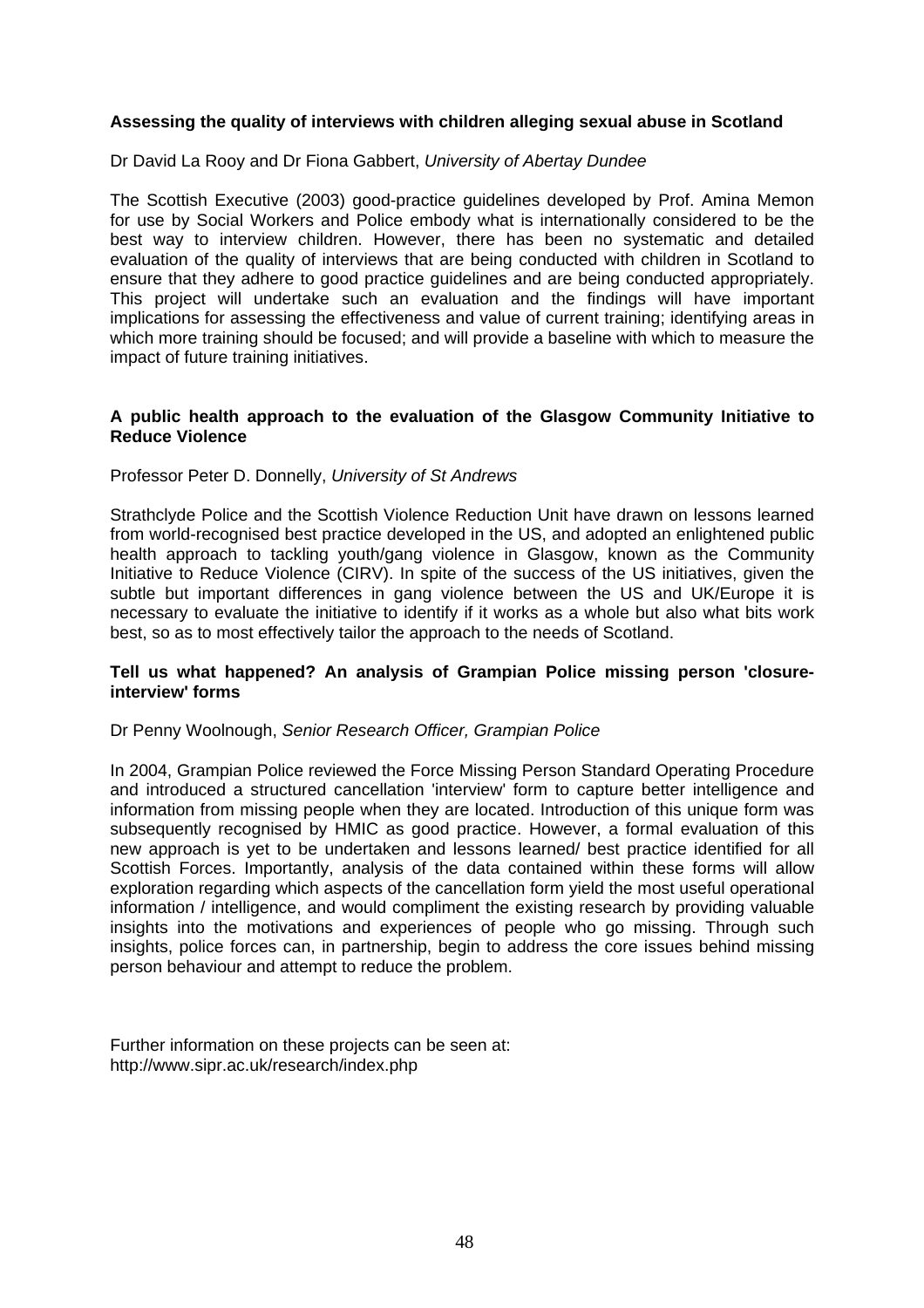# **Appendix 6**

# **The Scottish Institute for Policing Research**

# **Research Publications and Conference Presentations 2010**

This appendix includes relevant publications submitted by researchers within the consortia of 13 Universities.

Publications with a 2009 publication date are also included where these were not included in the Annual Report for 2009.

The names of researchers directly supported by SIPR are emboldened.

## **Articles in Refereed Journals**

ALEXANDER, D.A. & KLEIN, S. (in press) Emergency service personnel: their challenges and welfare. (Invited article) Traumatology: *The International Journal*.

ALEXANDER, D.A. & KLEIN, S. (2010) Hostage-taking: motives, resolution, coping and effects. *Advances in Psychiatric Treatment* 16, 176-183.

BARTIE, A. & JACKSON, L.A. (2010) Youth Crime and Preventive Policing in Post-War Scotland (c.1945-1971). Twentieth-Century British History; doi: 10.1093/tcbh/hwq038. Available online as advance publication.

**BROWN, D.M**. (2010) Young people and public space: Policing, policy and practice', *Geography Compass* (in press).

**BROWN, D.M**. (in press) Policing the 'ASBO-generation': Young people, anti-social behaviour and public space in Dundee, Scotland. *Urban Studies* (Special Issue) 'Youth (im)mobility'. Tracey Skelton (Ed).

**BROWN, D.M**. & **FYFE, N.R.** (2010) Renaissance, reassurance and restoration? Community wardens and the urban realm in Scotland. *Journal of Police Studies* 16 (1): 307-322.

CARSON, D., LINDSAY, W.R., O'BRIEN, G., HOLLAND, A.J., TAYLOR, J.L., WHEELER, J., MIDDLETON, C., PRICE K., STEPTOE, L. & JOHNSTON, S. (2010). Pathways into services for offenders with intellectual disabilities: Factors predicting community or secure provision. *Criminal Behaviour and Mental Health, 20,* 39-50.

CROFT, S., NICDAEID, N., **SAVAGE, K.**, VALLANCE,R. & RAMAGE, R. (in press). The enhancement and recovery of footwear marks contaminated in soil: a feasibility study. *Journal of Forensic Identification.* 

DEAHL, M.P., KLEIN, S. & ALEXANDER, D.A. (in press) The cost of conflict: military mental health – meeting the needs of serving and ex service personnel. (Invited article) *International Psychiatry.* 

DUNLEAVY, K., TAYLOR, A., GOW, J., CULLEN, B. & ROY, K. (2010). Management of blood and body fluid exposures in police service staff. Occupational Medicine, 2010 doi: police service staff. Occupational Medicine, 2010 doi: 10.1093/occmed/kqq111.

**EGAN, M.** (2010). The Role of the Regulated Sector in the UK Anti-Money Laundering Framework: Pushing the Boundaries of the Private Police. *Journal of Contemporary European Research*. 6, 272- 288. Available at: http://www.jcer.net/ojs/index.php/jcer/article/view/265/215

FARRUGIA, K.J., NICDAEID, N., **SAVAGE, K.** & BANDEY, H. (in press) Chemical enhancement of footwear impressions in blood on fabric - evaluating the use of alginates followed by chemical enhancement. *Science & Justice*.

FRASER, J., STURROCK, K., DEACON, P., BLEAY, S. & BREMNER, D**.** (in press). Visualisation of Fingermarks and Grab Impressions on Fabrics. Part 1: Gold/Zinc Vacuum Metal Deposition. *Forensic Science International.*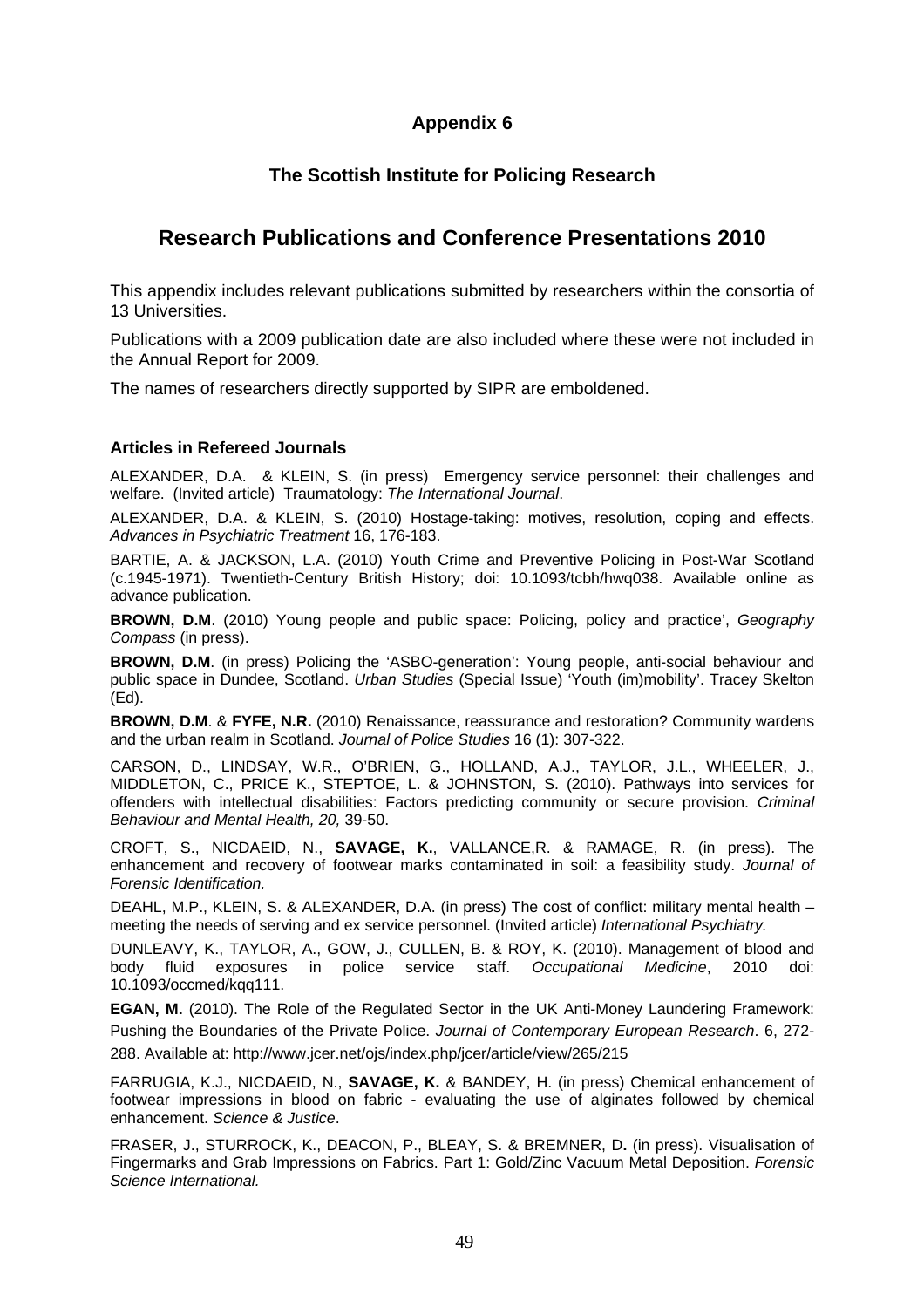GORRINGE, H. & ROSIE, M. (2010) The "Scottish" Approach? The discursive construction of a national police force. *The Sociological Review* 58, 65-83.

**HAVARD, C.,** MEMON, A., CLIFFORD, B. & GABBERT, F. (2010). A comparison of video and static photo lineups with child and adolescent witnesses. *Applied Cognitive Psychology 24,* 1209-1221.

HOHL, K., BRADFORD, B. & STANKO, E.A. (2010). Influencing trust and confidence in the London Metropolitan Police: results from an experiment testing the effect of leaflet-drops on public opinion. *The British Journal of Criminology* 50(3), 491-513.

HOPKINS, N.P. & **BLACKWOOD, L.M.** (In press). Everyday citizenship: Identity and recognition. Co*mmunity and Applied Social Psychology*.

HOUGH, M., JACKSON, J., BRADFORD, B., MYHILL, A. & QUINTON, P. (2010). Procedural justice, trust and institutional legitimacy. *Policing: A Journal of Policy and Practice* 4(3), 203-210.

JACKSON, J. & BRADFORD, B. (2010). Measuring public confidence in the police: Is the PSA23 target fit for purpose? *Policing: A Journal of Policy and Practice* 4(3), 241-248.

JACKSON, L.A. & BARTIE, A. (2010) 'Children of the City': Juvenile Justice, Property and Place in England and Scotland 1945-1960, Economic History Review; doi: 10.1111/j.1468-0289.2010.00543.x. Available online as advance publication.

KLEIN, S. & ALEXANDER, D.A. (2009) Epidemiology and presentation of post-traumatic disorders. *Psychiatry* 8, 282-287.

**LA ROOY, D**. & HALLEY, J. (2010). The quality of joint investigative interviews with children in Scotland. *Scots Law Times 24,* 133-137.

**LA ROOY, D.,** KATZ, C., MALLOY, L.C. & LAMB, M.E. (2010). Do we need to rethink guidance on repeated interviews? *Psychology, Public Policy and Law, 16,* 373-392.

**LA ROOY, D.** & LAMB, M. E. (in press). What happens when interviewers refocus children on their previous responses in forensic interviews? *Journal of Police and Criminal Psychology.* 

**LA ROOY, D.,** LAMB, M. E. & MEMON, A. (in press) Forensic interviews with children in Scotland: A survey of interview practice among police. *Journal of Police and Criminal Psychology.* 

LEBOV, K. (2010) Human Trafficking in Scotland. *European Journal of Criminology* 7, 77-93.

LINDSAY, W.R., HOLLAND, A.J., WHEELER, J., CARSON, D., O'BRIEN, G., TAYLOR, J.L., STEPTOE, L., MIDDLETON, C., PRICE K., JOHNSTON, S. & YOUNG, S.J. (2010). Pathways through services for offenders with intellectual disability: A one and two year follow up study. *American Journal of Intellectual and Developmental Difficulties 11,* 250-262.

LINDSAY, W.R., O'BRIEN, G., CARSON, D., HOLLAND, A.J., TAYLOR, J.L., WHEELER, J., STEPTOE, L. & JOHNSTON, S. (2010). Pathways into services for offenders with intellectual disabilities: Childhood experiences, diagnostic information and offence variables. *Criminal Justice and Behaviour 37,* 678-694 *.* 

LINDSAY, W.R., CARSON, D., O'BRIEN, G., HOLLAND, A.J., JOHNSTON, S., TAYLOR, J.L., YOUNG, S., STEPTOE, L. AND WHEELER, J., MIDDLETON, C. & PRICE K. (2010). The relationship between assessed risk and service security level for offenders with intellectual disability. *Journal of Forensic Psychiatry and Psychology 2,* 537-548.

McARA, L. & McVIE, S. (2010) Youth Crime and Justice: Key messages from the Edinburgh Study of Youth Transitions and Crime. *Criminology and Criminal Justice* 10(2): 179-209.

McELWEE, G., **SMITH, R**. & SOMERVILLE, P. (in press) Towards a typology of Illicit Rural Enterprise. *Journal of Small Business Management*.

MEMON, A., FRASER, J., COLWELL, K., ODINOT, G., & MASTROBERARDINO, S. (in press). Distinguishing truthful from invented accounts using reality monitoring criteria. *Legal & Criminological Psychology*.

MEMON, A., **HAVARD, C.,** CLIFFORD, B., GABBERT, F. & WATT, M. (in press). A field evaluation of the VIPER system: A new technique for eliciting eyewitness identification evidence. *Psychology, Crime and Law.* 

MEMON, A., MEISSNER, C.A., & FRASER, J. (in press). The cognitive interview: A meta-analytic review and study space analysis of the past 25 years. *Psychology, Public Policy, & Law.*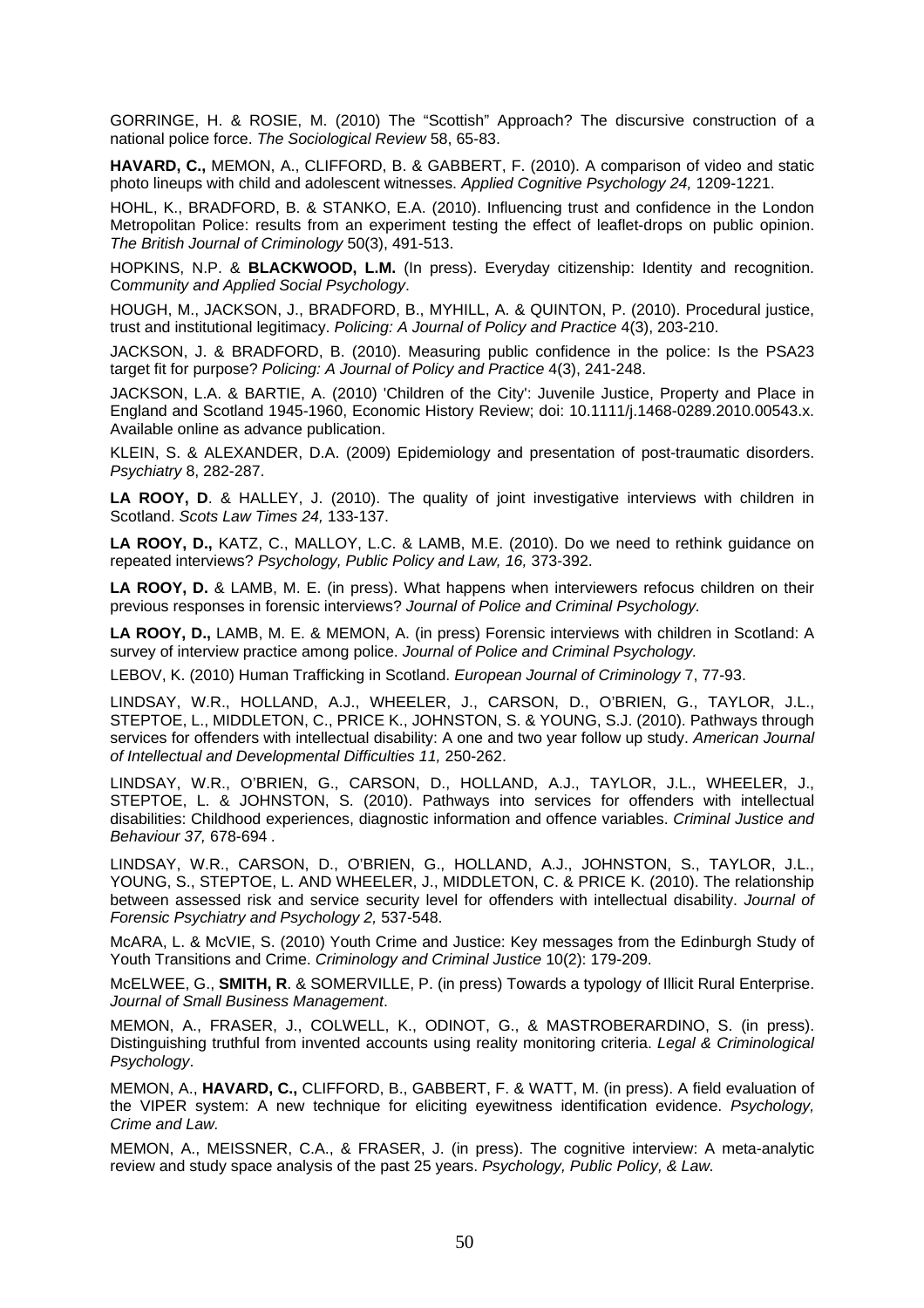MEMON, A., ZARAGOZA, M., CLIFFORD, B. & KIDD, L. (2010). Inoculation or antidote? The effects of Cognitive Interview timing on false memory for forcibly fabricated events. *Law & Human Behavior* 34, 105-117.

**MURER, J.S.** (2010) Institutionalizing Enemies: The Consequences of Reifying Projection in Post-Conflict Environments. *Psychoanalysis of Culture and Society* 15, 1-19.

NETTO, G. (2010) Identity Negotiation, Pathways to Housing and "Place": The Experience of Refugees in Glasgow. *Housing, Theory and Society* 27, 1651-2278.

NETTO, G., PAWSON, H. & SHARP, C. (2009) Preventing homelessness due to domestic violence: providing a safe space or closing the door to new possibilities? *Social Policy & Administration* 7, 719- 735.

NIC DAEID, N., BUCHANAN, H., **SAVAGE, K.A., FRASER, J.G.,** CRESSWELL, S.L. (2010) Recent Advances in the Application of Stable Isotope Ratio analysis in Forensic Chemistry. *Australian Journal of Chemistry* 63, 3-7.

O'BRIEN, G., TAYLOR, J.L., LINDSAY, W.R., HOLLAND, A. J., CARSON, D., STEPTOE, L., PRICE, K., MIDDLETON, C. & WHEELER, J. (2010). A multi-centre study of adults with learning disabilities referred to services for antisocial or offending behaviour: demographic, individual, offending and service characteristics. *Journal of Learning Disabilities and Offending Behaviour 1,* 5-15.

O'NEILL, M. (in press) A Europe that protects: moving to the next stage of cross border law enforcement cooperation. *The Police Journal.*

O'NEILL, M. (2010) EU Cross-Border Policing Provisions, the View from One of the Schengen Opt out Member Sates. *European Journal of Crime, Criminal Law and Criminal Justice* 18, 73-89. Online DOI 10.1163/187119110X12574292500707

O'NEILL, M. (2010). The issue of data protection and data security in the third pillar. *Journal of Contemporary European Research 6, 211-235.* 

OTGAAR, H., CANDEL, I., MEMON, I., & ALMERIGONGA, J. (in press). Differentiating between children's true and false memories using reality monitoring criteria. *Psychology, Crime, & Law*.

RANA, M.H. & ALEXANDER, D.A. (in press) Terrorism: the Pakistan perspective. *The Pakistan Armed Forces Medical Journal*.

SCHAFER, B. (2010) The UK Cleanfeed System - Lessons for the German Debate? *Datenschutz und Datensicherheit* 8, 535-538.

**SCOTT, K.** (in press) Politics and the Police in Scotland: The Impact of Devolution. *Crime, Law and Social Change*.

**SCOTT, K.** (in press) Selecting Scotland's Police Leaders: A "crisis" revisited. *The Police Journal* 83, 4, 1-15.

SLOAN, R.J.S., ROBINSON, B., SCOTT-BROWN, K.**,** MOORE, F. & COOK, M. (2010). Choreographing emotional facial expressions. *Journal of Computer Animation and Virtual Worlds 21,*  203-213.

**SMITH, R.**, (in press) Policing the Changing Landscape of Rural Crime: A Case Study from Scotland. *International Journal of Police Science & Management.* 

**SPROAT, P.A.** (2010) Counter-terrorist finance in the UK: A quantitative and qualitative commentary based on open-source materials. *Journal of Money Laundering Control* 13, 315 – 335.

SUTHERLAND, A.G., CAMERON, G., ALEXANDER, D.A. & HUTCHINSON, J.G. (in press) Proinflammatory markers in prediction of post-traumatic symptoms: a prospective cohort study. *Mediators of Inflammation*.

SUTHERLAND, A.G., SUTTIE S., ALEXANDER, D.A. & HUTCHISON, J.D. (in press) The mind continues to matter: psychological and physical recovery 5 years after trauma. *Journal of Orthopaedic Trauma*.

WAITON, S. (2009) Policing After the Crisis: Crime, Safety and the Vulnerable Public. *Punishment and Society* 11, 359-376.

WAITON, S. (2010) Big Brother on Prozac. *Surveillance and Society 8*, 61-84.

WAITON, S. (in press) The Antisocialisation of Society. *Youth and Policy.*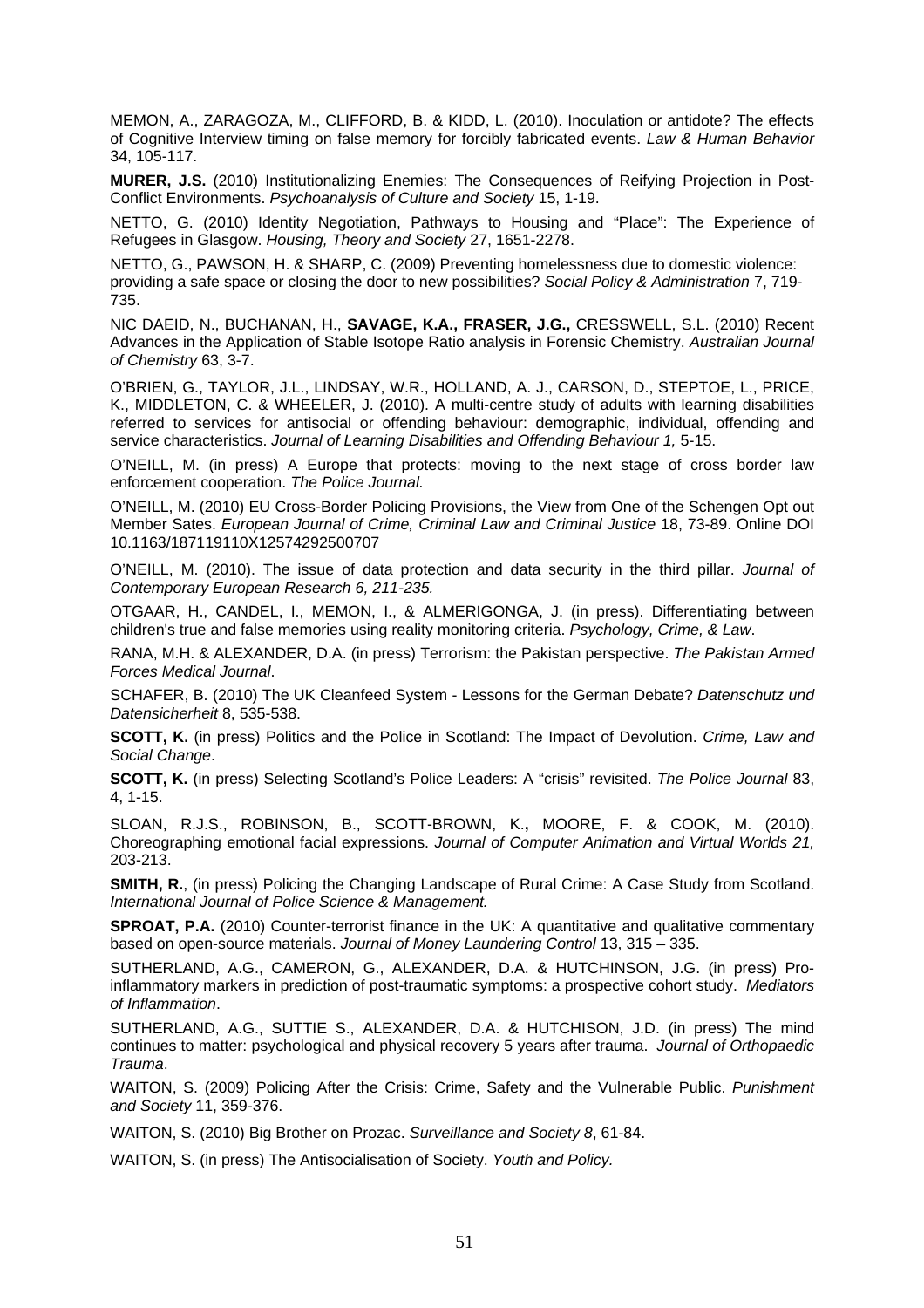WIGHTMAN G. & O'CONNOR D. (2010). The Thermal Visualisation of Latent Fingermarks on Metallic Surfaces. *Forensic Science International Online publication* complete: 29-JUN-2010 DOI information: 10.1016/j.forsciint.2010.05.007 Reference: FSI6083

WIGHTMAN G., BEARD J. & ALLISON R. (2010). An investigation into the behaviour of air rifle pellets in ballistic gel and their interaction with bone. *Forensic Science International 200,* 41–49.

#### **Books**

AITKEN, C., ROBERTS, P. & JACKSON, G. (2010). *Fundamentals of Probability and Statistical Evidence in Criminal Proceedings. Guidance for Judges, Lawyers, Forensic Scientists and Expert Witnesses.* Royal Statistical Socety.

ALEXANDER, D.A. & KLEIN, S. (in press). *Psychological aspects of trauma*. Oxford Medical Press, Oxford.

BRECHER, B., DEVENNEY, M. & WINTER, A. (Eds.). (2010). *Discourses and Practices of Terrorism: Interrogating Terror*. Oxon: Routledge Critical Terrorism Studies.

CROALL, H., MOONEY, G. & MUNRO, M. (2010) Criminal Justice in Scotland. Devon: Willan Publishing.

DONNELLY, D. & **SCOTT, K.** [eds.] (2010) *Policing Scotland*, 2<sup>nd</sup> edition. Devon: Willan Publishing. 542pp.

**FRASER, J.** (2010). *Forensic Science - A Very Short Introduction.* Oxford, Oxford University Press.

#### **Book chapters**

ALEXANDER, D.A. & KLEIN, S. (in press). Bereavement and trauma. In: Wimpenny, P. & Costello, J. [eds]. *Bereavement and bereavement care: an evidence-based approach for health and social care practitioners.* Routledge, London.

ALEXANDER, D.A. & KLEIN, S. (2009). Psychological reactions to trauma. In: Greaves, I. Porter, K. and Garner, J. [eds]. *Trauma Care Manual*, 2<sup>nd</sup> Edition, Hodder Arnold, London.

ALEXANDER, D.A. (2010). Hostage taking: effects, coping and adjustment. In: Brown, J. & Campbell, E. [eds]. The Cambridge Handbook of Forensic Psychology. Cambridge University The Cambridge Handbook of Forensic Psychology. Cambridge University Press, Cambridge.

CROALL, H. & FRONDIGOUN, L. (2010) Race, Ethnicity, Crime and Justice in Scotland. In: Croall, H., Mooney, G. & Munro, M. [eds.]. *Criminal Justice in Contemporary Scotland: critical perspectives*. Devon: Willan.

CROALL, H. (in press) Middle Range Business Crime. In: Brookman, F. & Maguire, M. [eds]. *Handbook of Crime*. Cullompton: Willan Publishing.

DONNELLY, D. & **SCOTT, K.** (2010) Governance, Accountabilities and Scottish Policing. In: Donnelly, D. & Scott, K. [eds]. *Policing Scotland*, 2<sup>nd</sup> edition. Devon: Willan Publishing, 72-110.

DONNELLY, D. & **SCOTT, K.** (2010) Introduction: Policing Scotland. In: Donnelly, D. & Scott, K. [eds]. *Policing Scotland*, 2<sup>nd</sup> edition. Devon: Willan Publishing, 1-14.

DONNELLY, D. & **SCOTT, K.** (2010) Managing the Police Resource in Scotland. In: Donnelly, D. & Scott, K. *Jedsl. Policing Scotland.* 2<sup>nd</sup> edition. Devon: Willan Publishing, 111-143.

DONNELLY, D. & **SCOTT, K.** (2010) *Semper Vigilo*: The Future of Policing in Scotland. In: Donnelly, D. & Scott, K. [eds]. *Policing Scotland*, 2nd edition. Devon: Willan Publishing, 455-472.

DONNELLY, D. & **SCOTT, K.** (2010) Structure and Organisation of Scottish Policing. In: Donnelly, D. & Scott, K. [eds]. *Policing Scotland*, 2nd edition. Devon: Willan Publishing, 15-46.

DONNELLY, D. (2010) Policing the Scottish community. In: Donnelly, D. & Scott, K. [eds]. *Policing*  Scotland, 2<sup>nd</sup> edition. Devon: Willan Publishing, 201-233.

**FRASER, J. & A. LUDWIG (2010). Forensic science and policing in Scotland. In: Donnelly, D. & Scott,** K. [eds]. *Policing Scotland*, 2<sup>nd</sup> edition. Devon: Willan Publishing, 375-398.

**FYFE, N.R.** (2010) Policing crime and disorder in Scotland. In: Donnelly, D. & Scott, K. [eds]. *Policing Scotland*, 2<sup>nd</sup> edition. Devon: Willan Publishing, 175-200.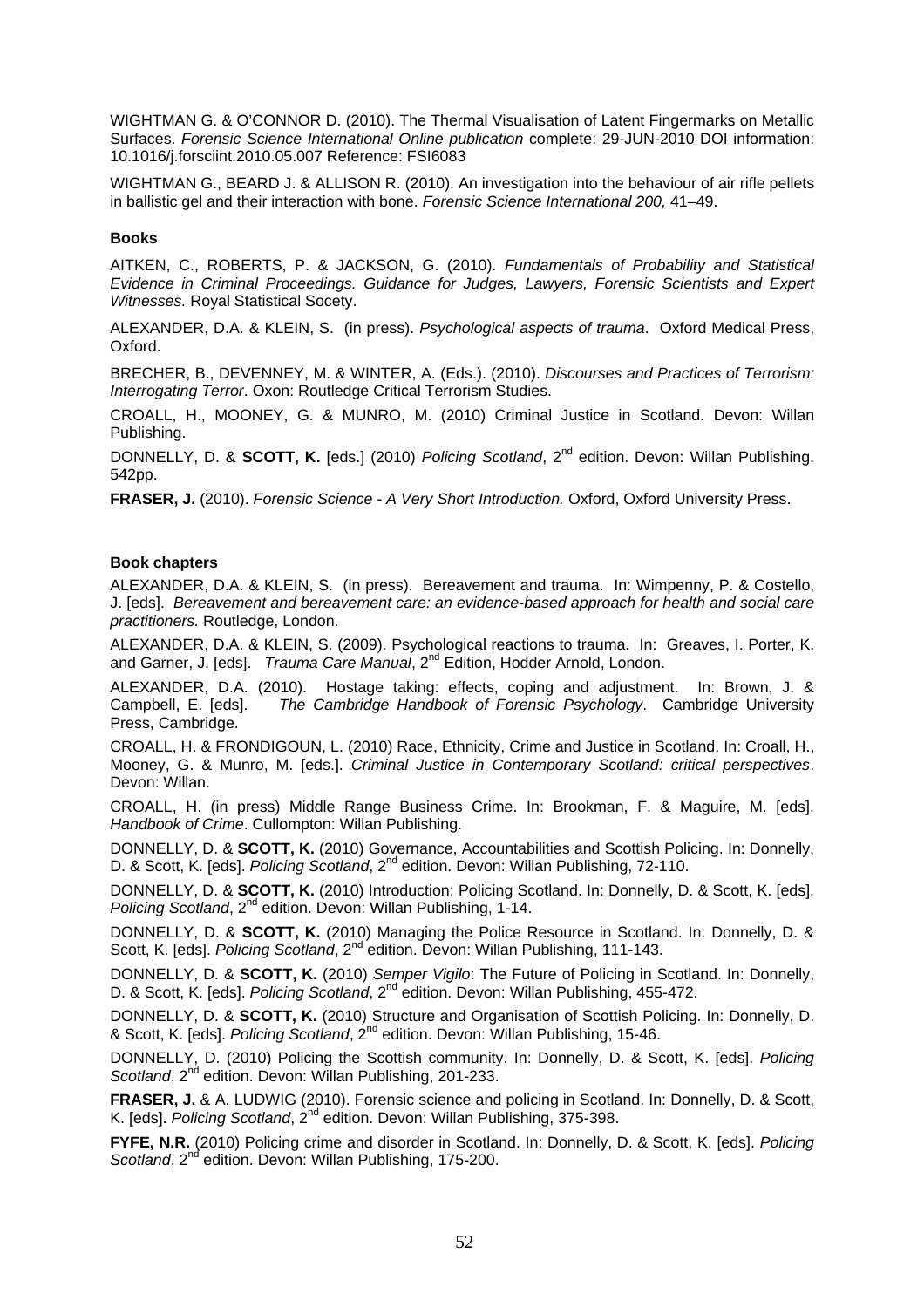**FYFE, N.R.** (2010). Policing, surveillance and security in contemporary Scotland. In: Croall, H., Mooney, G. and Munro, M. [eds]. *Criminal Justice in Contemporary Scotland: critical perspectives*. Devon: Willan Publishing, 175-194.

**FYFE, N.R**. & HENRY, A. (2010) Police and policing in contemporary urban Scotland: challenges and response. In: Cools, M. *et al.* [eds]. *Police, Policing, Policy and the City in Europe*. The Hague: Eleven International Publishing, 113-134.

**HAVARD, C**. & MEMON, A. (in press). Facial Recognition from Identification Parades. In: Wilkinson, C.M. & Ryan, C. [eds]. *Facial Identification*. Cambridge University Press.

HENRY, A. & **FYFE, N.R**. (2010) Police and policing in contemporary urban Scotland: challenges and responses. In: Cools, M *et al*. [eds]. *Police, Policing, Policy and the City in Europe.* Eleven International Publishers, 113-134.

KLEIN, S. & ALEXANDER, D.A. (2010). Impact of trauma within organisations. In: Tehrani, N. (ed.). *Managing trauma in the workplace*, Routledge, London.

KNOX, W.W.J. & McKINLAY, A. (2010) Crime, Protest and Policing in Nineteenth-Century Scotland. In: Griffiths, T. & Morton, G. [eds]. *A History of Everyday Life in Scotland 1800-1900*. Edinburgh University Press,196-224.

**LA ROOY, D.** & DANDO, C. (2010). *Witness interviewing*. In: Towl, G. & Crighton, D. [eds]. *Forensic Psychology.* Wiley.

McARA, L. & McVIE, S. (2010) Youth Crime and Justice in Scotland. In: Croall, H., Mooney, G. & Munro, M. [eds]. *Criminal Justice in Contemporary Scotland: critical perspectives*. Devon: Willan Publishing.

McARA, L. & McVIE, S. (2010) Youth Justice? The Impact of Agency Contact on Desistance from Offending. In: Little, M. & Maughan, B. [eds]. Effective Interventions for Children in Need, Surrey: Ashgate Publishing.

McMILLAN, L. (2010) Gender, crime and criminal justice in Scotland In: Croall, H., Mooney, G., & Munro, M. [eds]. Criminal Justice in Contemporary Scotland. Devon: Willan.

**MURER, J.S.** (2010) Asking for More: The Humanist Marxism of the Budapest School & Praxis Movement as Critiques of Communism and Capitalism. In: Costica Bradatan & Serguei Oushakine [eds]. *Marx's Shadow. Power, Knowledge and Intellectuals in Eastern Europe and Russia*. Lexington Press, 37-52.

**NICHOLSON, J.** (2010) Young People and the Police in Scotland. In: Donnelly, D. & Scott. K. [eds]. *Policing Scotland* (2nd ed). Willan Publishing, 234-258.

SCHAFER, B. & MASON, S. (2010) The Characteristics of Electronic Evidence. In: Mason, S. [ed.]. *Electronic Evidence*. Butterworth, 21-50.

SCHAFER, B. & WIEBKE A. (2010) The German Constitutional Court on the Right in Confidentiality and Integrity of Information Technology Systems. In: Madhuri, V. [ed.]. *Hacking - A legal quandary*. ICFAI University Press, 167-191

**SCOTT, K.** (2010) The Police and Criminal Justice in Scotland. In: Donnelly, D. & Scott, K. [eds]. *Policing Scotland.* 2<sup>nd</sup> edition. Devon: Willan Publishing, 355-374.

**SCOTT, K.** (in press)) Policing in Scotland. In: Mulhern, M. [ed.] *A Compendium of Scottish Ethnography: The Law*. Edinburgh: Edinburgh University Press.

TOMBS, J. & PIACENTINI, L. (2010) Prisons and imprisonment in Scotland. In: Croall, H., Mooney, G., & Munro, M. [eds]. Criminal Justice in Contemporary Scotland. Devon: Willan.

WAITON, S. (2009) Asocial not antisocial: the 'Respect Agenda' and the therapeutic me. In: Squires, P. [ed.]. *ASBO Nation: The criminalisation of nuisance.* 

WAITON, S. (in press). *Authority, Vulnerability and Demonisation.* In: Hayes, D. & Marshall, T. [eds]. What is Role of the Teacher Now?

WILLIAMS, R.J. & ALEXANDER, D.A. (in press). Conflict, terrorism & disasters: the psychosocial consequences for children. In: Mahoney, P.F., Hawley, A., Burris, D.G., Hopperus-Buma, A. & Ryan, J. [eds]. *Conflict & Catastrophe Medicine: A practical guide*, 2<sup>nd</sup> Edition. Springer-Vertag, Guilford.

WILLIAMS, R.J. & ALEXANDER, D.A. (in press). Psychosocial resilience and distress in the face of adversity, conflict, terrorism or catastrophe. In: Mahoney, P.F., Hawley, A., Burris, D.G., Hopperus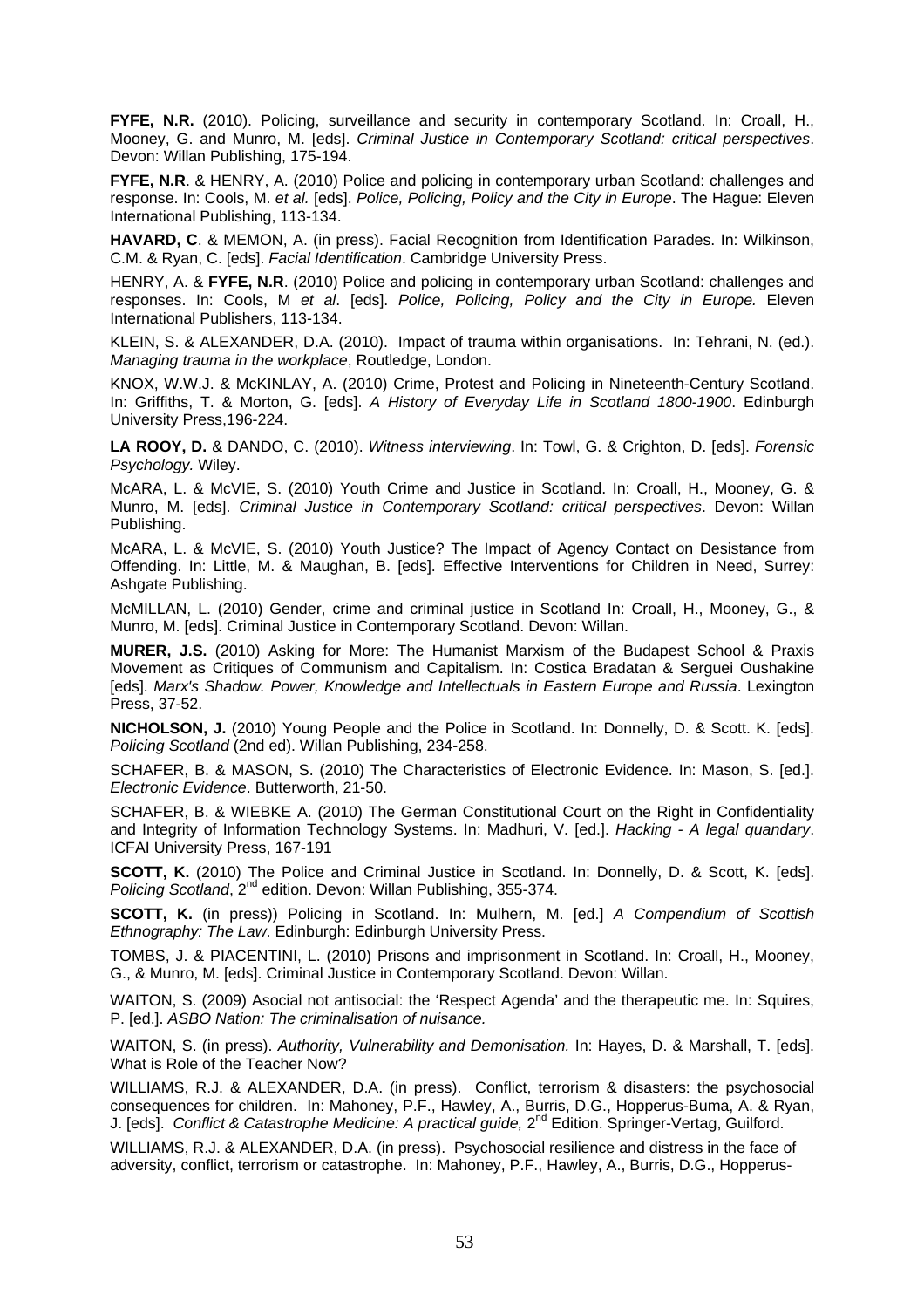Buma, A. & Ryan, J. [eds]. *Conflict & Catastrophe Medicine: A practical quide*, 2<sup>nd</sup> Edition. Springer-Vertag, Guilford.

WINTER, A. (2010). American Terror: From Oklahoma City to 9/11 and After. In: Brecher, M., Devenney. B. & Winter, A. [eds]. *Discourses and Practices of Terrorism: Interrogating Terror*. Oxon: Routledge Critical Terrorism Studies.

WINTER, A. (in press). Anti-Abortion Extremism and Violence in the US*.* In: Michael, G. [ed.]. *Extremism in the United States*. Gainesville: University Press Florida.

#### **Conferences and Meetings**

ALEXANDER, D.A. & KLEIN, S. (2010) Hostage-taking. 11<sup>th</sup> Annual Trauma Care Conference, Telford.

ALEXANDER, D.A. & KLEIN, S. (2010) PTSD: myths and realities. 11<sup>th</sup> Annual Trauma Care Conference, Telford.

ALEXANDER, D.A. (2009) Advances in trauma management. Institute of Psychiatry, Rawalpindi, Pakistan.

ALEXANDER, D.A. (2010) Disaster Psychology: Disaster Intervention – State of the Art? Keynote address. International Conference on Disaster Psychology, Bergen, Norway.

ALEXANDER, D.A. (2010) Terrorism: Myths and Realities. University of Glamorgan, Wales.

ALEXANDER, D.A. (2010) Kidnapping: its resolution and effects. Centre for the Study of Terrorism and Political Violence, St Andrews University.

ALEXANDER, D.A. (2010) Psychosocial aspects of terrorism. Keynote address. International Conference on Disaster Psychology, Bergen, Norway.

ALEXANDER, D.A. (2010) The more you do, the easier it gets. Keynote address. Defence Mental Health Conference, Fort Blockhouse, Gosport.

ADDIDLE, G. & **KAILEMIA, M.** (2010) Is this off the record? Methodological challenges in researching the police and policing. British Society of Criminology, Leicester, July 2010.

BANNISTER, J. & MCVIE, S. (2010) Youth gangs and knife crime in Scotland. Scottish Government's National Community Safety Convention, Glasgow, September 2010.

BAXTER, R., ROBERTSON, N.M. & LANE, D. (2010) Probabilistic behaviour features: feature-based behaviour recognition in data-scarce domains. IET International Conference on Information Fusion, Edinburgh, July 2010.

BEVAN, P., WILLIAMS, R.J., ALEXANDER, D.A. *et al.* (2009) Launch of NATO Guidelines. Department of Health, London.

**BLACKWOOD, L.M.** (2010) Muslim experiences at airports. CEPOL (European Police College) Symposium, Templemore, Ireland, October 2010.

**BLACKWOOD, L.M.** (2010) Youth and Social Justice Workshop. March, 2010, Dundee.

**BLACKWOOD, L.M**., Hopkins, N.P., & Reicher, S.D. (2010) Collective alienation and encounters with authorities. Scottish Institute for Policing Research, February, 2010, Dundee.

**BLACKWOOD, L.M**., Hopkins, N.P., & Reicher, S.D. (2010) Fear and loathing at the airport. Making our World Anew: Political Psychology in an Age of Global Challenges, 33<sup>rd</sup> Annual Scientific Meeting of the International Society of Political Psychology, 7-10 July, San Francisco, USA.

**BLACKWOOD, L.M**., Hopkins, N.P., & Reicher, S.D. (2010) Working class youth and Muslim experiences of encounters with authorities. SIPR Conference, Policing in an Age of Austerity, University of Dundee, Dundee, September, 2010.

BRADFORD, B. & HOHL, K. (2010). Influencing trust and confidence in the London Metropolitan Police: results from an experiment testing the effect of leaflet-drops on public opinion. John Jay College of Criminal Justice International Conference.

BRADFORD, B. & JACKSON, J. (2010). PSA23 – Fit for Purpose? Improving public confidence in the police. Capita's 3rd National Conference.

BRADFORD, B. (2010). Exploring public trust and police legitimacy using Structural Equation Modelling. AQMeN Introduction to Advance Quantitative Methods.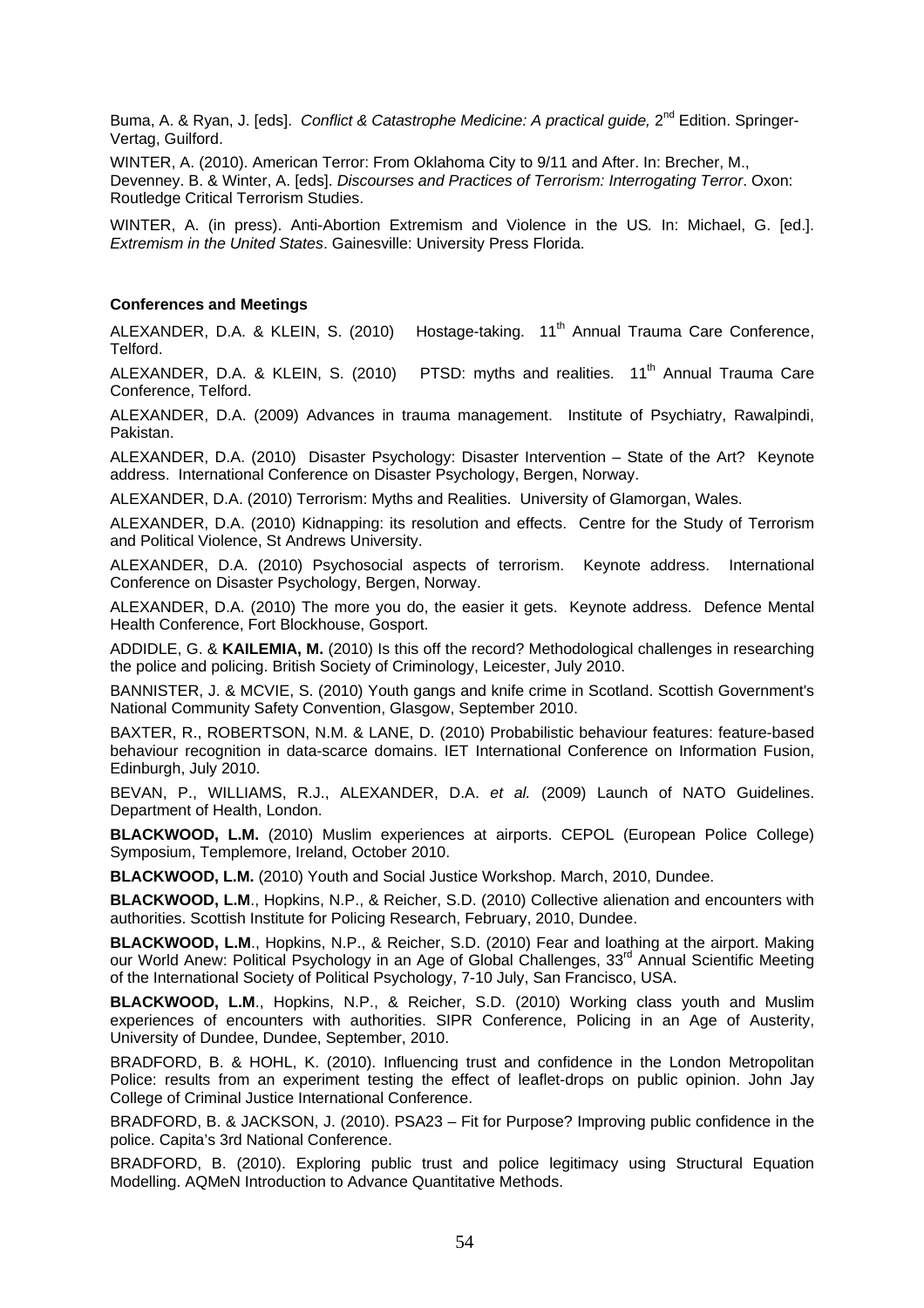BRADFORD, B. (2010). Using procedural justice to encourage cooperation with the police and compliance with the law. SIPR Conference, Policing in an Age of Austerity, University of Dundee, Dundee, September, 2010.

BRADFORD, B. (2010). From personal experience to moral identification: The roots of trust, confidence and police legitimacy. Scottish Government Justice Analytical Services Seminar.

BREWER, N., MULLER, T., NAGESH, A., HOPE, L. & GABBERT, F. (2010). Interviewing eyewitnesses: Enhancing outputs by controlling the grain size of reports. American Psychology and Law Society, Vancouver, Canada.

**BROWN, D.M**. & **SMITH, R.** (2010) Examining the role of the business community in community policing. European Policing Studies Annual Conference, Abertay University, Dundee

**BROWN, D.M**. (2010) Rhetoric versus reality: The geographies of youth in/civility in Scotland. Royal Geographical Society with Institute for British Geographers Annual Conference, Royal Geographical Society, London.

**BROWN, D.M**. (2010) Taking steps towards policy-relevant research. Kindrogan ESRC Postgraduate Conference, Dundee University, Dundee.

**BROWN, D.M**. (2010) Community Policing in Scotland. Stockholm Criminology Symposium Annual Conference, Stockholm.

**BROWN, D.M**. (2010) Exploring the barriers to conducting policy-relevant research. Policy Impact Knowledge Exchange Network Conference, Edinburgh University, Edinburgh.

CROALL, H. (2010) Invited key note address. C-SAP CrimSig Symposium, Liverpool July 2010.

DONNELLY, D. (2010) How best should we deliver excellence in policing and Justice? Following the Hillsborough Agreement, Centre for Public Policy, May 2010, Belfast.

DUNLEAV, Y.K., TAYLOR, A., GOW, J., ROY, K. &.CULLEN, B. (2010). Post incident management of exposures to blood and body fluids amongst Scottish police and prison staff. Society of Occupational Medicine Annual Scientific Meeting. 9 June 2010, Edinburgh.

**EGAN, M.** (2010) Anti-money laundering in the UK: Inter-agency relationships & the contribution of the intelligence led policing model. UACES mini conference Policing and European Studies, University of Abertay Dundee, 26<sup>th</sup> February 2010.

**EGAN, M.** (2010). Inter-agency Co-operation: An effective anti-money laundering framework? SIPR Conference, Policing in an Age of Austerity, University of Dundee, Dundee, September, 2010.

**EGAN, M.** (2010). Scottish based anti-money laundering policing operations: a sociolegal analysis. PCJS Research Group, University of Abertay Dundee, Dundee, October 2010.

**FALCONER, M.** Resilience and well-being in a Scottish police force. SIPR Conference, Policing in an Age of Austerity, University of Dundee, Dundee, September, 2010.

FRASER, J. (2010). Fingerprint visualisation on fabrics utilising Vacuum Metal Deposition (VMD) and Cyanoacrylate Fuming (CAF) Techniques. The 20th International Symposium on the Forensic Sciences*,* Sydney, Australia.

**FRASER, J**. & **LUDWIG, A.** (2010) How effectively is forensic science used in the investigation of crime? INTERPOL Conference, Lyon, Oct 2010.

FRONDIGOUN, L. (2010) Anti-social behaviour, securing the public realm and partnership approaches. Workshop, School of the Built and Natural Environment, Glasgow Caledonian University, September 2010.

FRONDIGOUN, L. (2010) Policing youth: more than a policing responsibility. American Society of Criminology Conference, San Francisco, November 2010.

FRONDIGOUN, L. (2010) Policing youth: protecting, enforcing and supporting. Stockholm Policing Symposium, Stockholm, June 2010.

FRONDIGOUN, L. & JONES, H. (2010) Developing international student-centred collaborations. C-SAP e-Learning Forum, London, July 2010.

FRONDIGOUN, L. & JONES H. (2010) The gender agenda - justice in action. C-SAP CrimSig Symposium, Liverpool July 2010.

FRONDIGOUN, L. & MORRISON, S. (2010) Turning them around: young men and desistence. Stockholm Policing Symposium, Stockholm, June 2010.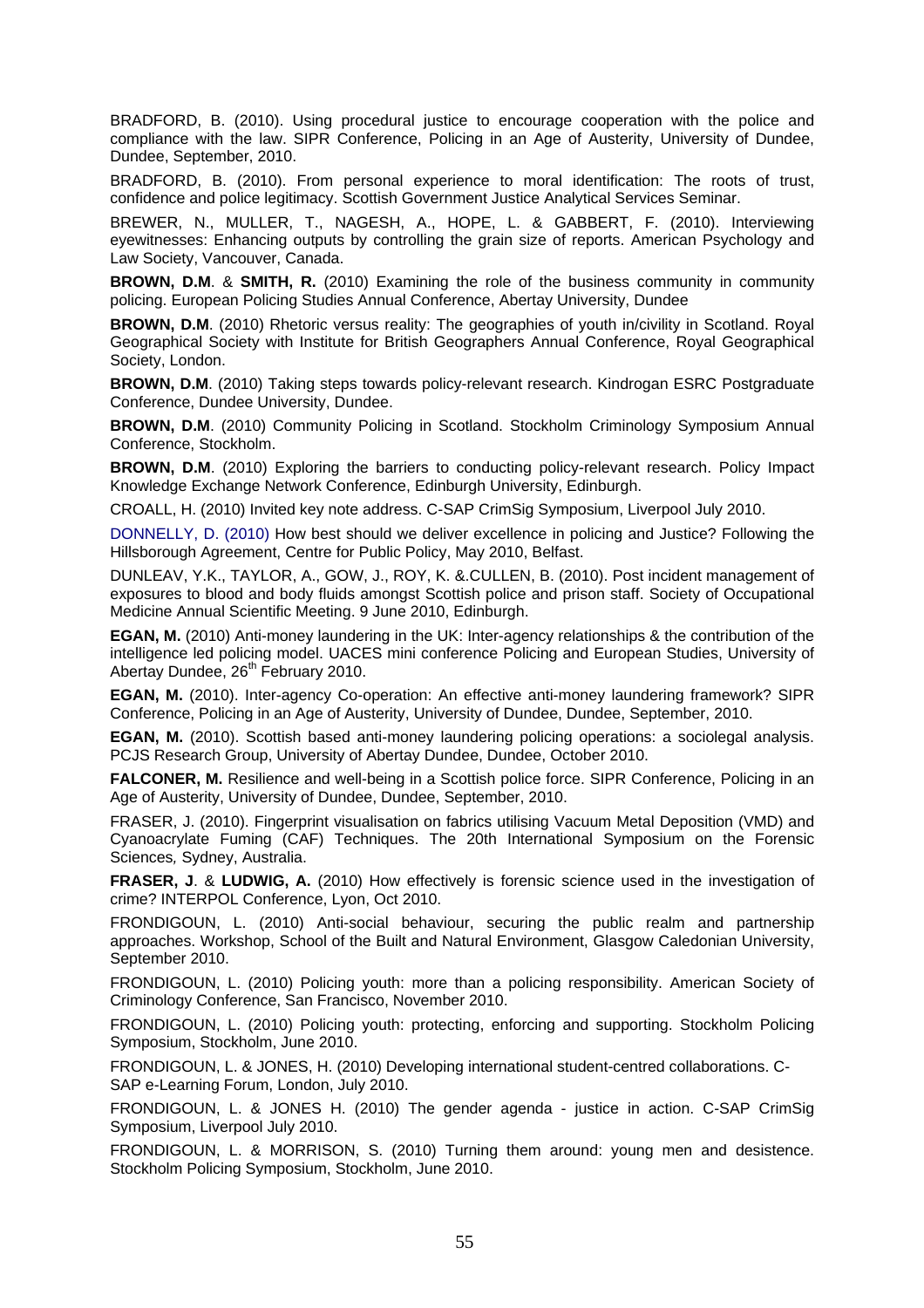FRONDIGOUN, L. & MORRISON, S. (2010) Packaging addiction: supporting desistence. British Society of Criminology, Leicester, July 2010.

**FYFE, N.R**. (2010) Collaboration, co-production and the development of knowledge-based policing. Stockholm Criminology Symposium, Stockholm, June 2010.

**FYFE, N.R**. (2010) Community policing: models, impacts and challenges. Portuguese Ministry of the Interior Seminar, Mafra, Portugal, October 2010.

**FYFE, N.R**. (2010) Custody visiting. European Society of Criminology Annual Conference, Liege, September 2010.

**FYFE, N.R**. (2010) Policing diversity in the global neighbourhood. CEPOL (European Police College) Symposium, Templemore, Ireland, October 2010.

FYFE, N.R. (2010) Practitioner-researcher partnerships: the case of the Scottish Institute for Policing Research. International Police Executive Symposium Conference, Malta, March 2010.

GABBERT, F. & ALLAN, K. (2010). *When do we rely on information from others?* European Society for Philosophy and Psychology, Bochum, Germany, August 2010.

GABBERT, F. (2010). *The Self-Administered Interview: Theory & Practice.* Two-day seminar, Oslo Police District, Norway, August 2010.

GABBERT, F. (2010). Conformity in eyewitness reports. Strathclyde University, Glasgow, Scotland, March 2010.

GABBERT, F., HOPE, L. & JAMIESON, K. (2010). In the field: Trials of self-administered interview recall tool with witnesses to serious crime. American Psychology and Law Society, Vancouver, Canada, March 2010.

GABBERT, F., HOPE, L., JAMIESON, K. & CONFREY, M. (2010). Field trials of the Self-Administered Interview (SAI) recall tool with real eye-witnesses*.* European Association of Psychology and Law, Gothenburg, Sweden, June 2010.

GABBERT, F.**,** HOPE, L., JAMIESON, K. & LANG, K. (2010). An innovative method for improving accident investigation. Society of Petroleum Engineers Middle East Health, Safety, Security and Environment Conference and Exhibition (SPE MEHSSE), Manama, Bahrain, October.

**GAWRYLOWICZ, J.**, CARSON, D. & GABBERT, F. (2010). The construction of facial composites by mild learning disabled witnesses. European Association of Psychology and Law, Gothenburg, Sweden, June 2010.

GORRINGE, H. (2010) Left in the cold: facilitating protest at the Nato Parliamentary Assembly, Edinburgh. Scottish Centre for Crime and Justice Research Seminar Series, University of Edinburgh, August 2010.

GORRINGE, H. (2010) Looking for leaders, looking for trouble. Workshop on Public Order Policing in Comparative Perspective, University of Edinburgh, May 2010.

**GOULDING, A.** (2010) Police attitudes to youth and youth interventions: a case study of Inverclyde. SIPR Conference, Policing in an Age of Austerity, University of Dundee, Dundee, September, 2010.

HENRY, A. & **FYFE, N.R**. (2010) Police and policing in contemporary Scotland: challenges and responses. ESC Policing Working Group Pre-Conference, Ghent, Belgium, 2010.

HENRY, A. (2010) A social learning perspective on community safety: an uncertain domain of practice. Centre for Law and Society Seminar Series, Edinburgh, 2010.

HENRY, A. (2010) Inventing community safety: emergent professional identities in communities of practice. European Society of Criminology, 10th Annual Conference, Liege, Belgium, 2010.

HOPE, L. & GABBERT, F. (2010). Who do we rely on? Exploring the role of co-witness relationship in recall and susceptibility to misinformation. European Society for Philosophy and Psychology, Bochum, Germany, August 2010.

HOPE, L. & GABBERT, F. (2010). Exploring the impact of conferring on individual and collaborative recall in dynamic firearms response contexts. American Psychology and Law Society, Vancouver, Canada, March.

HOPE, L., GABBERT, F., BREWER, N., TULL, M. & NAGESH, A. (2010). Interviewing eyewitnesses: Enhancing output quantity and diagnosing accuracy using the Grain Size technique. European Association of Psychology and Law, Gothenburg, Sweden, June.

JAMIESON, K., GABBERT, F., ALLAN, K. & CARSON, D. (2010). Susceptibility to Memory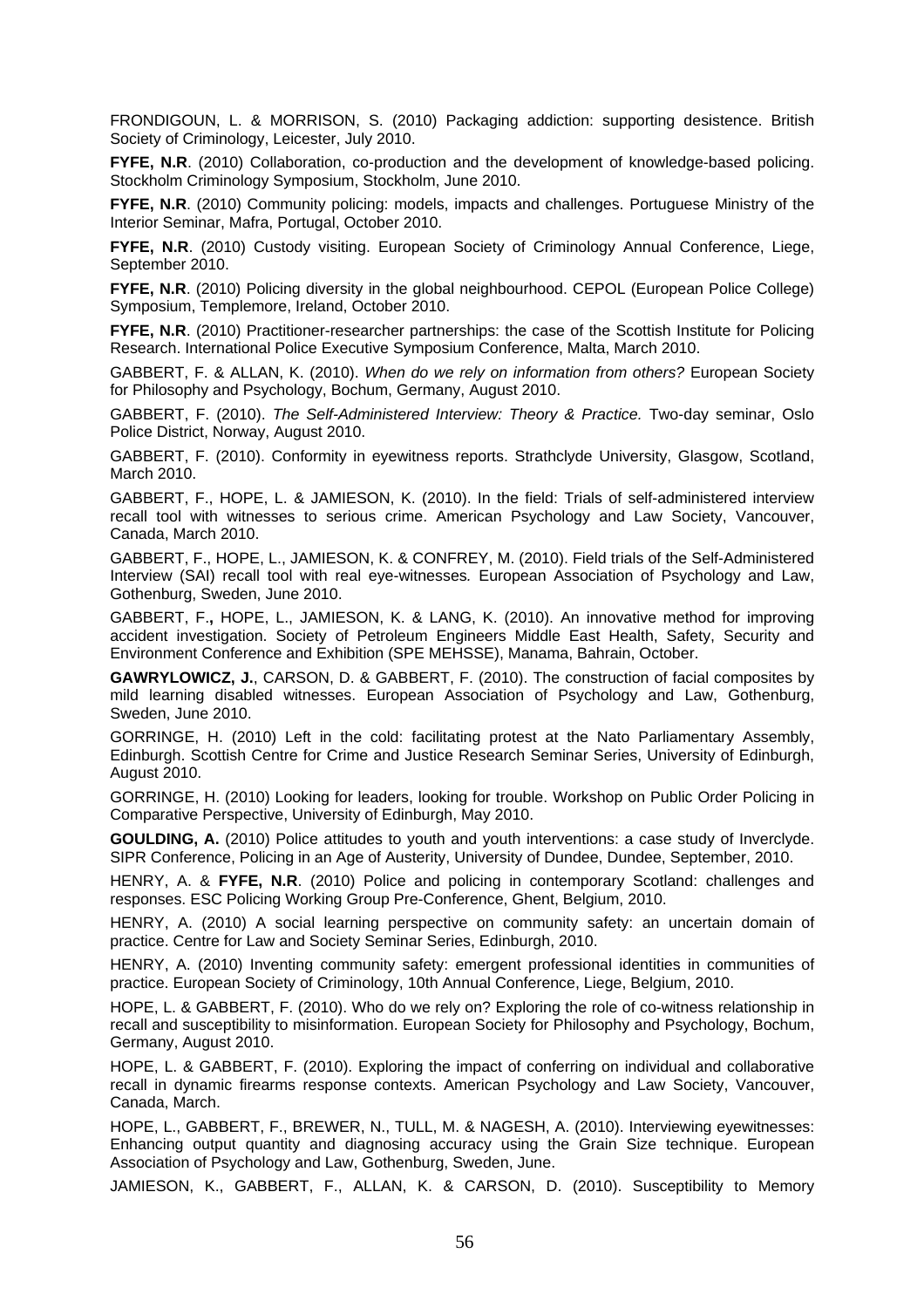Conformity: Exploring the relationship between self rated memory quality and our perception of another's memory. European Association of Psychology and Law, Gothenburg, Sweden, June.

JONES, H., JOHNSON, K. & FRONDIGOUN L. (2010) International Collaborations: Developing Digital Maturity. American Society of Criminology Conference, San Francisco, November 2010.

**LA ROOY, D.** (2010) Cognitive Issues in Children's Testimony. Symopsium of the American Psychology-Law Society, Vancouver, Canada, March 2010.

LA ROOY, D. (2010). Forensic interviews with children in Scotland. Hastie Stable Family Law Update Seminar, Faculty of Advocates, Parliament House, Edinburgh, September 2010.

**LA ROOY, D.,** LAMB, M. E., & MEMON, A. (2010). Forensic interviews with children in Scotland: A survey of interview practices among police. International Investigative Interviewers Research Group Conference, Norwegian Police University College, Stavern Conference Centre, Norway, June 2010.

LEIGH A. F., CANETTA, E., & ADYA, A. K. (2010). Age determination of bloodstains for forensic casework by a number of microscopic techniques: Fluorescence, Optical, Comparison, and Atomic Force Microscopy. FORREST (FORensic RESearch and Teaching) Conference.

MacQUEEN, S (2010) Examining patterns of reporting amongst victims of partner abuse. Victim Support Scotland International Conference, 5-7 October 2010: Edinburgh.

MacQUEEN, S & B. BRADFORD (2010) Diversion from Prosecution to Social Work. Scottish Government Pre-Disposal Diversion Working Group meeting: Perth.

McMILLAN, L. (2010) What factors affect high attrition rates, and low conviction rates, in reported rape cases? American Society of Criminology Conference, San Francisco, November 2010.

McVIE, S. (2010) Early intervention, later outcomes: findings from the Edinburgh Study of Youth Transitions and Crime. Community Justice Authority Convenor Development Event, SPS Training College, Polmont, August 2010.

McVIE, S. (2010) Understanding victim experiences of violence. International Victim Support Conference, Edinburgh, October 2010.

McVIE, S. & WILTSHIRE, S. (2010) Discrimination and Social Marginalisation amongst Muslim and non-Muslim youths: Initial findings from a comparative study of three EU Member States. Invited Policy Briefing for the EU Fundamental Rights Agency, Vienna, Austria, January 2010.

McVIE, S. (2010) Doing Justice to Statistics: A users view of crime and justice statistics. Keynote Speaker for the Scottish Government Statistics Conference, November 2010.

MEMON, A., ODINOT, G. & **LA ROOY, D.** (2010). Eliciting new information from eyewitnesses via repeated interviews: how does it impact accuracy and credibility? International Investigative Interviewers Research Group Conference, Norwegian Police University College, Stavern Conference Centre, Norway, June.

MEMON, A., ODINOT, G., **LA ROOY, D.** & MILLEN, A. (2010). Eyewitness Memory across repeated Cognitive interviews: Hypermnesia, reminiscence and interviewer effects. In E. Krackow (Chair), Improving and Evaluating Eyewitness Reports. Symopsium of the American Psychology-Law Society, Vancouver, Canada, March 2010.

**MURER, J.S**. (2010) Constructing the social: transforming research methods into reflexive practice and a praxis of empowerment. Centre for Research on Social Culture: The Social Life of Methods. Oxford University, 1 September 2010.

**MURER, J.S.** (2010) Defensive fantasies: discursive enactments of exclusion and identity in imagining Europe. Annual Congress of the European Association of Social Anthropologists (EASA): Crisis and Imagination. National University of Ireland, Maynooth, 26 August 2010.

**MURER, J.S**. (2010) Exploring commonalities: Comparative preliminary findings from the European Study of Youth Mobilisation among six strands of radical youth in Central Europe. Centre for Research on Political Psychology Conference: Tearing Down Walls: Putting the Political Back into Political Psychology. Queen's University Belfast, 14 April 2010.

**MURER, J.S**. (2010) Relative deprivation, communal identity and collective violence. The Determinants of Social Conflict: A Scientific Conference. Fundacion Ramon Areces and Instituto de Analisis Economico, CSIC. Madrid, 11-13 January 2010.

**MURER, J.S**. (2010) What do we know about radicals? Exploring the roles of group identities in violence and extremism. ECPR 2nd Annual Challenges to Community Cohesion Conference: The Politics of the Far Right. University of Manchester, 26 March 2010.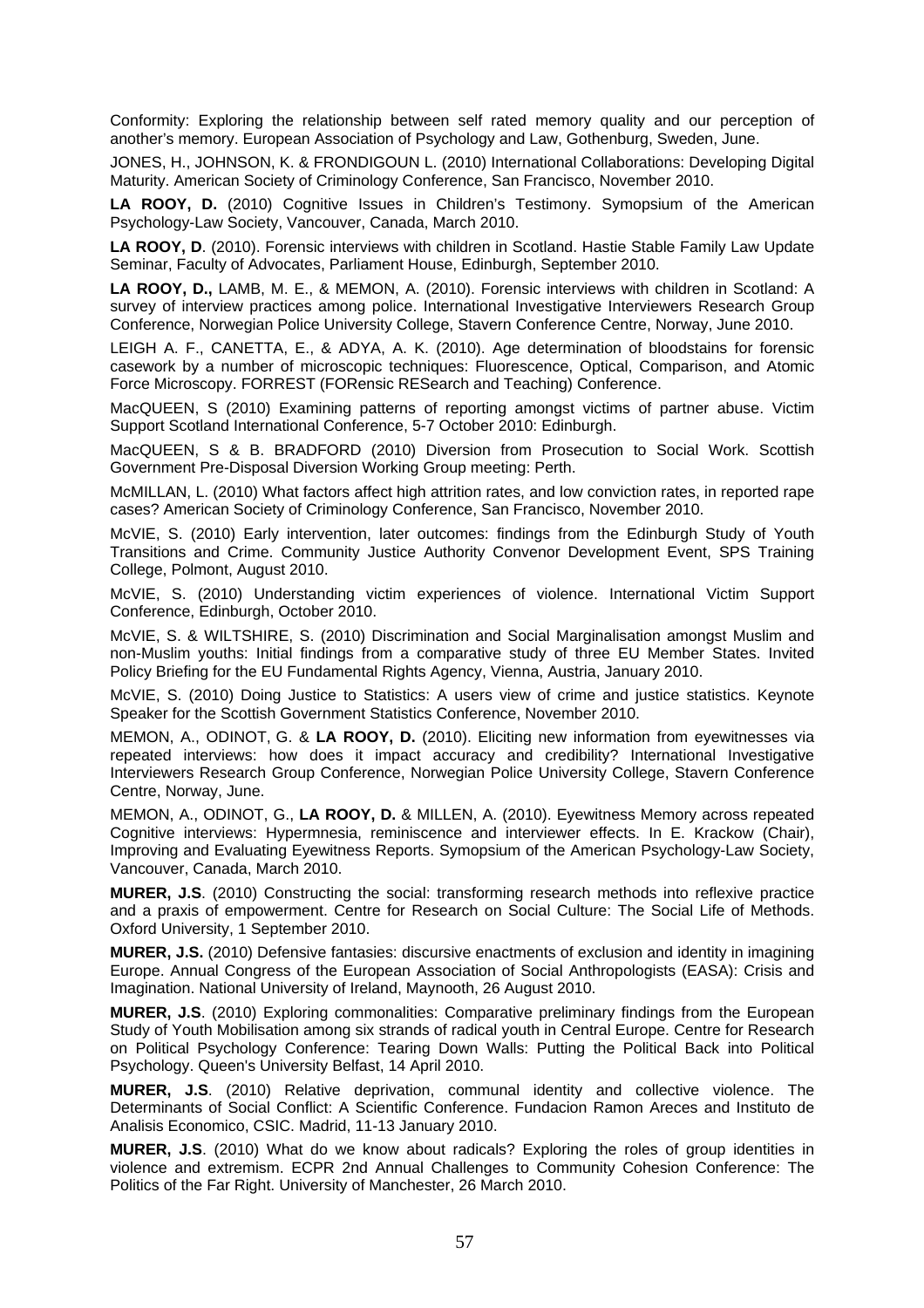**MURER, J.S.** (2010). Contentious politics: discursive enactment of exclusion and identity in protest cultures. European Chapter of the FBI National Associates Alumni, International Law Enforcement Academy (ILEA), Budapest, 4-6 October 2010.

**MURER, J.S.** (2010). Human rights, public order and psychology: insights from research and policing practice. Symposium for Centre for Research on Political Psychology: Tearing Down Walls: Putting the Political Back into Political Psychology. Queen's University Belfast, 14 April 2010.

**MURER, J.S.** (2010). Politics and peace: how young people respond to contentious issues. Exploring Political and Social Activism for Young People's Day, The Edinburgh Festival of Politics, Queen Anne High School, Dunfermline, 20 August 2010.

O'NEILL, M. (2010) The issue of data protection and data security in the third pillar. UACES mini conference, Policing and European Studies, University of Abertay Dundee, 26<sup>th</sup> February 2010.

O'NEILL, M. (2010) A Europe that protects: moving to the next stage of cross border law enforcement cooperation. European Commission Conference: Area of Freedom, Security and Justice (AFSJ), University of Salford, Greater Manchester, 28-29 January 2010.

ODINOT, G. MEMON A., **LA ROOY. D.** & MILLEN, A. (2010). Eyewitness memory across repeated cognitive interviews: Hypermnesia, reminiscence, consistency and interviewer effects. European Association of Psychology and Law, Gothenburg, Sweden, June.

PEREZ, I. & BÖSER, U. (2010) Challenges of interpreter-mediated investigative interviewing. 3<sup>rd</sup> Annual Conference of the International Investigative Interviewing Research Group (IIiRG), Norwegian Police University College, Stavern Conference Centre, Norway, May 2010.

PEREZ, I. & WILSON, C. (2010) Modelling the field of community interpreting: questions of methodogy in research and training. CIUTI international symposium Community Interpreting: Training & Research at University Level, University of Graz, Austria.

REICHER, S.D. (2010) Future directions in public order policing. Public Order Policing in Comparative Perspective Workshop, Edinburgh, May 2010,.

REICHER, S.D. (2010) Psychology of the abuse of authority. Advance Command Course of the UK Defence Forces Academy, November 2010.

REICHER, S.D. (2010) Public order policing. Policing Past and Present, May 2010, Dundee.

ROBERTSON, A. (2010) Responding to police deviance in Russia: is organisational reform the answer? American Society of Criminology Conference, San Francisco, November 2010.

**SCOTT, K.** (2010) Evaluating the Mixed Economy Model in Central Scotland Police. SIPR Seminar on Workforce Modernisation, University of Stirling.

SCOTT-BROWN, K. C., AHMADI DARANI, O., TANDA, N.,MCLAUGHLIN, H., HENDERSON, R., CERNAGOVS, D., TURNER, J. & TARBERT, H. (2010). Making a financial time machine: a multitouch application to enable interactive 3-D visualization of distant savings goals. HCI 2010: Play Is A Serious Business. XXIV Annual Conference of the BCS Interaction Specialist Group.

SHOVMAN, M., SZYMKOWIAK, A., BOWN, J., & SCOTT-BROWN, K. (2010). Is visual search a highlevel phenomenon? Evidence from structure perception in 3-D scatterplots. Perception, 39, 1149- 1150.

SHU, W. (2009) Cantilever Nanosensor Arrays. KNT Sensors & Instrument & KNT Nanotechnology Joint Workshop on Applications of Micro and Nano Technology in Biosensing & Diagnostics, Cranfield University, September 17th, 2009.

SHU, W. (2009) Handheld Microcantilever Biosensors. KTN Workshop on Detection Systems for Biological Threats – Evolving Security Needs and New Technology Solutions, London, December 9th, 2009.

SLOAN, R.J.S., ROBINSON, B., SCOTT-BROWN, K., MOORE F. & COOK, M. (2010) A practice-led approach to Facial Animation Research. The ACM / SSPNET  $2^{nd}$  International Symposium on Facial Analysis and Animation. P14.

SLOAN, R.J.S., ROBINSON, B., SCOTT-BROWN, K., MOORE F. & COOK, M. (2010) Observer perception of artistically manipulated emotional facial expression animations. The Eleventh International Conference on Computer Graphics and Imaging, Innsbruck, Austria, 17-19.

SLOAN, R.J.S., ROBINSON, B., SCOTT-BROWN, K., MOORE, F. & COOK, M. (2010). Choreographing Emotional Facial Expressions. Twenty Third Annual Conference on Computer Animation and Social Agents. Saint-Malo, France May 31-June 2, 2010.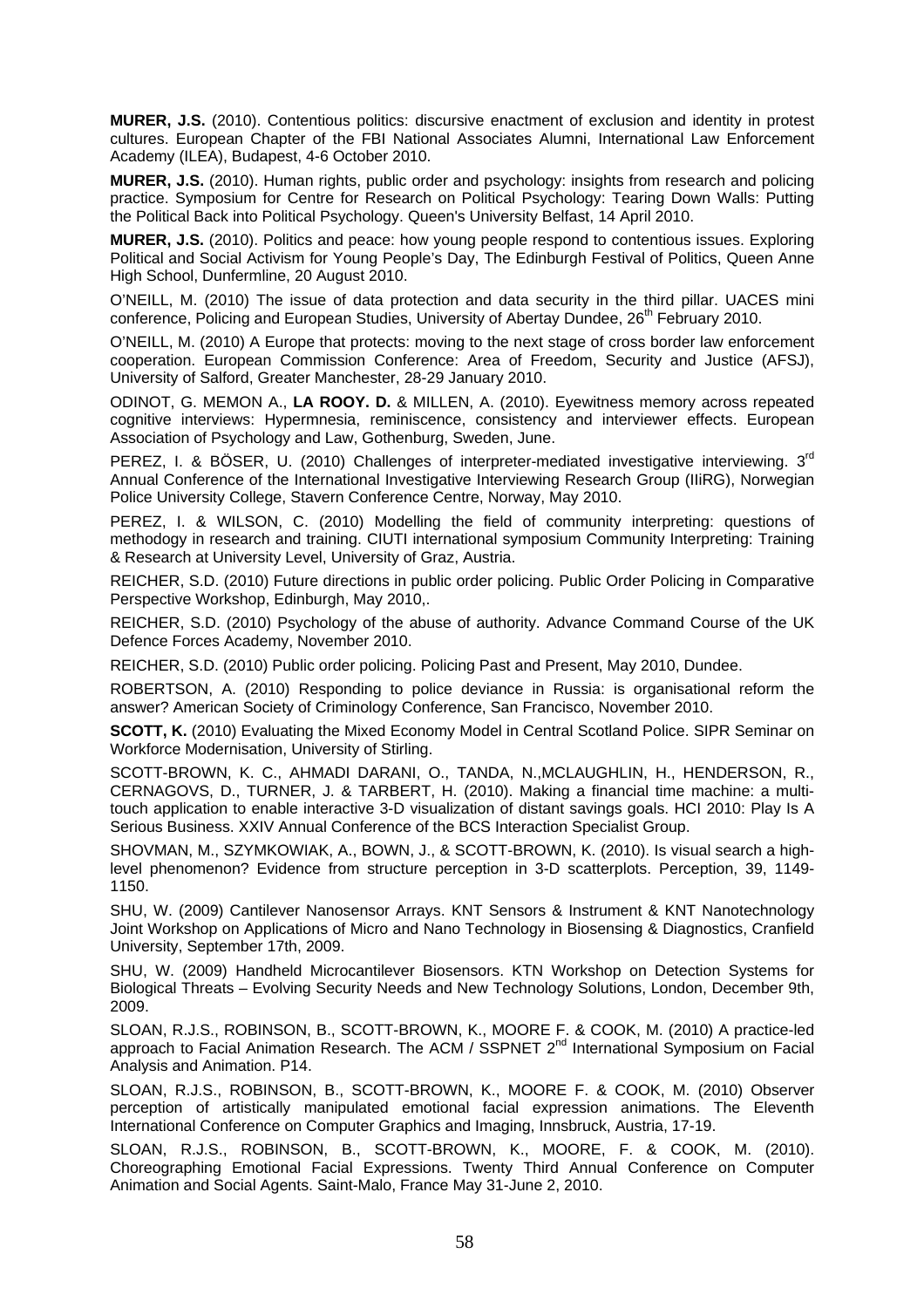**SMITH, R**. & **BROWN, D.M**., (2010) Policing business enclaves in high crime areas – policy implications for EU countries. UACES Conference, Dundee.

**SMITH, R**., (2010) Developing the role of the police Early Intervention officer in an age of austerity. SIPR Conference, Policing in an Age of Austerity, University of Dundee, Dundee, September, 2010.

SOUHAMI, A. (2010) Culture, change and the police canteen: the shifting boundaries of organisational banter. European Society of Criminology Conference, Liège, September 2010.

SOUHAMI, A. (2010) The ethics of authenticity: becoming a police researcher. Centre for Law and Society Seminar Series, Edinburgh, October 2010.

SPROAT, P.A. (2010) Counter-terrorist finance and its critics: an evidence-based analysis of the United Kingdom's counter-terrorist finance policies. Annual meeting of the Theory vs. Policy? Connecting Scholars and Practitioners, International Studies Association, New Orleans, LA, February 2010.

TOMBS, J. (2010) Community sentencing and imprisonment: perspectives from the Scottish Judiciary. American Society of Criminology Conference, San Francisco, November 2010.

**UTHMANI, O.** (2010) Information sharing syntax for data sharing between police and community partners. SIPR Conference, Policing in an Age of Austerity, University of Dundee, Dundee, September, 2010.

WAITON, S. (2010). Amoral panics. Moral Panics in the Contemporary World. Brunel University, London.

WAITON, S. (2010). Understanding early intervention. Politics of Fear Conference. University of Brighton.

WHIGHAM, A., TUCKER, E., MALLINDER, B., ROBERTSON, K. JACKSON, G., ABBOUD, R. ARNOLD, G. & **FRASER, J**. (2010). A study of blood patterns on clothing and footwear from kicking and stamping reconstructions and its application to case assessment. SIPR/SPSA conference, Dundee, Scotland, September 2010.

WIGHTMAN G. & DELLO STERPAIO P. (2010). The use of Computed Tomography (CT) to investigate damage caused by air rifle pellets.  $6<sup>th</sup>$  National FORREST Conference, Coventry, June 2010.

WIGHTMAN G. (2010). Restoration of stamp marks and development of an etching paste. In the Round - A Day Aimed at Firearms Experts, The Royal Armouries, Leeds, June 2010.

WIGHTMAN G. (2010). The behaviour of air rifle pellets in ballistic gel. In the Round - A Day Aimed at Firearms Experts, The Royal Armouries, Leeds, June 2010.

YOUNG, S. (2010) gendered violence: police perceptions of young Women. YOUTH 2010: Identities, Transitions, Cultures, July 2010, University of Surrey, UK.

#### **Other contributions**

ALEXANDER, D.A. (2009) Psychological responses to trauma. Aker Solutions, Aberdeen, 2009.

ALEXANDER, D.A. (2010) Management of major trauma. Workshop for Marathon Oil, Aberdeen.

ALEXANDER, D.A. (2010) Management of trauma. CPD Course, Scottish Police College, Tulliallan.

ALEXANDER, D.A. (2010) Workshop on Trauma Management. TAQA, Aberdeen

ALEXANDER, D.A. & BROWN, A. (2010) Responding to a major international disaster: traps and pitfalls. International Conference on Disaster Psychology, Bergen, Norway.

ALEXANDER, D.A. & GIBSON, M. (2009). "Stronger Together". Strathclyde Council, Beardmore Hospital, Glasgow.

BANNISTER, J., PICKERING, J., BATCHELOR, S., BURMAN, M., KINTREA, K. & McVIE, S. (2010) Troublesome Youth Groups, Gangs and Knife Carrying in Scotland, Edinburgh: Scottish Government Social Research.

BURGESS, C., MALLOCH, M., MITCHELL, F., CHAN, V. & EUNSON, J. (2010) Evaluation, by University of Stirling and IPSOS Mori for the Scottish Government of a regional pilot focussing on the delivery of Return Home Welfare Interviews for young runaways. http://www.scotland.gov.uk/Publications/2010/07/07091645/0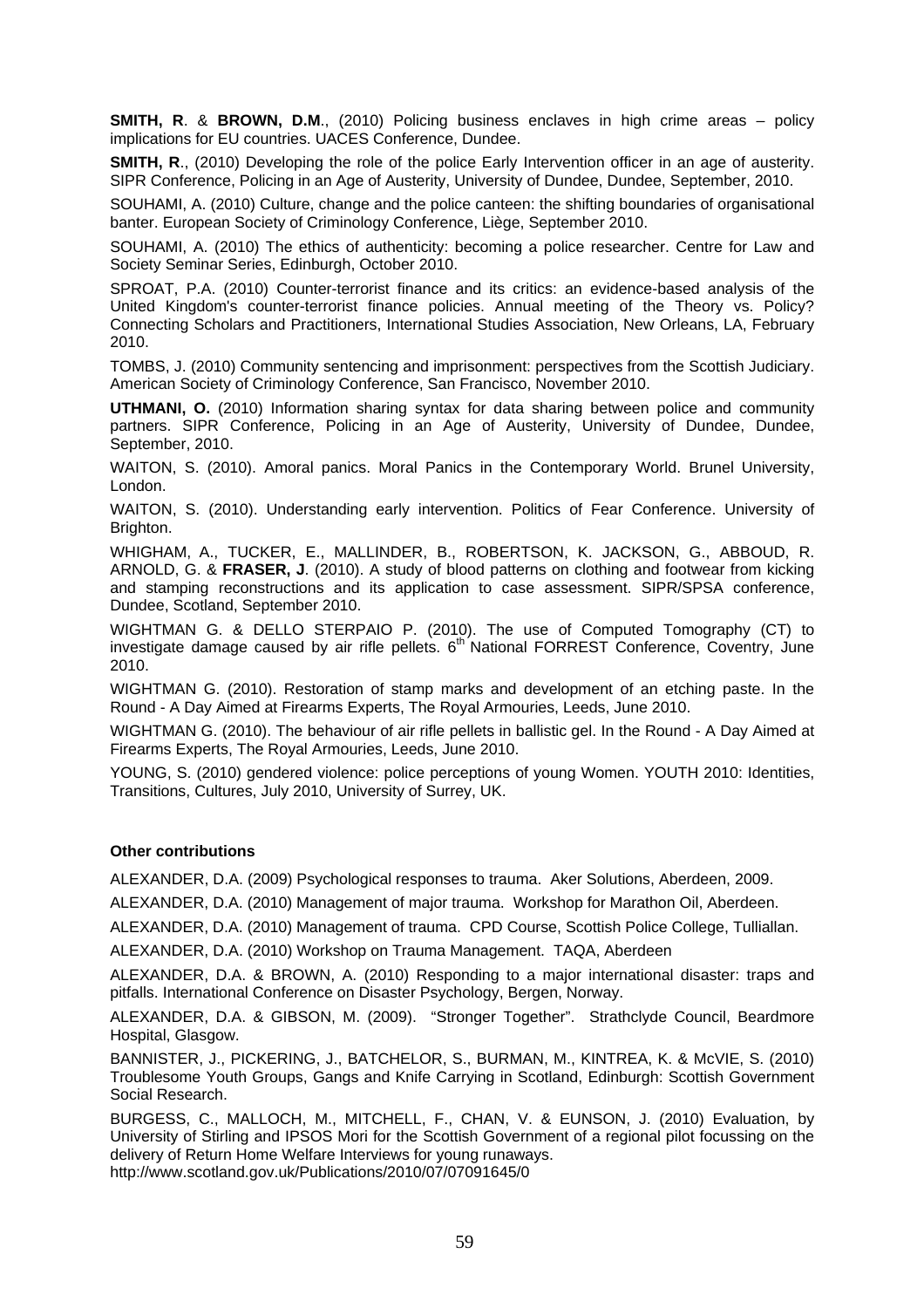DONNELLY, D. & **SCOTT, K.** (2010) Policing in Scotland should be all for one and one for all. *The Herald*, 17 July, 13.

ETHERSON, P. (2010). A comparative study of Scottish Police Boards. Scottish Institute for Policing Research Summary No. 4.

FRONDIGOUN, L. & ADDIDLE, G. (2009). An evaluation of the Inverclyde Initiative. Report prepared for Strathcyde Police Force. http://www.sipr.ac.uk/downloads/InverclydeInitiative.pdf

FRONDIGOUN, L., DAVIDONES, C. & **NICHOLSON, J**. (2010) Tackling Youth Offending and Violence: Intensive Policing and/or Dispersal Orders. Report prepared for Strathclyde Police Force, May 2010. Glasgow: Glasgow Caledonian University.

FRONDIGOUN, L., DORRER, N., & MORRISON S. (2010) Evaluation of the Turnaround Service. Glasgow: Glasgow Caledonian University.

http://www.sipr.ac.uk/downloads/Research\_Summaries/Research\_Summary\_4.pdf

**GAWRYLOWICZ, J.** The performance of people with mild learning disabilities as eyewitnesses. *Phd Thesis*. University of Abertay, Dundee.

**HUNTER, J., FYFE, N.** & ELVINS, M. (2010) An Evaluation of Custody Visiting in Scotland. Dundee: Scottish Institute for Policing Research.

http://www.sipr.ac.uk/downloads/Research\_Summaries/Custody\_Visiting\_Report.pdf

KERMODE, J. (2010) Transgender people and the Scottish criminal justice system: how serving police officers perceive and understand transgender people. *PhD Thesis*, University of Glasgow.

**LA ROOY, D.** (2010). Report on results of survey into police interviewers perceptions of conducting forensic interviews with children. Police Training College (JIIT Forum), Edinburgh, April 2010.

LA ROOY, D. (2010). Report on results of survey into police interviewers' perceptions of conducting forensic interviews with children, Police Training College (JIIT Trainers), Edinburgh, February 2010.

McVIE, S. & WILTSHIRE, S. (2010) Racism and social marginalisation: a comparative study of three EU Member States. Vienna: European Union Fundamental Rights Agency.

McVIE, S. (2010) Gang Membership and knife carrying: findings from the Edinburgh Study of Youth Transitions and Crime, Edinburgh: Scottish Government Social Research.

McVIE, S. (2010) Risk, Uncertainty and Youth Justice in Scotland. Centre for Law and Society Seminar Series, University of Edinburgh, Edinburgh, March 2010.

NETTO, G & FRASER, A, (2009) Refugee routes to housing, support and settlement in Scotland. Scottish Refugee Council/AAGHA: Glasgow.

REA, D., DONNELLY, D. & FITZSIMONS, J. (2009) International Comparison Models of police governance and accountability. Report commissioned by the Northern Ireland Police Board. London: APA.

RITCHIE, S. Organisational Learning in UK Police Force. *PhD Thesis.* Robert Gordon University.

**SCOTT, K.B. & SPROAT, P. (2010)** An evaluation of the Priority Crime Unit in Central Scotland Police. Scottish Institute for Policing Research Briefing No. 9.

http://www.sipr.ac.uk/downloads/Briefing9.pdf

**SMITH, R.** (2010). Developing the role of the Early Intervention Officer. Scottish Institute for Policing Research Briefing No. 10. http://www.sipr.ac.uk/downloads/Briefing10.pdf

STOTT, C., GORRINGE, H. & ROSIE, M. (2010) HMIC Goes to Millbank: Public Order Policing Following Student Disorder. *Police Professional* 232, November 25.

#### **Media Engagement**

ADYA, A. K., CANETTA, E., FENTON, L., MALGORZATA, L., (2010). Taste of Forensics at Abertay: Penetrating Nano-Eyes for Forensic Investigations. *University of Abertay Dundee Alumni Magazine*: September 2010

COSGROVE, J. (2010). Working on fingerprinting PhD Joanna's off to make her mark. *Evening Telegraph*. (article related to Joanna Fraser's work, March 10).

FORSYTH, J. (2010) Echo of Orkney scandal makes this child abuse case of concern. *The Scotsman*. (article related to **David La Rooy's** work, July 16).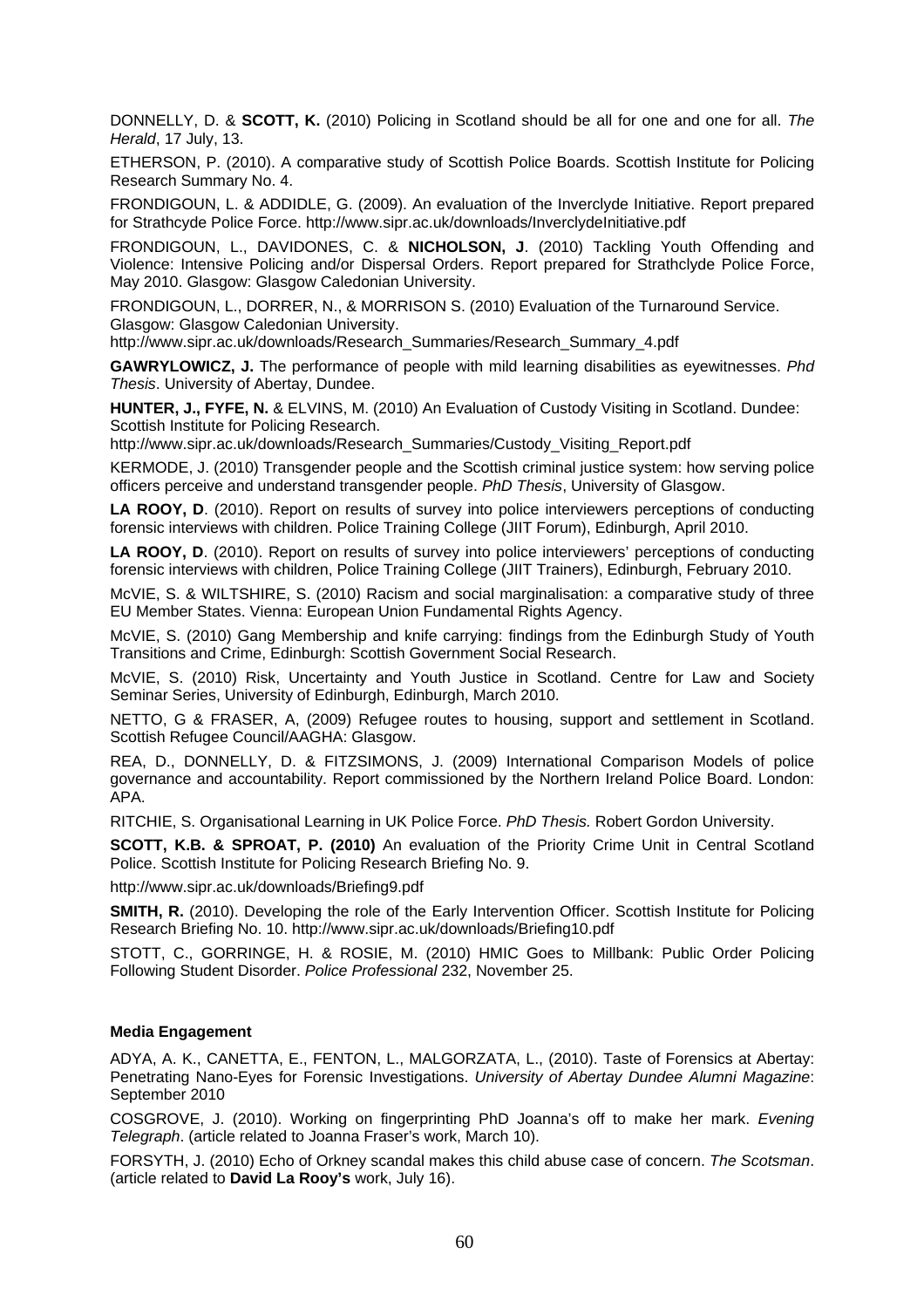GORRINGE, H. (2010) Student demonstrations. Radio 11 November.

LA ROOY, D. (2010) Law and Legal Affairs: How can we improve on methods of interviewing youngsters? July 26.

**MURER, J.S.** (2010) Bloomberg News Interview: "Hamburg Alert for Return of "Jihadists' as September 11 Mosque Shuts", 31 August

**MURER, J.S.** (2010) Preventing Political Violence. Scottish Preventing Violent Extremism Unit, Common Ground, and MEEM Productions, Educational DVD for Violence Prevention.

**MURER, J.S.** (2010) Radio Ramadhan Glasgow Interview: "9/11 and Beyond; Islam, Security and Muslim Communities in Britain" 7 September

**MURER, J.S.** (2010) Radio Slovensky Interview: "Political Mobilisation and Young Radicals in Central Europe", 24 March

REICHER, S.D., Invited guest on BBC radio discussing the psychology of looting in Chile.

SCOTT-BROWN, K. C. (2010, July 22). Dundee dialect study. North Tonight, STV.

SCOTT-BROWN, K. C. (2010, July 22). Dundee dialect study. Reporting Scotand, BBC 1 Scotland.

SCOTT-BROWN, K. C. (2010, July 22). Volunteers needed for Dundee dialect study. Good morning Scotland, BBC Radio Scotland.

SCOTT-BROWN, K. C., Kirk, N. & Kempe, V. (2010, July 22). Abertay dialect research is talk of the town. The Courier.

SCOTT-BROWN, K. C., Kirk, N. & Kempe, V. (2010, July 22). Abertay dialect research is talk of the town. *The Press and Journal*.

SCOTT-BROWN, K. C., Kirk, N. & Kempe, V. (2010, July 29) Dundee dialect could help elderly to avoid the effects of dementia. *The Scotsman*.

SMITH, K. (2010, October). The Big Ask. *Laboratory News*. (article related to Joanna Fraser's work)

WIGHTMAN, G. (2010). Questions raised over air rifle safety. *BBC News* Website, Tayside and Centra, August 17l.

ZITOU, E. (2010) Protest policing *Yi Avgi* (Dawn) N*ewspaper*. (Interview with Hugo Gorringe and Michael Rosie, 21 November).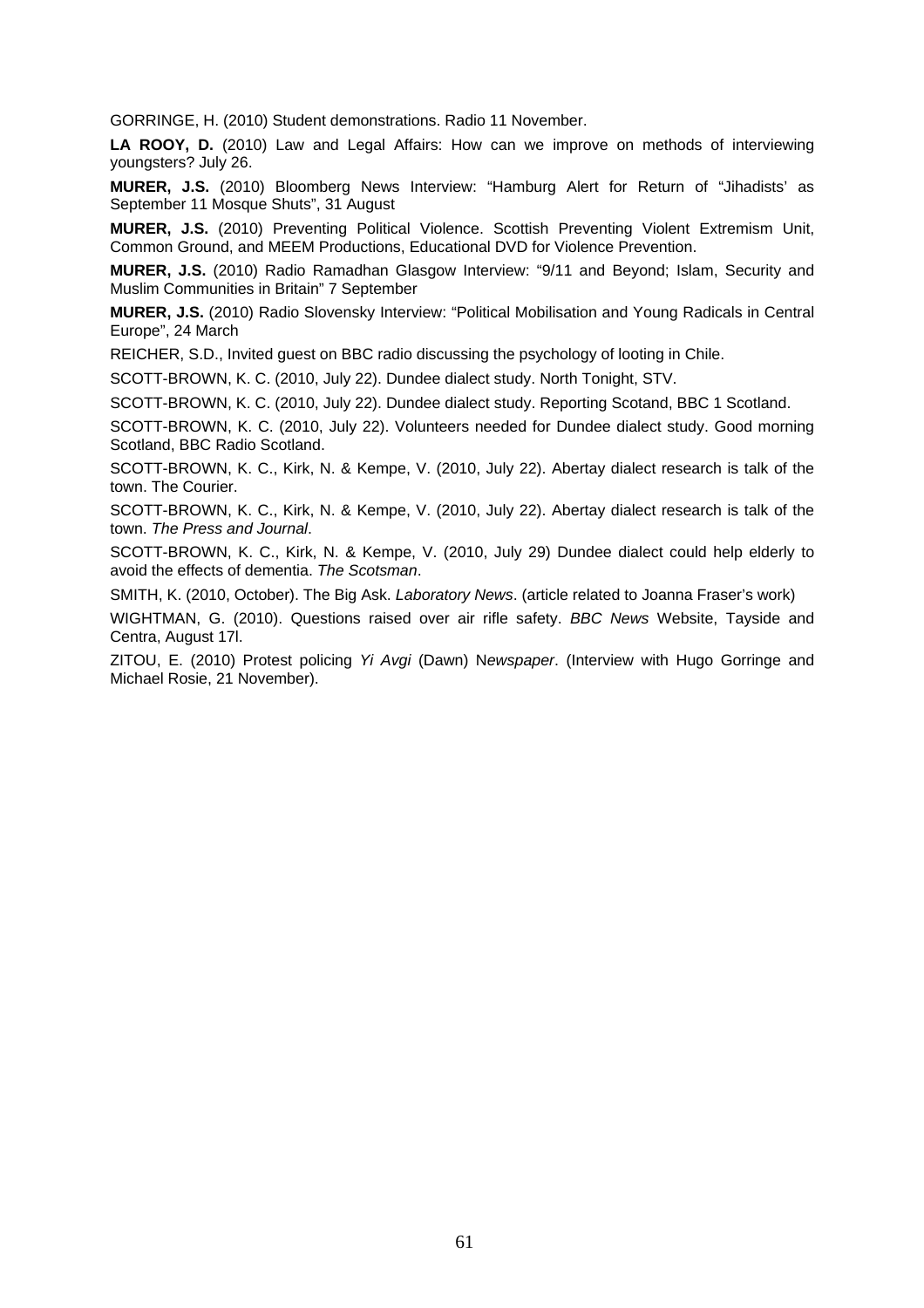## **Appendix 7**

## **Scottish Institute for Policing Research**

# **Strategic Plan 2010-2015**

# **Executive Summary**

Policing in Scotland over the next 5 to 10 years faces a range of significant challenges and will experience fundamental reform. Demands on police forces will continue to grow in scale and complexity as a result of changes in the nature of criminality and a changing social, economic and political environment. These increasing demands will need to be met from a shrinking resource base as police organisations, like other public sector bodies, experience significant cuts in their budgets. In addition, it is highly likely that post the 2011 Scottish Parliamentary elections there will be a fundamental reconfiguration of police forces in Scotland which will impact on the relationships between police, communities and partner agencies.

Against this background, SIPR has a key role to play. Through its research and knowledge exchange activities, it not only provide insights into the complexity of the problems and challenges that policing faces but also identify 'what works, what doesn't , what's promising' and what's cost-effective. With the greater involvement of ACPOS in shaping the research agenda, it will be possible to steer research activity into those areas where it will make the greatest difference to contributing to the Government's national objective of a 'safer and stronger Scotland'. Furthermore, with greater engagement between the Scottish police service and Scotland's universities in the creation, sharing and application of knowledge, SIRR can help ensure that the police workforce is equipped with the knowledge and professional skills needed to operate in a rapidly changing and complex environment. For the consortium universities, the role SIPR can play in facilitating cutting-edge research in policing at a Scottish, UK and international level creates opportunities for researchers to engage in world-class work across a range of disciplines. The strong links SIPR has forged with the policy community and with practitioners means that there is scope for such research to have significant impact. The unique partnership between universities and the police service in Scotland embodied by SIPR thus provides the opportunity to use research excellence as a foundation for knowledge-based policing.

# **Strategic objectives**

## **Strategic objective 1 : High quality, relevant research**

• *Developing a Strategic Research Agenda*. Beginning in 2010, SIPR will engage in a period of detailed consultation with ACPOS to identify the key strategic challenges where the creation of knowledge (via new research or the synthesis of existing research) will contribute most to improving the delivery of effective and efficient policing. The development of this research agenda will allow SIPR to develop a more balanced research portfolio. It will allow ACPOS to be more proactive in stimulating and steering research activities into those areas that are aligned with key challenges and that will have a significant long term benefit for policing in Scotland, while still retaining the flexibility to be reactive to research ideas generated from within the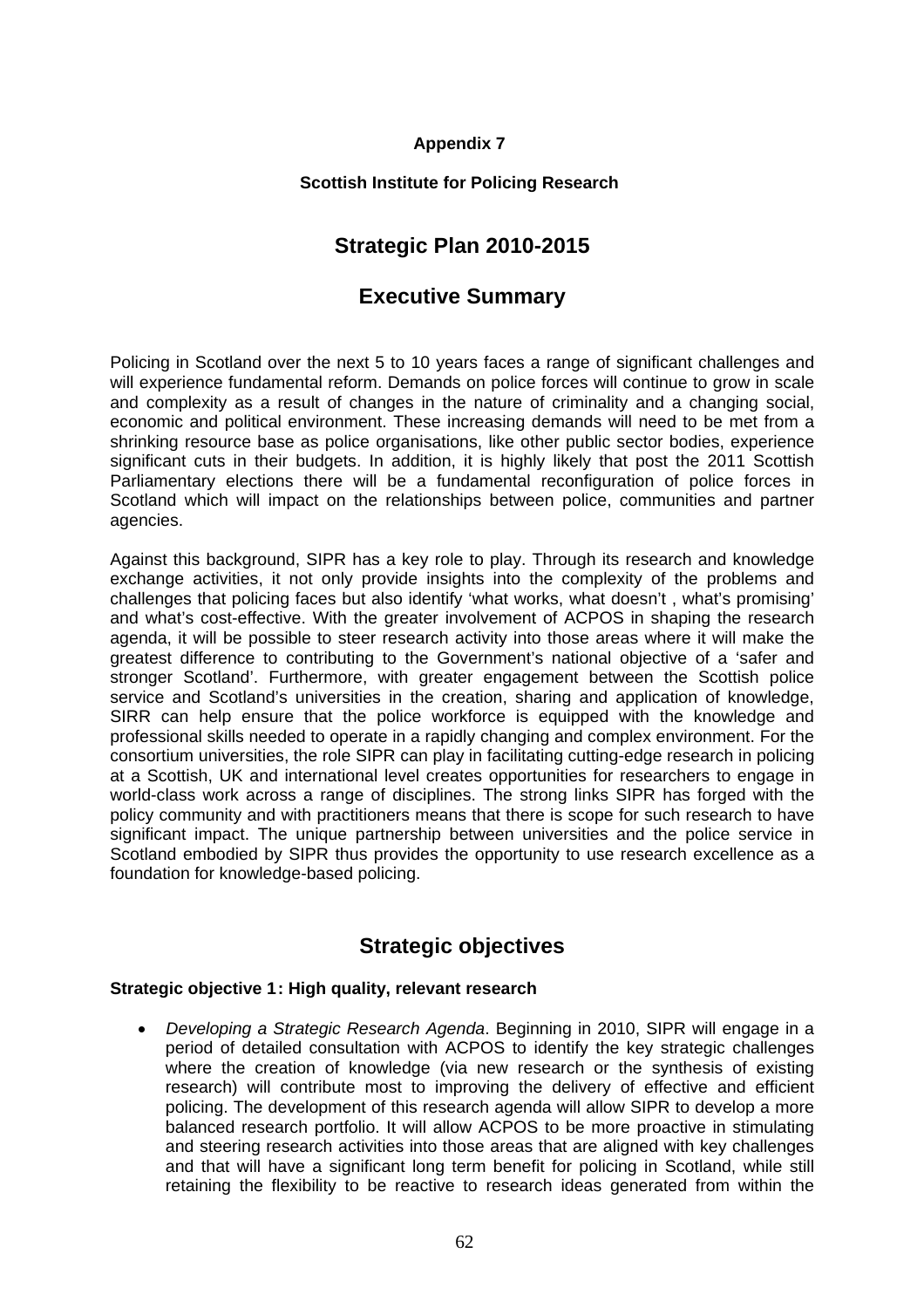academic research community. The research agenda would be a 'living document', regularly reviewed and updated to reflect a changing environment.

- *Using the Strategic Research Agenda to inform and focus relevant programmes of research within each network.* The strategic research agenda will provide the basis for establishing medium to long term research programmes within each network which will be taken forward through a combination of externally funded research projects and PhD studentships. Networks will focus on developing and delivering a research programme aligned with the strategic challenges identified in the research agenda but will also identify key research questions and issues themselves.
- *Exploiting opportunities for comparative research at UK and international levels:* while the Strategic Research Agenda will provide a strong Scottish focus to the research activities supported by SIPR, it is important that such research is located within a broader comparative perspective at both a UK and international level. Developing comparative perspectives will deepen insights into the distinctive qualities and characteristics of policing in Scotland as well creating opportunities to introduce ideas and innovations which might enhance Scottish policing.

### Strategic objective 2: Knowledge exchange and contributions to knowledge-based **policing**

- *To develop a knowledge exchange programme informed by the Strategic Research Agenda that maximises the impact of new and existing research on the development of policing policy and practice in Scotland.* Building on the highly successful programme of KE activities developed over the last three years, KE (via the web, seminars, workshops etc) would be closely linked to the Strategic Research Agenda to ensure that findings from research projects are made available and accessible to practitioners and policy makers.
- *To work in partnership with the Scottish Police College and Scotland's police forces on CPD, education and training*. SIPR's close involvement with the Scottish Police service via CPD, education and training activities at the Scottish Police College is fundamental to ensuring a focused engagement between practitioners and researchers through which a better understanding of how research-based knowledge can contribute to improving policing policy and practice can be achieved. SIPR will continue to develop these activities in order to maximise the impact of research on improving police performance.
- *To work with the Scottish police service to develop innovative ways of promoting knowledge exchange which will contribute improvements to policy and practice.* There are significant challenges in ensuring that exposure to new knowledge feeds through into a process of adoption, implementation and improvements in routine practice. SIPR will therefore need to work closely with the Scottish police service to ensure that opportunities of knowledge exchange and contributions to policy and practice are maximised. A range of innovative approaches, including the use of placements and the co-location of researchers within police organisations, the development of a 'knowledge bank' for the Scottish police service to provide the tools and information needed to tackle complex problems, and the establishment of a 'futures forum' to examine the challenges for policing Scotland in 2020, will be taken forward in the next phase of SIPR's development.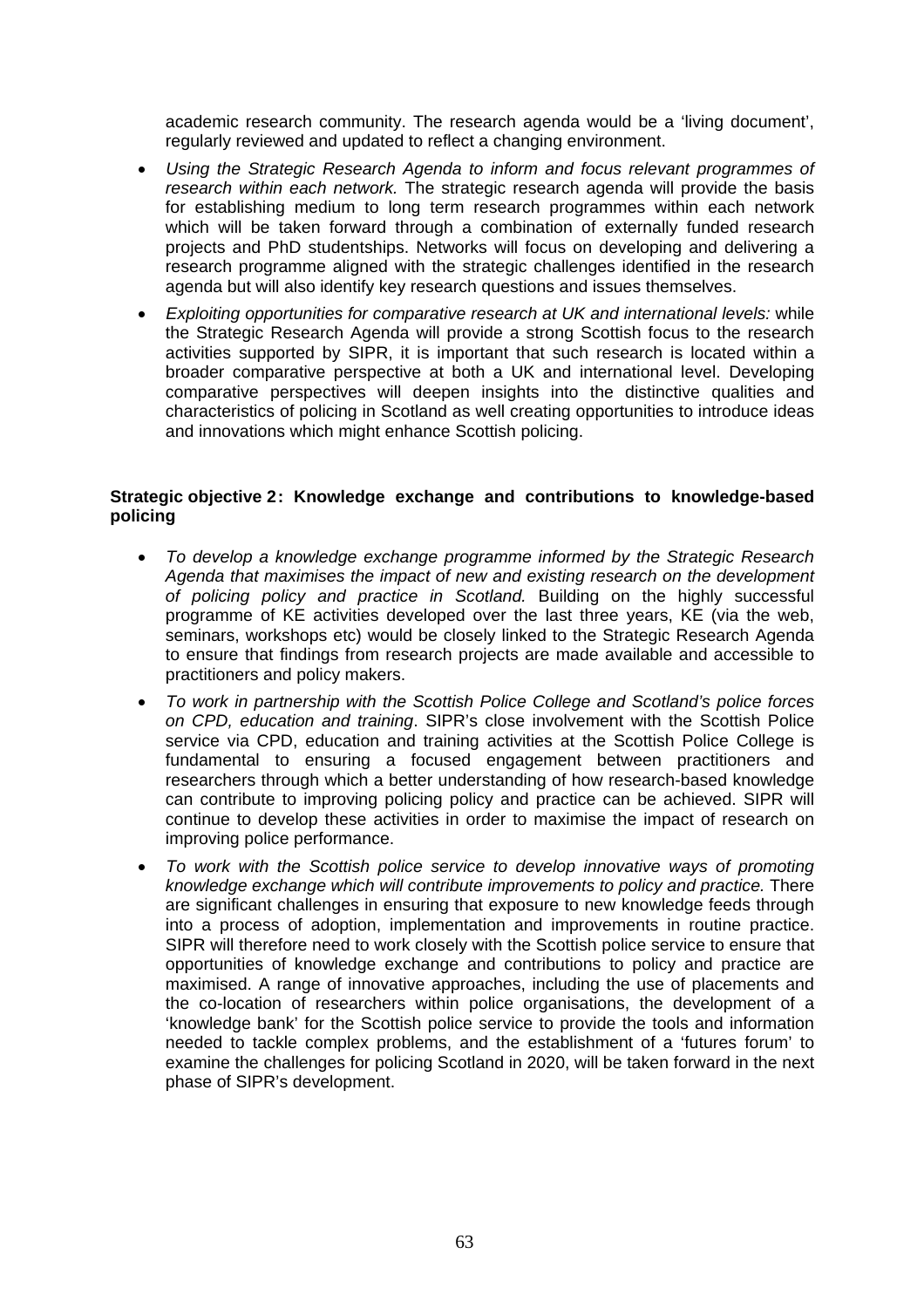### **Strategic objective 3: Capacity building in Scotland's universities and police service**

- *Development of the SIPR Graduate Programme in Policing*. The first key milestones in the development of the Graduate Programme should be reached in 2010 with the appointment of a host institution and Programme Director and, later in the year, the matriculation of the first cohort of Postgraduate Diploma students. In the medium term, the next phases of development will involve the addition of research methods training and a Dissertation module leading to a degree of MSc in Policing. Additional modules will be added to offer greater choice and flexibility for students. In the longer term, the aim is to offer Professional Doctorates for those in the police service that want to progress to higher level academic qualifications that will enhance their skill levels and career development.
- *To work with Scotland's police forces to increase their capacity, capability and engagement with respect to research and their understanding of the value research can bring* The development of the Graduate Programme provides one way of increasing the level of research skills among police practitioners as does the existing Practitioner Fellowship scheme based around local, project-focused partnerships between practitioners and academics. Future priorities will focus on adding a more strategic dimension to enhance the capacity and capability of police forces with respect to research. This will include developing stronger partnerships between analysts within forces and university based researchers and supporting forces to be more proactive in relation to research through the development of research access protocols and force research strategies.

#### **Strategic objective 4: Effective governance, coordination and leadership**

- To maintain the current governance and coordination arrangements Evidence to date indicates the current arrangements work well and allow for high level involvement from both the police service and universities as well as providing a clear focus for bringing together inter-disciplinary groups of researchers with police practitioners;
- *To focus the role of networks on taking forward the Strategic Research Agenda*: The development of a Strategic Research Agenda creates an opportunity to re-orient the role of the networks to focus on developing programmes of research within and between networks which take that agenda forward;
- *To encourage additional disciplines with relevant expertise within the consortium universities to become involved with the networks and invite new nominations for leadership roles* Although SIPR already has a strong inter-disciplinary character, there is scope to broaden its connections with other disciplines that have an interest in policing, particularly in the fields of health and the humanities. Furthermore, to ensure that SIPR continues to benefit from strong and effective leadership, the posts of Director and Associate Directors will be opened up in a phased process to allow new nominations from staff within the consortium universities for these key leadership roles.

## **Strategic objective 5: Long term sustainability**

• *Securing resources to support the leadership, coordination and research capacity of SIPR.* Given the number of universities that comprise SIPR, the wide-ranging interdisciplinary character of its research and knowledge exchange activities, and the scales of its interactions with policing and research organisations across Scotland, the UK and internationally, strong central coordination is vital. Securing the resources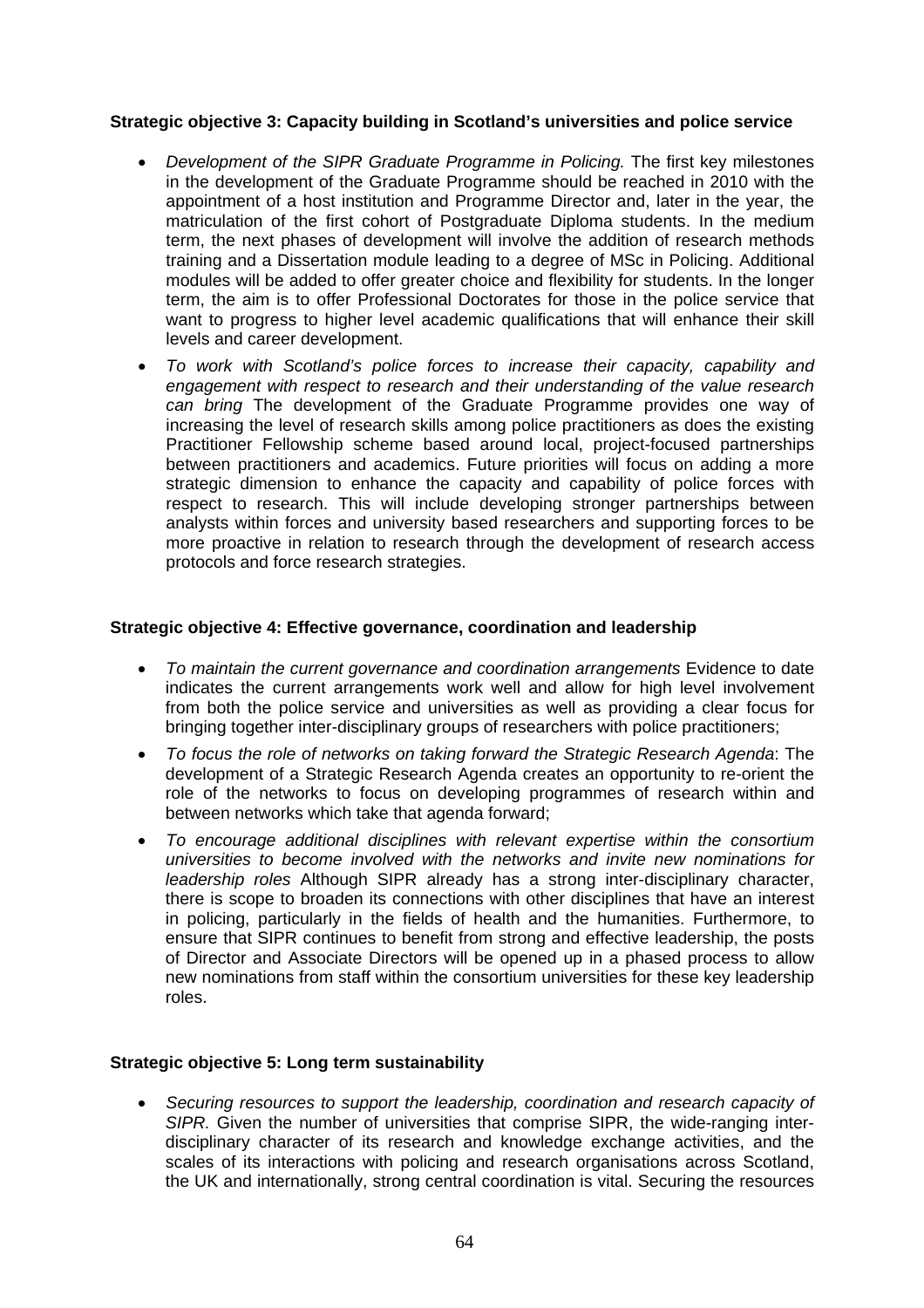to support an administrative hub comprising both a Director and Knowledge Exchange Coordinator/Administrator are key to the efficient and effective working of the institute.

- *Maximising the competitiveness of HEI researchers in bidding for external research funds* The long term sustainability of SIPR depends on the ability to generate substantial external research income from UK and European funding bodies. Successful bids for research funding depend not just on the quality of the scientific programme but increasingly on evidence of inter-disciplinary, inter-institutional and international collaboration and of clear evidence of engagement with 'end-users' so as to ensure the impact of research. SIPR can play a key role in 'adding value' to research bids through its capacity to mobilize inter-disciplinary and international research teams and its strong links with those engaged in developing policing policy and providing training to police practitioners.
- *To seek to develop additional income streams and business development opportunities*. SIPR will need to continue to identify income streams and business development opportunities via its research and knowledge exchange activities. Securing sponsorship for the conference and fees generated by CPD activity has provided some additional income to date and this needs to be built on in the future. Developing a funding model that allows some of the overhead income from research projects secured by SIPR to support the central infrastructure of the institute would also help contribute to SIPR's longer term sustainability.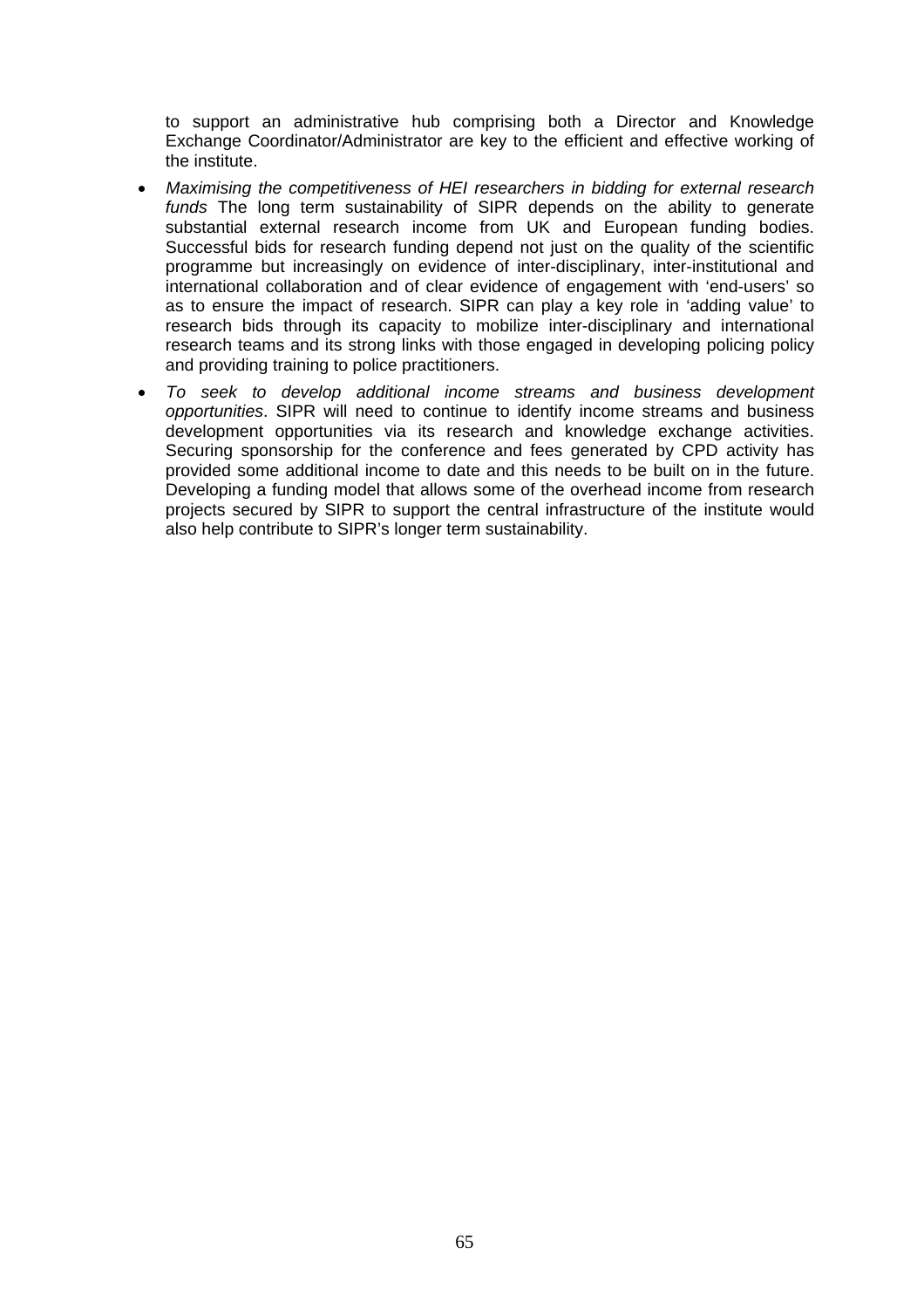# **Appendix 8**

## **The Scottish Institute for Policing Research**

# Programme for the Fourth SIPR Annual Conference, SIPR / SPSA Conference and Fourth SIPR Annual Lecture

## **Fourth SIPR Annual Conference** *Policing in an age of austerity*

West Park Conference Centre, Dundee, 14<sup>th</sup> September

#### **PLENARY OPENING SESSION**

Chair: Professor Nicholas Fyfe, Director SIPR

**Plenary Session 1** Chair: Nicholas Fyfe (Director, SIPR)

- Chief Constable Pat Shearer (President, ACPOS)
- Keynote Speaker: Professor Martin Innes (Director, Universities' Police Science Institute, Cardiff University) **Paying the bill? Policing after the recession**
- Discussion

#### **Plenary Session 2**

- Dr Ben Bradford (SCCJR, University of Edinburgh) **Using procedural justice to encourage cooperation with the police and compliance with the law**
- Alan Dobie (Scottish Business Crime Centre) **Who pays? Prioritising prevention through collaboration in austere times**
- Dr Wynsen Faber (Police Academy of the Netherlands) **The limits of the justice system: coping with Homeland security in today's society**
- **Discussion**

#### **PARALLEL NETWORK SESSIONS:**

PRACTITIONER RESEARCH

Chair: Dr Kenneth Scott (University of the West of Scotland)

- Dr Penny Woolnough (Grampian Police Research Unit) **Missing persons: practitioner research to national practice**
- CI Andy Brown (Scottish Police College) **An evaluation of operational deployment of police negotiators to incidents of deliberate self harm**
- Professor David Bradley (Edith Cowan University Centre for Social Justice, Washington) **"Ending the 'dialogue of the deaf': evidence and policing policies and practices: An Australian case study**
- **Panel discussion: Learning from Practitioners' Research Experience** Discussant: Supt Tony Beveridge, Tayside Police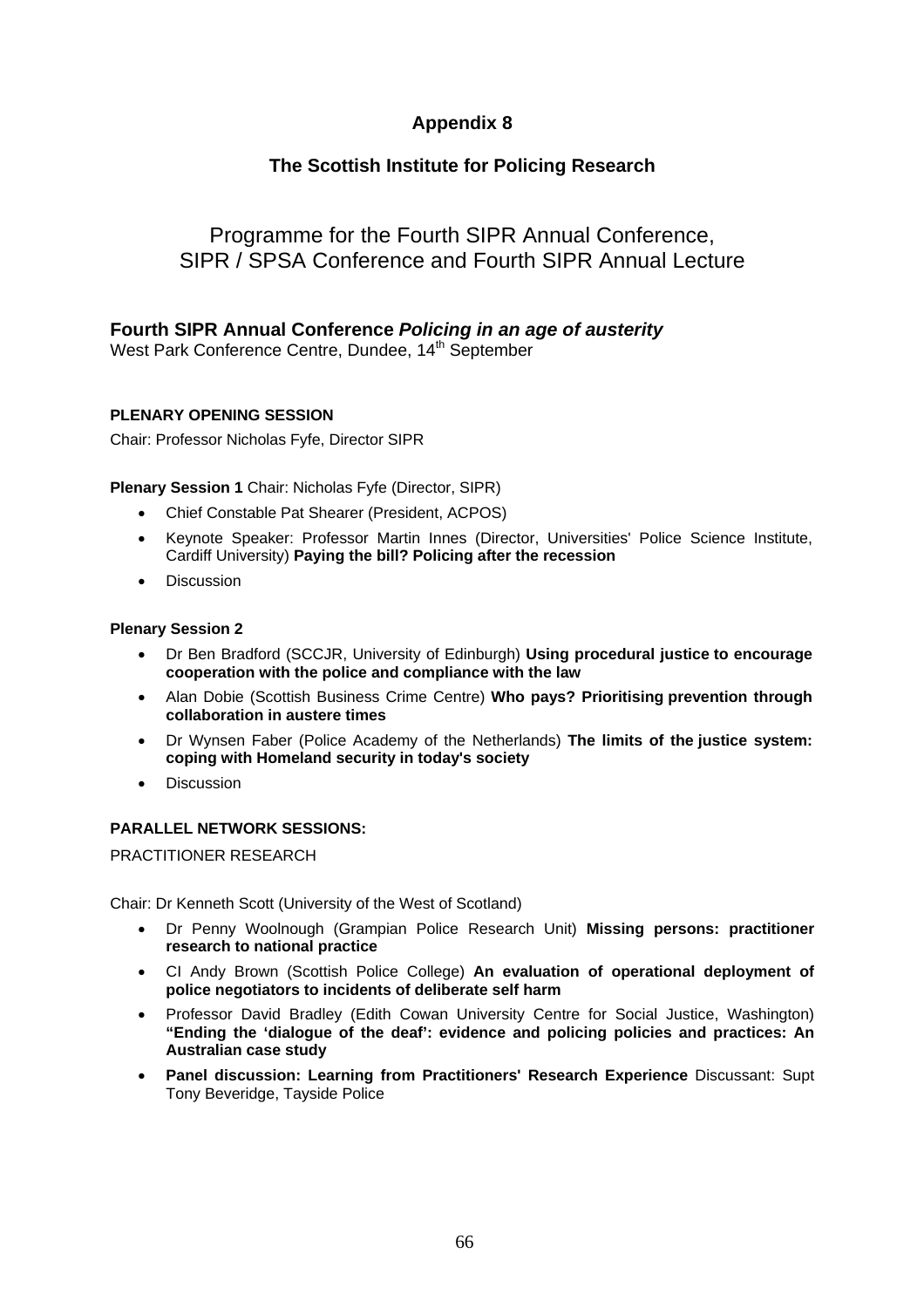### NEW DEVELOPMENTS IN FORENSIC SCIENCE

Chair: Professor Jim Fraser (University of Strathclyde)

- **Introduction: Evaluating the contribution of science to the investigation of crime and criminal justice**
- Graeme Malcolm (M Squared Lasers) **Remote chemical detection by tunable lasers**
- Stan Brown (Chief Executive Forensic Science Northern Ireland) **Forensic Science Provision to the Criminal Justice system**
- Prof. Christophe Champod (University of Lausanne) **Interpretation and evaluation of evidence**

## **SPSA / SIPR Conference** *New developments in forensic science*

West Park Conference Centre, Dundee, 15<sup>th</sup> September

Chair: Tom Nelson, Director of Forensic Services, SPSA

- Niamh NicDaeid (University of Strathclyde) **Development in forensic science research looking to the future**
- Martin Bill (Forensic Science Service) **New DNA developments**
- Jim Thomson (LGC forensics) **Cannabis DNA**
- Forensics Showcase
- Kenny Laing **Powder Suspensions Operational perspective**

Chair: Professor Jim Fraser, University of Strathclyde & Associate Director, SIPR

- Richard Sleeman (Mass Spec Analytical Ltd., Bristol) **Isotope Ratio Mass Spectrometry**
- Sue Black (University of Dundee) **New methods in human identification**
- Marielle Vennemen (University of Strathclyde) **RNA in Forensic Science**
- Patrick Sears (DSTL) **Developments in explosives research**
- **Panel discussion** Professor Jim Fraser (University of Strathclyde), Tom Nelson (SPSA), Roddy Ross (ACPOS), Liam Murphy (CoPFS)

## **The Fourth SIPR Annual Lecture,** *Discretion and Discipline in Policing*

University of Strathclyde, Glasgow, 30<sup>th</sup> September 2010

Chair: Peter Wilson (Chair, SIPR Advisory Board)

- Welcome, Professor Philip Winn (Deputy Principal, University of Strathclyde)
- Introduction: Professor Nicholas Fyfe (Director, SIPR)
- Professor Nick Tilley (Jill Dando Institute of Crime, UCL) '**Discipline and Discretion in Policing'**
- Q & A Session
- Vote of Thanks, CC Pat Shearer (President, ACPOS)
- Wine Reception (Sponsored by Alpha Translating & Interpreting Services Ltd)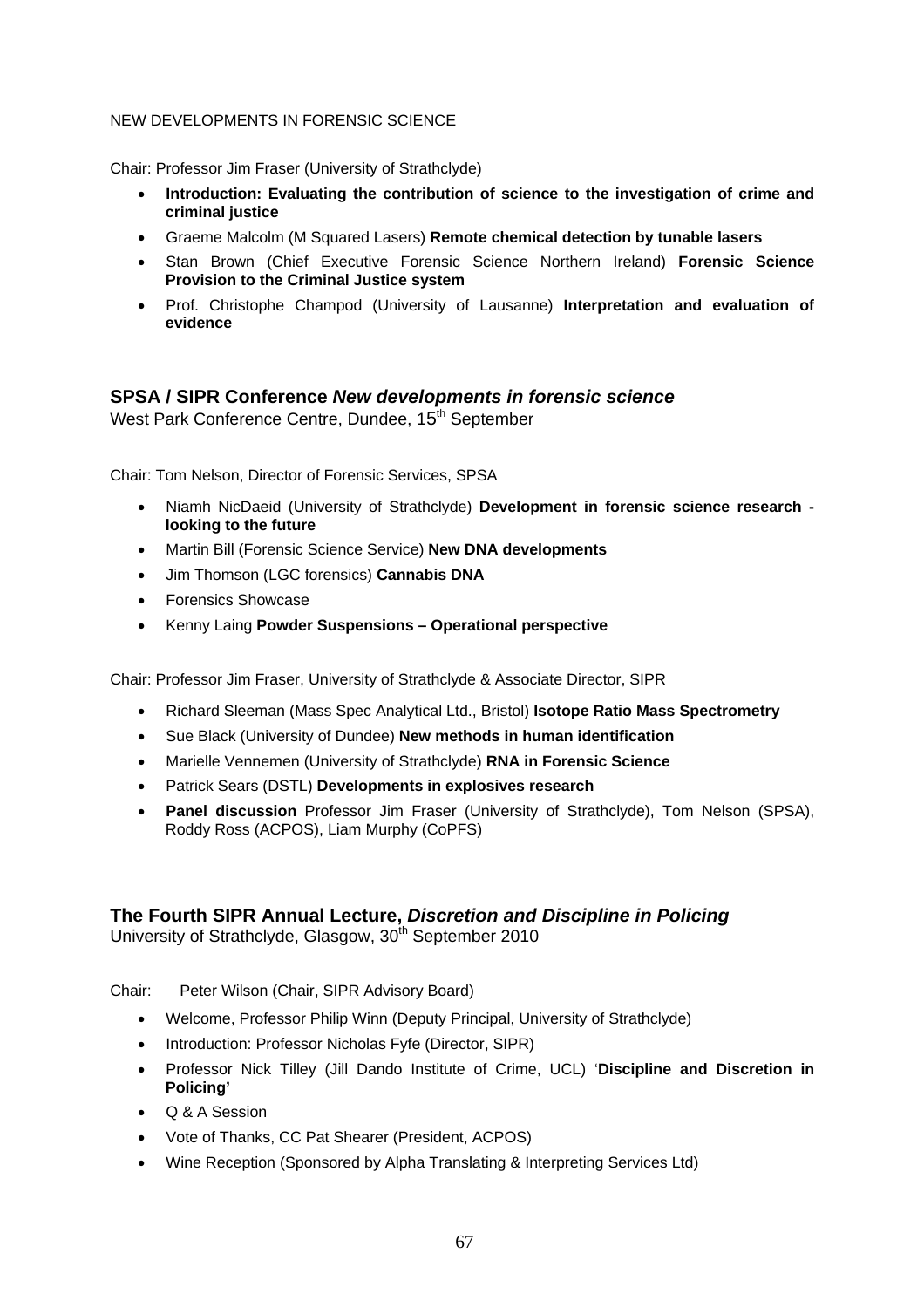# **Appendix 9**

## **The Scottish Institute for Policing Research**

# **Programme of Network Seminars and Full Day Events, 2010**

For further information on past events, see: http://www.sipr.ac.uk/events/past.php

#### **Mixed economy policing and workforce modernisation**

Iris Murdoch Building, University of Stirling, 21st January 2010

This event, organised by the Police Organization Network in collaboration with Cental Scotland Police, profiled the potential benefits of "mixed economy policing" (essentially a blend of police officers and specialist police staff working together in a front-line operational setting).

Chair: Professor Nick Fyfe (Director, SIPR, University of Dundee)

- Chief Constable Kevin Smith (Central Scotland Police) **Introduction**
- Superintendent Gavin Buist & Superintendent Robbie McGregor (Central Scotland Police) **From vision to reality and taking Mixed Economy policing forwards**
- Kenneth Scott (University of the West of Scotland) **Evaluating the Mixed Economy Model in Central Scotland Police**
- Derek Mann (NPIA) **Workforce modernisation: creating an opportunity**

#### **Unspoken language in investigative interviews**

Scottish Police College, Tulliallan, Tuesday 20th April 2010

Professor Gwyneth Doherty-Sneddon, University of Stirling, presented this full day course which examined what people reveal through nonverbal visual cues in addition to what they tell us verbally. She has over 20 years of research experience in the area of visual communication and has developed an extensive programme of research on gaze, gaze aversion and gesture. She has been a regular contributor to regional training of child protection officers in Tayside for a number of years and runs training courses on Investigative Interviewing practices in collaboration with Dundee University and the American Society on the Abuse of Children.

#### **Public Order Policing in Comparative Perspective**

University of Edinburgh, 3rd May 2010,

This KE workshop was co-sponsored by SIPR, The Public Policy Network and The University of Edinburgh, and was co-organised with Hugo Gorringe and Michael Rosie, University of Edinburgh. The workshop met to discuss current trends in public order policing and think through the lessons to be learned from existing research and policing experience.

- Dr Hugo Gorringe (University of Edinburgh), Dr Michael Rosie (University of Edinburgh), and Professor Nick Fyfe (University of Dundee/Director of SIPR), **welcome**
- Professor Dave Waddington (Sheffield Hallam University) **The changing nature and contexts of public order policing in the UK: legitimacy and reform.**
- ACC Fiona Taylor (ACPOS/Strathclyde Police) **G20 and effects on policing in Scotland: an officer's viewpoint**
- Carsten Alvèn (Stockholm Police's Dialoggruppen) **Dialogue based policing in Sweden.**
- Dr Pat Cronin (University of Abertay) **The complexities of police decision making and accountability processes.**
- **Hugo Gorringe** and **Michael Rosie** (University of Edinburgh) **Police/protestor dynamics: lessons that can be learnt**
- Professor Steve Reicher (University of St Andrews) **Summary**
- ACC Fiona Taylor (Strathclyde police) **Response**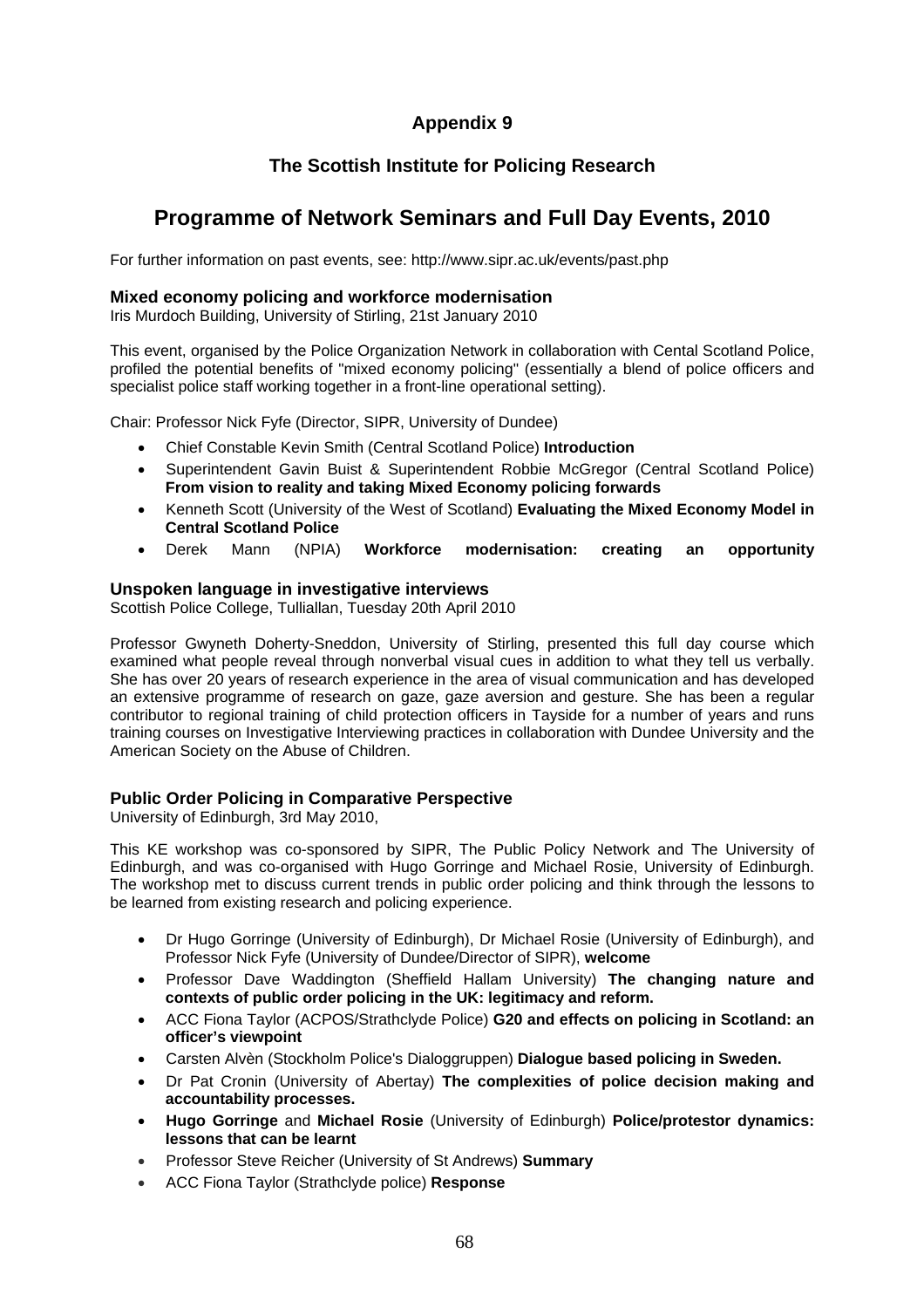#### **Crime and Policing: Past and Present**

West Park Conference Centre, Dundee, 19th May 2010,

This Knowledge Exchange Workshop was co-sponsored by The Scottish Institute for Policing Research and the Department of History, University of Dundee. The conference was the first in a series of events intended to provide a unique forum for historians and other academics to engage with crime and policing professionals.

Professor Nicholas Fyfe (Director, SIPR) & Dr Murray Frame (Programme Convenor, History department, University of Dundee) **Welcome and Opening Comments** 

WOMEN IN POLICING Chair: Professor Nicholas Fyfe

- Dr Louise Jackson (School of History and Classics, University of Edinburgh) **Women in policing: historical perspectives**
- ACC Angela Wilson (Tayside Police) **From my perspective**

CROWDS, PUBLIC ORDER AND POLICING Chair: Professor Peter Wilson

- Professor Chris Whatley (Vice Principal and Head of the College of Arts & Social Sciences, University of Dundee) **The Crowd and the Authorities in Eighteenth-Century Scotland**
- Professor Stephen Reicher (School of Psychology, University of St Andrews)

DOMESTIC VIOLENCE & POLICE INTERVENTION Chair: Dr Murray Frame

- Dr Annmarie Hughes (Department of Economic & Social History, University of Glasgow) **An Ambiguous Relationship?: Policing, Prosecuting and Censuring wife-beating in Scotland, c1870-1939**
- Dr Wendy Morgan (London Metropolitan University) **Domestic violence theories and implications**

KEYNOTE SPEAKER Chair: Dr Anja Johansen

• Professor Clive Emsley (Emeritus Professor, Department of History, Open University, Milton Keynes; former Director of the European Centre for the Study of Policing) **Was the British police officer ever different?** 

#### **Inter-agency collaboration in child protection**

Scottish Police College, 27th May 2010

This full day seminar was designed to raise awareness of the underpinning knowledge and conceptual frameworks that inform inter-agency collaboration. The presenter, Lynn Kelly is the Programme Director for Child Care and Protection at the University of Dundee and prior to this was a senior manager in child protection both in Scotland and Australia. It was co-presented by Adrian Lawrie, Chief Inspector with Lothian and Borders Police.

#### **Child abuse inquiries and constructive practice** and **Child protection awareness**

Scottish Police College, 17th June and 29th July 2010

These two full day workshops were jointly presented by Marjorie Keys and Ruth Mitchell, Edinburgh Napier University. The first gave a rare opportunity to explore critically lessons emerging from a range of child abuse reports, taking child abuse inquiries "off the shelf and into the minds" of participants. The second presented a clear focus on understanding that every individual shares society's responsibility to protect our most vulnerable individuals.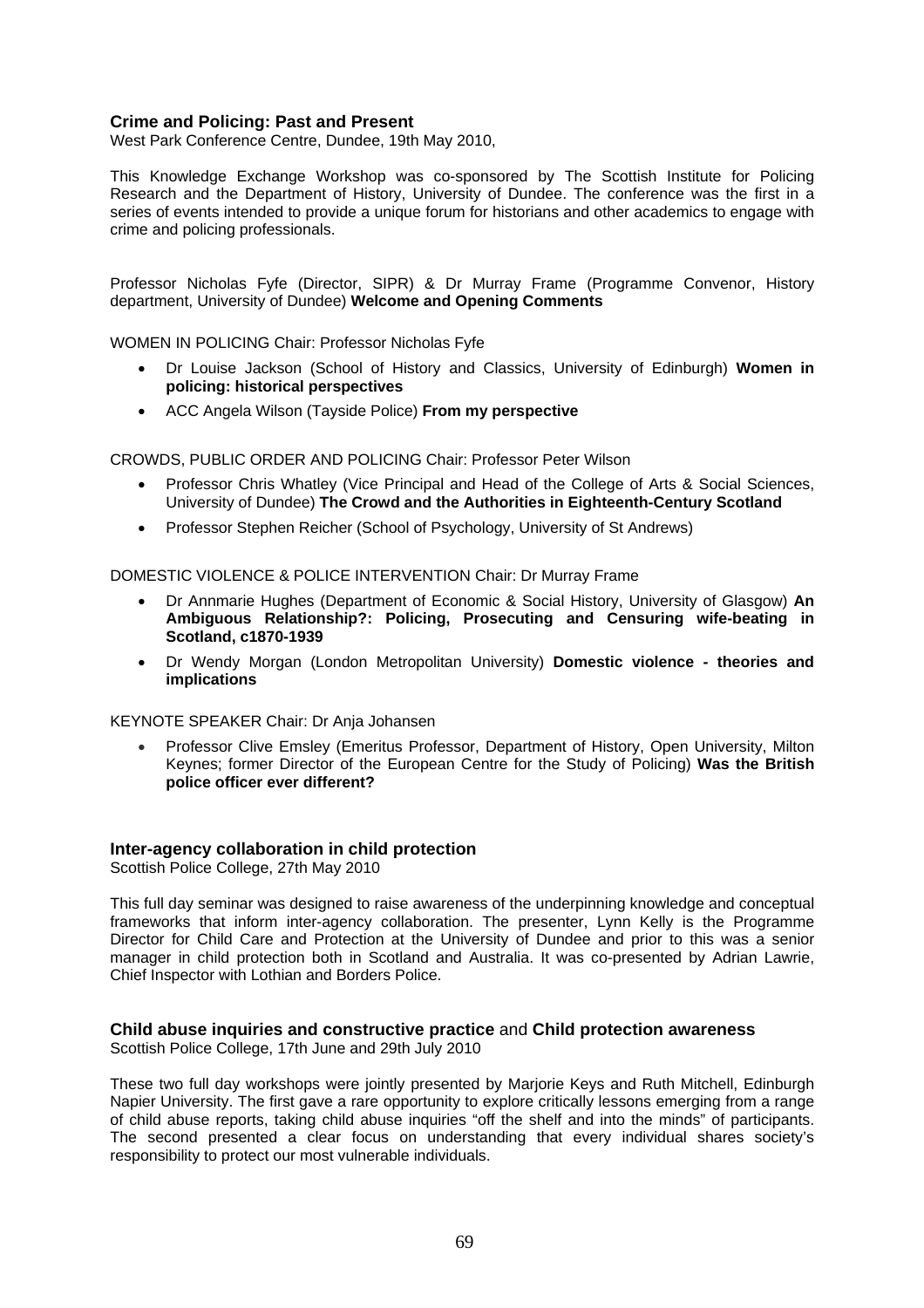#### **Understanding the science and provenance of human identification**

Houston House Hotel, Edinburgh, 21<sup>st</sup> June 2010

Morning Session – Chaired by Peter Wilson

- Andy Baker (SOCA) **The Background and Key Considerations for Law Enforcement**
- Paul Roberts (Forensic Services Manager, Gwent Police) **The Gwent (Vietnamese case)**
- Wolfram Meier-Augenstein (SCRI / University of Dundee) **The Application of the Science**
- Denise Syndercombe Court (QMUK & Ray Fysh, FSS) **Genetic Advances in the use of DNA**

Afternoon Session – Chaired by Nick Fyfe

- Will O'Reilly (Home Office) **Home Office Project: initial findings**
- Future potential for the science Plenary
- Areas for future research Plenary

#### **European Police Research Institutes Collaboration**

University of Edinburgh, 24 -25 June 2010

Participating countries and organisations:

| <b>Belgium</b>  | Governing & Policing Security Research Group, University College Ghent |
|-----------------|------------------------------------------------------------------------|
| England & Wales | Universities Police Science Institute, Cardiff University              |
| <b>Finland</b>  | Police College of Finland                                              |
| The Netherlands | Police Academy of the Netherlands                                      |
| Norway          | Norwegian Police University College                                    |
| Scotland        | Scottish Institute for Policing Research                               |
| Sweden          | University of Uppsala                                                  |

Thursday 24 June

- Presentations by Finland and Sweden of their research institutes and current police related research
- Updates on COST application and Working Groups on progress/developments since Hague meeting
- Working Group sessions (policing diversity, investigation practices, information sharing, police organization)
- Practitioner perspectives on the role of EPIC in research and knowledge exchange

Friday 25<sup>th</sup> June

- Funding opportunities for research and knowledge exchange: presentation by European Funding Officer followed by discussion
- Meeting of EPIC Directors

#### **Geographic Information Systems for Police Managers**

Tuesday, 31st August 2010, Scottish Police College, Full day

Dr Alistair Geddes (University of Dundee) and Dr Donald Houston (University of St Andrews) presented this full-day workshop on Geographic Information Systems (GIS), which are increasingly central to the Scottish Police Service in Command and Control, Performance Management and Traffic Management, as well as in investigations of crime patterns. A contract to provide a Crime Analyst GIS package to all eight Scottish forces has been agreed with ESRI (UK), and this course provided a nontechnical overview of GIS, its data requirements and analytical capabilities, using examples of its use in policing to allow the full potential of the GIS package to be realised.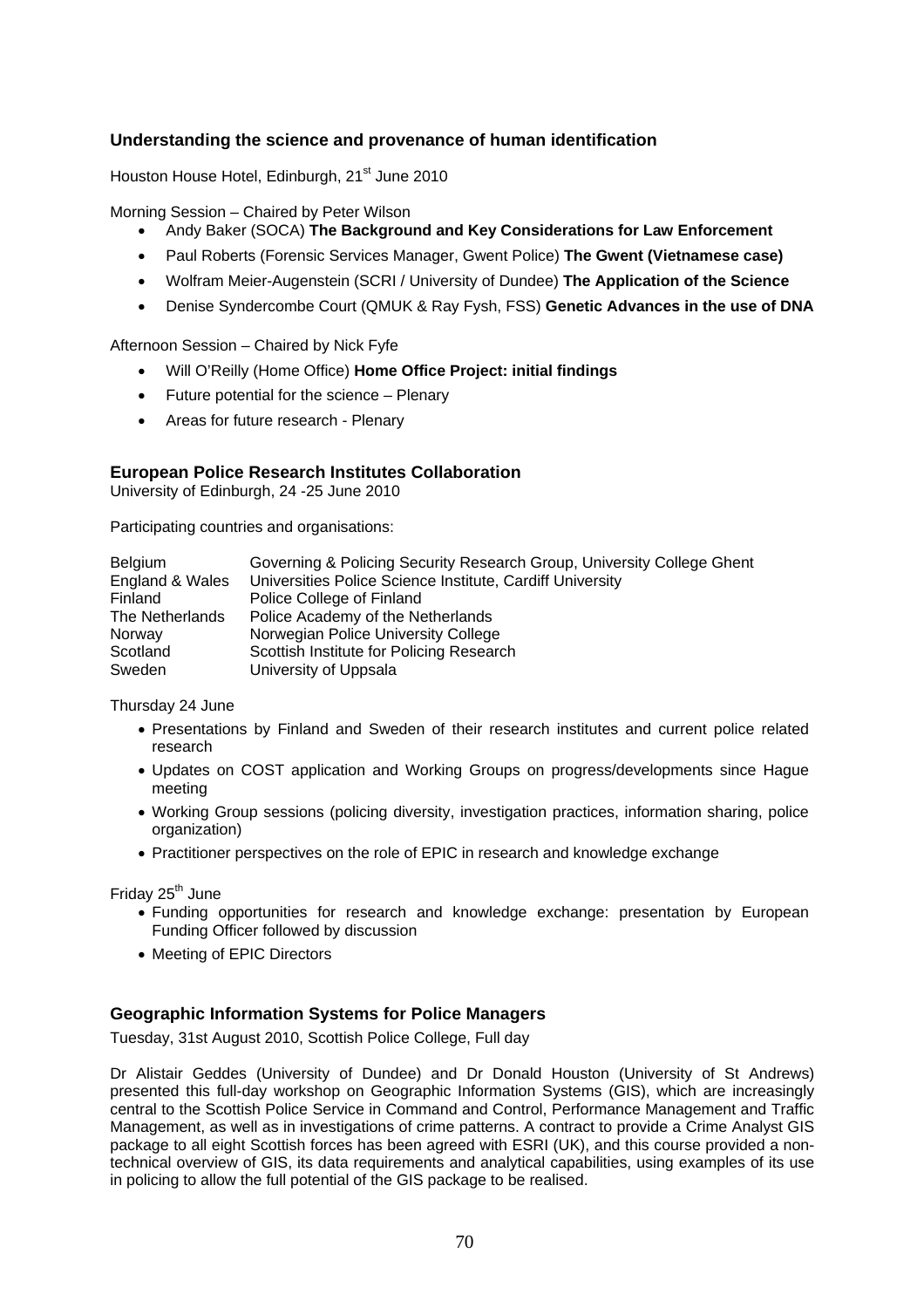#### **Crime, Disorder and Policing – Public Perspectives & Specialist Knowledge Seminar Series Autumn 2010**

Susan McVie, Ben Bradford and Sarah McQueen were awarded funding from SIPR for a seminar series - *'Crime, Disorder and Policing - Public Perspectives and Specialist Knowledge'.* This series consisted of three evening seminars run jointly between SIPR and the SCCJR in the autumn of 2010. The aim of the series was to begin to bridge the divides between academics, policy makers, practitioners and other stakeholders and facilitate debate on issues surrounding public ideas about crime, disorder and policing.

#### *'Public confidence in policing – what counts and does it matter?' Wednesday 13th October*

Chair: Dr Ben Bradford (LSE, formerly University of Edinburgh)

- Prof. Mike Hough, Kings College London
- Prof. Betsy Stanko, London Metropolitan Police
- Chief Constable David Strang, Lothian and Borders Police

#### *'In fear and anger? Public responses to crime' Wednesday 27th October*

Chair: Prof. Susan McVie (SCCJR, University of Edinburgh)

- Prof. Stephen Farrell, Sheffield University
- Lily Greenan, Scottish Women's Aid
- Assistant Chief Constable Michael McCormick, Lothian and Borders Police

#### *'Disorder and anti-social behaviour – perception, policy and practice'*

*Wednesday 10th November* 

Chair: Prof. Nick Fyfe (SIPR, University of Dundee)

- Dr. Jonathan Jackson, LSE
- Dr. Andrew Millie, SCCJR University of Glasgow
- Superintendent Tony Beveridge, Tayside Police

#### **Workshop on Ethical Policing**

Keele University, 18th-19th November 2010

A two-day Workshop on Ethical Policing organised by the Centre for Professional Ethics and the Centre for Criminological Research at Keele University. The workshop was funded by the British Academy and supported by ACPO Professional Ethics Portfolio and the Scottish Institute for Policing Research and brought together academics and practitioners with an interest in police ethics to review current thinking and to establish priorities and develop plans for future collaborative research in this area.

The Programme included contributions from the following speakers from Scotland:

- Ken Scott (Associate Director, SIPR)
- John McNeill (Police Complaints Commissioner for Scotland)
- David Strang (Chief Constable, Lothian and Borders)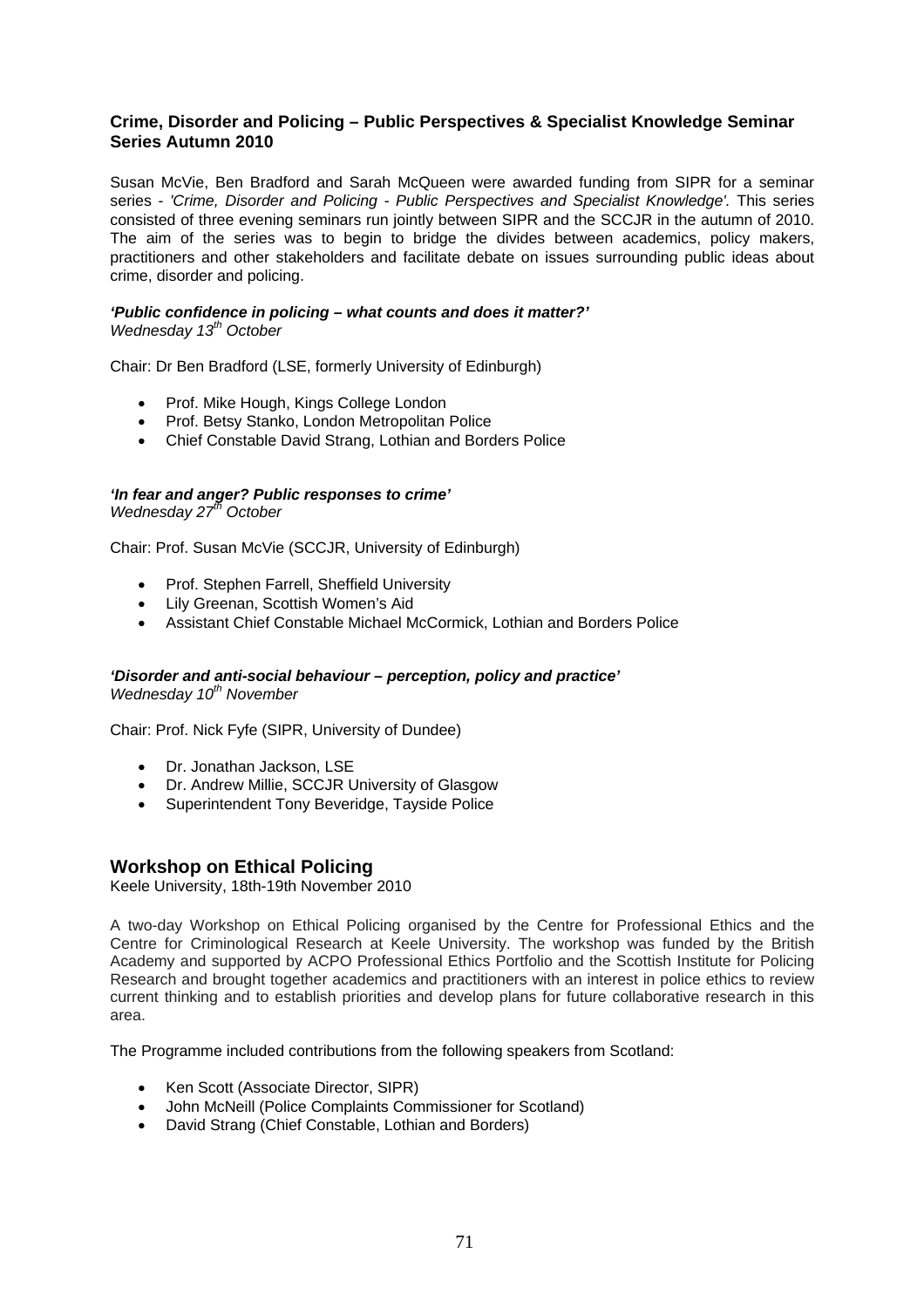#### **Working Collaboratively within Partnerships:**

Scottish Police College, 26 October 2010

This 2-day workshop was organised by Professor Ross Deuchar, University of the West of Scotland, with support from SIPR.

Day1

- Introductions; icebreaker: what does 'partnership' and 'collaboration' mean? An overview of Government-led initiatives
- The role of The Scottish Government in supporting partnerships (Richard Foggo)
- Benefits of multi-agency partnerships and potential for addressing issues of territoriality and gang culture. An overview of Ross Deuchar's research and insights into the impact of youth justice sanctions and multi-agency initiatives.
- Case study: *The Bambury Centre* (David McDermott)
- Barriers associated with multi-agency partnerships and possible solutions: *Communication and trust; Team role allocation*
- Case study: *Kieran and the Gallowgate Mad Squad:Groupwork exercise:* Conduct a Feasibility Assessment to identify opportunities for collaborative solutions.
- Tuckman's developmental stages in teams: Dealing with conflict
- Optional Seminar: *'You get some buzz out it …': Gangs, Marginalised Youth and Social Capital'*

Day 2

- The role of education in tackling violence and supporting disaffected youth
- Case Study: *As It Is* (Jimmy Wilson, 'FARE'). The costs of gang violence and the way out (William Palmer, 'FARE')
- Principles underpinning youth integration projects Workshop: *LEAP: Confronting Conflict*
- *David Gillanders* DVD
- The costs of gang violence and the way out (Garry Brotherston, 'Kan Do')
- *Groupwork exercise:* Identifying the potential for multi-agency approaches to address issues of racism and sectarianism
- Case studies of integration projects and initiatives. Introducing 'Planning for Change' tasks and coaching model
- Planning for change: SWOT analysis; Force Field analysis; coaching sessions; final goalsetting exercises

#### **Understanding trauma and secondary traumatic stress in police officers**

Tuesday, 30th November 2010, Scottish Police College, Full day

This full day seminar was presented by Professor David A Alexander, Director of the Aberdeen Centre for Trauma Research, Robert Gordon University and Consultant in Charge of the regional Traumatic Stress Clinic. It combined practical exercises, video presentations of trauma victims and outlines of trauma scenarios to examine the nature of traumatic experience in adults and explained the differences between Post Traumatic Stress Disorder (PTSD), Secondary Traumatic Stress (STS), Vicarious Trauma (VT) and ordinary stress. The key methods and advantages of 'early intervention' for officers following exposure to traumatic experience were also discussed.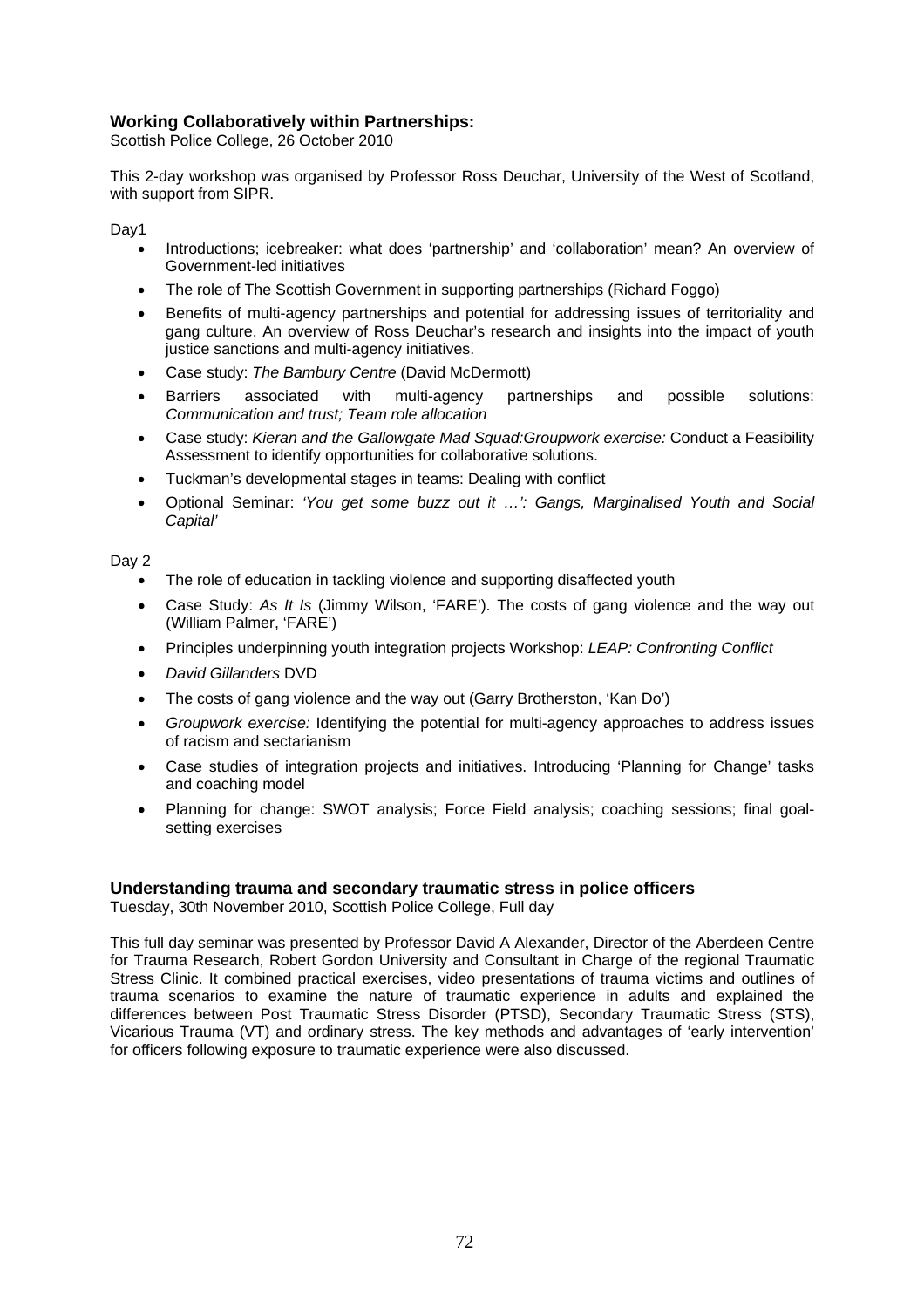## **Appendix 10**

## **The Scottish Institute for Policing Research**

# **Summary of Aims, Achievements & Future Priorities**

| <b>Aims</b>                                                                                                                                     | <b>Achievements</b>                                                                                                                                                                                                                                                                                | <b>Assessment</b>                                                                                                                                                                                                                                                                                                                                                                                                | <b>Future Priorities</b>                                                                                                                                                                                                                                                                                      |
|-------------------------------------------------------------------------------------------------------------------------------------------------|----------------------------------------------------------------------------------------------------------------------------------------------------------------------------------------------------------------------------------------------------------------------------------------------------|------------------------------------------------------------------------------------------------------------------------------------------------------------------------------------------------------------------------------------------------------------------------------------------------------------------------------------------------------------------------------------------------------------------|---------------------------------------------------------------------------------------------------------------------------------------------------------------------------------------------------------------------------------------------------------------------------------------------------------------|
| To develop the policing<br>research infrastructure<br>and expand research<br>capacity in Scotland                                               | Scottish-wide research networks,<br>governance arrangements and<br>website established. New local<br>partnerships also developing<br>between researchers and<br>practitioners (e.g. Edinburgh,<br>Tayside, Quad-force).<br>New appointments made<br>(lectureships, Post-docs and<br>studentships). | Significant progress and clear<br>evidence of a culture of engagement<br>developing between police<br>practitioners (at all levels of the police<br>service) and research community.<br>Step-change in research capacity and<br>range of expertise, with critical mass<br>developing in specific areas (e.g.<br>community policing; public order<br>policing; witnesses and interviewing;<br>forensic sciences). | Ensure continuing support for networks of<br>researchers and practitioners at Scottish and<br>local levels.<br>Work with police forces to increase their<br>capacity, capability and engagement with<br>research (e.g. via SIPR Postgraduate<br>Programme in Policing, Practitioner Fellowship<br>Programme). |
| To invest in and support<br>relevant research in<br>collaboration with the<br><b>Scottish police service</b>                                    | Wide range of new research<br>projects established with both SIPR<br>and external funding.<br>Reactive capacity to requests from<br>police service for specific<br>evaluations, research advice etc.                                                                                               | Findings from this new research<br>providing the basis for evidence-<br>based education, training and policy.<br>Evaluations of specific policing<br>initiatives commissioned by forces<br>and other agencies have proved<br>valuable in developing future policy<br>(e.g. custody areas, community<br>policing, police complaints).                                                                             | Development of a Strategic Research Agenda in<br>collaboration with ACPOS to provide a<br>framework for research programmes.<br>Continuing support for Small Grants<br><b>Competition and Practitioner Fellowship</b><br>Programme to encourage collaborative<br>research.                                    |
| To engage in a range of<br>knowledge exchange<br>activities and contribute<br>to the development of<br>evidence-informed policy<br>and practice | Well-supported and highly valued<br>programme of seminars,<br>conferences and annual lectures<br>plus web-based resources, briefing<br>papers and annual newsletter.                                                                                                                               | Very successful and viewed as a<br>model of good practice externally.                                                                                                                                                                                                                                                                                                                                            | Develop a more focused programme of KE<br>activities targeted on key issues identified<br>through the Strategic Research Agenda.<br>Use Scottish, UK and international networks to<br>strengthen comparative dimensions of KE<br>activities.                                                                  |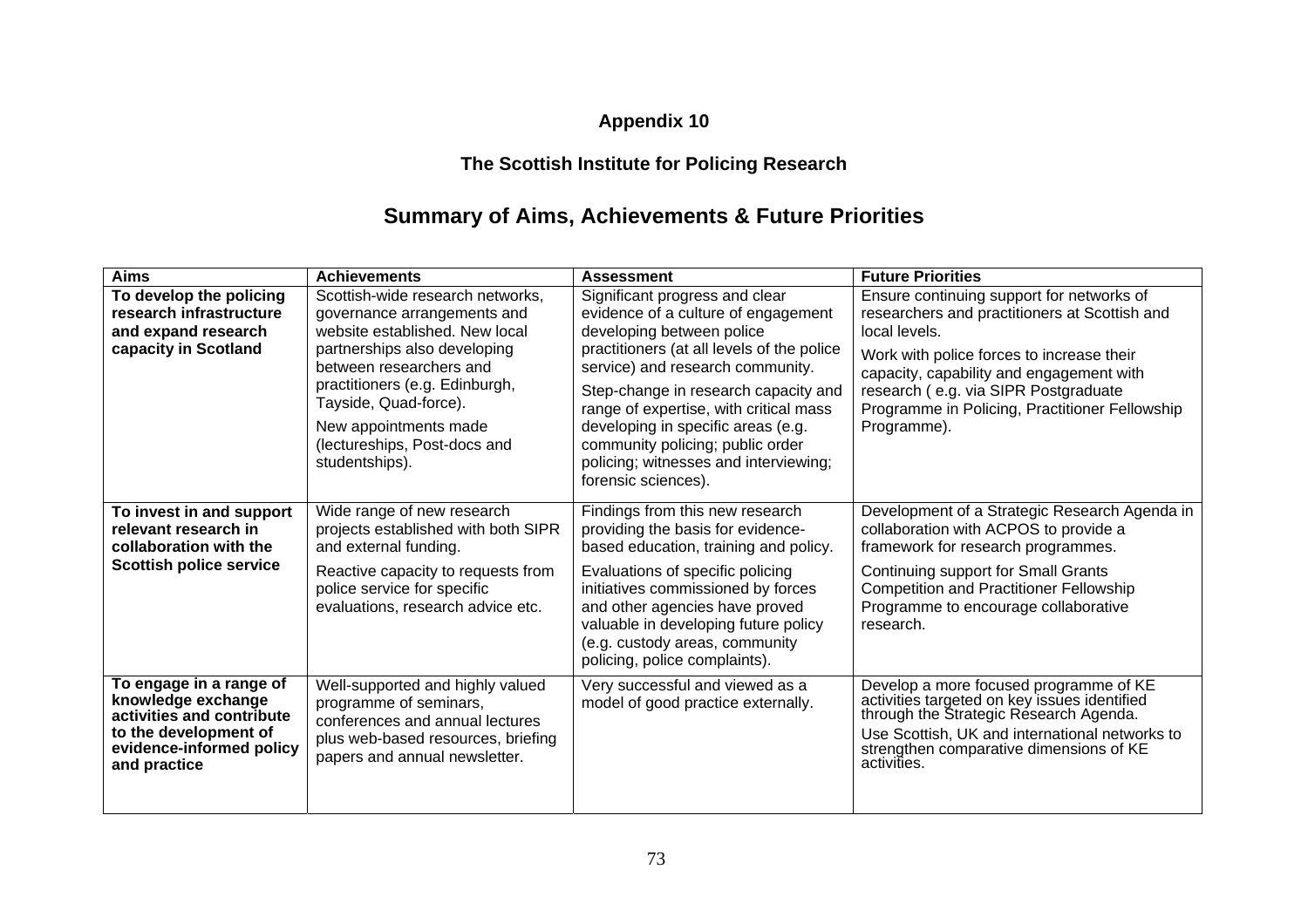|                                                                                                                                                 | <b>Contributions to Senior Careers</b><br>Development Service and Chief<br>Officer Development programmes.                                 | SIPR closely involved with these<br>programmes and has provided<br>specific assistance with Fulbright<br>Police Awards leading to four<br>successful applications.                                                                                                                                               | Encourage bids for external funding to support<br>KE (e,g, via research council schemes, SFC<br>etc).                                                                                                                                                                      |
|-------------------------------------------------------------------------------------------------------------------------------------------------|--------------------------------------------------------------------------------------------------------------------------------------------|------------------------------------------------------------------------------------------------------------------------------------------------------------------------------------------------------------------------------------------------------------------------------------------------------------------|----------------------------------------------------------------------------------------------------------------------------------------------------------------------------------------------------------------------------------------------------------------------------|
|                                                                                                                                                 | Partnership with Scottish Police<br>College for the delivery of their CPD<br>programme.                                                    | Very successful in creating<br>opportunities for academic staff to<br>demonstrate impact of their research.<br>The joint 2010/11 Programme won a<br>Scottish Policing Award. Expanded<br>SIPR input in 2011/12.                                                                                                  | Broaden and deepen relationship with the<br>Scottish Police College so as to maximise<br>opportunities for developing evidence-based<br>approaches to training and CPD.                                                                                                    |
|                                                                                                                                                 | Launch of SIPR Postgraduate<br>Programme in Policing Studies in<br>March 2011.                                                             | Significant investment awarded from<br>SFC/SPSA to develop this<br>programme. Five HEIs involved in<br>delivering first set of modules with<br>opportunities for expanded HEI<br>participation in the future.                                                                                                    | Phased development of the Postgraduate<br>Programme by the addition of new<br>modules/pathways.<br>Develop links with European postgraduate<br>policing programmes to create opportunities for<br>exchanging modules.<br>Market Postgraduate Programme<br>internationally. |
|                                                                                                                                                 | Developing relationships with police<br>analysts.                                                                                          | Strong relationships established with<br>police analysts creating opportunities<br>for sharing data for research projects.<br>First joint SIPR/Analysts annual<br>conference to be held 2011.                                                                                                                    | Continue to work on building collaborative<br>activities between academic researchers and<br>police analysts.                                                                                                                                                              |
| To raise the UK and<br>international profile of<br>policing research in<br><b>Scotland and exploit</b><br>opportunities for<br>comparative work | Appointment of 3 Visiting<br>Professors.<br>Established and chair the Policing<br>Working Group of the European<br>Society of Criminology. | Scotland now has strong international<br>profile in policing research, which<br>should attract overseas researchers<br>to work here in the future.<br>Scotland participating in a range of<br>international collaborative research<br>projects funded by EU with further<br>bids in preparation to FP7 and COST. | Moblize international networks of researchers<br>and practitioners in bids for RCUK/European<br>funded research programmes.                                                                                                                                                |
|                                                                                                                                                 |                                                                                                                                            |                                                                                                                                                                                                                                                                                                                  |                                                                                                                                                                                                                                                                            |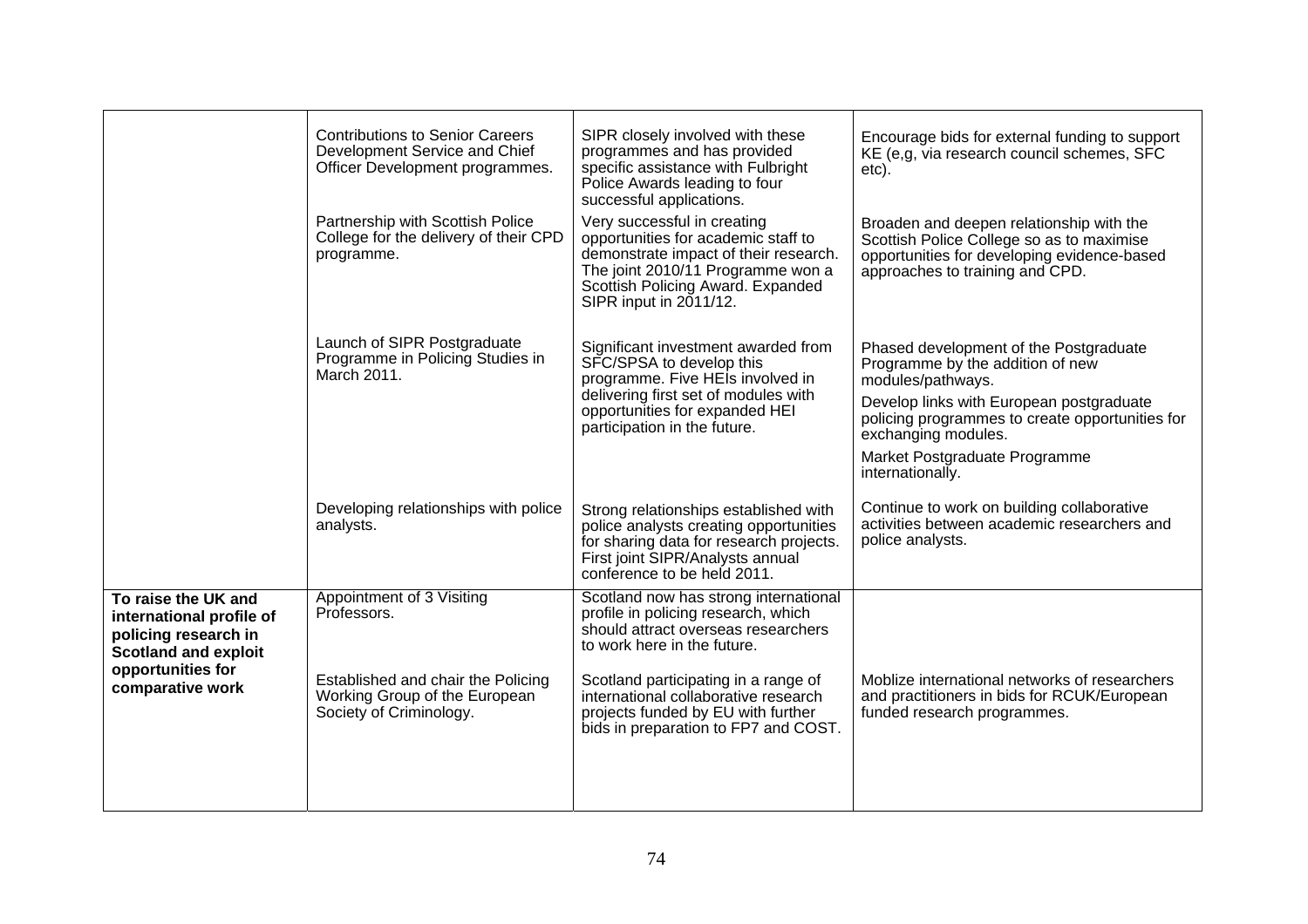|                                                                              | Founder member of EPIC<br>(European Police research<br>Institutes Collaboration).<br>Participation in the Research and<br>Science Working Group of CEPOL<br>(European Police College). | Two collaborative research projects<br>have already resulted from EPIC and<br>further joint activities are planned.                                                                                        |                                                                                                                                                                                                                           |
|------------------------------------------------------------------------------|----------------------------------------------------------------------------------------------------------------------------------------------------------------------------------------|------------------------------------------------------------------------------------------------------------------------------------------------------------------------------------------------------------|---------------------------------------------------------------------------------------------------------------------------------------------------------------------------------------------------------------------------|
|                                                                              | Partnership with the European<br>Chapter of the FBI National<br>Academy of Associates and<br><b>International Law Enforcement</b><br>Academy.                                          | Scotland is leading a series of<br>international knowledge exchange<br>activities in partnership with FBI<br>National Academy of Associates.                                                               |                                                                                                                                                                                                                           |
|                                                                              |                                                                                                                                                                                        | Joint ESRC Public Policy Series lead<br>by SIPR.                                                                                                                                                           |                                                                                                                                                                                                                           |
|                                                                              | Collaborative activities with Police<br>Foundation (England) and<br>Universities Police Science Institute<br>(UPSI, Wales).                                                            |                                                                                                                                                                                                            | Piloting of Community Intelligence Project with<br>UPSI and co-funded by SIPR and Scottish<br>Government.                                                                                                                 |
| To enhance the<br>opportunities for early<br>career policing<br>researchers  | Significant investment in PhD<br>studentships with HEIs, ESRC and<br>Scottish Government also investing<br>in policing related PhDs.                                                   | Step-change in numbers of PhD<br>students working in the policing field<br>(currently about 40).                                                                                                           | Continue to grow the PhD student community<br>via bids for funded studentships.<br>Encourage the development of professional<br>doctorates in policing.                                                                   |
|                                                                              | Working jointly with SCCJR to<br>enhance the postgraduate<br>experience of students working in<br>policing and related fields.                                                         | Bi-annual training programme run<br>with SCCJR for postgraduate<br>students.                                                                                                                               | Continue to work with SCCJR to provide training<br>and support for postgraduate students.                                                                                                                                 |
| <b>Contributions to the</b><br>development of policing<br>policy in Scotland | Participation in work of the Justice<br>Committee.<br>Close working relationships<br>established with policy and<br>research colleagues in Scottish<br>Government.                     | Members of SIPR have acted as<br>Special Advisers and given evidence<br>as witnesses to Scottish<br>Parliamentary enquiries and sit on<br>Government working groups (e.g. on<br>DNA and forensic science). | With Scotland on the verge of fundamental<br>reform to policing, SIPR must engage, via<br>research and KE, in providing rigorous analysis<br>of the impacts of change on communities, the<br>police and partner agencies. |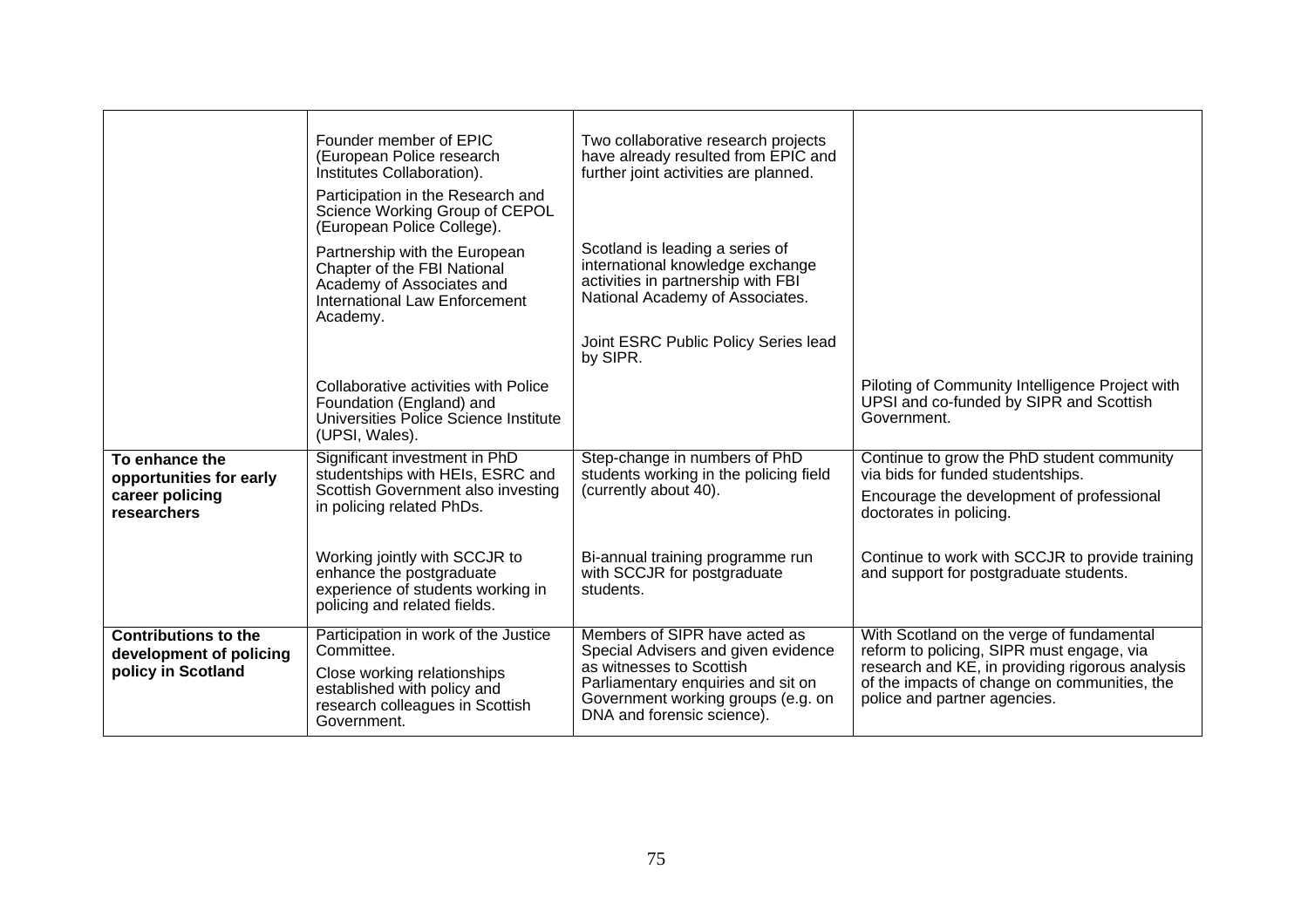### **SIPR Committee Membership**

### **Executive Committee**

#### **SIPR Director**

Professor Nick Fyfe, University of Dundee.

#### **SIPR Associate Directors**

*Police-Community Relations Network:*  Dr Alistair Henry, University of Edinburgh.

*Evidence & Investigation Network:*  Professor Jim Fraser, University of Strathclyde

*Police Organization Network:*  Dr Ken Scott, University of the West of Scotland

#### **ACPOS & SPSA representatives**

*Police-Community Relations Network:*  Neil Richardson, Deputy Chief Constable, Strathclyde Police

*Evidence & Investigation Network:*  Tom Nelson, Scottish Police Services Authority Iain Livingstone, Assistant Chief Constable, Lothian & Borders Police

*Police Organization Network:*  Pat Shearer, Chief Constable, Dumfries and Galloway Constabulary.

#### **SIPR Business and Knowledge Transfer Manager**

Tim Heilbronn, University of Dundee

**Scottish Centre for Crime and Justice Research representative** Professor Michele Burman, University of Glasgow

#### **Scottish Funding Council**

Ann Millar

### **International Advisory Committee**

Chair: Peter Wilson, University of Dundee

Professor Tore Bjorgo, Norwegian Police University College

Dr Nick Bland, Scottish Government

Professor Monica den Boer, Police Academy, the Netherlands

Professor Thomas Feltes, Ruhr-University Bochum, Germany

Professor John Graham, Police Foundation, UK

Professor Martin Innes, Cardiff University

Professor Tim Newburn, London School of Economics

Professor Nick Tilley, Nottingham Trent University

Rachel Tuffin, National Policing Improvement Agency, UK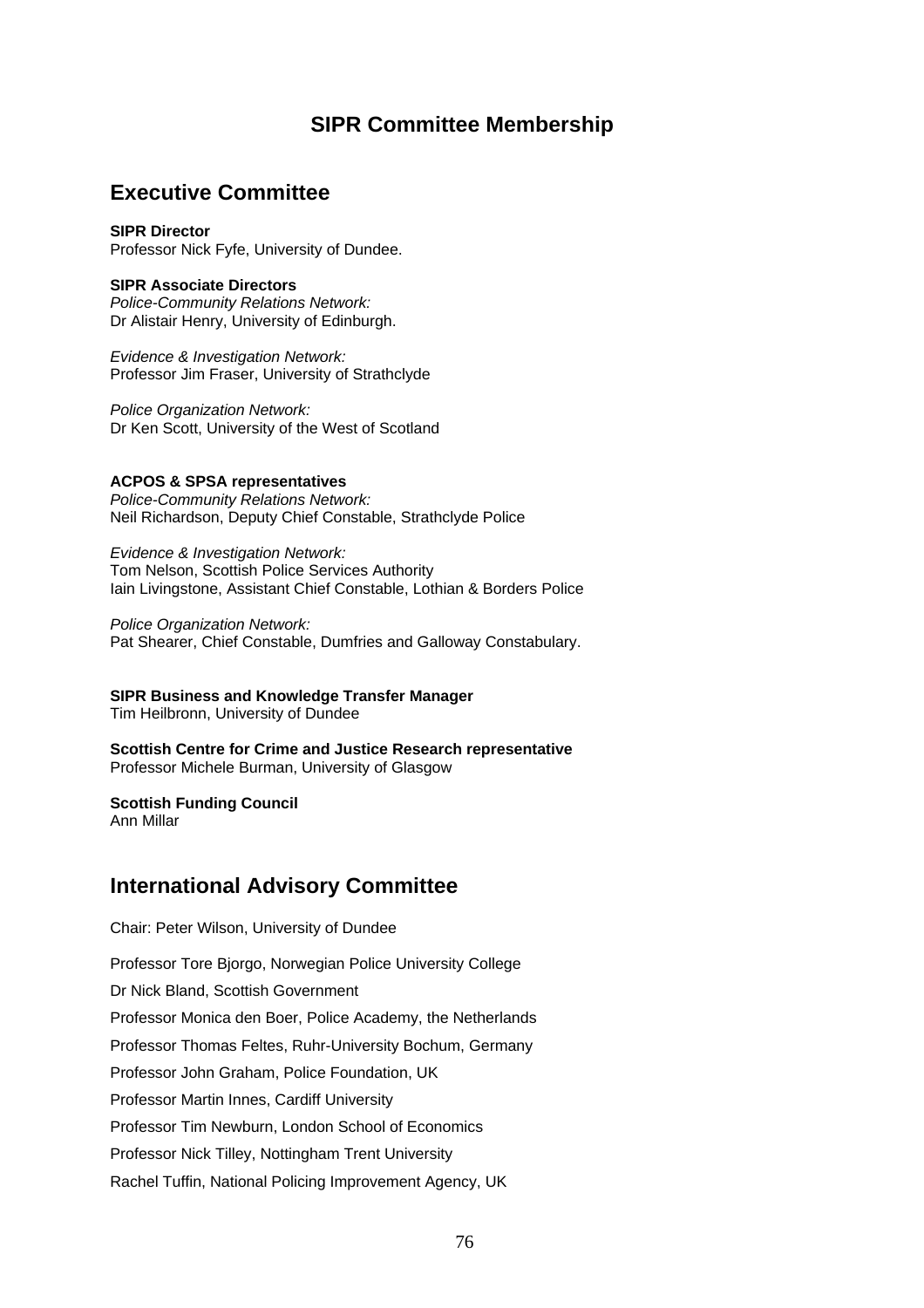### **Network Steering Groups**

### **Police-Community Relations**

**Associate Director and Chair** Dr Alistair Henry School of Law University of Edinburgh.

#### **Academic Members**

Dr Patrick Cronin School of Psychology, University of Abertay Dundee.

Professor Stephen Reicher FRSE School of Psychology, University of St. Andrews.

Professor Avril Taylor Institute for Applied Social and Health Research, UWS\* (Paisley Campus).

Dr Nicholas Hopkins Senior Lecturer in Psychology, University of Dundee.

Dr Susan McVie Senior Research Fellow, University of Edinburgh.

Dr Donna Brown Lecturer in Human Geography, University of Dundee.

**Police Liaison**  Neil Richardson, Deputy Chief Constable, Strathclyde Police.

#### **Evidence & Investigation Police Organization**

**Associate Director and Chair**  Professor Jim Fraser Centre for Forensic Science, University of Strathclyde.

#### **Academic Members**

Professor W Buchanan School of Computing, Napier University.

Dr Burkhard Schafer Joseph Bell Centre for Forensic Statistics and Legal Reasoning, School of Law, University of Edinburgh.

Dr Derek Carson School of Psychology, University of Abertay.

Dr Penny Woolnough Senior Research Officer, Grampian Police.

#### **Police Liaison**

Tom Nelson, Director, Scottish Forensic Science Service, Scottish Police Services Authority.

Iain Livingstone Assistant Chief Constable, Lothian & Borders Police.

#### **Associate Director and Chair**

Dr Kenneth Scott Director, Centre for Criminal Justice and Police Studies, UWS\* (Hamilton Campus).

#### **Academic Members**

Professor David Alexander Head, Aberdeen Centre for Trauma Research The Robert Gordon **University** 

Dr Linda Cusick Reader in Substance Use, Institute for Applied Social and Health Research, UWS\* (Paisley Campus).

Jan Nicholson Research Lecturer in Policing, Glasgow Caledonian University.

Dr Maria O'Neill Lecturer in Law, University of Abertay Dundee.

Dr Peter Sproat Lecturer in Police Studies, UWS\* (Hamilton Campus).

Dr Robert Smith Lecturer in Management Robert Gordon University

**Police Liaison**  Pat Shearer, Chief Constable, Dumfries and Galloway Constabulary.

\* University of the West of Scotland